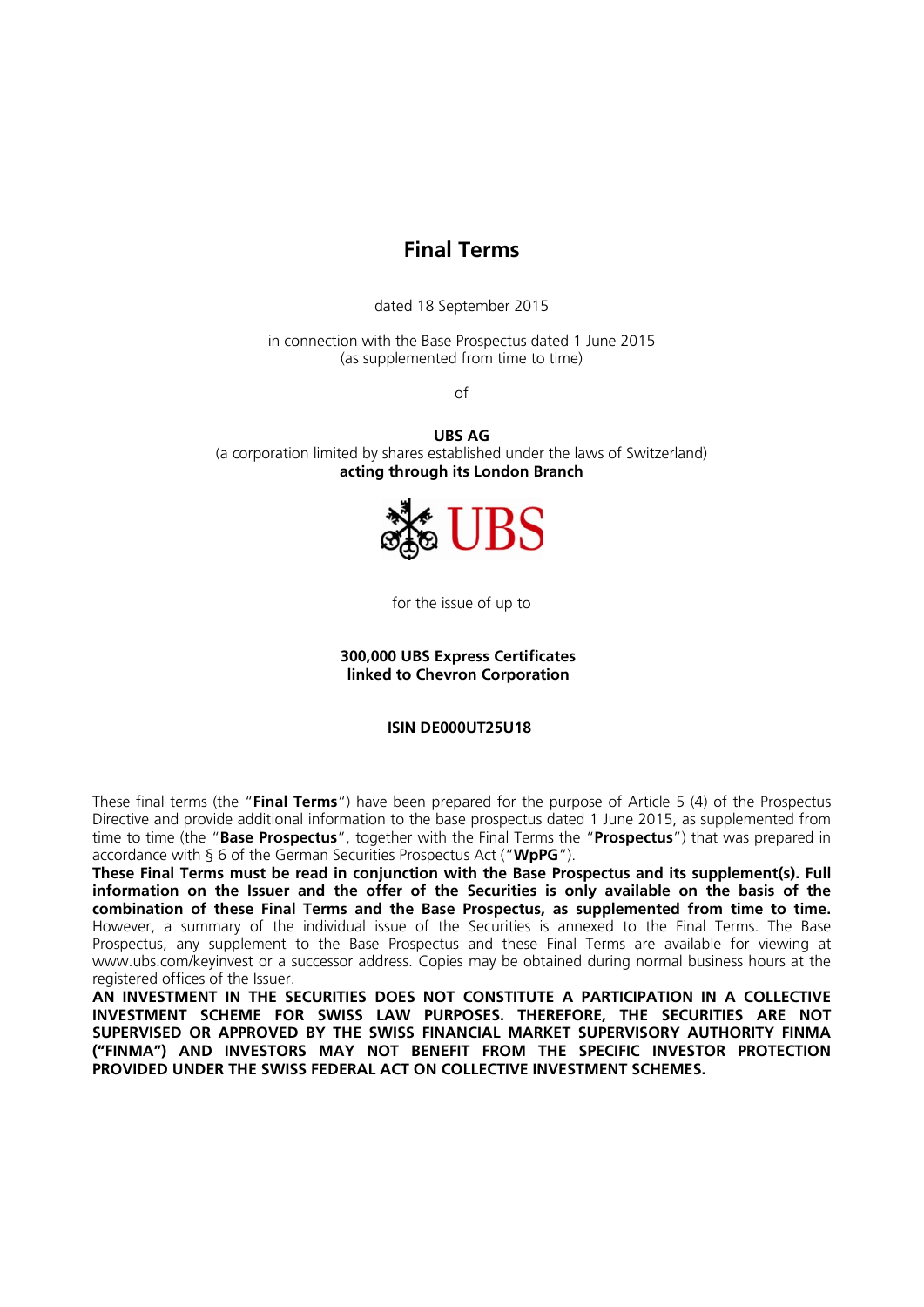## **TABLE OF CONTENTS**

## Page:

| $\mathbb{R}^n$<br>$\mathbf{H}$                                                                                                                         |  |
|--------------------------------------------------------------------------------------------------------------------------------------------------------|--|
| $\parallel$ .<br>III.<br>IV.<br>Any interests, including conflicting ones, of natural and legal persons involved that is<br>V.<br>VI.<br>VII.<br>VIII. |  |
|                                                                                                                                                        |  |
|                                                                                                                                                        |  |
|                                                                                                                                                        |  |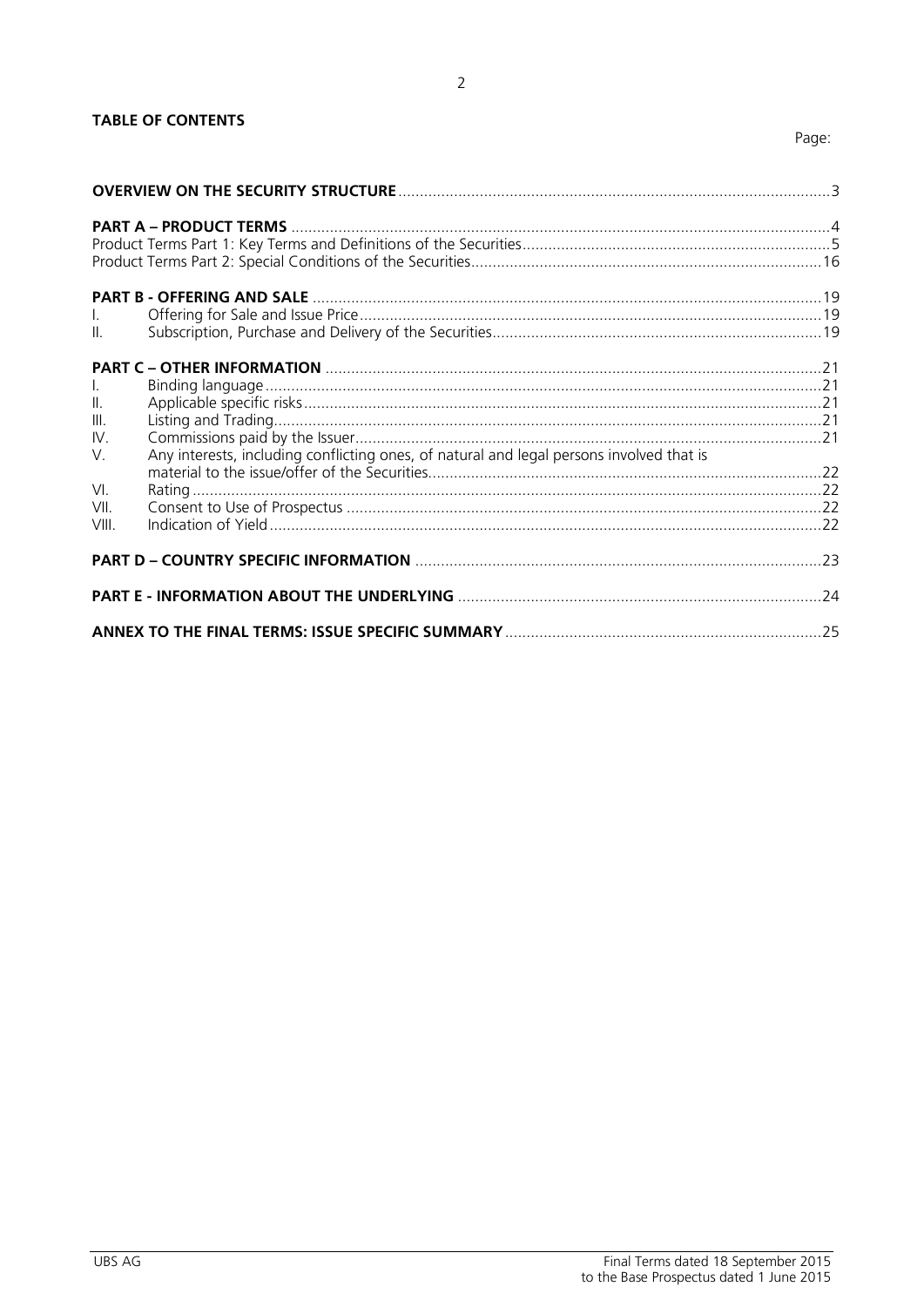#### **OVERVIEW ON THE SECURITY STRUCTURE**

UBS Express Certificates allow investors to participate in the positive development of the Underlying. Conversely, investors in UBS Express Certificates also participate in the negative development of the Underlying.

## **(A) Payment at Maturity of the UBS Express Certificates / Early Redemption**

On each Observation Date prior to the Valuation Date, as specified in the Product Terms, a check will be performed as to whether the Price of the Underlying on such date is equal to or higher than the Express Level, as specified in the Product Terms. If the Price of the Underlying on such date is **equal to or higher than the Express Level, the UBS Express Certificates will expire early on such Observation Date** and the Securityholder is entitled to receive the Nominal Amount, as specified in the Product Terms.

If the UBS Express Certificates did not expire early on any of the previous Observation Dates, the Securityholder has the following Security Right:

- (a) If the Settlement Price of the Underlying, as specified in the Product Terms, is **equal to or higher than the Express Level**, the Securityholder is entitled to receive the Nominal Amount.
- (b) If the Settlement Price of the Underlying, as specified in the Product Terms, is **equal to or higher than the respective Barrier**, **but at the same time lower than the Express Level**, the Securityholder is entitled to receive the Nominal Amount.
- (c) If the Settlement Price of the Underlying, as specified in the Product Terms, is **lower than the respective Barrier**, the Securityholder is entitled to receive on the Maturity Date a Redemption Amount in the Redemption Currency, the amount of which depends on the Settlement Price of the Underlying, as specified in the Product Terms. The Redemption Amount is calculated by multiplying the Nominal Amount with the relevant performance of the Underlying.

#### **(B) Payment of Coupon**

In addition, and as specified in the Product Terms, the Securityholder is during the term of the UBS Express Certificates entitled to receive payment of a Coupon:

The Securityholder is - provided that the Securities did not expire early on any of the previous Observation Dates - entitled to receive in relation to each Observation Date<sub>(i)</sub> payment of the relevant Coupon in the Redemption Currency **provided** that the Price of the Underlying on an Observation Date is **equal to or higher than** the Express Level, all as specified in the Product Terms. If these requirements are not met, the Securityholder will not receive payment of the Coupon in relation to the relevant Observation Date<sub>(i)</sub>.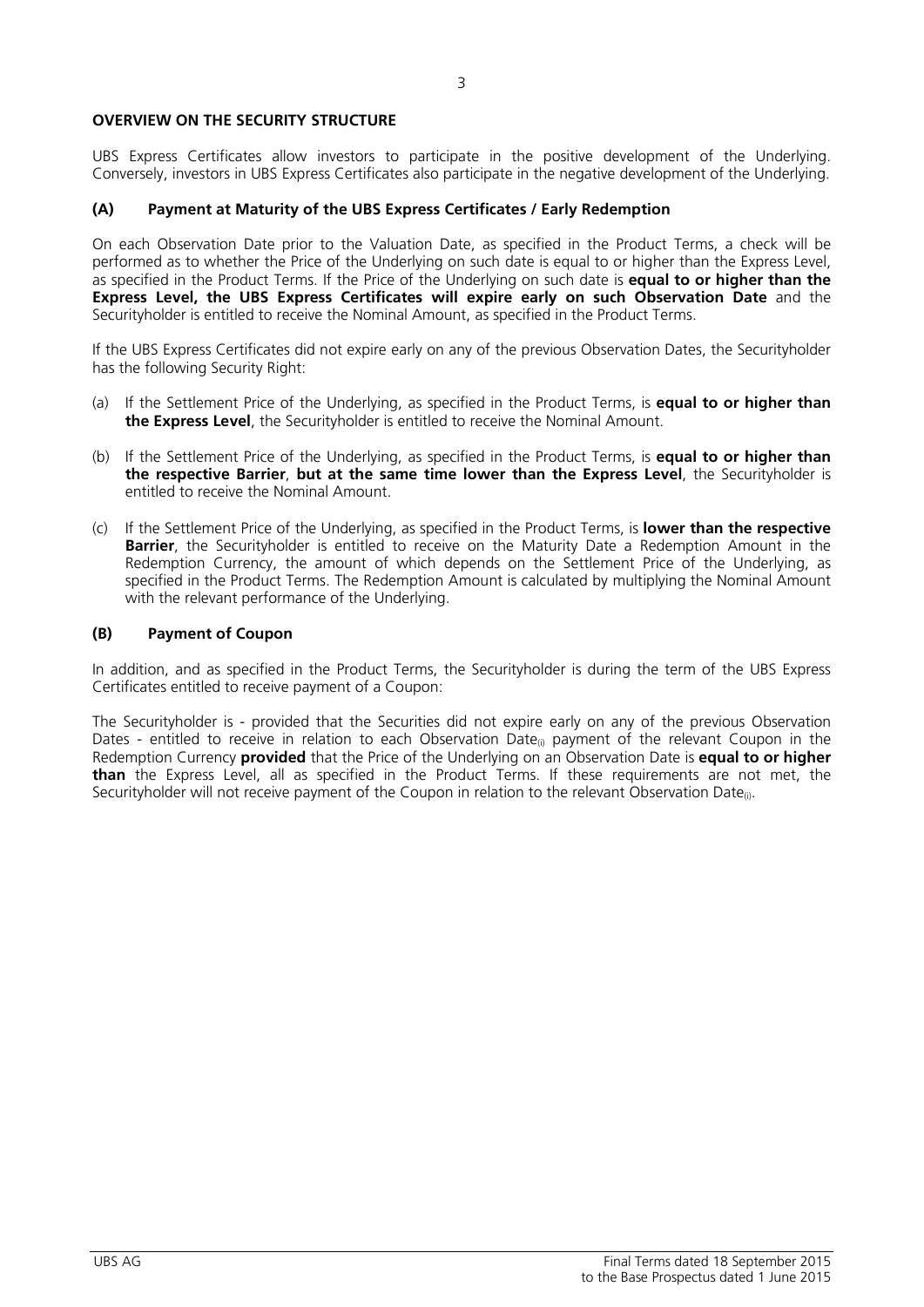#### **PART A – PRODUCT TERMS**

Die folgenden "**Produktbedingungen**" der Wertpapiere vervollständigen und konkretisieren für die jeweiligen Wertpapiere die Allgemeinen Bedingungen für die Zwecke dieser Wertpapiere. Eine für die spezifische Emission vervollständigte und konkretisierte Fassung dieser Produktbedingungen ist in den maßgeblichen Endgültigen Bedingungen enthalten und ist gemeinsam mit den Allgemeinen Bedingungen zu lesen.

Die Produktbedingungen sind gegliedert in The Product Terms are composed of

#### **Teil 1: Ausstattungsmerkmale und Definitionen der Wertpapiere**

Die Produktbedingungen und die Allgemeinen Bedingungen bilden zusammen die "**Bedingungen**" der jeweiligen Wertpapiere.

The following "**Product Terms**" of the Securities shall, for the relevant Securities, complete and put in concrete terms the General Conditions for the purposes of such Securities. A version of these Product Terms as completed and put in concrete terms for the specific issue will be contained in the applicable Final Terms and must be read in conjunction with the General Conditions.

#### **Part 1: Key Terms and Definitions of the Securities**

**Teil 2: Besondere Wertpapierbedingungen Part 2: Special Conditions of the Securities**

Product Terms and General Conditions together constitute the "**Conditions**" of the relevant Securities.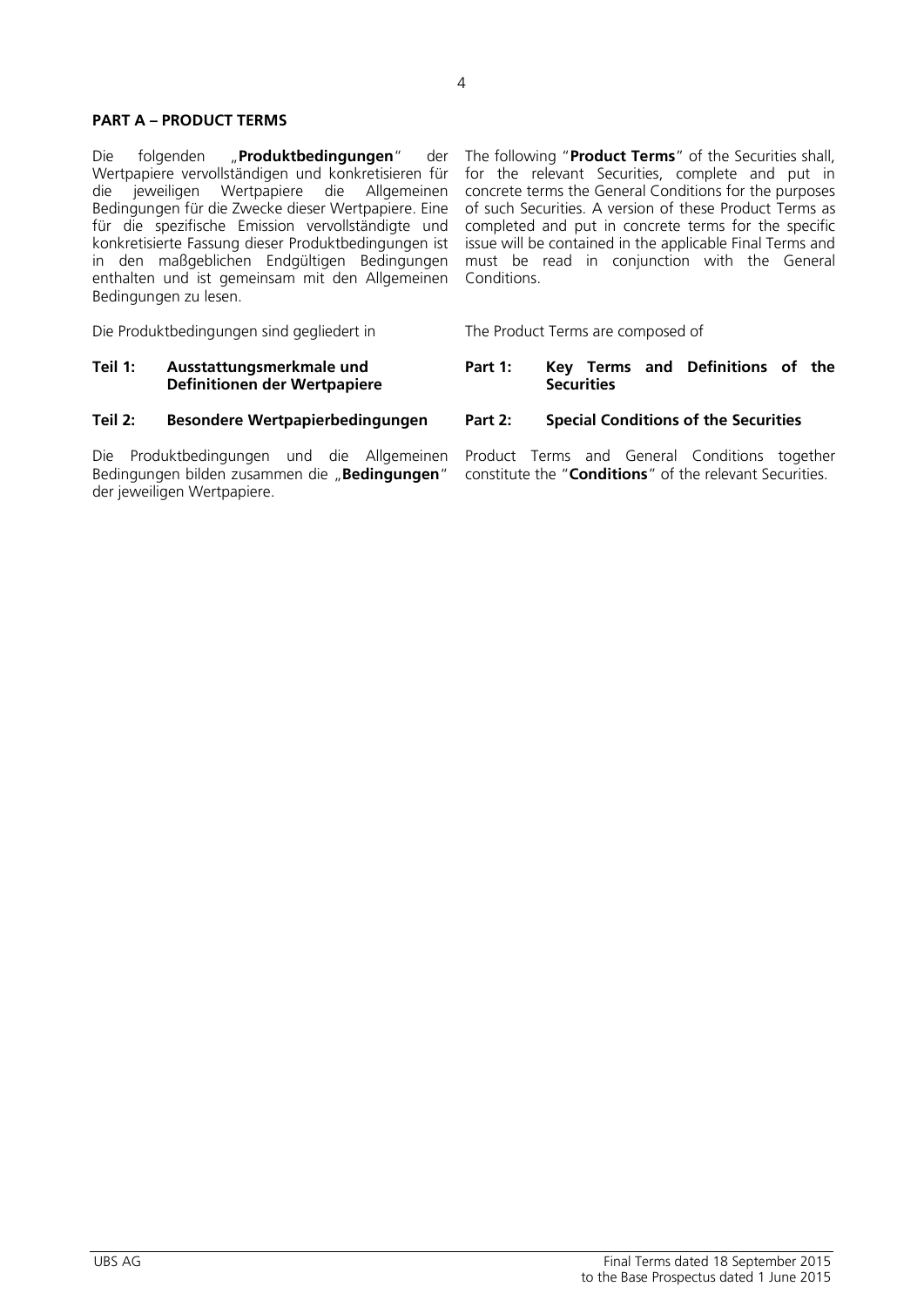#### Produktbedingungen Teil 1: Ausstattungsmerkmale Product Terms Part 1: Key Terms and Definitions of **und Definitionen der Wertpapiere the Securities**

Die Wertpapiere weisen folgende Definitionen bzw., vorbehaltlich einer Anpassung in Übereinstimmung mit den Bedingungen der Wertpapiere, folgende Ausstattungsmerkmale, jeweils in alphabetischer Reihenfolge (bezogen auf die deutsche Sprachfassung) dargestellt, auf. Diese Übersicht stellt keine vollständige Beschreibung der Wertpapiere dar, unterliegt den Bedingungen der Wertpapiere und ist in Verbindung mit diesen zu lesen. Die nachfolgende Verwendung des Symbols "\*" in den Ausstattungsmerkmalen und Definitionen der Wertpapiere gibt an, dass die entsprechende Festlegung von der Berechnungsstelle bzw. der Emittentin getroffen und danach unverzüglich gemäß den jeweiligen rechtlichen Anforderungen der maßgeblichen Rechtsordnung bekannt gemacht wird. /

*The Securities use the following definitions and have, subject to an adjustment according to the Conditions of the Securities, the following key terms, both as described below in alphabetical order (in relation to the German language version). The following does not represent a comprehensive description of the Securities, and is subject to*  and should be read in conjunction with the Conditions of the Securities. The following use of the symbol "\*" in the *Key Terms and Definitions of the Securities indicates that the relevant determination will be made by the Calculation Agent or the Issuer, as the case may be, and will be published without undue delay thereafter in accordance with the applicable legal requirements of the relevant jurisdiction.*

| Α.                                           |                                                                                                                                                                                                                                                                 |
|----------------------------------------------|-----------------------------------------------------------------------------------------------------------------------------------------------------------------------------------------------------------------------------------------------------------------|
| Abrechnungskurs / Settlement<br>Price:       | Der Abrechnungskurs des Basiswerts entspricht dem Kurs des Basiswerts<br>an dem Bewertungstag zur Bewertungszeit. /                                                                                                                                             |
|                                              | The Settlement Price of the Underlying equals the Price of the<br>Underlying on the Valuation Date at the Valuation Time.                                                                                                                                       |
| Abwicklungszyklus / Settlement<br>Cycle:     | Der Abwicklungszyklus entspricht derjenigen Anzahl von Geschäftstagen<br>nach einem Geschäftsabschluss über den Basiswert<br>der<br>an<br>Maßgeblichen Börse, innerhalb derer die Abwicklung nach den Regeln<br>der Maßgeblichen Börse üblicherweise erfolgt. / |
|                                              | The Settlement Cycle means the number of business days following a<br>trade in the Underlying on the Relevant Exchange in which settlement<br>will customarily occur according to the rules of the Relevant Exchange.                                           |
| Anwendbares Recht / Governing<br><i>Law:</i> | Deutschem Recht unterliegende Wertpapiere. Sämtliche Bezugnahmen<br>in diesen Bedingungen auf billiges Ermessen sind als Bezugnahme auf<br>billiges Ermessen im Sinne von § 315 BGB bzw. §§ 315, 317 BGB zu<br>lesen. /                                         |
|                                              | German law governed Securities. Any reference to reasonable discretion<br>in the Conditions shall be construed as references to reasonable<br>discretion in accordance with $\S 315$ BGB or $\S \S 315$ , 317 BGB, as the<br>case may be.                       |
| Ausgabetag / Issue Date:                     | Der Ausgabetag bezeichnet den 30. September 2015.                                                                                                                                                                                                               |
|                                              | Bei Verkürzung oder Verlängerung der Zeichnungsfrist kann sich der<br>Ausgabetag entsprechend verschieben. /                                                                                                                                                    |
|                                              | The Issue Date means 30 September 2015.                                                                                                                                                                                                                         |
|                                              | In case of abbreviation or extension of the Subscription Period the Issue<br>Date may be changed accordingly.                                                                                                                                                   |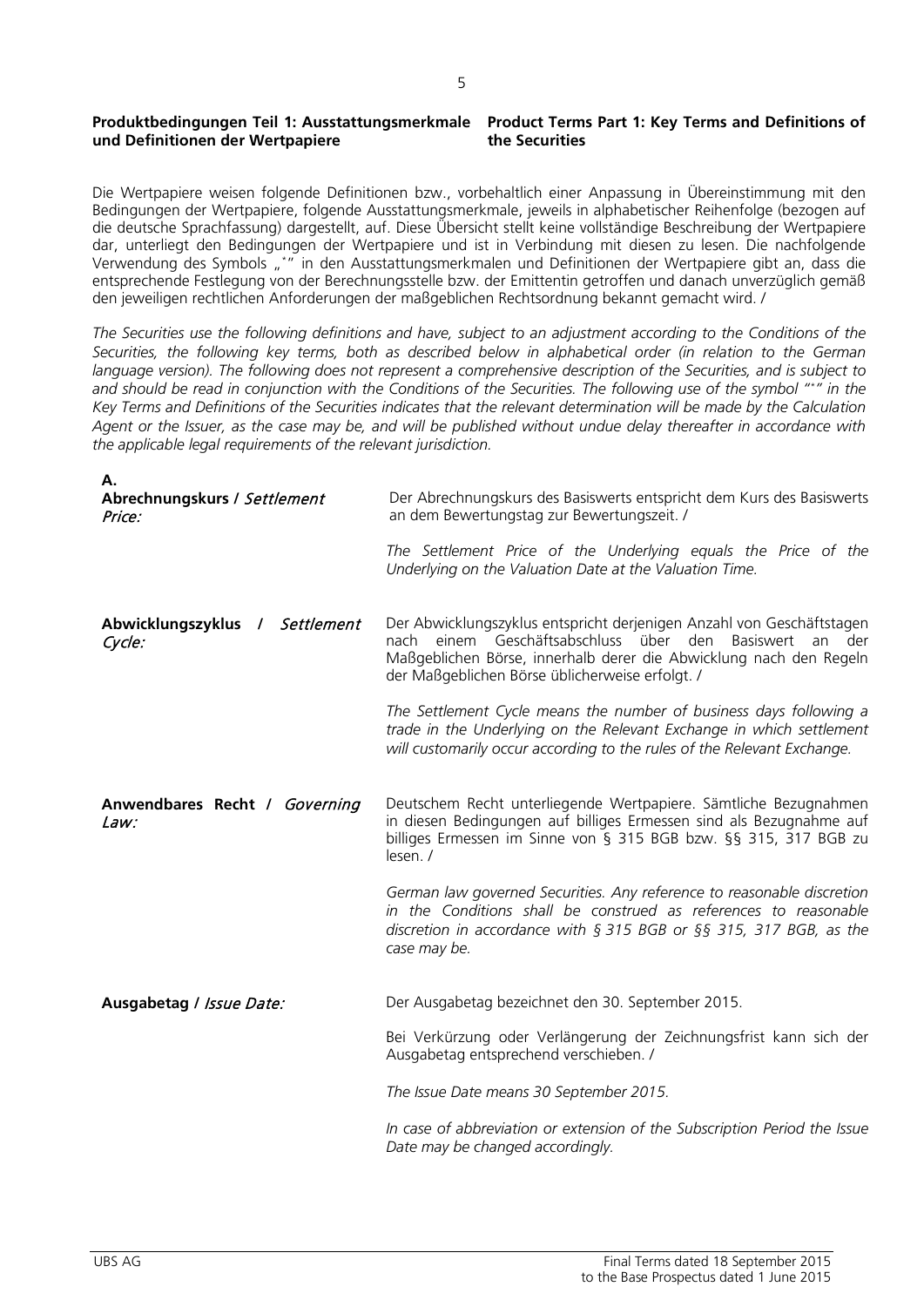| Auszahlungswährung /                                                     | Die Auszahlungswährung entspricht US-Dollar ("USD"). /                                                                                                                                                                     |
|--------------------------------------------------------------------------|----------------------------------------------------------------------------------------------------------------------------------------------------------------------------------------------------------------------------|
| Redemption Currency:                                                     | The Redemption Currency means US Dollar ("USD").                                                                                                                                                                           |
|                                                                          |                                                                                                                                                                                                                            |
| В.<br>Bankgeschäftstag / Banking Day:                                    | Der Bankgeschäftstag steht für jeden Tag, an dem das Trans-European<br>Automated Real-time Gross settlement Express Transfer System<br>("TARGET2") geöffnet ist und das Clearingsystem Wertpapiergeschäfte<br>abwickelt. / |
|                                                                          | The Banking Day means each day on which the Trans-European<br>Automated Real-time Gross settlement Express Transfer System<br>("TARGET2") is open and the Clearing System settles securities dealings.                     |
| Barriere / Barrier:                                                      | Die Barriere des Basiswerts entspricht 70 % des Referenz-Levels.                                                                                                                                                           |
|                                                                          | Die Barriere des Basiswerts wird am Festlegungstag zur Festlegungszeit<br>festgelegt.*/                                                                                                                                    |
|                                                                          | The Barrier of the Underlying equals 70 % of the Reference Level.                                                                                                                                                          |
|                                                                          | The Barrier of the Underlying will be fixed on the Fixing Date at the<br>Fixing Time.*                                                                                                                                     |
| Basiswährung / Underlying<br>Currency:                                   | Die Basiswährung entspricht US-Dollar ("USD"). /                                                                                                                                                                           |
|                                                                          | The Underlying Currency means US Dollar ("USD").                                                                                                                                                                           |
| <b>Basiswert / Underlying:</b>                                           | Basiswert entspricht der Aktie der Chevron Corporation<br>Der<br>(ISIN US1667641005).                                                                                                                                      |
|                                                                          | Der Basiswert wird ausgedrückt in der Basiswährung. /                                                                                                                                                                      |
|                                                                          | the share of Chevron<br>Underlying equals<br>Corporation<br>The<br>(ISIN US1667641005).                                                                                                                                    |
|                                                                          | The Underlying is expressed in the Underlying Currency.                                                                                                                                                                    |
| <b>Basiswert-Berechnungstag /</b><br><b>Underlying Calculation Date:</b> | Der Basiswert-Berechnungstag bezeichnet jeden Tag, an dem die<br>Maßgebliche Börse für den Handel geöffnet ist und der Kurs des<br>Basiswerts in Übereinstimmung mit den maßgeblichen Regeln bestimmt<br>wird. /           |
|                                                                          | The Underlying Calculation Date means each day, on which the Relevant<br>Exchange is open for trading and the Price of the Underlying is<br>determined in accordance with the relevant rules.                              |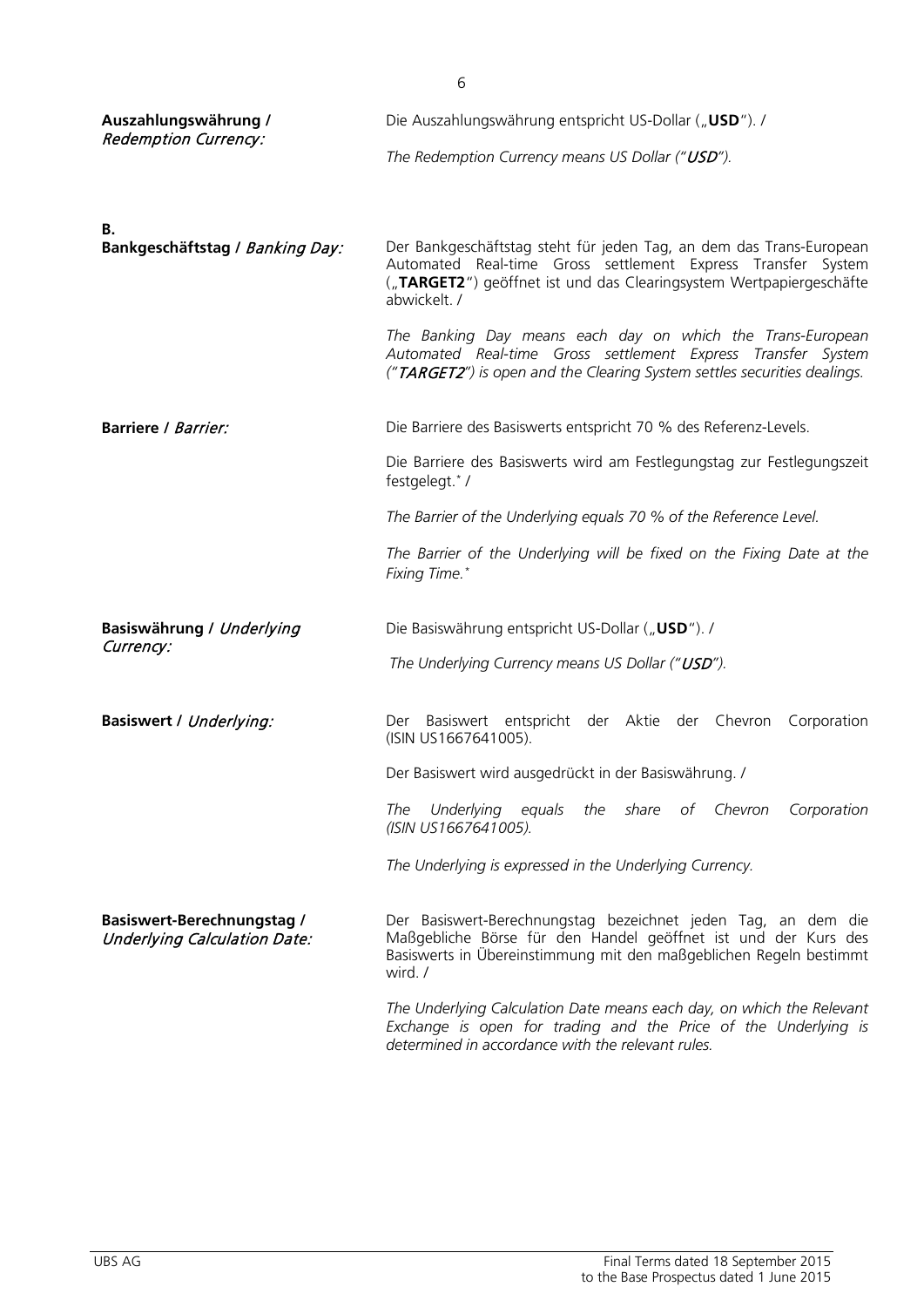| <b>Beobachtungstag / Observation</b><br><i>Date:</i> | Der Beobachtungstag <sub>(i=1)</sub> steht für den 28. September 2016,<br>der Beobachtungstag <sub>(i=2)</sub> steht für den 28. September 2017,<br>der Beobachtungstag <sub>(i=3)</sub> steht für den 28. September 2018,<br>der Beobachtungstag <sub>(i=4)</sub> steht für den 30. September 2019, und<br>der Beobachtungstag <sub>(i=5)</sub> steht für den Verfalltag |
|------------------------------------------------------|---------------------------------------------------------------------------------------------------------------------------------------------------------------------------------------------------------------------------------------------------------------------------------------------------------------------------------------------------------------------------|
|                                                      | Der Begriff "Beobachtungstag" umfasst sämtliche Beobachtungstage <sub>(i=1)</sub><br>bis $(i=5)$ .                                                                                                                                                                                                                                                                        |
|                                                      | Falls einer dieser Tage kein Basiswert-Berechnungstag für den Basiswert<br>ist, dann gilt der unmittelbar darauf folgende Basiswert-Berechnungstag<br>als maßgeblicher Beobachtungstag für den Basiswert. /                                                                                                                                                               |
|                                                      | The Observation Date $_{(i=1)}$ means 28 September 2016,<br>the Observation Date $_{(i=2)}$ means 28 September 2017,<br>the Observation Date $_{(i=3)}$ means 28 September 2018,<br>the Observation Date $_{(i=4)}$ means 30 September 2019, and<br>the Observation Date $_{(i=5)}$ means the Expiration Date.                                                            |
|                                                      | The term "Observation Date" shall also refer to all Observation<br>Dates <sub>(i=1)</sub> to $_{(i=5)}$ .                                                                                                                                                                                                                                                                 |
|                                                      | If one of these days is not an Underlying Calculation Date in relation to<br>the Underlying, the immediately succeeding Underlying Calculation Date<br>is deemed to be the relevant Observation Date in relation to the<br>Underlying.                                                                                                                                    |
| Berechnungsstelle / Calculation<br>Agent:            | Berechnungsstelle bezeichnet<br>UBS AG, Bahnhofstrasse 45,<br>Die<br>8001 Zürich, Schweiz, und Aeschenvorstadt 1, 4051 Basel, Schweiz,<br>handelnd durch ihre Niederlassung London, 1 Finsbury Avenue, London<br>EC2M 2PP, Vereinigtes Königreich. /                                                                                                                      |
|                                                      | The Calculation Agent means UBS AG, Bahnhofstrasse 45, 8001 Zurich,<br>Switzerland, and Aeschenvorstadt 1, 4051 Basle, Switzerland, acting<br>through its London Branch, 1 Finsbury Avenue, London EC2M 2PP,<br>United Kingdom.                                                                                                                                           |
| Bewertungstag / Valuation Date:                      | Der Bewertungstag entspricht dem Verfalltag.                                                                                                                                                                                                                                                                                                                              |
|                                                      | Falls dieser Tag kein Basiswert-Berechnungstag für den Basiswert ist,<br>dann gilt der unmittelbar darauf folgende Basiswert-Berechnungstag als<br>maßgeblicher Bewertungstag für den Basiswert. /                                                                                                                                                                        |
|                                                      | The Valuation Date means the Expiration Date.                                                                                                                                                                                                                                                                                                                             |
|                                                      | If this day is not an Underlying Calculation Date in relation to the<br>Underlying, the immediately succeeding Underlying Calculation Date is<br>deemed to be the relevant Valuation Date in relation to the Underlying.                                                                                                                                                  |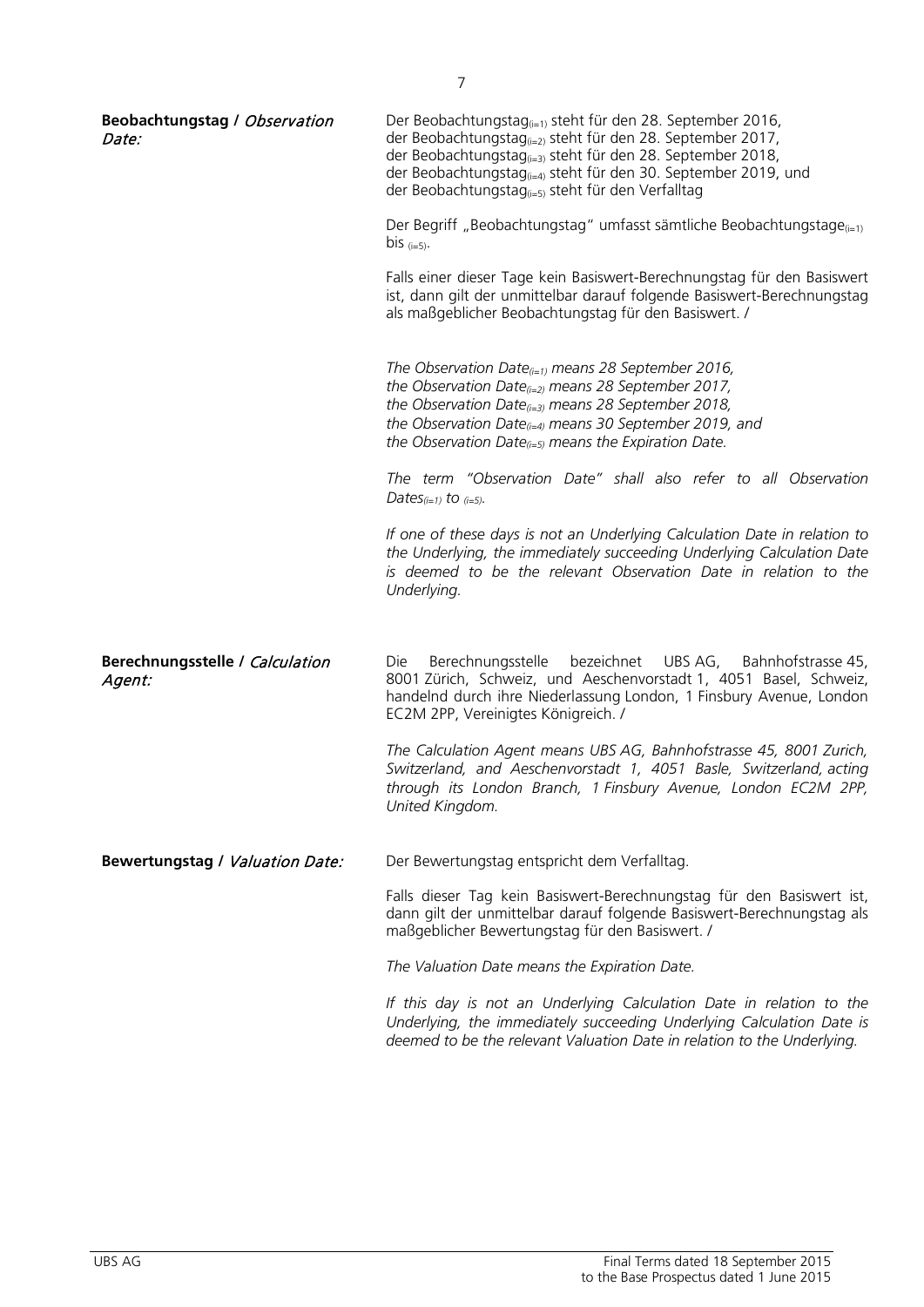| Bewertungszeit / Valuation Time:        | Die Bewertungszeit entspricht dem Zeitpunkt der offiziellen Bestimmung<br>des Schlusskurses des Basiswerts. /                                                                                                                                                                                                                                                          |
|-----------------------------------------|------------------------------------------------------------------------------------------------------------------------------------------------------------------------------------------------------------------------------------------------------------------------------------------------------------------------------------------------------------------------|
|                                         | The Valuation Time equals the time of official determination of the<br>closing price of the Underlying.                                                                                                                                                                                                                                                                |
|                                         |                                                                                                                                                                                                                                                                                                                                                                        |
| C.<br>Clearingsystem / Clearing System: | Clearingsystem steht für Clearstream Banking AG, Frankfurt am Main,<br>(Mergenthalerallee 61, 65760 Eschborn, Bundesrepublik Deutschland)<br>oder jeden Nachfolger in dieser Funktion. /                                                                                                                                                                               |
|                                         | Clearing System means Clearstream Banking AG, Frankfurt am Main,<br>(Mergenthalerallee 61, 65760 Eschborn, Federal Republic of Germany)<br>or any successor in this capacity.                                                                                                                                                                                          |
|                                         |                                                                                                                                                                                                                                                                                                                                                                        |
| CS-Regeln / CA Rules:                   | CS-Regeln steht für die Vorschriften und Verfahren, die auf das<br>Clearingsystem<br>Anwendung<br>finden<br>und/oder<br>diesem<br>von<br>herausgegeben werden. /                                                                                                                                                                                                       |
|                                         | CA Rules means any regulation and operating procedure applicable to<br>and/or issued by the Clearing System.                                                                                                                                                                                                                                                           |
|                                         |                                                                                                                                                                                                                                                                                                                                                                        |
| Е.                                      |                                                                                                                                                                                                                                                                                                                                                                        |
| Emittentin / /ssuer:                    | Die Emittentin bezeichnet UBS AG, Bahnhofstrasse 45, 8001 Zürich,<br>Schweiz, und Aeschenvorstadt 1, 4051 Basel, Schweiz, handelnd durch<br>ihre Niederlassung London, 1 Finsbury Avenue, London EC2M 2PP,<br>Vereinigtes Königreich. /                                                                                                                                |
|                                         | The Issuer means UBS AG, Bahnhofstrasse 45, 8001 Zurich, Switzerland,<br>and Aeschenvorstadt 1, 4051 Basle, Switzerland, acting through its<br>London Branch, 1 Finsbury Avenue, London EC2M 2PP, United<br>Kingdom.                                                                                                                                                   |
| Express-Level / Express Level:          | Der Express-Level des Basiswerts entspricht 100 % des Referenz-Levels.                                                                                                                                                                                                                                                                                                 |
|                                         | Der Express-Level des Basiswerts wird am Festlegungstag zur<br>Festlegungszeit festgelegt.*/                                                                                                                                                                                                                                                                           |
|                                         | The Express Level of the Underlying equals 100 % of the Reference<br>Level.                                                                                                                                                                                                                                                                                            |
|                                         | The Express Level of the Underlying will be fixed on the Fixing Date at<br>the Fixing Time.*                                                                                                                                                                                                                                                                           |
|                                         |                                                                                                                                                                                                                                                                                                                                                                        |
| F.                                      |                                                                                                                                                                                                                                                                                                                                                                        |
| Fälligkeitstag / Maturity Date:         | Der Fälligkeitstag entspricht dem fünften Bankgeschäftstag (i) nach dem<br>maßgeblichen Bewertungstag, (ii) im Fall eines vorzeitigen Verfalls<br>gemäß § 1 (1) (a) der Bedingungen der Wertpapiere nach dem<br>Vorzeitigen Verfalltag und (iii) im Fall einer Kündigung durch die<br>Emittentin nach § 8 der Bedingungen der Wertpapiere nach dem<br>Kündigungstag. / |
|                                         | The Maturity Date means the fifth Banking Day (i) after the relevant<br>Valuation Date, (ii) in case of an early expiration in accordance with<br>$\S$ 1 (1) (a) of the Conditions of the Securities after the Early Expiration<br>Date, and (iii) in the case of a termination by the Issuer in accordance                                                            |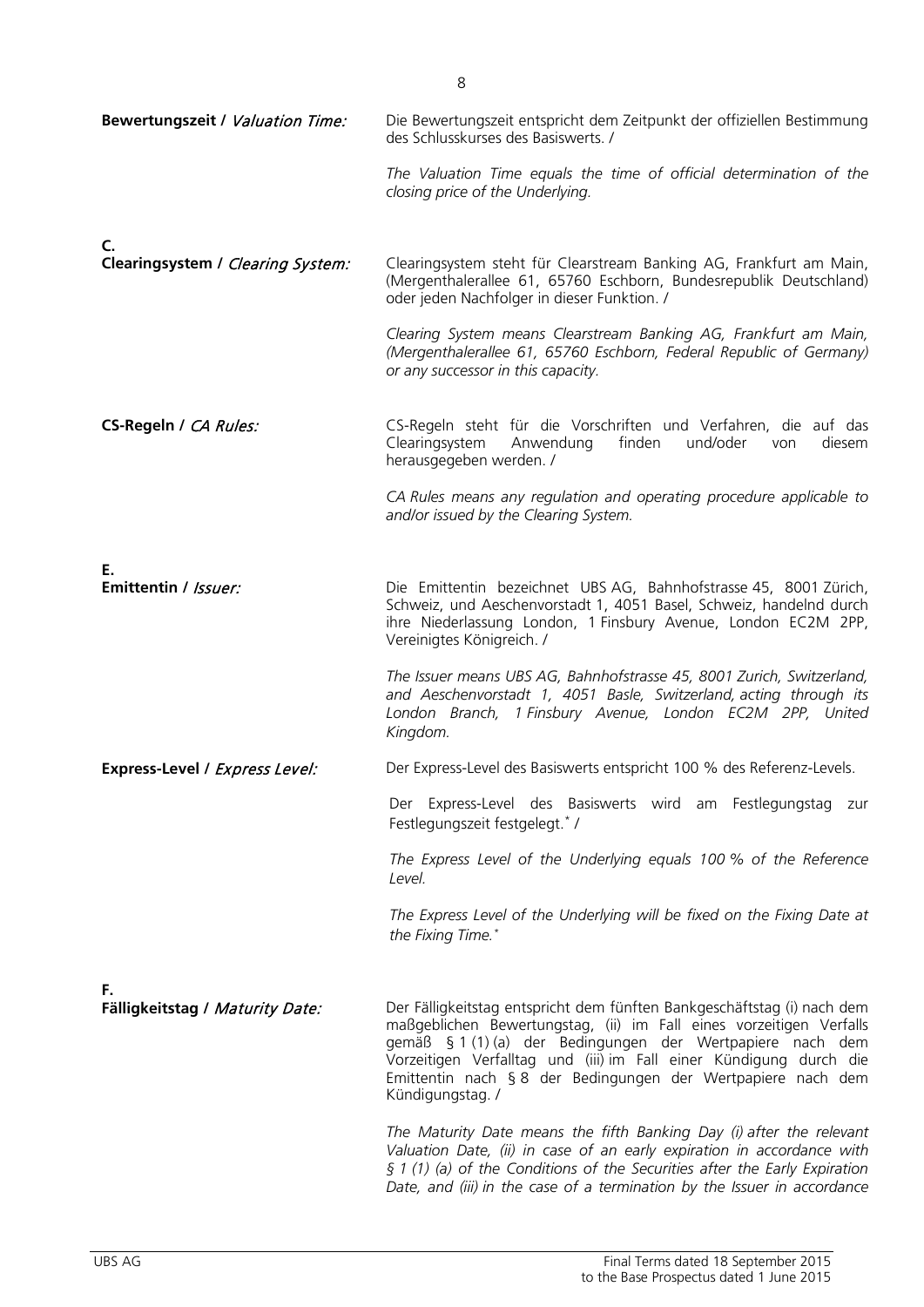|                                                                        | with $\S 8$ of the Conditions of the Securities, after the Termination Date.                                                                                                                                |
|------------------------------------------------------------------------|-------------------------------------------------------------------------------------------------------------------------------------------------------------------------------------------------------------|
| Festlegungstag / Fixing Date:                                          | Der Festlegungstag bezeichnet den 28. September 2015.                                                                                                                                                       |
|                                                                        | Falls dieser Tag kein Basiswert-Berechnungstag für den Basiswert ist,<br>dann gilt der unmittelbar darauf folgende Basiswert-Berechnungstag als<br>Festlegungstag für den Basiswert.                        |
|                                                                        | Bei Verkürzung oder Verlängerung der Zeichnungsfrist kann sich der<br>Festlegungstag entsprechend verschieben. /                                                                                            |
|                                                                        | The Fixing Date means 28 September 2015.                                                                                                                                                                    |
|                                                                        | If this day is not an Underlying Calculation Date in relation to the<br>Underlying the immediately succeeding Underlying Calculation Date is<br>deemed to be the Fixing Date in relation to the Underlying. |
|                                                                        | In case of abbreviation or extension of the Subscription Period the Fixing<br>Date may be changed accordingly.                                                                                              |
| Festlegungszeit / Fixing Time:                                         | Die Festlegungszeit entspricht dem Zeitpunkt der offiziellen Bestimmung<br>des Schlusskurses des Basiswerts. /                                                                                              |
|                                                                        | The Fixing Time equals the time of official determination of the closing<br>price of the Underlying.                                                                                                        |
| G.<br><b>Gestiegene Hedging-Kosten /</b><br>Increased Cost of Hedging: | Gestiegene Hedging-Kosten bedeutet, dass die Emittentin im Vergleich<br>zum Ausgabetag einen wesentlich höheren Betrag an Steuern,<br>Abgaben, Aufwendungen und Gebühren (außer Maklergebühren)             |

- entrichten muss, um (i) Transaktionen abzuschließen, fortzuführen oder abzuwickeln bzw. Vermögenswerte zu erwerben, auszutauschen, zu halten oder zu veräußern, welche nach billigem Ermessen der Emittentin zur Absicherung von Preisrisiken oder sonstigen Risiken im Hinblick auf ihre Verpflichtungen aus den Wertpapieren erforderlich sind, oder
- (ii) Erlöse aus solchen Transaktionen bzw. Vermögenswerten zu realisieren, zurückzugewinnen oder weiterzuleiten,

wobei Kostensteigerungen aufgrund einer Verschlechterung der Kreditwürdigkeit der Emittentin nicht als Gestiegene Hedging-Kosten zu berücksichtigen sind. /

 *Increased Cost of Hedging means that the Issuer has to pay a substantially higher amount of taxes, duties, expenditures and fees (with the exception of broker fees) compared to the Issue Date in order to*

- *(i) close, continue or carry out transactions or acquire, exchange, hold or sell assets (respectively) which at the reasonable discretion of the Issuer are needed in order to provide protection against price risk or other risks with regard to obligations under the Securities, or*
- *(ii) realise, reclaim or pass on proceeds from such transactions or assets, respectively,*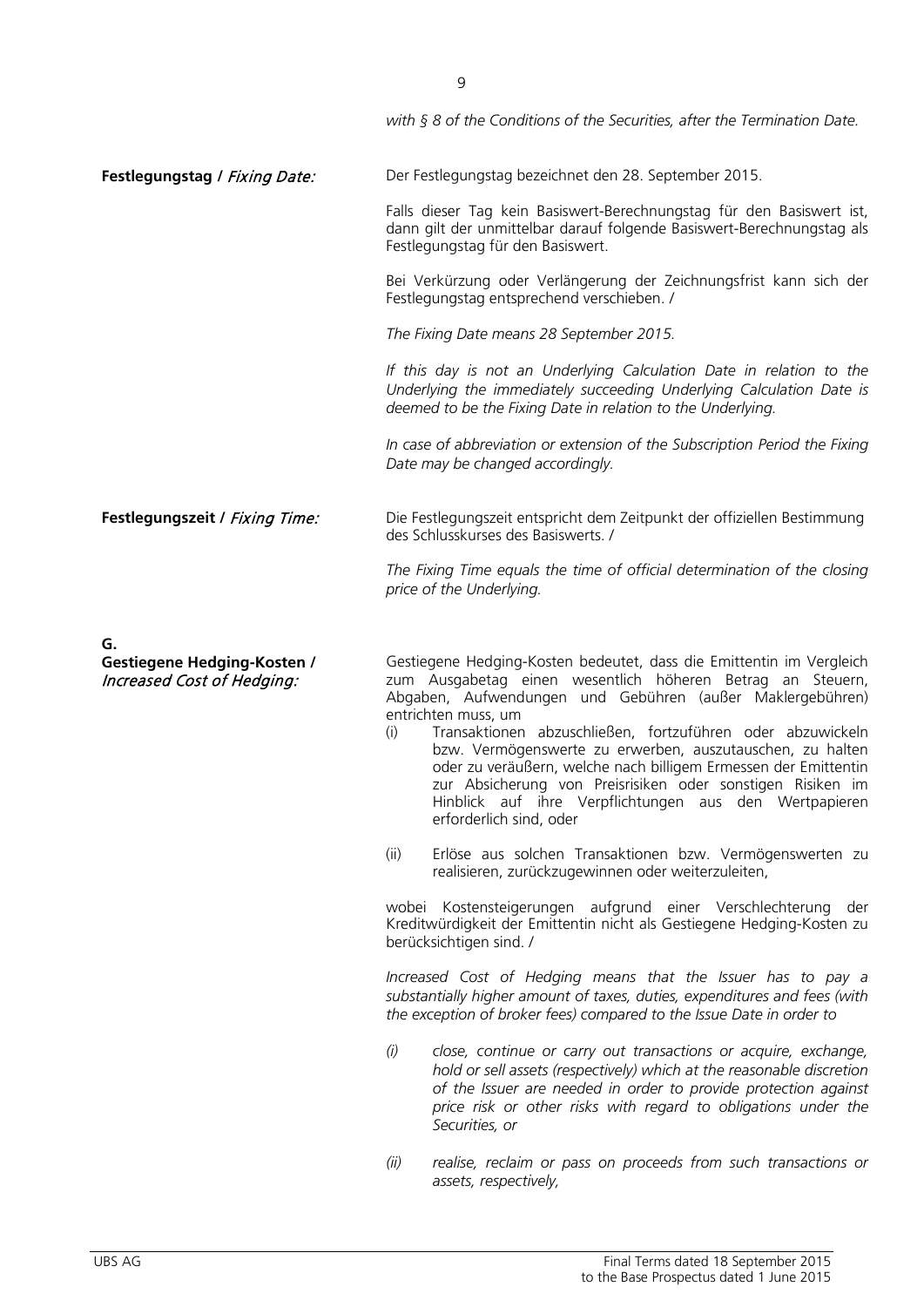*with increased costs due to a deterioration of the creditworthiness of the Issuer not to be considered Increased Cost of Hedging.*

| Н.<br>Hauptzahlstelle / Principal Paying<br>Agent:           | Die Hauptzahlstelle bezeichnet UBS AG, Bahnhofstrasse 45, 8001 Zürich,<br>Schweiz, und Aeschenvorstadt 1, 4051 Basel, Schweiz, handelnd durch<br>ihre Niederlassung London, 1 Finsbury Avenue, London EC2M 2PP,<br>Vereinigtes Königreich. /<br>The Principal Paying Agent means UBS AG, Bahnhofstrasse 45,<br>8001 Zurich, Switzerland, and Aeschenvorstadt 1, 4051 Basle,<br>Switzerland, acting through its London Branch, 1 Finsbury Avenue,<br>London EC2M 2PP, United Kingdom. |  |
|--------------------------------------------------------------|--------------------------------------------------------------------------------------------------------------------------------------------------------------------------------------------------------------------------------------------------------------------------------------------------------------------------------------------------------------------------------------------------------------------------------------------------------------------------------------|--|
| Hedging-Störung / Hedging<br>Disruption:                     | Hedging-Störung bedeutet, dass die Emittentin nicht in der Lage ist, zu<br>Bedingungen, die den am Ausgabetag der Wertpapiere herrschenden<br>wirtschaftlich wesentlich gleichwertig sind,                                                                                                                                                                                                                                                                                           |  |
|                                                              | (i)<br>Transaktionen abzuschließen, fortzuführen oder abzuwickeln<br>bzw. Vermögenswerte zu erwerben, auszutauschen, zu halten<br>oder zu veräußern, welche nach billigem Ermessen der Emittentin<br>zur Absicherung von Preisrisiken oder sonstigen Risiken im<br>Hinblick auf ihre Verpflichtungen aus den Wertpapieren<br>notwendig sind, oder                                                                                                                                    |  |
|                                                              | (ii)<br>Erlöse aus solchen Transaktionen bzw. Vermögenswerten zu<br>realisieren, zurückzugewinnen oder weiterzuleiten. /                                                                                                                                                                                                                                                                                                                                                             |  |
|                                                              | Hedging Disruption means that the Issuer is not able to                                                                                                                                                                                                                                                                                                                                                                                                                              |  |
|                                                              | (i)<br>close, continue or carry out transactions or acquire, exchange,<br>hold or sell assets (respectively) which at the reasonable discretion<br>of the Issuer are needed by the Issuer in order to provide<br>protection against price risk or other risks with regard to<br>obligations under the Securities, or                                                                                                                                                                 |  |
|                                                              | (ii)<br>realise, reclaim or pass on proceeds from such transactions or<br>assets (respectively)                                                                                                                                                                                                                                                                                                                                                                                      |  |
|                                                              | under conditions which are economically substantially equal to those on<br>the Issue Date of the Securities.                                                                                                                                                                                                                                                                                                                                                                         |  |
| К.<br>Kleinste handelbare Einheit /<br>Minimum Trading Size: | Die Kleinste handelbare Einheit entspricht 1 Wertpapier. /                                                                                                                                                                                                                                                                                                                                                                                                                           |  |
|                                                              | The Minimum Trading Size equals 1 Security.                                                                                                                                                                                                                                                                                                                                                                                                                                          |  |
| Kündigungsbetrag / Termination<br>Amount:                    | Kündigungsbetrag<br>entspricht<br>einem<br>Geldbetrag<br>Der<br>in<br>der<br>Auszahlungswährung, der von der Berechnungsstelle nach billigem<br>Ermessen und unter Berücksichtigung des dann maßgeblichen Kurses<br>des Basiswerts als angemessener Marktpreis eines Wertpapiers bei<br>Kündigung der Wertpapiere festgelegt wird. /                                                                                                                                                 |  |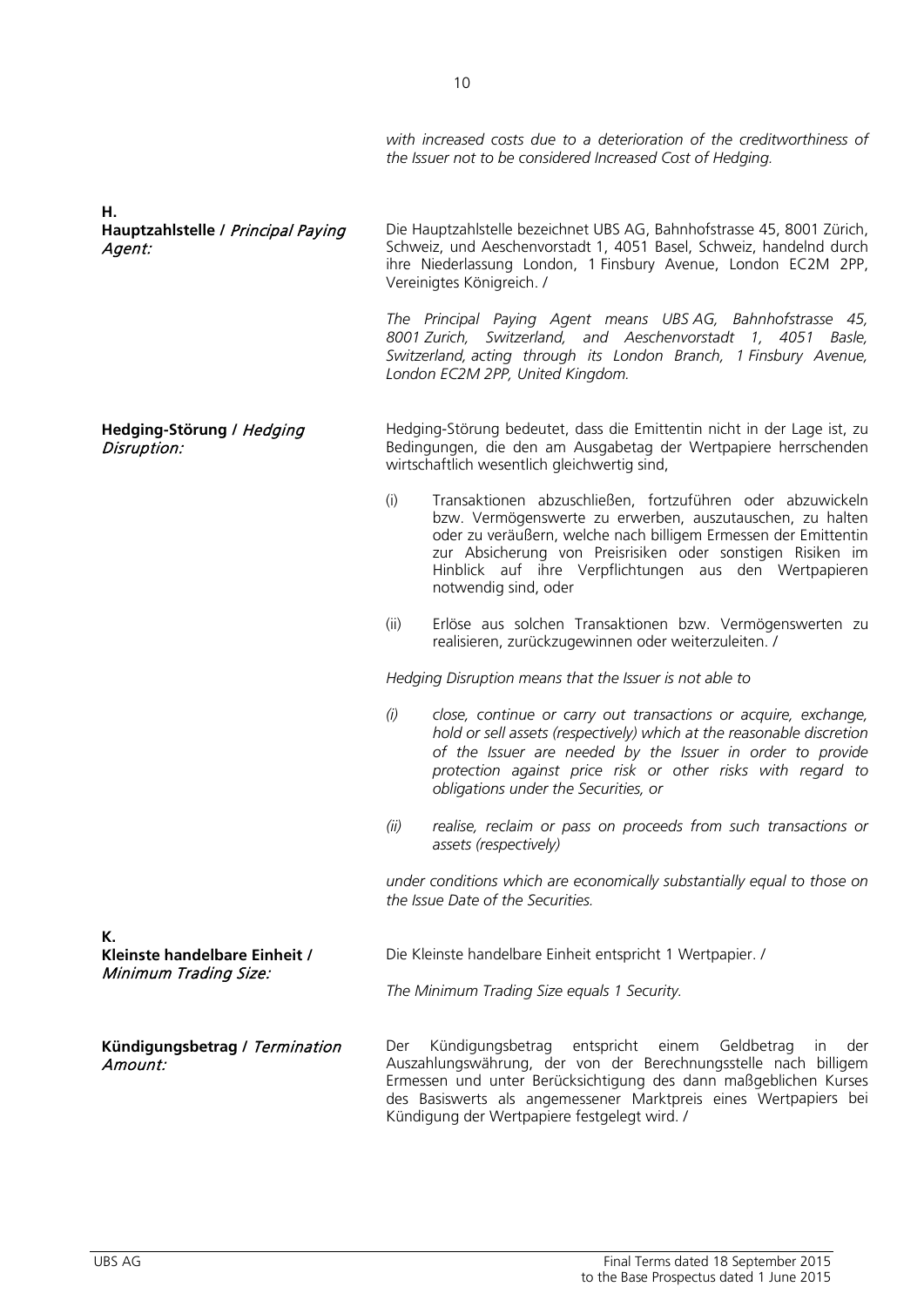|                                                                  | The Termination Amount equals an amount in the Redemption<br>Currency, which is determined by the Calculation Agent at its reasonable<br>discretion and considering the then prevailing Price of the Underlying as<br>the fair market price of a Security at the occurrence of the termination<br>of the Securities.                                                                                                                                                                                                                                                                       |
|------------------------------------------------------------------|--------------------------------------------------------------------------------------------------------------------------------------------------------------------------------------------------------------------------------------------------------------------------------------------------------------------------------------------------------------------------------------------------------------------------------------------------------------------------------------------------------------------------------------------------------------------------------------------|
| Kupon / Coupon:                                                  | in Bezug auf den Beobachtungstag $_{(i=1)}$ entspricht<br>Der Kupon $(i=1)$<br>USD 14,00,                                                                                                                                                                                                                                                                                                                                                                                                                                                                                                  |
|                                                                  | auf den Beobachtungstag $_{(i=2)}$<br>der Kupon $_{(i=2)}$<br>in Bezug<br>entspricht<br>USD 28,00,                                                                                                                                                                                                                                                                                                                                                                                                                                                                                         |
|                                                                  | auf den Beobachtungstag(i=3) entspricht<br>$der$ Kupon $(i=3)$<br>in Bezug<br>USD 42,00,                                                                                                                                                                                                                                                                                                                                                                                                                                                                                                   |
|                                                                  | in Bezug auf den Beobachtungstag $_{(i=4)}$ entspricht<br>der Kupon $_{(i=4)}$                                                                                                                                                                                                                                                                                                                                                                                                                                                                                                             |
|                                                                  | USD 56,00, und<br>in Bezug auf den Beobachtungstag $_{(i=5)}$ entspricht<br>$der$ Kupon $_{(i=5)}$<br>USD 70,00.                                                                                                                                                                                                                                                                                                                                                                                                                                                                           |
|                                                                  | Der Begriff "Kupon" umfasst sämtliche Kupons $(i=1)$ bis $(i=5)$ .                                                                                                                                                                                                                                                                                                                                                                                                                                                                                                                         |
|                                                                  | The Coupon <sub>(i=1)</sub> in relation to Observation Date <sub>(i=1)</sub> equals USD 14.00,<br>the Coupon <sub>(i=2)</sub> in relation to Observation Date <sub>(i=2)</sub> equals USD 28.00,<br>the Coupon <sub>(i=3)</sub> in relation to Observation Date <sub>(i=3)</sub> equals USD 42.00,<br>the Coupon <sub>(i=4)</sub> in relation to Observation Date <sub>(i=4)</sub> equals USD 56.00, and<br>the Coupon <sub>(i=5)</sub> in relation to Observation Date <sub>(i=5)</sub> equals USD 70.00.<br>The term "Coupon" shall also refer to all Coupons $_{(i=1)}$ to $_{(i=5)}$ . |
| Kupon-Zahltag / Coupon Payment<br>Date:                          | Der Kupon-Zahltag entspricht jeweils dem fünften Bankgeschäftstag<br>nach dem entsprechenden Beobachtungstag. /                                                                                                                                                                                                                                                                                                                                                                                                                                                                            |
|                                                                  | The Coupon Payment Date means the fifth Banking Day after the<br>relevant Observation Date.                                                                                                                                                                                                                                                                                                                                                                                                                                                                                                |
| Kurs des Basiswerts / Price of the<br>Underlying:                | Der Kurs des Basiswerts entspricht dem an der Maßgeblichen Börse<br>fortlaufend berechneten und veröffentlichten Kurs des Basiswerts. /                                                                                                                                                                                                                                                                                                                                                                                                                                                    |
|                                                                  | The Price of the Underlying means the price of the Underlying as<br>continuously calculated and published on the Relevant Exchange.                                                                                                                                                                                                                                                                                                                                                                                                                                                        |
|                                                                  |                                                                                                                                                                                                                                                                                                                                                                                                                                                                                                                                                                                            |
| Laufzeit der Wertpapiere / Term of<br>the Securities:            | Laufzeit der Wertpapiere steht für den Zeitraum beginnend am<br>Ausgabetag und endend am Verfalltag zur Bewertungszeit. /                                                                                                                                                                                                                                                                                                                                                                                                                                                                  |
|                                                                  | Term of the Securities means the period commencing on the Issue Date<br>and ending on the Expiration Date at the Valuation Time.                                                                                                                                                                                                                                                                                                                                                                                                                                                           |
| М.<br>Maßgebliche Börse / Relevant<br>Exchange:                  | Die Maßgebliche Börse bezeichnet die New York Stock Exchange<br>$(NYSE)$ . /                                                                                                                                                                                                                                                                                                                                                                                                                                                                                                               |
|                                                                  | The Relevant Exchange means the New York Stock Exchange (NYSE).                                                                                                                                                                                                                                                                                                                                                                                                                                                                                                                            |
| Maßgebliche Terminbörse /<br><b>Relevant Futures and Options</b> | Die Massgebliche Terminbörse bezeichnet diejenige(n) Terminbörse(n),<br>an (der) (denen) der umsatzstärkste Handel in Bezug auf Termin- oder                                                                                                                                                                                                                                                                                                                                                                                                                                               |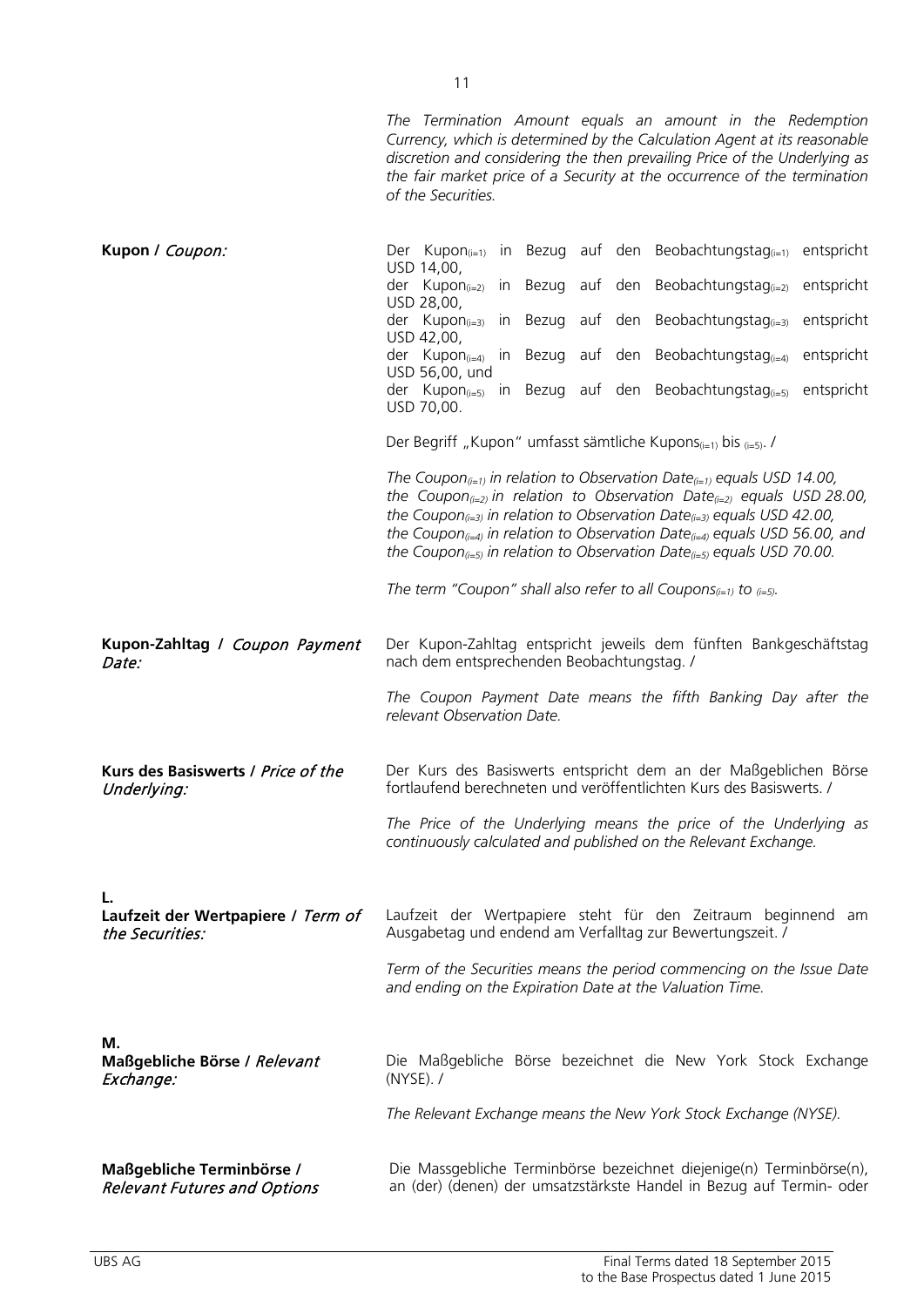| Exchange:                          | Optionskontrakte auf den Basiswert stattfindet, wie von der<br>Berechnungsstelle bestimmt. /                                                                                                                                                                                                                                 |
|------------------------------------|------------------------------------------------------------------------------------------------------------------------------------------------------------------------------------------------------------------------------------------------------------------------------------------------------------------------------|
|                                    | The Relevant Futures and Options Exchange means the futures and<br>options exchange(s), on which futures and option contracts on the<br>Underlying are primarily traded, as determined by the Calculation<br>Agent.                                                                                                          |
| N.<br>Nennbetrag / Nominal Amount: | Der Nennbetrag je Wertpapier entspricht USD 100,00. /                                                                                                                                                                                                                                                                        |
|                                    | The Nominal Amount per Security equals USD 100.00.                                                                                                                                                                                                                                                                           |
| R.                                 |                                                                                                                                                                                                                                                                                                                              |
| Rechtsänderung / Change in Law:    | Rechtsänderung bedeutet, dass nach billigem Ermessen der Emittentin<br>aufgrund<br>Inkrafttretens von Änderungen<br>(i)<br>des<br>der<br>Gesetze<br>oder<br>Verordnungen (einschließlich<br>aber nicht beschränkt<br>auf<br>Steuergesetze) oder                                                                              |
|                                    | (ii)<br>einer Änderung der Rechtsprechung oder Verwaltungspraxis<br>(einschließlich der Verwaltungspraxis der Steuerbehörden),                                                                                                                                                                                               |
|                                    | das Halten, der Erwerb oder die Veräußerung des Basiswerts für<br>(A)<br>die Emittentin ganz oder teilweise rechtswidrig ist oder wird oder                                                                                                                                                                                  |
|                                    | (B)<br>die Kosten, die mit den Verpflichtungen unter den Wertpapieren<br>verbunden sind, wesentlich gestiegen sind (einschließlich aber<br>nicht beschränkt auf Erhöhungen der Steuerverpflichtungen, der<br>Senkung von steuerlichen Vorteilen oder anderen negativen<br>Auswirkungen auf die steuerrechtliche Behandlung), |
|                                    | falls solche Änderungen an oder nach dem Ausgabetag der Wertpapiere<br>wirksam werden. /                                                                                                                                                                                                                                     |
|                                    | Change in Law means that at the reasonable discretion of the Issuer due<br>to                                                                                                                                                                                                                                                |
|                                    | the coming into effect of changes in laws or regulations<br>(i)<br>(including but not limited to tax laws) or                                                                                                                                                                                                                |
|                                    | a change in relevant case law or administrative practice (including<br>(ii)<br>but not limited to the administrative practice of the tax<br>authorities),                                                                                                                                                                    |
|                                    | the holding, acquisition or sale of the Underlying is or becomes<br>(A)<br>wholly or partially illegal or                                                                                                                                                                                                                    |
|                                    | the costs associated with the obligations under the Securities<br>(B)<br>have increased substantially (including but not limited to an<br>increase in tax obligations, the reduction of tax benefits or<br>negative consequences with regard to tax treatment),                                                              |
|                                    | if such changes become effective on or after the Issue Date of the<br>Securities.                                                                                                                                                                                                                                            |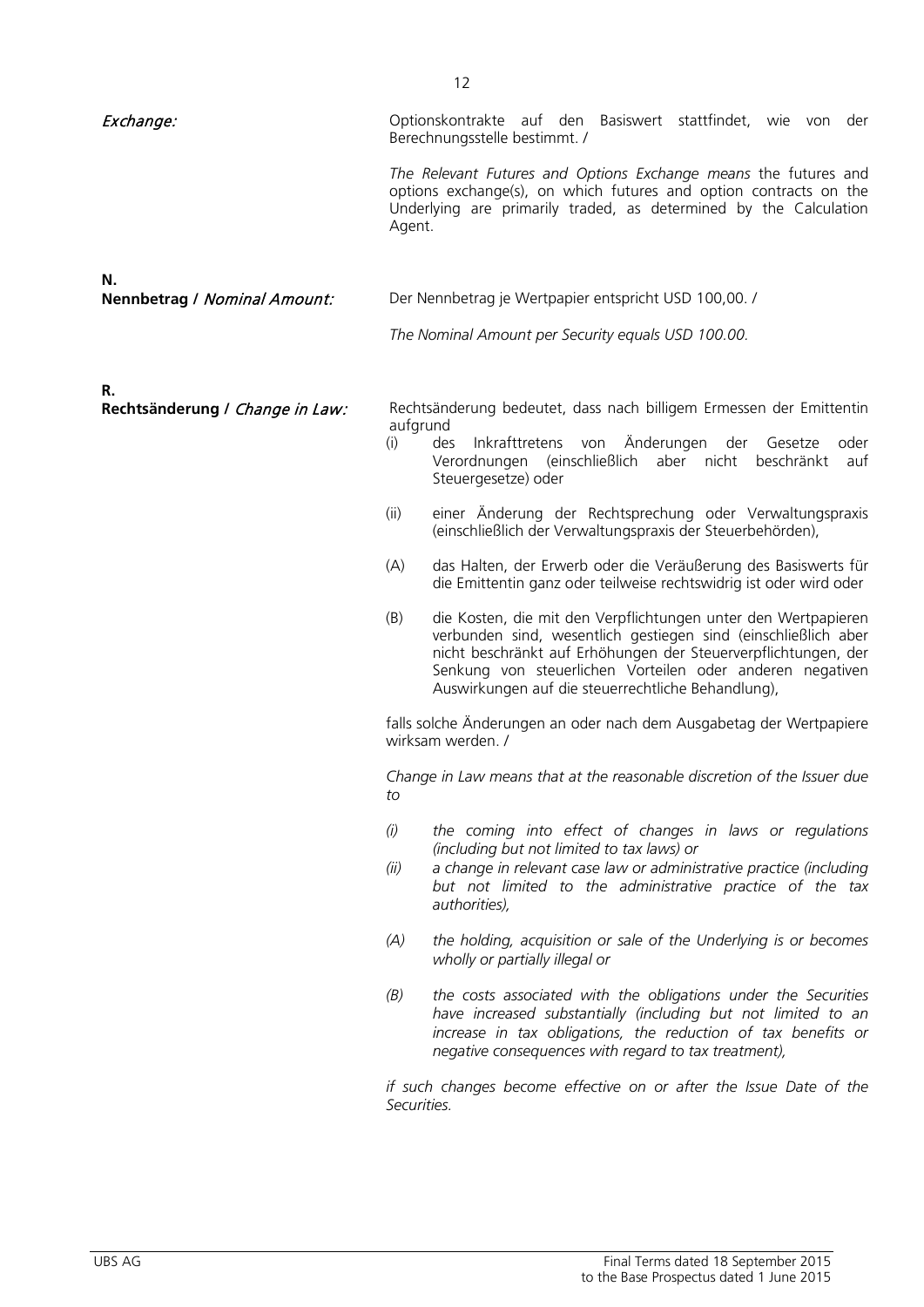**Referenz-Level /** *Reference Level:* Der Referenz-Level des Basiswerts entspricht dem Kurs des Basiswerts am Festlegungstag zur Festlegungszeit.

Der Referenz-Level des Basiswerts wird am Festlegungstag zur Festlegungszeit festgelegt.\* /

*The Reference Level of the Underlying equals the Price of the Underlying at the Fixing Time on the Fixing Date.*

*The Reference Level of the Underlying will be fixed on the Fixing Date at the Fixing Time.\**

**V.**

**Verfalltag / Expiration Date:** Der Verfalltag entspricht dem 28. September 2020. /

*The Expiration Date means 28 September 2020.*

**W.**

**Weiteres Kündigungsereignis /**  Additional Termination Event:

Ein Weiteres Kündigungsereignis bezeichnet das Vorliegen einer Rechtsänderung und/oder einer Hedging-Störung und/oder von Gestiegenen Hedging-Kosten und in Bezug auf eine Aktie als Basiswert jedes der folgenden Ereignisse:

- (i) Der Emittentin wird die Absicht, die Notierung der Aktien der Gesellschaft an der Maßgeblichen Börse aufgrund einer Verschmelzung durch Aufnahme oder durch Neubildung, einer Umwandlung in eine Rechtsform ohne Aktien oder aus irgendeinem sonstigen vergleichbaren Grund, insbesondere in Folge einer Einstellung der Börsennotierung der Gesellschaft, endgültig einzustellen, bekannt.
- (ii) Die Beantragung des Insolvenzverfahrens oder eines vergleichbaren Verfahrens über das Vermögen der Gesellschaft nach dem für die Gesellschaft anwendbaren Recht.
- (iii) Die Übernahme der Aktien der Gesellschaft, wodurch die Liquidität der Aktie im Handel nach Ansicht der Emittentin maßgeblich beeinträchtigt wird.
- (iv) Das Angebot gemäß dem Aktien- oder Umwandlungsgesetz oder gemäß einer vergleichbaren Regelung des für die Gesellschaft anwendbaren Rechts an die Aktionäre der Gesellschaft, die Altaktien der Gesellschaft gegen Barausgleich, andere Wertpapiere als Aktien oder andere Rechte, für die keine Notierung an einer Börse bzw. einem Handelssystem besteht, umzutauschen. /

*Additional Termination Event means the occurrence of a Change in Law and/or a Hedging Disruption and/or an Increased Cost of Hedging and in*  relation to a share used as the Underlying means any of the following *events:*

*(i) The Issuer obtains knowledge about the intention to discontinue permanently the quotation of the shares of the Company on the Relevant Exchange due to a merger or a new company formation, due to a transformation of the Company into a legal form without shares, or due to any other comparable reason, in particular as a result of a delisting of the Company.*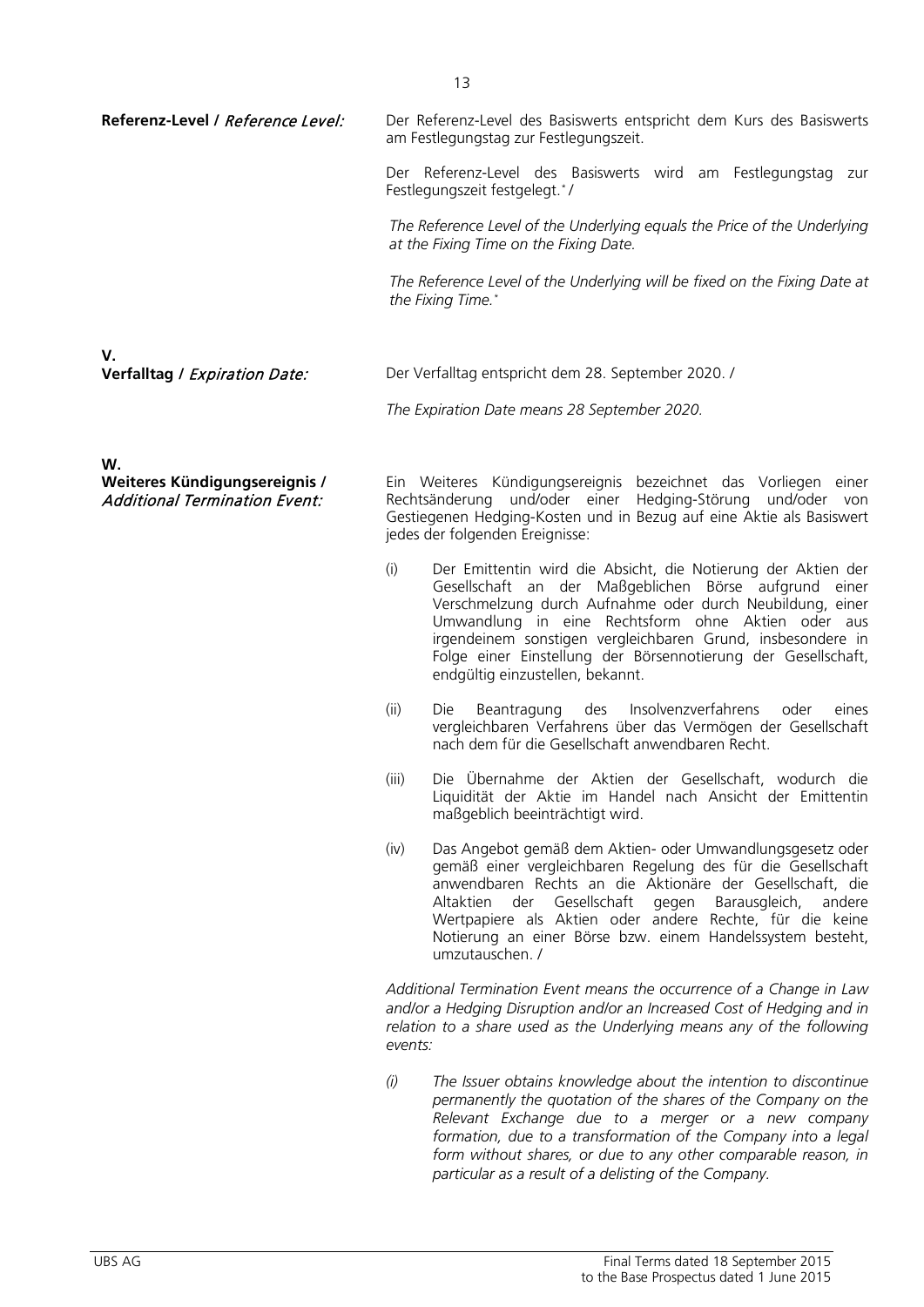- *(ii) An insolvency proceeding or any other similar proceeding under the jurisdiction applicable to and governing the Company is initiated with respect to the assets of the Company.*
- *(iii) Take-over of the shares of the Company, which in the Issuer's opinion, results in a significant impact on the liquidity of such shares in the market.*
- *(iv) Offer to the shareholders of the Company pursuant to the German Stock Corporation Act (Aktiengesetz), the German Law regulating the Transformation of Companies (Umwandlungsgesetz) or any other similar proceeding under the jurisdiction applicable to and governing the Company to convert existing shares of the Company to cash settlement, to Securities other than shares or rights, which are not quoted on a stock exchange and/or in a trading system.*

Wertpapiere / Securities: Wertpapiere bezeichnet die in USD denominierten und von der Emittentin im Umfang des Ausgabevolumens begebenen UBS Express Zertifikate mit den folgenden Produktmerkmalen:

| Partizipationsfaktor:           | Nicht anwendbar |
|---------------------------------|-----------------|
| Leverage Faktor:                | Nicht anwendbar |
| Multiplikationsfaktor:          | Nicht anwendbar |
| Bezugsverhältnis:               | Nicht anwendbar |
| Reverse Struktur:               | Nicht anwendbar |
| Express Struktur:               | Anwendbar       |
| Schwelle, Barriere oder Level:  | Anwendbar       |
| Höchstbetrag:                   | Nicht anwendbar |
| Maßgeblicher Basiswert:         | Nicht anwendbar |
| Physische Lieferung:            | Nicht anwendbar |
| Währungsumrechnung:             | Nicht anwendbar |
| Kapitalschutz:                  | Nicht anwendbar |
| Keine feste Laufzeit:           | Nicht anwendbar |
| Zeitverzögerte Bewertung:       | Nicht anwendbar |
| Mindestausübungsanzahl:         | Nicht anwendbar |
| Kündigungsrecht der Wertpapier- |                 |
| gläubiger:                      | Nicht anwendbar |
| Quanto:                         | Nicht anwendbar |
| Einzelwert-Betrachtung:         | Nicht anwendbar |
| Einzelbetrachtung:              | Anwendbar       |
| Kollektivbetrachtung:           | Nicht anwendbar |

Die Wertpapiere werden als Inhaberpapiere ausgegeben; die Ausstellung effektiver Wertpapiere ist ausgeschlossen. /

 *Securities means the UBS Express Certificates denominated in USD and issued by the Issuer in the Issue Size with the following product features:*

*Participation Factor: Not applicable Leverage Factor: Not applicable Multiplication Factor: Multiplier: Not applicable Reverse Structure: Not applicable Express Structure: Applicable Thresholds, barriers or levels: Applicable Maximum Amount: Not applicable Relevant Underlying: Not applicable*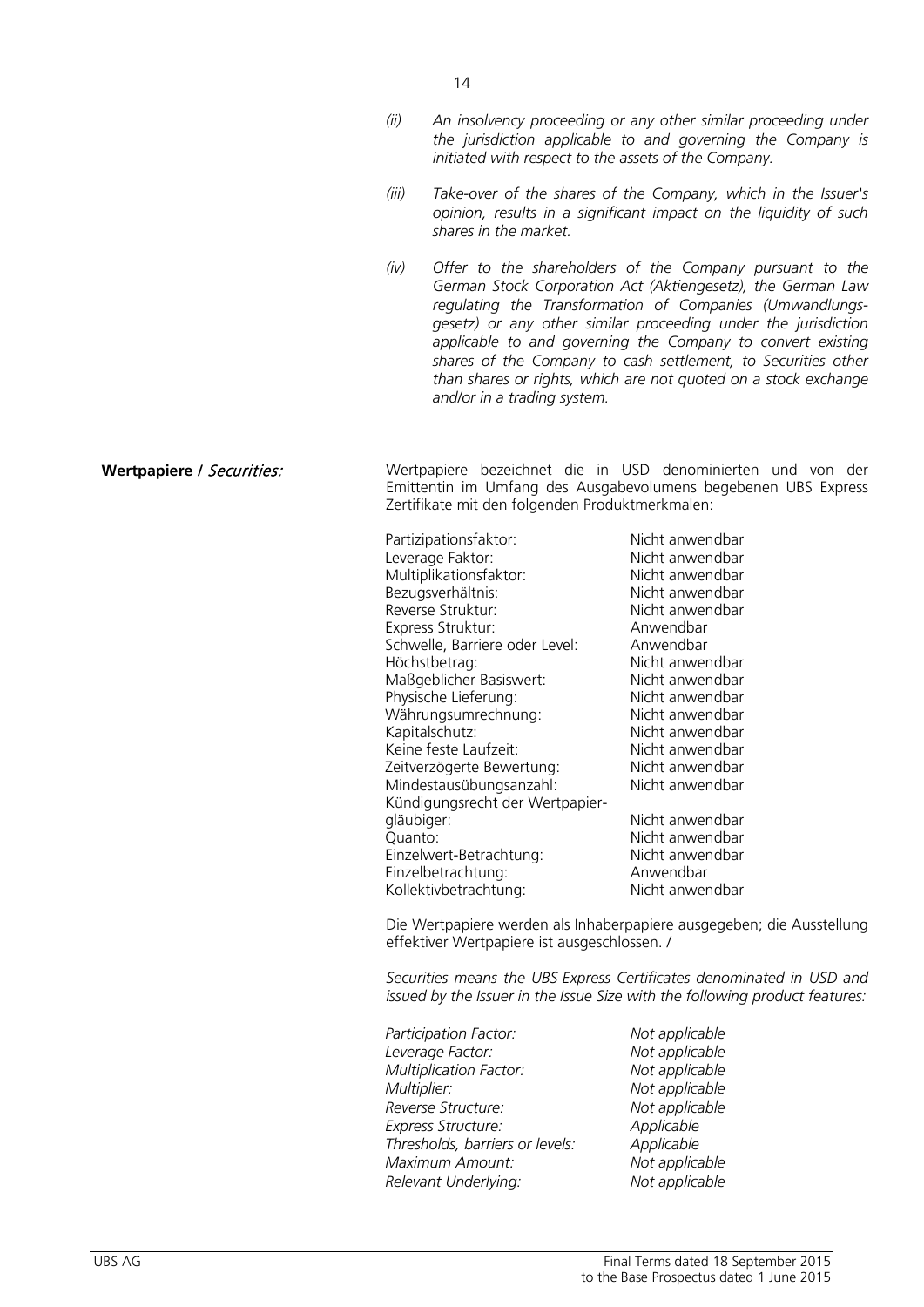|                                  | Physical Delivery:<br>Currency Conversion:<br>Capital Protection:<br>No predefined term:<br>Time-lagged Valuation:<br>Minimum Exercise Size:<br>Securityholders' Termination<br>Right:<br>Quanto:<br>Consideration of Components:<br>Individual Determination:<br>Collective Determination: | Not applicable<br>Not applicable<br>Not applicable<br>Not applicable<br>Not applicable<br>Not applicable<br>Not applicable<br>Not applicable<br>Not applicable<br>Applicable<br>Not applicable             |
|----------------------------------|---------------------------------------------------------------------------------------------------------------------------------------------------------------------------------------------------------------------------------------------------------------------------------------------|------------------------------------------------------------------------------------------------------------------------------------------------------------------------------------------------------------|
|                                  | represented by definitive securities.                                                                                                                                                                                                                                                       | The Securities are being issued in bearer form and will not be                                                                                                                                             |
| Z.<br>Zahlstelle / Paying Agent: | Vereinigtes Königreich. /                                                                                                                                                                                                                                                                   | Die Zahlstelle bezeichnet UBS AG, Bahnhofstrasse 45, 8001 Zürich,<br>Schweiz, und Aeschenvorstadt 1, 4051 Basel, Schweiz, handelnd durch<br>ihre Niederlassung London, 1 Finsbury Avenue, London EC2M 2PP, |
|                                  | United Kingdom.                                                                                                                                                                                                                                                                             | The Paying Agent means UBS AG, Bahnhofstrasse 45, 8001 Zurich,<br>Switzerland, and Aeschenvorstadt 1, 4051 Basle, Switzerland, acting<br>through its London Branch, 1 Finsbury Avenue, London EC2M 2PP,    |
| Zahltag bei Ausgabe / Initial    | Der Zahltag bei Ausgabe bezeichnet den 30. September 2015.                                                                                                                                                                                                                                  |                                                                                                                                                                                                            |
| Payment Date:                    | Zahltag bei Ausgabe entsprechend verschieben. /                                                                                                                                                                                                                                             | Bei Verkürzung oder Verlängerung der Zeichnungsfrist kann sich der                                                                                                                                         |
|                                  | The Initial Payment Date means 30 September 2015.                                                                                                                                                                                                                                           |                                                                                                                                                                                                            |
|                                  |                                                                                                                                                                                                                                                                                             | In case of abbreviation or extension of the Subscription Period the Initial                                                                                                                                |

*Payment Date may be changed accordingly.*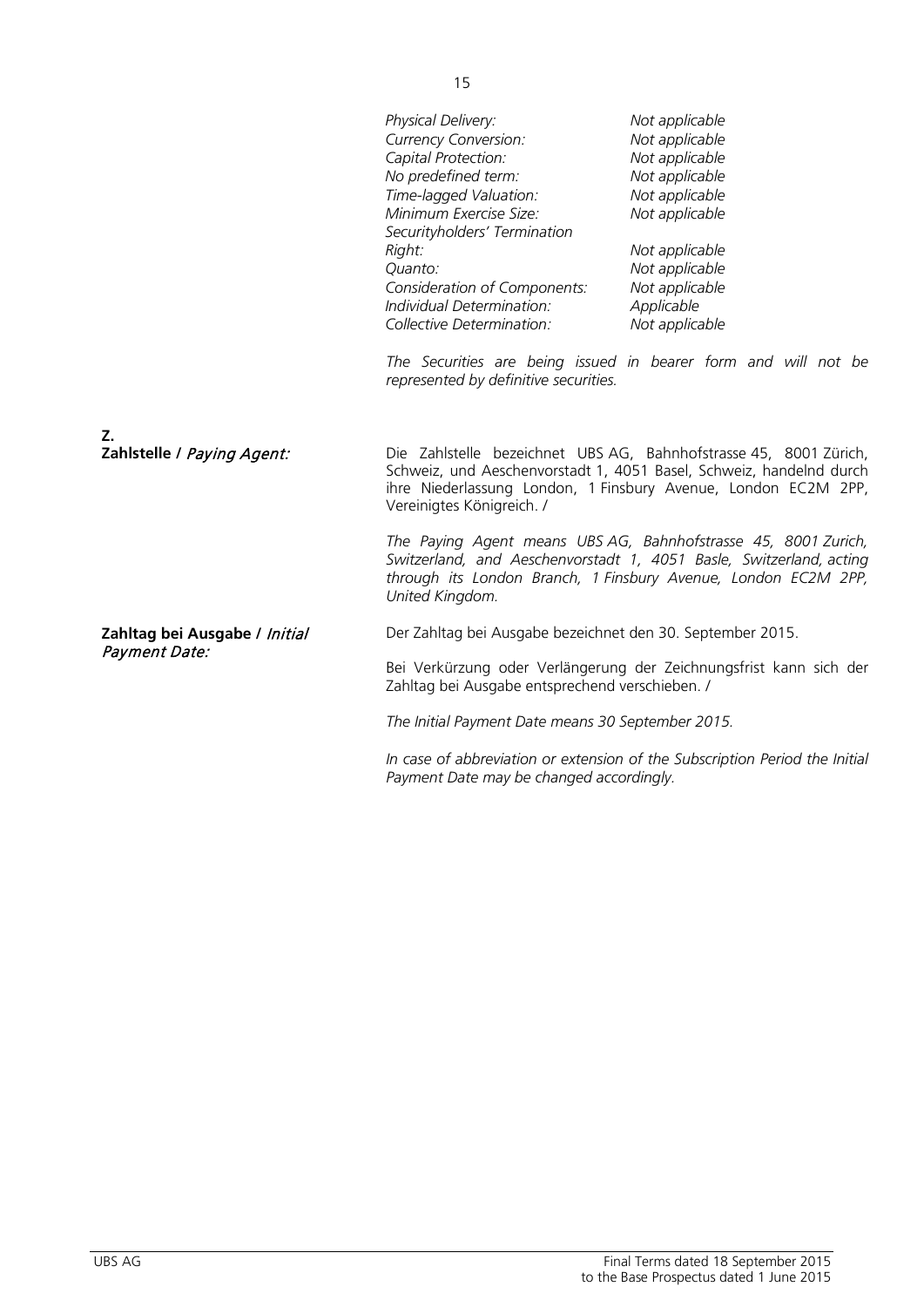**Produktbedingungen Teil 2: Wertpapierbedingungen**

### **§ 1 Wertpapierrecht**

## **(1) Wertpapierrecht der Wertpapiergläubiger (1) Security Right of the Securityholders**

Die Emittentin gewährt hiermit dem Wertpapiergläubiger (§ 4 (2)) von je einem (1) Wertpapier bezogen auf den Kurs des Basiswerts nach Maßgabe dieser Bedingungen das folgende Recht (das "**Wertpapierrecht**"):

- (a) Sofern der Kurs des Basiswerts an einem der Beobachtungstage vor dem Bewertungstag zur Bewertungszeit **gleich dem oder größer als der Express-Level** ist, so verfallen die Wertpapiere vorzeitig an diesem Beobachtungstag<sub>(i)</sub> (der "**Vorzeitige Verfalltag**") und der Wertpapiergläubiger hat das Recht, den Nennbetrag (der "**Auszahlungsbetrag**") zu erhalten.
- (b) Sind die Wertpapiere nicht vorzeitig an einem der vorhergehenden Beobachtungstage gemäß Absatz (a) verfallen, und ist der Abrechnungskurs des Basiswerts **gleich dem oder größer als der Express-Level**, hat der Wertpapiergläubiger das Recht, den Nennbetrag (der "**Auszahlungsbetrag**") zu erhalten.
- (c) Sind die Wertpapiere nicht vorzeitig an einem der vorhergehenden Beobachtungstage gemäß Absatz (a) verfallen, und ist der Abrechnungskurs des Basiswerts **gleich der oder größer als die Barriere, aber gleichzeitig kleiner als der Express-Level**, hat der Wertpapiergläubiger das Recht, den Nennbetrag (der "Aus**zahlungsbetrag**") zu erhalten.
- (d) Sind die Wertpapiere nicht vorzeitig an einem der vorhergehenden Beobachtungstage gemäß Absatz (a) verfallen, und ist der Abrechnungskurs des Basiswerts **kleiner als die Barriere**, hat der Wertpapiergläubiger das Recht, den Abrechnungsbetrag (wie nachfolgend definiert), auf zwei Dezimalstellen kaufmännisch gerundet, zu erhalten (der "**Auszahlungsbetrag**").

Der "**Abrechnungsbetrag**" wird in Übereinstimmung mit folgender Formel berechnet:

**Besondere** Product Terms Part 2: Special Conditions of the **Securities**

#### **§ 1 Security Right**

The Issuer hereby warrants to the Securityholder (§ 4 (2)) of each (1) Security relating to the Price of the Underlying in accordance with these Conditions that such Securityholder shall have the following right (the "**Security Right**"):

- (a) If the Price of the Underlying is on any of the Observation Dates prior to the Valuation Date at the Valuation Time **equal to or higher than the Express Level**, the Securities will expire early on such Observation Date(i) (the "**Early Expiration Date**") and the Securityholder is entitled to receive the Nominal Amount (the Nominal Amount (the "**Redemption Amount**").
- (b) If the Securities did not expire early on any of the previous Observation Dates in accordance with paragraph (a) and if the Settlement Price of the Underlying is **equal to or higher than the Express Level**, the Securityholder is entitled to receive the Nominal Amount (the "**Redemption Amount**").
- (c) If the Securities did not expire early on any of the previous Observation Dates in accordance with paragraph (a) and if the Settlement Price of the Underlying is **equal to or higher than the Barrier, but at the same time lower than the Express**  Level, the Securityholder is entitled to receive the Nominal Amount (the Nominal Amount (the "**Redemption Amount**").
- (d) If the Securities did not expire early on any of the previous Observation Dates in accordance with paragraph (a) and if the Settlement Price of the Underlying is **lower than the Barrier**, the Securityholder is entitled to receive the Settlement Amount (as defined below), commercially rounded to two decimal places (the "**Redemption Amount**").

The "**Settlement Amount**" is calculated in accordance with the following formula: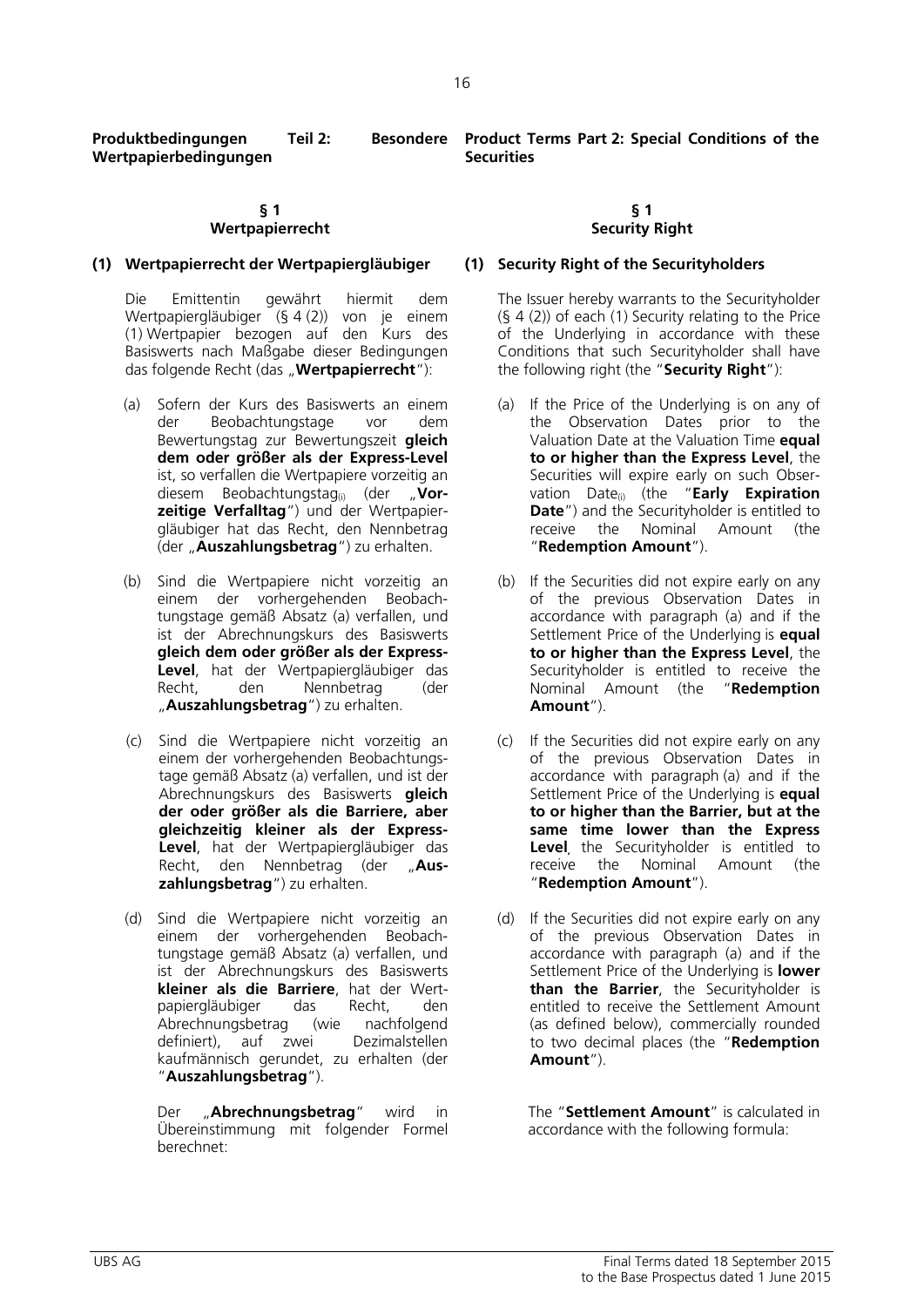Nennbetrag  $x \left[ \frac{\text{Abrechnungskurs des Basiswerts}}{\text{Referenz-Leveldes Basiswerts}} \right]$ ļ.

#### **(2) Festlegungen und Berechnungen im Zusammenhang mit dem Wertpapierrecht**

Sämtliche im Zusammenhang mit dem Wertpapierrecht vorzunehmenden Festlegungen<br>und Berechnungen, insbesondere die Berechnungen, Berechnung des Auszahlungsbetrags, erfolgen durch die Berechnungsstelle (§ 12). Die insoweit<br>von der Berechnungsstelle getroffenen Berechnungsstelle Festlegungen und Berechnungen sind, außer in Fällen offensichtlichen Irrtums, für die Emittentin und die Wertpapiergläubiger endgültig, abschließend und bindend.

#### **§ 2 Kupon**

(a) Darüber hinaus hat der Wertpapiergläubiger vorbehaltlich von § 2 (1) (c) dieser Bedingungen das Recht, in Bezug auf jeden Beobachtungstag<sub>(i)</sub>, den jeweiligen Kupon in der Auszahlungswährung zu erhalten, sofern die Wertpapiere nicht an einem der vorhergehenden Beobachtungstage gemäß § 1 (1) (a) dieser Bedingungen vorzeitig verfallen sind, und der Kurs des Basiswerts an diesem Beobachtungstag(i) **gleich der oder größer als der Express Level ist**.

Im Falle eines vorzeitigen Verfalls gemäß § 1 (1) (a) dieser Bedingungen verfallen die Wertpapiere vollständig und es besteht kein Recht mehr auf Zahlung des Kupons für noch nachfolgende Beobachtungstage. **Zur Klarstellung**: Der Kupon gemäß § 2 (1) dieser Bedingungen in Bezug auf den Vorzeitigen Verfalltag wird noch ausgezahlt.

(b) Sofern der Kurs des Basiswerts an einem der Beobachtungstage **kleiner als Express Level ist**, erhält der Wertpapiergläubiger, vorbehaltlich des nachfolgenden Absatzes, für den entsprechenden Beobachtungstag $_{(i)}$ keinen Kupon.

Die Auszahlung des jeweiligen Kupons erfolgt jeweils am jeweiligen Kupon-Zahltag. Auf die Zahlung des Kupons finden die in diesen Bedingungen enthaltenen Bestimmungen über Nominal Amount  $x \nvert \nvert \nvert \nvert$  Settlement Price of the Underlying Reference Level of the Underlying Į

#### **(2) Determinations and Calculations in connection with the Security Right**

Any determination and calculation in connection with the Security Right, in particular the calculation of the Redemption Amount, will be made by the Calculation Agent (§ 12). Determinations and calculations made in this respect by the Calculation Agent shall (save in the case of manifest error) be final, conclusive<br>and binding on the Issuer and the on the Issuer and Securityholders.

> **§ 2 Coupon**

### **(1) Kupon (1) Coupon**

(a) Furthermore, the Securityholder is subject to § 2 (1) (c) of these Conditions entitled to receive in relation to each Observation Date $(i)$ , the relevant Coupon in the Redemption Currency, provided that the Securities did not expire early on any of the previous Observation Dates in accordance with § 1 (1) (a) of these Conditions and the Price of the Underlying on this Observation Date(i) is **equal to or higher than the Express Level**.

In case of an early expiry in accordance with § 1 (1) (a) of these Conditions, the Securities will terminate in whole and there will be no further payments of the Coupon in relation to any following Observation Dates. **For the avoidance of doubt**, any payment due in respect of the Coupon in accordance with § 2 (1) of these Conditions in relation to the Early Expiration Date shall still be paid out.

(b) If the Price of the Underlying on any of the Observation Dates **is below the Express Level**, the Securityholder will, subject to the following paragraph, not receive payment of the Coupon in relation to the relevant Observation Date $_{(i)}$ .

#### **(2) Zahlung des Kupons (2) Payment of the Coupon**

The relevant Coupon shall be paid on the respective Coupon Payment Date. The provisions of these Conditions relating to the Redemption Amount (§ 1 (1)) shall apply *mutatis mutandis* to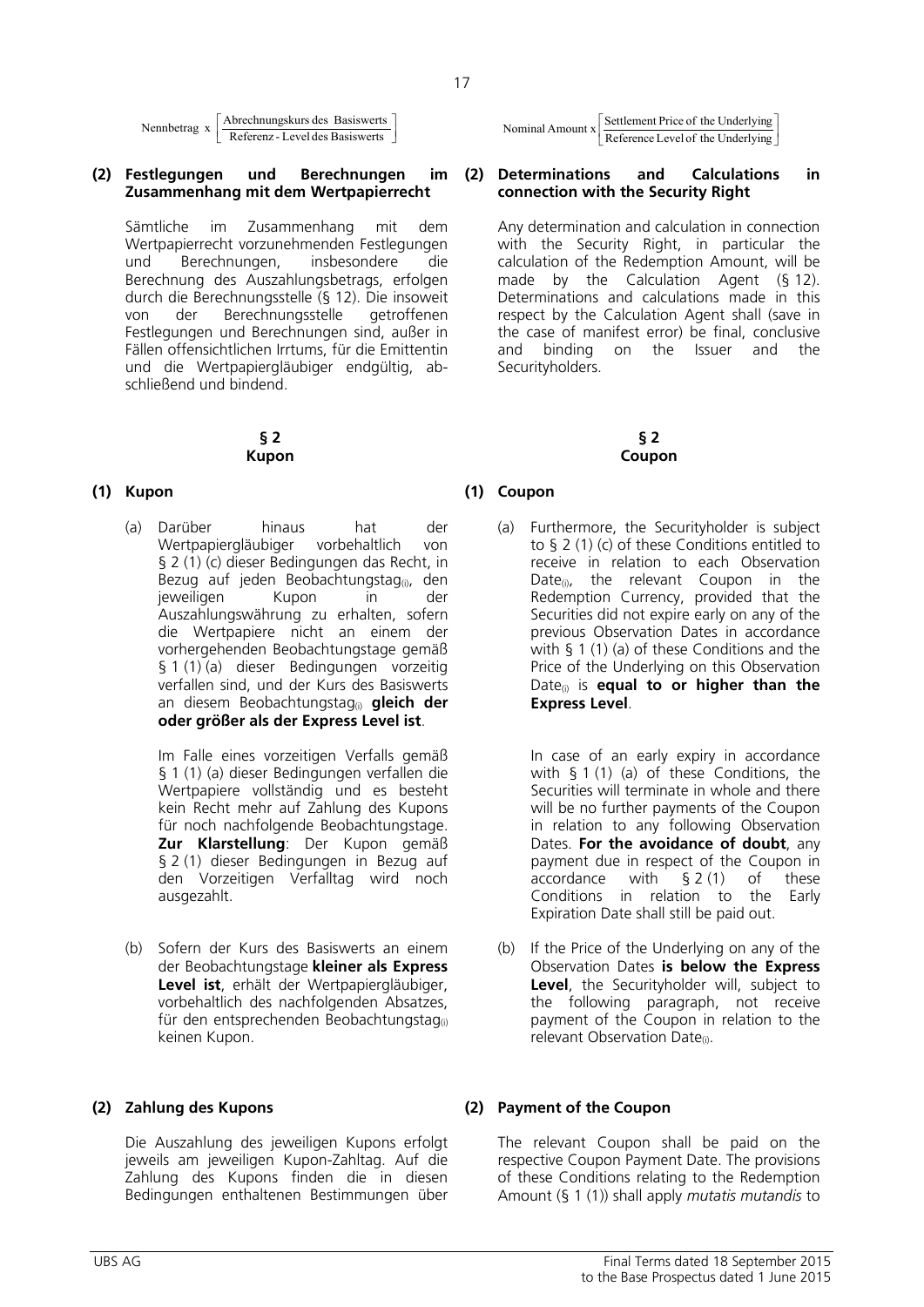den Auszahlungsbetrag (§ 1 (1)) entsprechende Anwendung.

## **(3) Dirty Price (3) Dirty Price**

Es erfolgt keine separate Verrechnung eines anteiligen Kupons. Anteilige Kupons werden im laufenden Handelspreis der Wertpapiere berücksichtigt (Dirty Price).

### *Absichtlich freigelassen Intentionally left blank*

the payment of the Coupon.

There will be no separate payments with respect to accrued Coupons. Accrued Coupons will be reflected in the on-going trading price of the Securities (Dirty Price).

## **§ 3 § 3**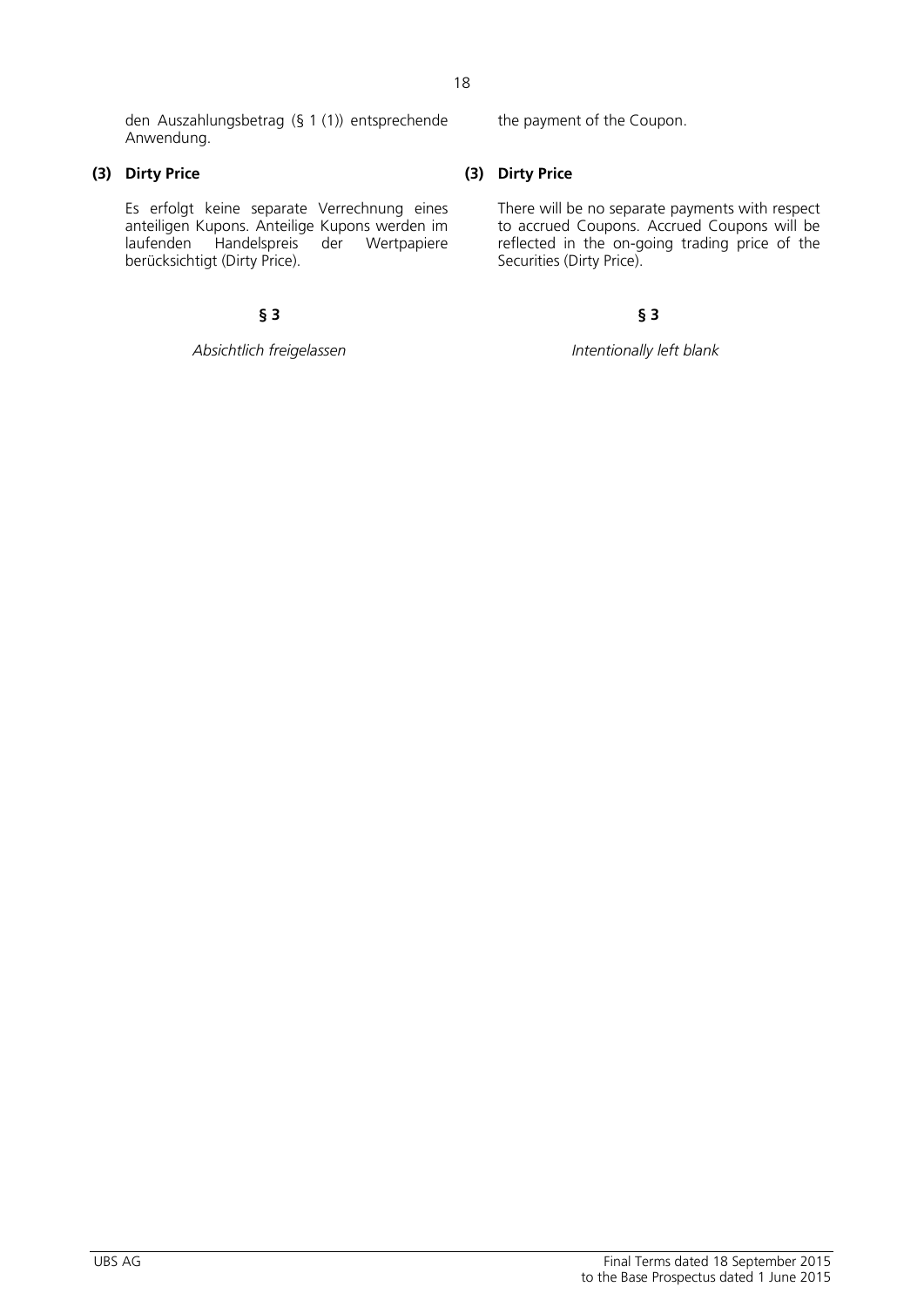## **PART B – OFFERING AND SALE**

| I. Offering for Sale and Issue Price     |                                                                                                                                                                                                                                                                                                                                                                                                                    |
|------------------------------------------|--------------------------------------------------------------------------------------------------------------------------------------------------------------------------------------------------------------------------------------------------------------------------------------------------------------------------------------------------------------------------------------------------------------------|
| <b>Offering for Sale and Issue Price</b> | The UBS Express Certificates (the "Securities", and each a<br>"Security") are issued by the Issuer in the Issue Size.                                                                                                                                                                                                                                                                                              |
|                                          | It has been agreed that, on or after the respective Issue Date of the<br>Securities, the Manager may purchase Securities and shall place the<br>Securities for sale under terms subject to change in the Public Offer<br>Jurisdictions (as defined in "VII. Consent to Use of Prospectus"<br>below).                                                                                                               |
|                                          | The Issue Price was fixed at the Start of the public offer of the<br>Securities (as defined in "II. Subscription, Purchase and Delivery of<br>the Securities" below). After closing of the Subscription Period (as<br>defined in "II. Subscription, Purchase and Delivery of the Securities"<br>below) the selling price will then be adjusted on a continual basis to<br>reflect the prevailing market situation. |
|                                          | The Manager shall be responsible for coordinating the entire<br>Securities offering.                                                                                                                                                                                                                                                                                                                               |
| <b>Issue Size:</b>                       | The Issue Size means up to 300,000 Securities.                                                                                                                                                                                                                                                                                                                                                                     |
| <b>Aggregate Amount of the Issue:</b>    | Issue Price x Issue Size.                                                                                                                                                                                                                                                                                                                                                                                          |
| <b>Issue Date:</b>                       | The Issue Date means 30 September 2015.                                                                                                                                                                                                                                                                                                                                                                            |
|                                          | In the case of abbreviation or extension of the Subscription Period<br>the Issue Date may be changed accordingly.                                                                                                                                                                                                                                                                                                  |
| <b>Issue Price:</b>                      | The Issue Price equals USD 100.00 per Security.                                                                                                                                                                                                                                                                                                                                                                    |
| <b>Manager:</b>                          | The Manager means UBS Limited, 1 Finsbury Avenue, London<br>EC2M 2PP, United Kingdom.                                                                                                                                                                                                                                                                                                                              |

## **II. Subscription, Purchase and Delivery of the Securities**

| <b>Subscription, Purchase and</b><br><b>Delivery of the Securities</b> | The Securities may be subscribed from the Manager and any<br>Authorised Officer during normal banking hours during the<br>Subscription Period. The Issue Price per Security is payable on the<br>Initial Payment Date.                                                                                                  |
|------------------------------------------------------------------------|-------------------------------------------------------------------------------------------------------------------------------------------------------------------------------------------------------------------------------------------------------------------------------------------------------------------------|
|                                                                        | The Issuer reserves the right to earlier close or to extend the<br>Subscription Period if market conditions so require.                                                                                                                                                                                                 |
|                                                                        | After the Initial Payment Date, the appropriate number of Securities<br>shall be credited to the investor's account in accordance with the<br>rules of the corresponding Clearing System. If the Subscription<br>Period is shortened or extended, the Initial Payment Date may also<br>be brought forward or postponed. |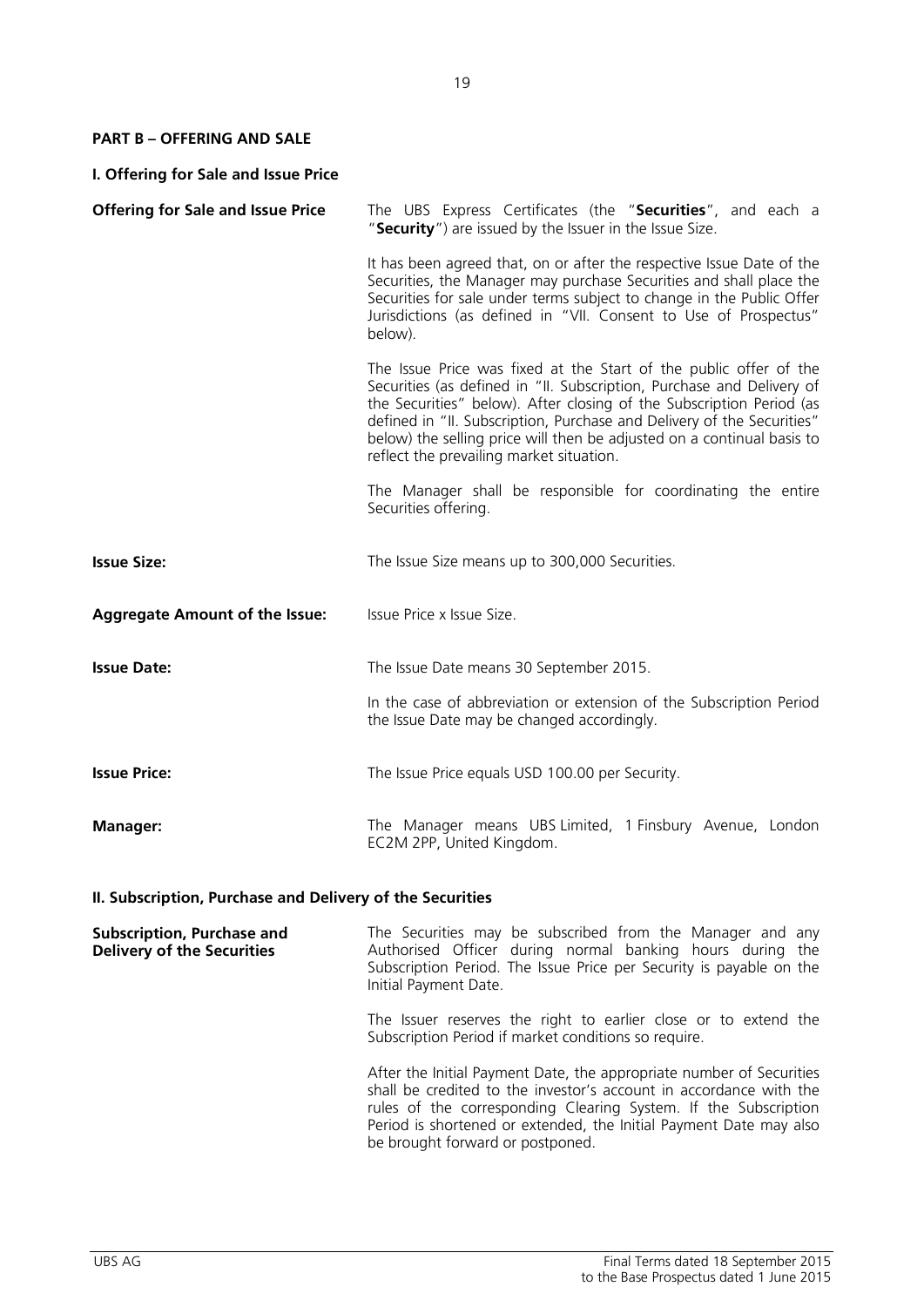| <b>Subscription Period:</b>                            | 18 September 2015 until 25 September 2015 (15:30 hrs CET)                                                                                                    |
|--------------------------------------------------------|--------------------------------------------------------------------------------------------------------------------------------------------------------------|
|                                                        | The Issuer reserves the right to earlier close or to extend the<br>Subscription Period by giving notice to the investors if market<br>conditions so require. |
| Start of the public offer of the<br><b>Securities:</b> | 18 September 2015 in Italy                                                                                                                                   |
| <b>Initial Payment Date:</b>                           | The Initial Payment Date means 30 September 2015.                                                                                                            |
|                                                        | In the case of abbreviation or extension of the Subscription Period<br>the Initial Payment Date may be changed accordingly.                                  |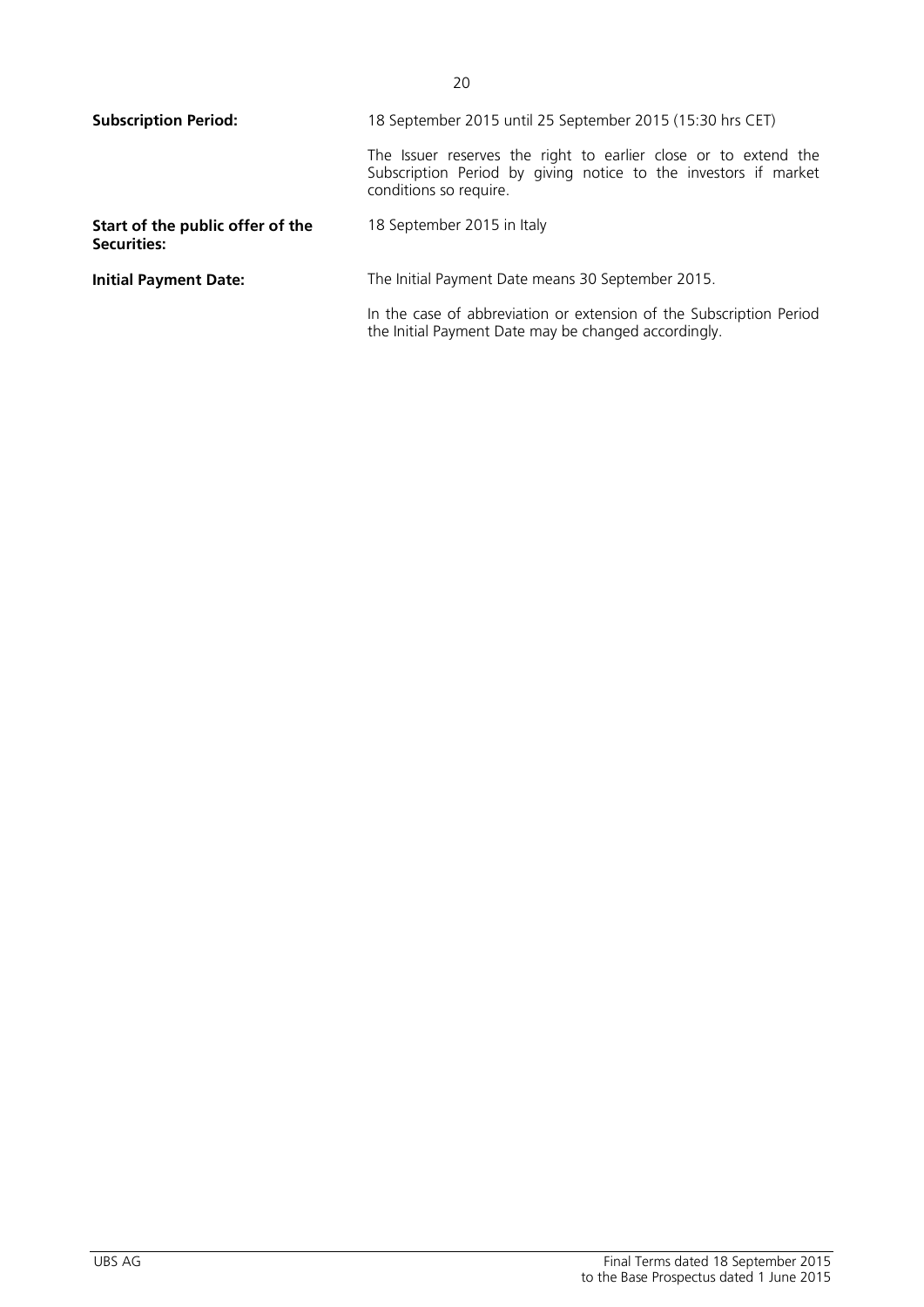### **PART C – OTHER INFORMATION**

| I. Binding language                                           |                                                                                                                                                                                                                                                                                                                                                       |
|---------------------------------------------------------------|-------------------------------------------------------------------------------------------------------------------------------------------------------------------------------------------------------------------------------------------------------------------------------------------------------------------------------------------------------|
| <b>Factors:</b>                                               | <b>Binding language of the Risk</b> The English language version of the Risk Factors is controlling and<br>binding. The German language translation is provided for convenience<br>purposes only.                                                                                                                                                     |
| <b>Binding</b><br>language<br>of<br>the<br><b>Conditions:</b> | Securities are issued on the basis of Conditions in the English<br>language, supported by a German language translation, which is<br>provided for convenience purposes only ("German and English<br>Language" with "Binding English Language"). In this case, the<br>version of the Conditions in the English language is controlling and<br>binding. |
| II. Applicable specific risks:                                |                                                                                                                                                                                                                                                                                                                                                       |
| <b>Applicable specific risks:</b>                             | In particular the specific risk factors, which are described in the Base<br>Prospectus under the heading "Security specific Risks"<br>and<br>"Underlying specific Risks" related to the following product features<br>are applicable to the Securities:                                                                                               |
|                                                               | "risks related to Securities linked to an Underlying"                                                                                                                                                                                                                                                                                                 |
|                                                               | "product feature "Express Structure""                                                                                                                                                                                                                                                                                                                 |
|                                                               | "product feature "Thresholds, barriers or levels""                                                                                                                                                                                                                                                                                                    |
|                                                               | "product feature "Securityholder's Termination Right" does not<br>apply"                                                                                                                                                                                                                                                                              |
|                                                               | "risks related to a <b>share</b> as the Underlying"                                                                                                                                                                                                                                                                                                   |
| <b>III. Listing and Trading</b>                               |                                                                                                                                                                                                                                                                                                                                                       |
| <b>Listing and Trading</b>                                    | The Issuer intends to apply for admission of the Securities at the<br>EuroTLX (the "Security Exchange").                                                                                                                                                                                                                                              |
| <b>Last Exchange Trading Day:</b>                             | The Last Exchange Trading Day means 24 September 2020.                                                                                                                                                                                                                                                                                                |
| IV. Commissions paid by the Issuer                            |                                                                                                                                                                                                                                                                                                                                                       |
| <b>Commissions paid by the Issuer</b>                         |                                                                                                                                                                                                                                                                                                                                                       |
| <b>Underwriting and/or placing</b><br>(i)<br>fee:             | Not applicable                                                                                                                                                                                                                                                                                                                                        |
| <b>Selling commission:</b><br>(ii)                            | 4.00 % per Security                                                                                                                                                                                                                                                                                                                                   |
| (iii) Listing Commission:                                     | Not applicable                                                                                                                                                                                                                                                                                                                                        |
| (iv) Other:                                                   | Not applicable                                                                                                                                                                                                                                                                                                                                        |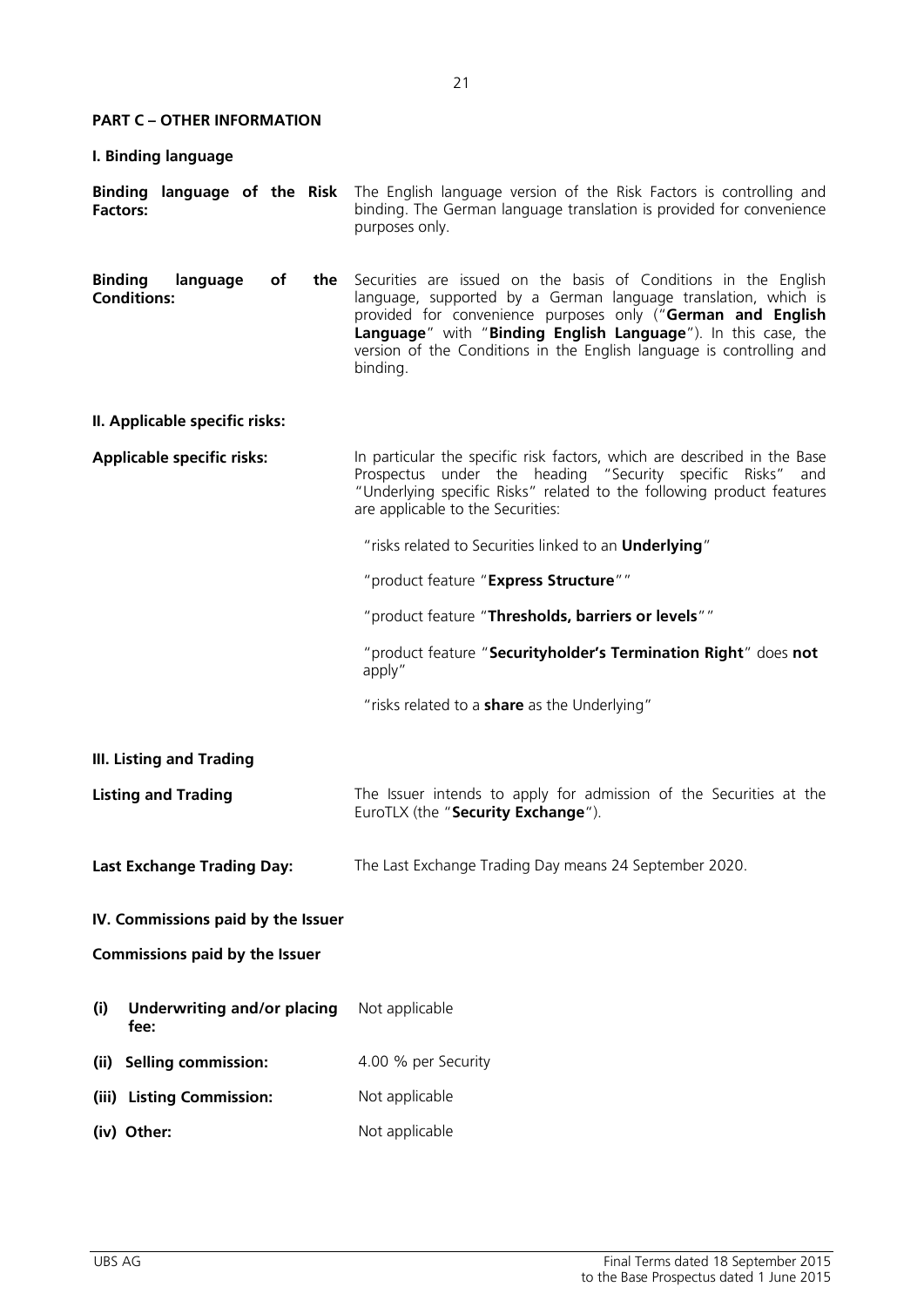Any interests, **conflicting ones, of natural and legal persons involved that is material to the issue/offer of the Securities:**

including As far as the Issuer is aware, no person involved in the issue of the Securities has an interest material to the offer.

#### **VI. Rating**

**Rating:** The Securities have not been rated.

#### **VII. Consent to Use of Prospectus**

The Issuer consents to the use of the Base Prospectus together with the relevant Final Terms in connection with a public offer of the Securities (a "**Public Offer**") by any financial intermediary (each an "**Authorised Offeror**") which is authorised to make such offers under the Markets in Financial Instruments Directive (Directive 2004/39/EC).

| <b>Additional conditions:</b>     | (a)   | the relevant Public Offer must occur during the Offer Period<br>specified below;                                                                                                                                                                                                                                                  |
|-----------------------------------|-------|-----------------------------------------------------------------------------------------------------------------------------------------------------------------------------------------------------------------------------------------------------------------------------------------------------------------------------------|
|                                   | (b)   | the relevant Public Offer may only be made in a Public Offer<br>Jurisdiction specified below;                                                                                                                                                                                                                                     |
|                                   | (C)   | the relevant Authorised Offeror must be authorised to make such<br>offers in the relevant Public Offer Jurisdiction under the Markets<br>in Financial Instruments Directive (Directive 2004/39/EC) and if<br>any Authorised Offeror ceases to be so authorised then the above<br>consent of the Issuer shall thereupon terminate; |
|                                   | (d)   | any Authorised Offeror other than the Manager must comply with<br>the restrictions set out in "Subscription and Sale" as if it were a<br>Manager.                                                                                                                                                                                 |
| <b>Offer Period:</b>              |       | During the date of the Final Terms and as long as the Base Prospectus<br>is valid in accordance with § 9 of the German Securities Prospectus Act<br>(Wertpapierprospektgesetz, WpPG)                                                                                                                                              |
| <b>Public Offer Jurisdiction:</b> | Italy |                                                                                                                                                                                                                                                                                                                                   |
| <b>VIII. Indication of Yield</b>  |       |                                                                                                                                                                                                                                                                                                                                   |
| Yield                             |       | Not applicable                                                                                                                                                                                                                                                                                                                    |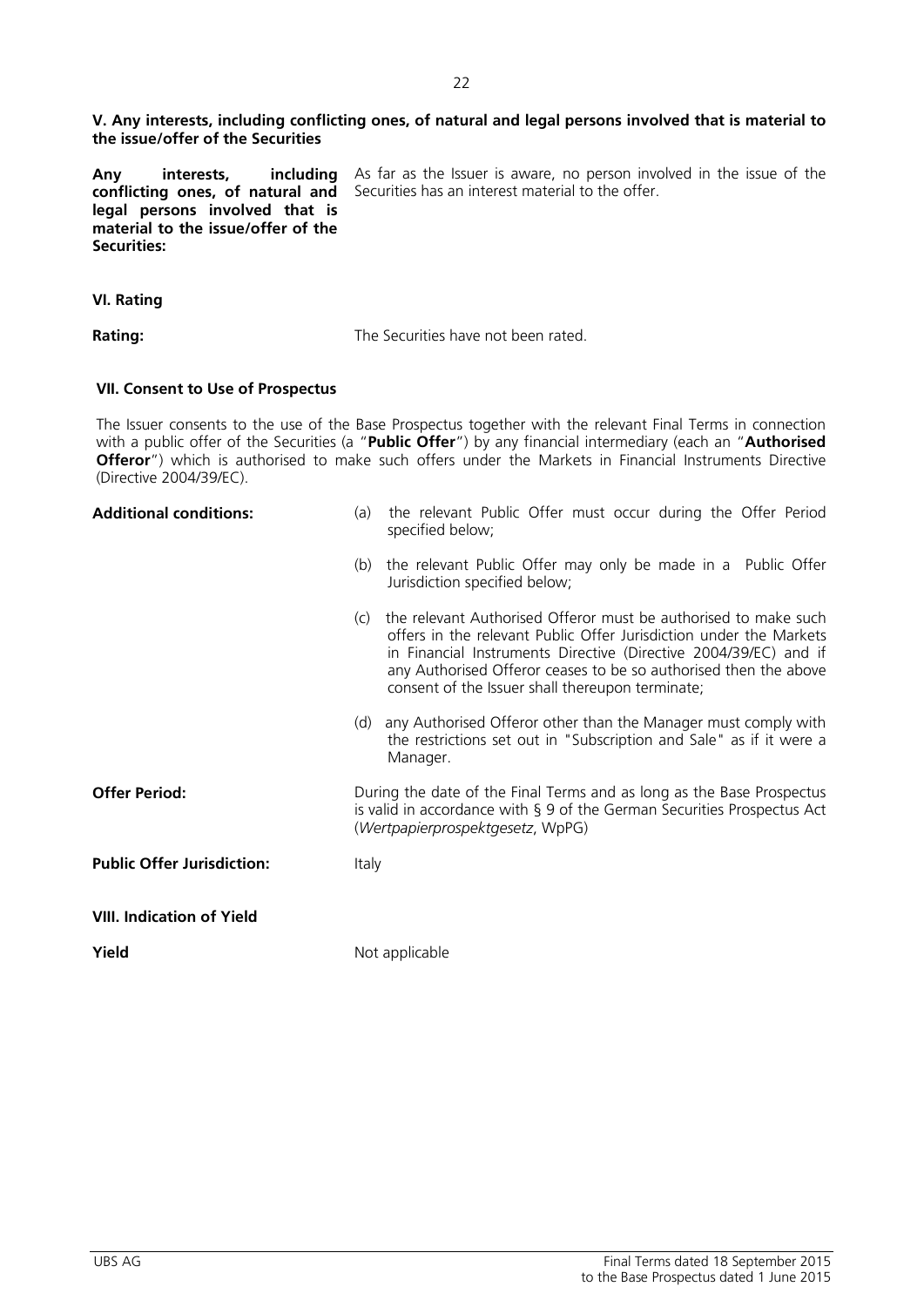## **PART D – COUNTRY SPECIFIC INFORMATION**

| <b>Additional Paying Agent(s) (if</b> | Not applicable |
|---------------------------------------|----------------|
| $any)$ :                              |                |

 **Additional websites for the purposes of § 14 of the Conditions:**

Not applicable

23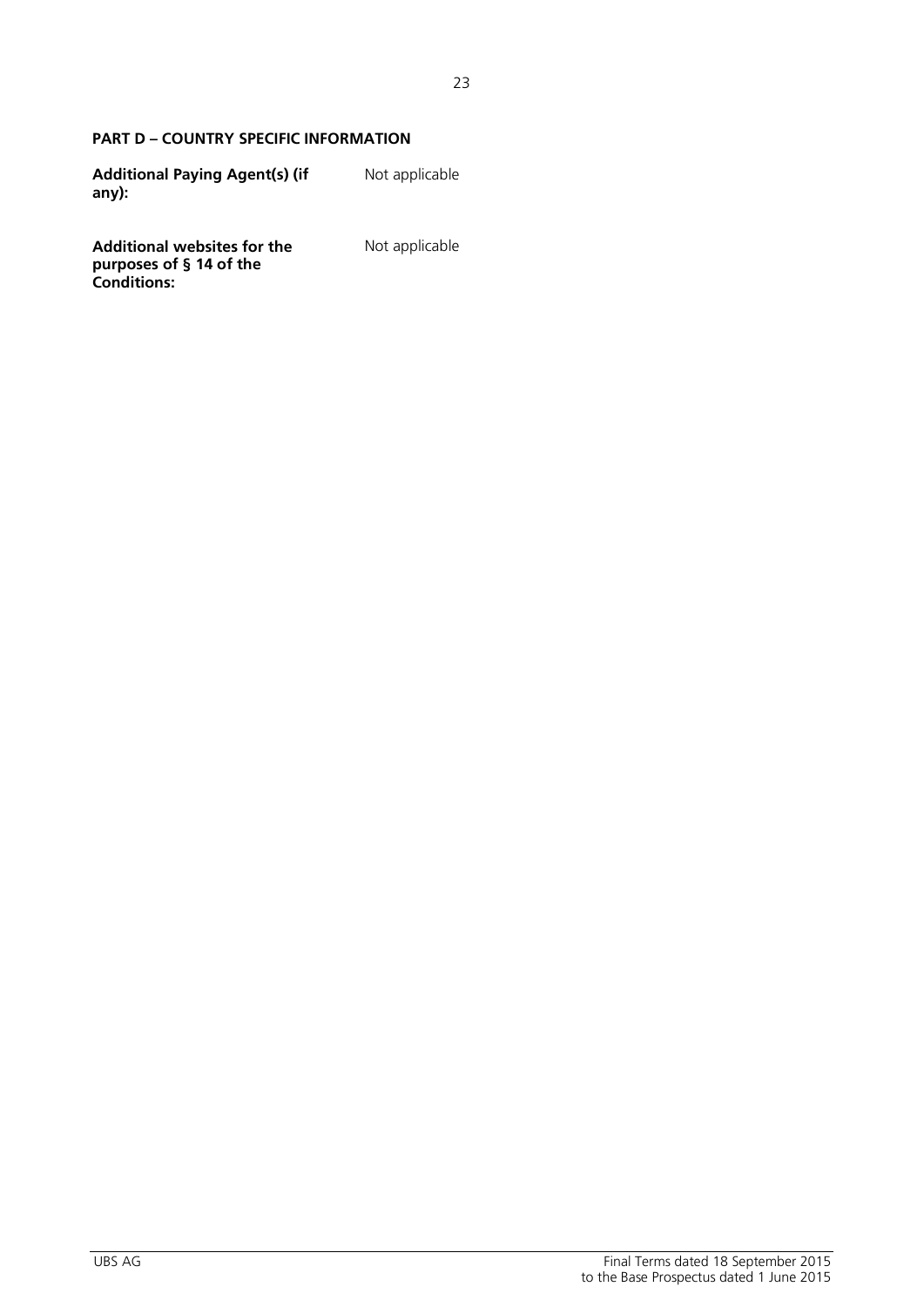#### **PART E – INFORMATION ABOUT THE UNDERLYING**

#### **Chevron Corporation (ISIN US1667641005)**

Chevron Corporation is an integrated energy company with operations in countries located around the world. The company produces and transports crude oil and natural gas. Chevron Corporation also refines, markets, and distributes fuels as well as is involved in chemical operations, mining operations, power generation and energy services.

Further information as well as information about the past and the further performance and the volatility of the Underlying can be obtained from the internet page www.chevron.com.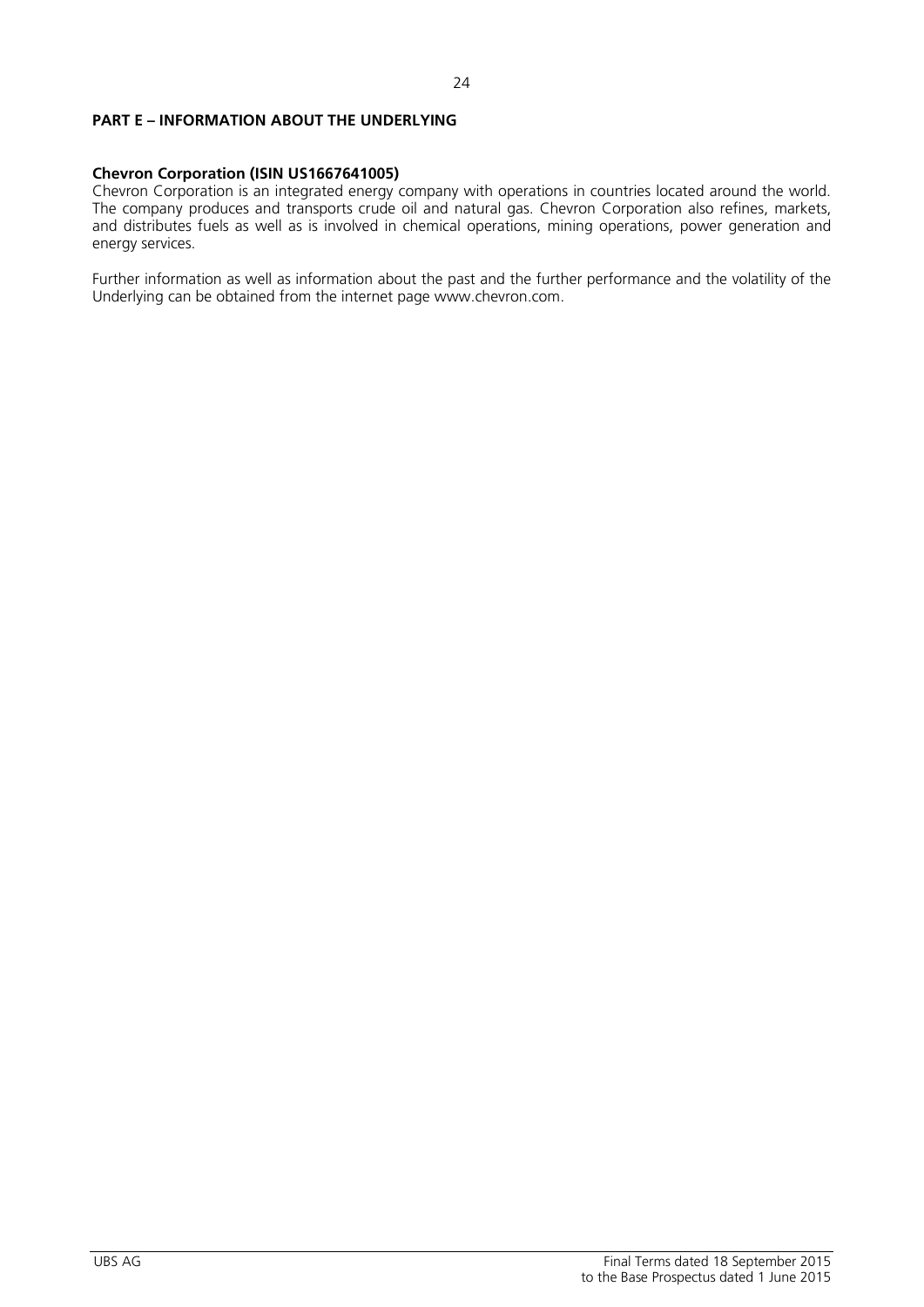#### **ANNEX TO THE FINAL TERMS: ISSUE SPECIFIC SUMMARY**

*This summary relates to UBS Express Certificates described in the final terms (the "*Final Terms*") to which this summary is annexed. This summary contains that information from the summary set out in the Base Prospectus which is relevant to the Securities together with the relevant information from the Final Terms. Words and expressions defined in the Final Terms and the Base Prospectus have the same meanings in this summary.*

Summaries are made up of disclosure requirements known as "Elements". These elements are numbered in Sections  $A - E(A.1 - E.7)$ .

This Summary contains all the Elements required to be included in a summary for this type of securities and Issuer. As some Elements are not required to be addressed, there may be gaps in the numbering sequence of the Elements.

Even though an Element may be required to be inserted in the summary because of the type of securities and Issuer, it is possible that no relevant information can be given regarding the Element. In this case a short description of the Element is included in the summary with the mention of "not applicable".

| <b>Element</b> |                                  | <b>Section A - Introduction and warnings</b>                                                                                                                                                                                                                                                                                                                                                                                                                   |
|----------------|----------------------------------|----------------------------------------------------------------------------------------------------------------------------------------------------------------------------------------------------------------------------------------------------------------------------------------------------------------------------------------------------------------------------------------------------------------------------------------------------------------|
| A.1            | Warning.                         | This Summary should be read as an introduction to the Base<br>Prospectus. Any decision to invest in the Securities should be based<br>on consideration of the Base Prospectus as a whole by the investor.                                                                                                                                                                                                                                                      |
|                |                                  | Potential investors should be aware that where a claim relating to the<br>information contained in the Base Prospectus is brought before a court, the<br>plaintiff investor might, under the national legislation of the respective<br>European Economic Area member state, have to bear the costs of<br>translating the document before the legal proceedings are initiated.                                                                                  |
|                |                                  | Those persons who are responsible for the summary including the<br>translation thereof, and who have initiated the preparation of the summary<br>can be held liable, but only if the summary is misleading, inaccurate or<br>inconsistent when read together with the other parts of the Base<br>Prospectus or it does not provide, when read together with the other parts<br>of the Base Prospectus, all required key information.                           |
|                |                                  | UBS AG in its capacity as Issuer assumes responsibility for the content of<br>this Summary (including any translation thereof) pursuant to section 5<br>paragraph 2 b No. 4 of the German<br>Securities Prospectus Act<br>(Wertpapierprospektgesetz).                                                                                                                                                                                                          |
| A.2            | Consent to use of<br>Prospectus. | The Issuer consents to the use of the Base Prospectus together with the<br>relevant Final Terms in connection with a public offer of the Securities (a<br>"Public Offer") by UBS Limited, 1 Finsbury Avenue, London EX2M 2PP<br>(the "Manager") and any financial intermediary (the "Authorised<br>Offeror") which is authorised to make such offers under the Markets in<br>Financial Instruments Directive (Directive 2004/39/EC) on the following<br>basis: |
|                |                                  | the relevant Public Offer must occur during the date of the Final<br>(a)<br>Terms and as long as the Base Prospectus is valid in accordance<br>§ 9 of the German Securities Prospectus<br>with<br>Act<br>(Wertpapierprospektgesetz, WpPG) (the "Offer Period");                                                                                                                                                                                                |
|                |                                  | (b)<br>the relevant Public Offer may only be made in the Republic of Italy<br>(each a "Public Offer Jurisdiction");                                                                                                                                                                                                                                                                                                                                            |
|                |                                  | the relevant Authorised Offeror must be authorised to make such<br>(c)                                                                                                                                                                                                                                                                                                                                                                                         |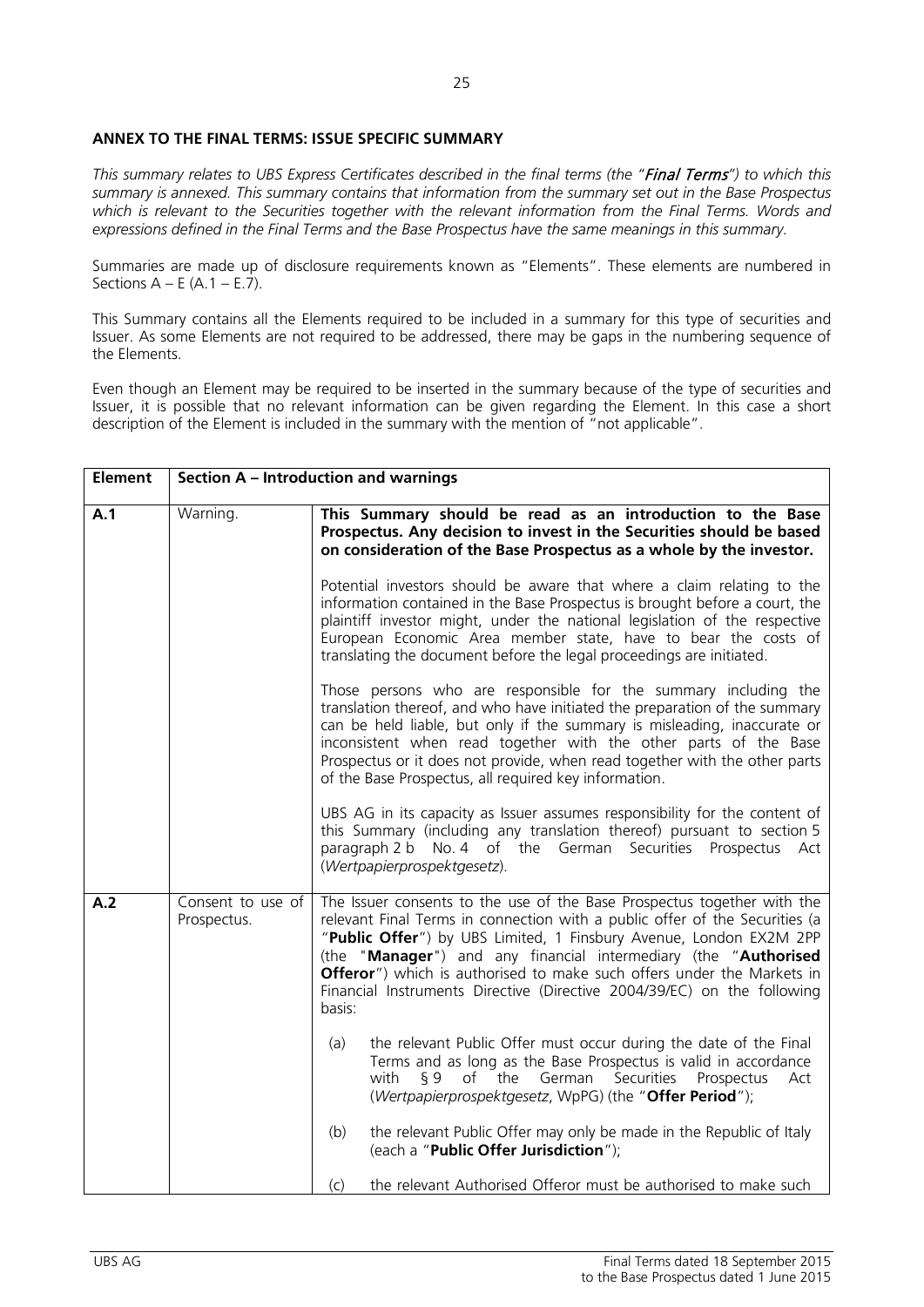|     | offers in the relevant Public Offer Jurisdiction under the Markets in<br>Financial Instruments Directive (Directive 2004/39/EC) and if any<br>Authorised Offeror ceases to be so authorised then the above<br>consent of the Issuer shall thereupon terminate. |
|-----|----------------------------------------------------------------------------------------------------------------------------------------------------------------------------------------------------------------------------------------------------------------|
| (d) | any Authorised Offeror must comply with the applicable selling<br>restrictions as if it were a Manager.                                                                                                                                                        |
|     | Authorised Offerors will provide information to investors on the<br>terms and conditions of the Public Offer of the Securities at the time<br>such Public Offer is made by the Authorised Offeror to the investor.                                             |

| <b>Element</b> | <b>Section B - Issuer</b>                                                                             |                                                                                                                                                                                                                                                                                                                                                                                                                                                                                                                                                                                                                                                                                                                                                                                                                                                                                                                                                                                           |
|----------------|-------------------------------------------------------------------------------------------------------|-------------------------------------------------------------------------------------------------------------------------------------------------------------------------------------------------------------------------------------------------------------------------------------------------------------------------------------------------------------------------------------------------------------------------------------------------------------------------------------------------------------------------------------------------------------------------------------------------------------------------------------------------------------------------------------------------------------------------------------------------------------------------------------------------------------------------------------------------------------------------------------------------------------------------------------------------------------------------------------------|
| B.1            | Legal and<br>commercial name<br>of the issuer.                                                        | The legal and commercial name of the Issuer is UBS AG (the "Issuer" and<br>together with its subsidiaries "UBS AG Group" and together with<br>UBS Group AG, the holding company of UBS AG, "UBS Group", or<br>"Group" or "UBS").                                                                                                                                                                                                                                                                                                                                                                                                                                                                                                                                                                                                                                                                                                                                                          |
| B.2            | Domicile,<br>legal<br>legislation<br>form,<br>and country<br>of<br>incorporation<br>of<br>the issuer. | UBS AG in its present form was created on 29 June 1998 by the merger of<br>Union Bank of Switzerland (founded 1862) and Swiss Bank Corporation<br>(founded 1872). UBS AG is entered in the Commercial Registers of Canton<br>Zurich<br>and Canton<br>Basel-City. The<br>registration<br>number<br>is.<br>CHE-101.329.561.                                                                                                                                                                                                                                                                                                                                                                                                                                                                                                                                                                                                                                                                 |
|                |                                                                                                       | UBS AG is incorporated and domiciled in Switzerland and operates under<br>the Swiss Code of Obligations as an Aktiengesellschaft, a stock<br>corporation.                                                                                                                                                                                                                                                                                                                                                                                                                                                                                                                                                                                                                                                                                                                                                                                                                                 |
|                |                                                                                                       | The addresses and telephone numbers of UBS AG's two registered offices<br>and principal places of business are: Bahnhofstrasse 45, CH-8001 Zurich,<br>Switzerland, telephone +41 44 234 1111; and Aeschenvorstadt 1,<br>CH-4051 Basel, Switzerland, telephone +41 61 288 5050.                                                                                                                                                                                                                                                                                                                                                                                                                                                                                                                                                                                                                                                                                                            |
| <b>B.4b</b>    | Trends.                                                                                               | <b>Trend Information</b>                                                                                                                                                                                                                                                                                                                                                                                                                                                                                                                                                                                                                                                                                                                                                                                                                                                                                                                                                                  |
|                |                                                                                                       | As stated in the second quarter 2015 financial report of UBS Group AG<br>issued on 28 July 2015, as in previous years, seasonal impacts are likely to<br>affect revenues and profits in the third quarter. In addition, many of the<br>underlying macroeconomic challenges and geopolitical issues that UBS has<br>previously highlighted remain and are unlikely to be resolved in the<br>foreseeable future. Despite ongoing and new challenges, UBS continues to<br>be committed to the disciplined execution of its strategy in order to ensure<br>the firm's long-term success and to deliver sustainable returns for<br>shareholders.                                                                                                                                                                                                                                                                                                                                               |
| <b>B.5</b>     | Description of the<br>and<br>the<br>Group<br>position<br>issuer's<br>within the group.                | UBS AG is a Swiss bank. It is the sole subsidiary of UBS Group AG. It is also<br>the parent company of the UBS AG Group. The UBS Group operates as a<br>group with five business divisions and a Corporate Center.<br>In June 2015, UBS AG transferred its Retail & Corporate and Wealth<br>Management business booked in Switzerland to UBS Switzerland AG, a<br>banking subsidiary of UBS AG in Switzerland. As of the transfer date, 14<br>June 2015, UBS Switzerland AG had over CHF 300 billion in assets,<br>2.7 million customers and 11,000 employees. Under the terms of the asset<br>transfer agreement, UBS Switzerland AG is jointly liable for the contractual<br>obligations of UBS AG existing on the asset transfer date. Under the Swiss<br>Merger Act, UBS AG is jointly liable for obligations existing on the asset<br>transfer date that have been transferred to UBS Switzerland AG. Neither<br>UBS AG nor UBS Switzerland AG has any liability for new obligations |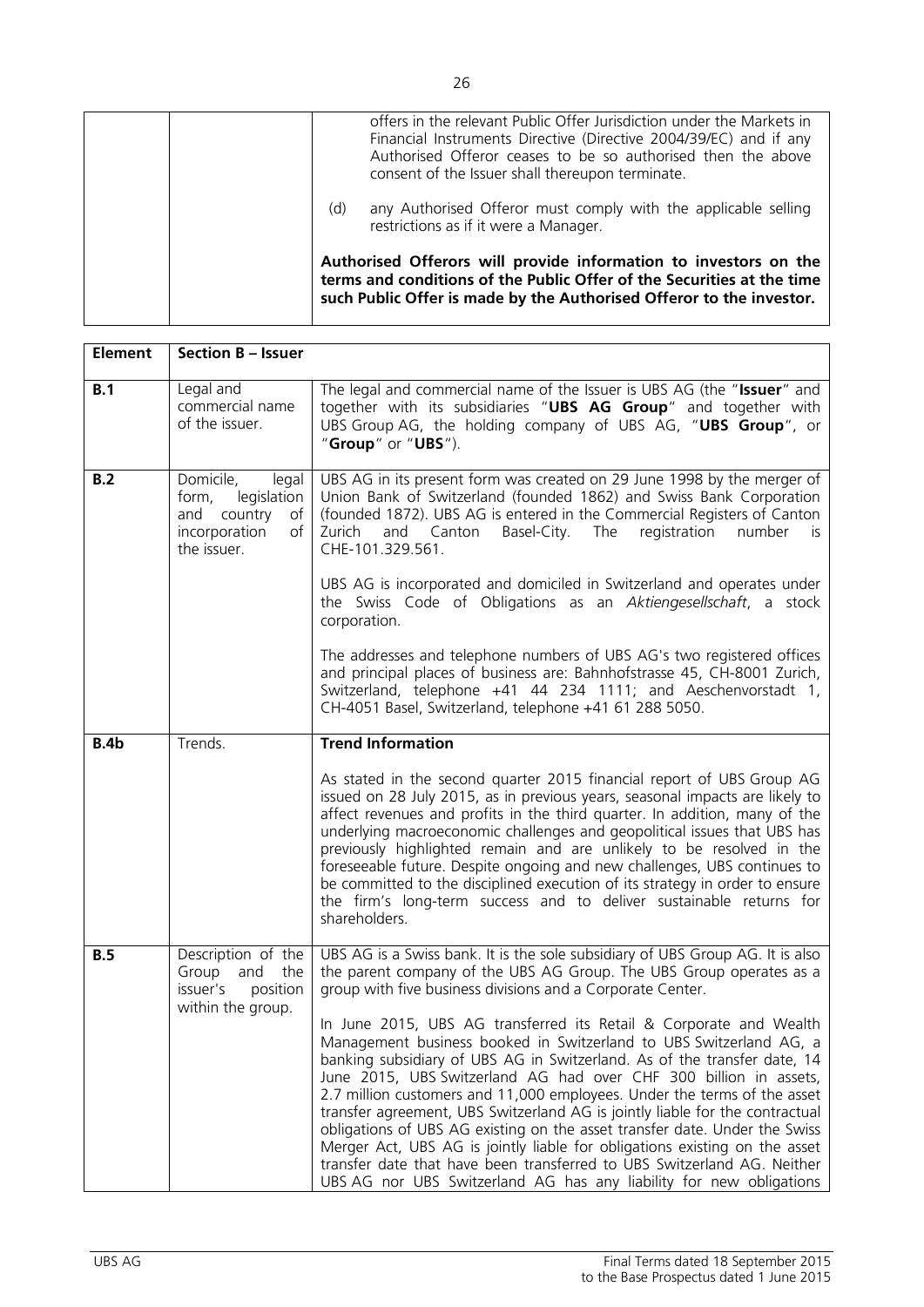|             |                                                      | incurred by the other entity after the asset transfer date. Accordingly, any<br>new contractual obligations of UBS AG, including in connection with debt<br>instruments of any kind with a settlement date occurring only after the<br>asset transfer date, are not covered by UBS Switzerland AG's contractual<br>joint liability.                                                                                                                                                                                                                                                                                                                                                                                                                                                                                                                                                                                                                                             |
|-------------|------------------------------------------------------|---------------------------------------------------------------------------------------------------------------------------------------------------------------------------------------------------------------------------------------------------------------------------------------------------------------------------------------------------------------------------------------------------------------------------------------------------------------------------------------------------------------------------------------------------------------------------------------------------------------------------------------------------------------------------------------------------------------------------------------------------------------------------------------------------------------------------------------------------------------------------------------------------------------------------------------------------------------------------------|
|             |                                                      | In the UK, UBS completed the implementation of a more self-sufficient<br>business and operating model for UBS Limited under which UBS Limited<br>bears and retains a larger proportion of the risk and reward in its business<br>activities.                                                                                                                                                                                                                                                                                                                                                                                                                                                                                                                                                                                                                                                                                                                                    |
|             |                                                      | In the US, to comply with new rules for foreign banks under the Dodd-<br>Frank Wall Street Reform and Consumer Protection Act, by 1 July 2016<br>UBS will designate an intermediate holding company that will own all of<br>UBS's US operations except US branches of UBS AG.                                                                                                                                                                                                                                                                                                                                                                                                                                                                                                                                                                                                                                                                                                   |
|             |                                                      | In the third quarter of 2015, UBS intends to establish a Group service<br>company as a subsidiary of UBS Group AG. UBS expects that the transfer of<br>shared service and support functions to the service company structure will<br>start in 2015 and will be implemented in a staged approach through 2018.                                                                                                                                                                                                                                                                                                                                                                                                                                                                                                                                                                                                                                                                   |
|             |                                                      | As of 30 June 2015, UBS Group held 97.8% of total UBS AG shares issued<br>and 98.1% of UBS AG shares registered in the commercial register. UBS<br>Group AG filed a request with the Commercial Court of the Canton of<br>Zurich for a procedure under article 33 of the Swiss Stock Exchange Act<br>("SESTA procedure"). Upon successful completion of the SESTA procedure,<br>the shares of the remaining minority shareholders of UBS AG will be<br>cancelled and the holders will receive UBS Group AG shares. UBS Group<br>AG will then become the 100% owner of UBS AG. UBS Group AG expects<br>the court to rule on the proceeding during the third quarter of 2015.                                                                                                                                                                                                                                                                                                     |
|             |                                                      | UBS continues to consider further changes to the Group's legal structure in<br>response to capital and other regulatory requirements and in order to<br>obtain any reduction in capital requirements for which the Group may be<br>eligible. Such changes may include the transfer of operating subsidiaries of<br>UBS AG to become direct subsidiaries of UBS Group AG and adjustments<br>to the booking entity or location of products and services. These structural<br>changes are being discussed on an ongoing basis with the FINMA and<br>other regulatory authorities and remain subject to a number of<br>uncertainties that may affect their feasibility, scope or timing.                                                                                                                                                                                                                                                                                            |
| <b>B.9</b>  | Profit forecast or<br>estimate.                      | Not applicable; no profit forecast or estimate is included in this Prospectus.                                                                                                                                                                                                                                                                                                                                                                                                                                                                                                                                                                                                                                                                                                                                                                                                                                                                                                  |
| <b>B.10</b> | Qualifications<br>in.<br>the audit report.           | Not applicable. There are no qualifications in the auditors' reports on the<br>consolidated financial statements of UBS AG and the standalone financial<br>statements of UBS AG for the years ended on 31 December 2013 and<br>31 December 2014.                                                                                                                                                                                                                                                                                                                                                                                                                                                                                                                                                                                                                                                                                                                                |
| <b>B.12</b> | Selected historical<br>key financial<br>information. | UBS AG derived the selected consolidated financial information included in<br>the table below for the years ended 31 December 2012, 2013 and 2014<br>from its annual report 2014, which contains the audited consolidated<br>financial statements of UBS AG, as well as additional unaudited<br>consolidated financial information, for the year ended 31 December 2014<br>and comparative figures for the years ended 31 December 2013 and 2012.<br>The selected consolidated financial information included in the table below<br>for the six months ended 30 June 2015 and 30 June 2014 was derived<br>from the second quarter 2015 report, which contains the unaudited<br>consolidated financial statements of UBS AG, as well as additional<br>unaudited consolidated financial information, for the six months ended 30<br>June 2015 and comparative figures for the six months ended 30 June<br>2014. The consolidated financial statements were prepared in accordance |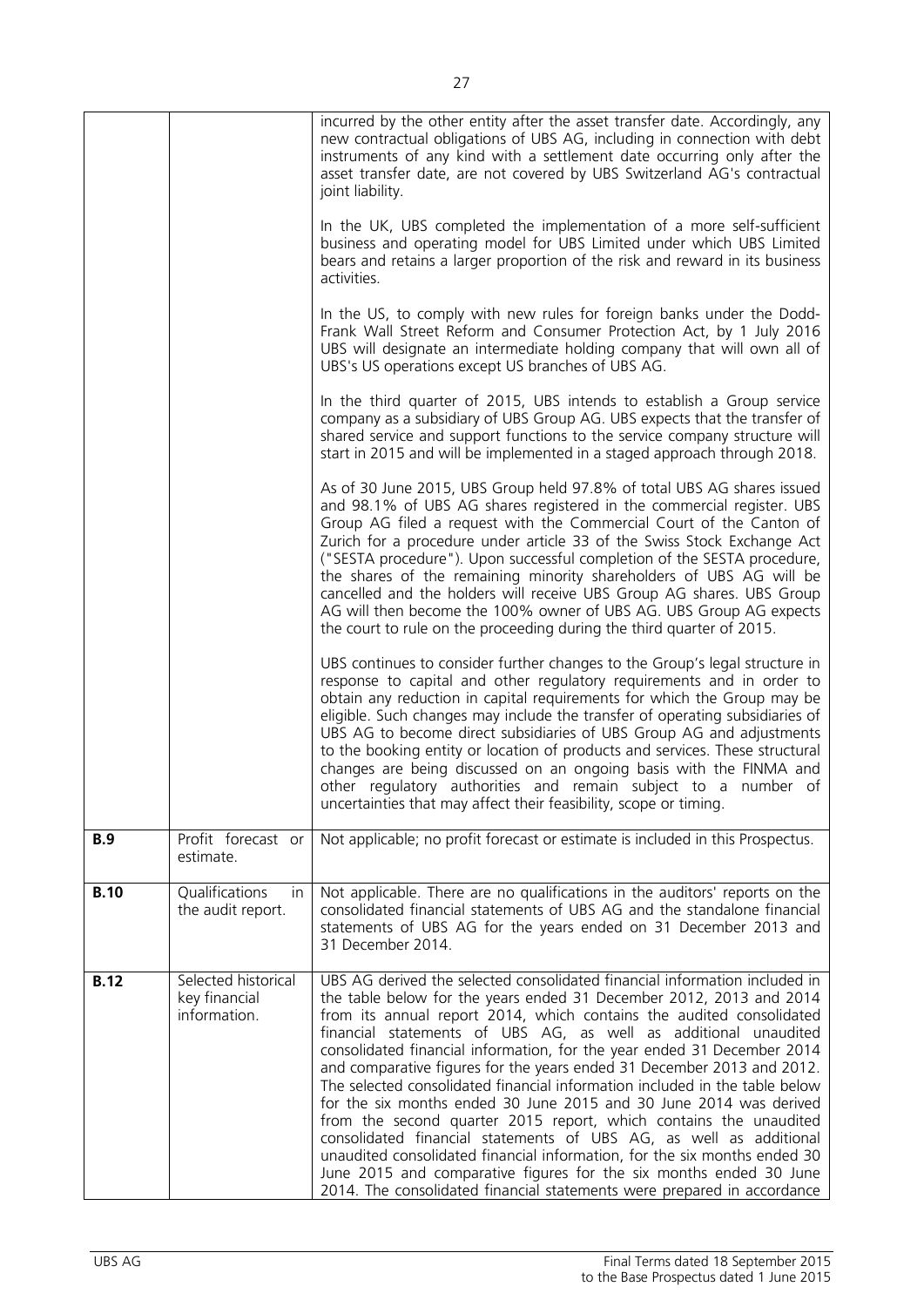|                                                                                       |       | set out below:                       |         | with International Financial Reporting Standards (IFRS) issued by the<br>International Accounting Standards Board (IASB) and stated in Swiss francs<br>(CHF). The annual report 2014 and the second quarter 2015 report are<br>incorporated by reference herein. In the opinion of management, all<br>necessary adjustments were made for a fair presentation of the UBS AG<br>consolidated financial position and results of operations. Information for<br>the years ended 31 December 2012, 2013 and 2014 which is indicated as<br>being unaudited in the below table was included in the annual report 2014<br>but has not been audited on the basis that the respective disclosures are<br>not required under IFRS, and therefore are not part of the audited financial<br>statements. Certain information which was included in the consolidated<br>financial statements to the annual report 2013 was restated in the annual<br>report 2014. The figures contained in the below table in respect of the year<br>ended 31 December 2013 reflect the restated figures as contained in the<br>annual report 2014. Prospective investors should read the whole of the<br>documentation and should not rely solely on the summarized information |                                 |           |
|---------------------------------------------------------------------------------------|-------|--------------------------------------|---------|----------------------------------------------------------------------------------------------------------------------------------------------------------------------------------------------------------------------------------------------------------------------------------------------------------------------------------------------------------------------------------------------------------------------------------------------------------------------------------------------------------------------------------------------------------------------------------------------------------------------------------------------------------------------------------------------------------------------------------------------------------------------------------------------------------------------------------------------------------------------------------------------------------------------------------------------------------------------------------------------------------------------------------------------------------------------------------------------------------------------------------------------------------------------------------------------------------------------------------------------------|---------------------------------|-----------|
|                                                                                       |       | As of or for the six months<br>ended |         |                                                                                                                                                                                                                                                                                                                                                                                                                                                                                                                                                                                                                                                                                                                                                                                                                                                                                                                                                                                                                                                                                                                                                                                                                                                    | As of or for the year ended     |           |
| CHF million,<br>except<br>indicated                                                   | where | 30.6.15                              | 30.6.14 | 31.12.14                                                                                                                                                                                                                                                                                                                                                                                                                                                                                                                                                                                                                                                                                                                                                                                                                                                                                                                                                                                                                                                                                                                                                                                                                                           | 31.12.13                        | 31.12.12  |
|                                                                                       |       | unaudited                            |         |                                                                                                                                                                                                                                                                                                                                                                                                                                                                                                                                                                                                                                                                                                                                                                                                                                                                                                                                                                                                                                                                                                                                                                                                                                                    | audited, except where indicated |           |
| <b>Results</b>                                                                        |       |                                      |         |                                                                                                                                                                                                                                                                                                                                                                                                                                                                                                                                                                                                                                                                                                                                                                                                                                                                                                                                                                                                                                                                                                                                                                                                                                                    |                                 |           |
| Operating income                                                                      |       | 16,644                               | 14,405  | 28,026                                                                                                                                                                                                                                                                                                                                                                                                                                                                                                                                                                                                                                                                                                                                                                                                                                                                                                                                                                                                                                                                                                                                                                                                                                             | 27,732                          | 25,423    |
| Operating expenses                                                                    |       | 12,254                               | 11,794  | 25,557                                                                                                                                                                                                                                                                                                                                                                                                                                                                                                                                                                                                                                                                                                                                                                                                                                                                                                                                                                                                                                                                                                                                                                                                                                             | 24,461                          | 27,216    |
| Operating profit / (loss) before<br>tax                                               |       | 4,391                                | 2,611   | 2,469                                                                                                                                                                                                                                                                                                                                                                                                                                                                                                                                                                                                                                                                                                                                                                                                                                                                                                                                                                                                                                                                                                                                                                                                                                              | 3,272                           | (1,794)   |
| Net profit / (loss) attributable to<br>UBS AG shareholders                            |       | 3,201                                | 1,846   | 3,502                                                                                                                                                                                                                                                                                                                                                                                                                                                                                                                                                                                                                                                                                                                                                                                                                                                                                                                                                                                                                                                                                                                                                                                                                                              | 3,172                           | (2,480)   |
| Diluted<br>earnings<br>per<br>(CHF)                                                   | share | 0.83                                 | 0.48    | 0.91                                                                                                                                                                                                                                                                                                                                                                                                                                                                                                                                                                                                                                                                                                                                                                                                                                                                                                                                                                                                                                                                                                                                                                                                                                               | 0.83                            | (0.66)    |
| Key performance indicators                                                            |       |                                      |         |                                                                                                                                                                                                                                                                                                                                                                                                                                                                                                                                                                                                                                                                                                                                                                                                                                                                                                                                                                                                                                                                                                                                                                                                                                                    |                                 |           |
| Profitability                                                                         |       |                                      |         |                                                                                                                                                                                                                                                                                                                                                                                                                                                                                                                                                                                                                                                                                                                                                                                                                                                                                                                                                                                                                                                                                                                                                                                                                                                    |                                 |           |
| Return on tangible equity (%) <sup>1</sup>                                            |       | 14.1                                 | 8.8     | $8.2*$                                                                                                                                                                                                                                                                                                                                                                                                                                                                                                                                                                                                                                                                                                                                                                                                                                                                                                                                                                                                                                                                                                                                                                                                                                             | $8.0*$                          | $1.6*$    |
| Return on assets, gross (%) <sup>2</sup>                                              |       | 3.2                                  | 2.9     | $2.8*$                                                                                                                                                                                                                                                                                                                                                                                                                                                                                                                                                                                                                                                                                                                                                                                                                                                                                                                                                                                                                                                                                                                                                                                                                                             | $2.5*$                          | $1.9*$    |
| Cost / income ratio (%) 3                                                             |       | 73.5                                 | 82.0    | $90.9*$                                                                                                                                                                                                                                                                                                                                                                                                                                                                                                                                                                                                                                                                                                                                                                                                                                                                                                                                                                                                                                                                                                                                                                                                                                            | 88.0*                           | 106.6*    |
| Growth                                                                                |       |                                      |         |                                                                                                                                                                                                                                                                                                                                                                                                                                                                                                                                                                                                                                                                                                                                                                                                                                                                                                                                                                                                                                                                                                                                                                                                                                                    |                                 |           |
| Net profit growth (%) 4                                                               |       | 73.4                                 | 10.0    | $10.4*$                                                                                                                                                                                                                                                                                                                                                                                                                                                                                                                                                                                                                                                                                                                                                                                                                                                                                                                                                                                                                                                                                                                                                                                                                                            |                                 |           |
| Net new money growth for<br>combined wealth management<br>businesses (%) <sup>5</sup> |       | 2.6                                  | 2.4     | $2.5*$                                                                                                                                                                                                                                                                                                                                                                                                                                                                                                                                                                                                                                                                                                                                                                                                                                                                                                                                                                                                                                                                                                                                                                                                                                             | $3.4*$                          | $3.2*$    |
| <b>Resources</b>                                                                      |       |                                      |         |                                                                                                                                                                                                                                                                                                                                                                                                                                                                                                                                                                                                                                                                                                                                                                                                                                                                                                                                                                                                                                                                                                                                                                                                                                                    |                                 |           |
| Common equity tier 1 capital<br>ratio (fully applied, %) 6, 7                         |       | 15.6                                 | 13.5    | $14.2*$                                                                                                                                                                                                                                                                                                                                                                                                                                                                                                                                                                                                                                                                                                                                                                                                                                                                                                                                                                                                                                                                                                                                                                                                                                            | $12.8*$                         | $9.8*$    |
| Leverage ratio (phase-in, %) 8, 9                                                     |       | 5.1                                  | 5.3     | $5.4*$                                                                                                                                                                                                                                                                                                                                                                                                                                                                                                                                                                                                                                                                                                                                                                                                                                                                                                                                                                                                                                                                                                                                                                                                                                             | $4.7*$                          | $3.6*$    |
| <b>Additional information</b>                                                         |       |                                      |         |                                                                                                                                                                                                                                                                                                                                                                                                                                                                                                                                                                                                                                                                                                                                                                                                                                                                                                                                                                                                                                                                                                                                                                                                                                                    |                                 |           |
| Profitability                                                                         |       |                                      |         |                                                                                                                                                                                                                                                                                                                                                                                                                                                                                                                                                                                                                                                                                                                                                                                                                                                                                                                                                                                                                                                                                                                                                                                                                                                    |                                 |           |
|                                                                                       |       | 12.1                                 | 7.6     | $7.0*$                                                                                                                                                                                                                                                                                                                                                                                                                                                                                                                                                                                                                                                                                                                                                                                                                                                                                                                                                                                                                                                                                                                                                                                                                                             | $6.7*$                          | $(5.1)^*$ |
| Return on equity (RoE) (%) 10<br>Return on risk-weighted assets,                      |       |                                      |         |                                                                                                                                                                                                                                                                                                                                                                                                                                                                                                                                                                                                                                                                                                                                                                                                                                                                                                                                                                                                                                                                                                                                                                                                                                                    |                                 |           |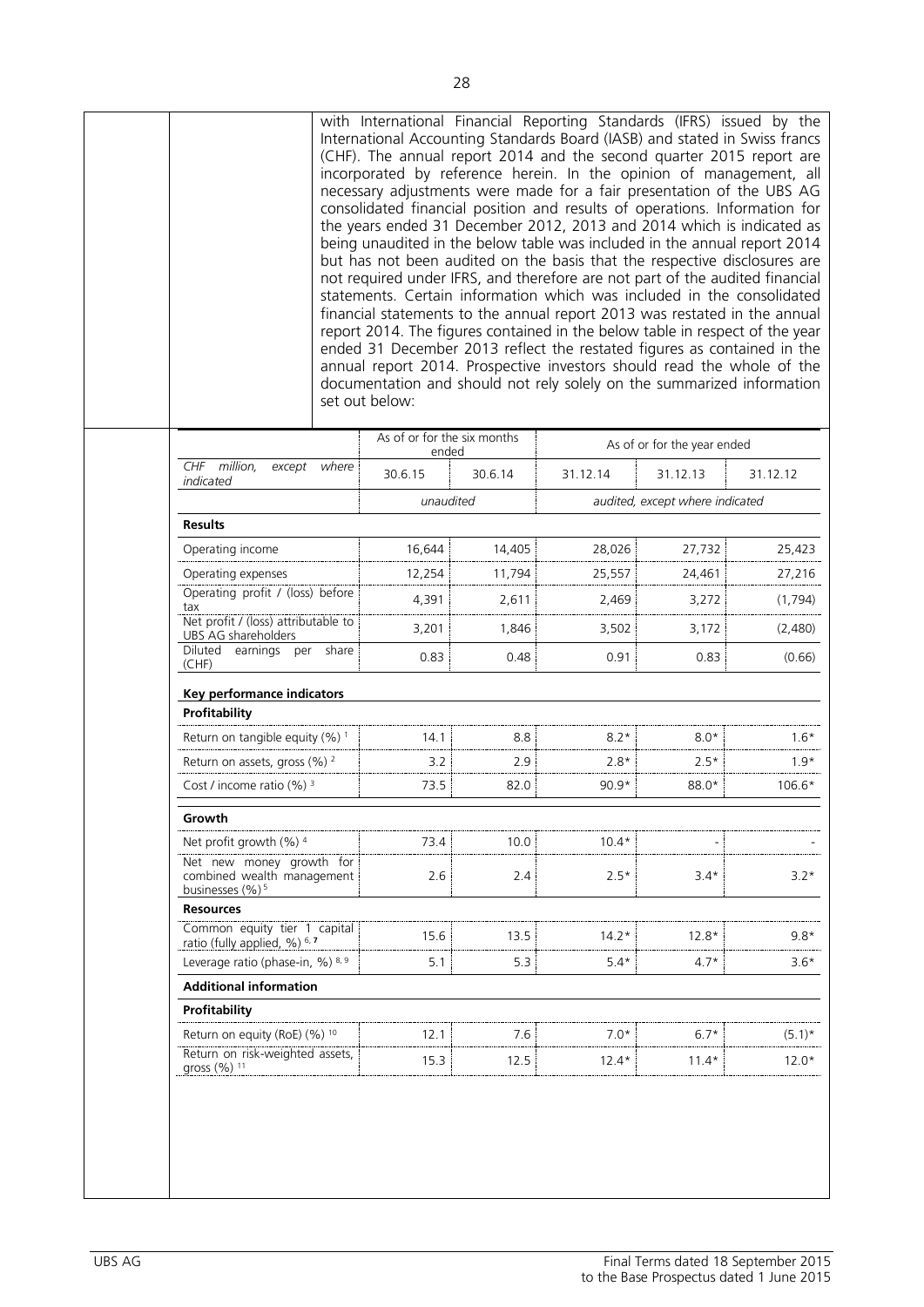| 951,528<br>982,605<br>1,062,327<br>1,013,355<br>Total assets<br>Equity attributable to UBS AG<br>51,685<br>49,532<br>52,108<br>48,002<br>shareholders<br>Common equity tier 1 capital<br>32,834<br>30,590<br>30,805<br>28,908<br>(fully applied) 7<br>Common equity tier 1 capital<br>39,169<br>41,858<br>42,179<br>44,090<br>(phase-in) $7$<br>Risk-weighted<br>(fully<br>assets<br>210,400<br>226,736<br>225,153*<br>217,158*<br>applied) <sup>7</sup><br>Risk-weighted assets (phase-in)<br>229,908<br>212,173<br>221,150*<br>228,557*<br>Common equity tier 1 capital<br>18.5<br>18.2<br>$19.9*$<br>$18.5*$<br>ratio (phase-in, %) 6, 7<br>Total capital ratio (fully applied,<br>20.2<br>18.1<br>$19.0*$<br>$15.4*$<br>$%$ ) 7<br>Total capital ratio (phase-in, %)<br>23.8<br>23.9<br>$25.6*$<br>$22.2*$<br>Leverage ratio (fully applied, %)<br>4.2<br>4.5<br>$4.1*$<br>$3.4*$<br>8,9<br>ratio<br>denominator<br>Leverage<br>946,457<br>980,552<br>999,124*<br>1,015,306*<br>(fully applied) <sup>9</sup><br>Leverage ratio<br>denominator<br>950,953<br>986.577<br>1.006.001*<br>1,022,924*<br>(phase-in) 9<br>Other<br>Invested assets (CHF billion) <sup>12</sup><br>2,628<br>2,507<br>2,734<br>2,390<br>Personnel (full-time equivalents)<br>59,648<br>60,087<br>60,155*<br>60,205*<br>76,589<br>65,007*<br>Market capitalization<br>62,542<br>63,243*<br>Total book value per share<br>13.40<br>13.56*<br>$12.74*$<br>13.20<br>(CHF)<br>Tangible book value per share<br>11.78<br>11.54<br>$11.07*$<br>$11.80*$<br>(CHF)<br>* unaudited<br><sup>1</sup> Net profit / loss attributable to UBS AG shareholders before amortization and impairment of goodwill and intangible<br>assets (annualized as applicable) / average equity attributable to UBS AG shareholders less average goodwill and<br>intangible assets. <sup>2</sup> Operating income before credit loss (expense) or recovery (annualized as applicable) / average total<br>assets. <sup>3</sup> Operating expenses / operating income before credit loss (expense) or recovery. <sup>4</sup> Change in net profit<br>attributable to UBS AG shareholders from continuing operations between current and comparison periods / net profit<br>attributable to UBS AG shareholders from continuing operations of comparison period. Not meaningful and not included<br>if either the reporting period or the comparison period is a loss period. <sup>5</sup> Combined Wealth Management's and Wealth<br>Management Americas' net new money for the period (annualized as applicable) / invested assets at the beginning of the<br>period. Based on adjusted net new money which excludes the negative effect on net new money of CHF 6.6 billion in<br>Wealth Management from UBS's balance sheet and capital optimization efforts in the second quarter of 2015.<br><sup>6</sup> Common equity tier 1 capital / risk-weighted assets. <sup>7</sup> Based on the Basel III framework as applicable to Swiss<br>systemically relevant banks (SRB), which became effective in Switzerland on 1 January 2013. The information provided on<br>a fully applied basis entirely reflects the effects of the new capital deductions and the phase out of ineligible capital<br>instruments. The information provided on a phase-in basis gradually reflects those effects during the transition period.<br>Numbers for 31 December 2012 are calculated on an estimated basis described below and are referred to as "pro-<br>forma". The term "pro-forma" as used in this prospectus does not refer to the term "pro forma financial information"<br>within the meaning of Regulation (EC) 809/2004. Some of the models applied when calculating 31 December 2012 pro-<br>forma information required requlatory approval and included estimates (as discussed with UBS's primary requlator) of the<br>effect of new capital charges. These figures are not required to be presented, because Basel III requirements were not in<br>effect on 31 December 2012. They are nevertheless included for comparison reasons. <sup>8</sup> Common equity tier 1 capital and<br>loss-absorbing capital / total adjusted exposure (leverage ratio denominator). <sup>9</sup> In accordance with Swiss SRB rules. The<br>Swiss SRB leverage ratio came into force on 1 January 2013. Numbers for 31 December 2012 are on a pro-forma basis<br>(see footnote 7 above). <sup>10</sup> Net profit / loss attributable to UBS AG shareholders (annualized as applicable) / average equity<br>attributable to UBS AG shareholders. 11 Based on Basel III risk-weighted assets (phase-in) for 2015, 2014 and 2013, and<br>on Basel 2.5 risk-weighted assets for 2012. <sup>12</sup> Includes invested assets for Retail & Corporate.<br>There has been no material adverse change in the prospects of UBS AG or<br>Material<br>adverse<br>change statement.<br>UBS AG Group since 31 December 2014.<br>Not applicable, there has been no significant change in the financial or | <b>Resources</b> |  |  |            |
|---------------------------------------------------------------------------------------------------------------------------------------------------------------------------------------------------------------------------------------------------------------------------------------------------------------------------------------------------------------------------------------------------------------------------------------------------------------------------------------------------------------------------------------------------------------------------------------------------------------------------------------------------------------------------------------------------------------------------------------------------------------------------------------------------------------------------------------------------------------------------------------------------------------------------------------------------------------------------------------------------------------------------------------------------------------------------------------------------------------------------------------------------------------------------------------------------------------------------------------------------------------------------------------------------------------------------------------------------------------------------------------------------------------------------------------------------------------------------------------------------------------------------------------------------------------------------------------------------------------------------------------------------------------------------------------------------------------------------------------------------------------------------------------------------------------------------------------------------------------------------------------------------------------------------------------------------------------------------------------------------------------------------------------------------------------------------------------------------------------------------------------------------------------------------------------------------------------------------------------------------------------------------------------------------------------------------------------------------------------------------------------------------------------------------------------------------------------------------------------------------------------------------------------------------------------------------------------------------------------------------------------------------------------------------------------------------------------------------------------------------------------------------------------------------------------------------------------------------------------------------------------------------------------------------------------------------------------------------------------------------------------------------------------------------------------------------------------------------------------------------------------------------------------------------------------------------------------------------------------------------------------------------------------------------------------------------------------------------------------------------------------------------------------------------------------------------------------------------------------------------------------------------------------------------------------------------------------------------------------------------------------------------------------------------------------------------------------------------------------------------------------------------------------------------------------------------------------------------------------------------------------------------------------------------------------------------------------------------------------------------------------------------------------------------------------------------------------------------------------------------------------------------------------------------------------------------------------------------------------------------------------------------------------------------------------------------------------------------------------------------------------------------------------------------------------------------------------------------------------------------------------------------------------------------------------------------------------------------------------------------------------------------------------------------------------------------------------------------------------------------------------------------------------------------------------------------------------------------------------------------------------------------------------------------------------------------------------------------------------------------------------------------------|------------------|--|--|------------|
|                                                                                                                                                                                                                                                                                                                                                                                                                                                                                                                                                                                                                                                                                                                                                                                                                                                                                                                                                                                                                                                                                                                                                                                                                                                                                                                                                                                                                                                                                                                                                                                                                                                                                                                                                                                                                                                                                                                                                                                                                                                                                                                                                                                                                                                                                                                                                                                                                                                                                                                                                                                                                                                                                                                                                                                                                                                                                                                                                                                                                                                                                                                                                                                                                                                                                                                                                                                                                                                                                                                                                                                                                                                                                                                                                                                                                                                                                                                                                                                                                                                                                                                                                                                                                                                                                                                                                                                                                                                                                                                                                                                                                                                                                                                                                                                                                                                                                                                                                                                                                                 |                  |  |  | 1,259,797  |
|                                                                                                                                                                                                                                                                                                                                                                                                                                                                                                                                                                                                                                                                                                                                                                                                                                                                                                                                                                                                                                                                                                                                                                                                                                                                                                                                                                                                                                                                                                                                                                                                                                                                                                                                                                                                                                                                                                                                                                                                                                                                                                                                                                                                                                                                                                                                                                                                                                                                                                                                                                                                                                                                                                                                                                                                                                                                                                                                                                                                                                                                                                                                                                                                                                                                                                                                                                                                                                                                                                                                                                                                                                                                                                                                                                                                                                                                                                                                                                                                                                                                                                                                                                                                                                                                                                                                                                                                                                                                                                                                                                                                                                                                                                                                                                                                                                                                                                                                                                                                                                 |                  |  |  | 45,949     |
|                                                                                                                                                                                                                                                                                                                                                                                                                                                                                                                                                                                                                                                                                                                                                                                                                                                                                                                                                                                                                                                                                                                                                                                                                                                                                                                                                                                                                                                                                                                                                                                                                                                                                                                                                                                                                                                                                                                                                                                                                                                                                                                                                                                                                                                                                                                                                                                                                                                                                                                                                                                                                                                                                                                                                                                                                                                                                                                                                                                                                                                                                                                                                                                                                                                                                                                                                                                                                                                                                                                                                                                                                                                                                                                                                                                                                                                                                                                                                                                                                                                                                                                                                                                                                                                                                                                                                                                                                                                                                                                                                                                                                                                                                                                                                                                                                                                                                                                                                                                                                                 |                  |  |  | 25,182*    |
|                                                                                                                                                                                                                                                                                                                                                                                                                                                                                                                                                                                                                                                                                                                                                                                                                                                                                                                                                                                                                                                                                                                                                                                                                                                                                                                                                                                                                                                                                                                                                                                                                                                                                                                                                                                                                                                                                                                                                                                                                                                                                                                                                                                                                                                                                                                                                                                                                                                                                                                                                                                                                                                                                                                                                                                                                                                                                                                                                                                                                                                                                                                                                                                                                                                                                                                                                                                                                                                                                                                                                                                                                                                                                                                                                                                                                                                                                                                                                                                                                                                                                                                                                                                                                                                                                                                                                                                                                                                                                                                                                                                                                                                                                                                                                                                                                                                                                                                                                                                                                                 |                  |  |  | 40,032*    |
|                                                                                                                                                                                                                                                                                                                                                                                                                                                                                                                                                                                                                                                                                                                                                                                                                                                                                                                                                                                                                                                                                                                                                                                                                                                                                                                                                                                                                                                                                                                                                                                                                                                                                                                                                                                                                                                                                                                                                                                                                                                                                                                                                                                                                                                                                                                                                                                                                                                                                                                                                                                                                                                                                                                                                                                                                                                                                                                                                                                                                                                                                                                                                                                                                                                                                                                                                                                                                                                                                                                                                                                                                                                                                                                                                                                                                                                                                                                                                                                                                                                                                                                                                                                                                                                                                                                                                                                                                                                                                                                                                                                                                                                                                                                                                                                                                                                                                                                                                                                                                                 |                  |  |  | 258,113*   |
|                                                                                                                                                                                                                                                                                                                                                                                                                                                                                                                                                                                                                                                                                                                                                                                                                                                                                                                                                                                                                                                                                                                                                                                                                                                                                                                                                                                                                                                                                                                                                                                                                                                                                                                                                                                                                                                                                                                                                                                                                                                                                                                                                                                                                                                                                                                                                                                                                                                                                                                                                                                                                                                                                                                                                                                                                                                                                                                                                                                                                                                                                                                                                                                                                                                                                                                                                                                                                                                                                                                                                                                                                                                                                                                                                                                                                                                                                                                                                                                                                                                                                                                                                                                                                                                                                                                                                                                                                                                                                                                                                                                                                                                                                                                                                                                                                                                                                                                                                                                                                                 |                  |  |  | 261,800*   |
|                                                                                                                                                                                                                                                                                                                                                                                                                                                                                                                                                                                                                                                                                                                                                                                                                                                                                                                                                                                                                                                                                                                                                                                                                                                                                                                                                                                                                                                                                                                                                                                                                                                                                                                                                                                                                                                                                                                                                                                                                                                                                                                                                                                                                                                                                                                                                                                                                                                                                                                                                                                                                                                                                                                                                                                                                                                                                                                                                                                                                                                                                                                                                                                                                                                                                                                                                                                                                                                                                                                                                                                                                                                                                                                                                                                                                                                                                                                                                                                                                                                                                                                                                                                                                                                                                                                                                                                                                                                                                                                                                                                                                                                                                                                                                                                                                                                                                                                                                                                                                                 |                  |  |  | $15.3*$    |
|                                                                                                                                                                                                                                                                                                                                                                                                                                                                                                                                                                                                                                                                                                                                                                                                                                                                                                                                                                                                                                                                                                                                                                                                                                                                                                                                                                                                                                                                                                                                                                                                                                                                                                                                                                                                                                                                                                                                                                                                                                                                                                                                                                                                                                                                                                                                                                                                                                                                                                                                                                                                                                                                                                                                                                                                                                                                                                                                                                                                                                                                                                                                                                                                                                                                                                                                                                                                                                                                                                                                                                                                                                                                                                                                                                                                                                                                                                                                                                                                                                                                                                                                                                                                                                                                                                                                                                                                                                                                                                                                                                                                                                                                                                                                                                                                                                                                                                                                                                                                                                 |                  |  |  | $11.4*$    |
|                                                                                                                                                                                                                                                                                                                                                                                                                                                                                                                                                                                                                                                                                                                                                                                                                                                                                                                                                                                                                                                                                                                                                                                                                                                                                                                                                                                                                                                                                                                                                                                                                                                                                                                                                                                                                                                                                                                                                                                                                                                                                                                                                                                                                                                                                                                                                                                                                                                                                                                                                                                                                                                                                                                                                                                                                                                                                                                                                                                                                                                                                                                                                                                                                                                                                                                                                                                                                                                                                                                                                                                                                                                                                                                                                                                                                                                                                                                                                                                                                                                                                                                                                                                                                                                                                                                                                                                                                                                                                                                                                                                                                                                                                                                                                                                                                                                                                                                                                                                                                                 |                  |  |  | $18.9*$    |
|                                                                                                                                                                                                                                                                                                                                                                                                                                                                                                                                                                                                                                                                                                                                                                                                                                                                                                                                                                                                                                                                                                                                                                                                                                                                                                                                                                                                                                                                                                                                                                                                                                                                                                                                                                                                                                                                                                                                                                                                                                                                                                                                                                                                                                                                                                                                                                                                                                                                                                                                                                                                                                                                                                                                                                                                                                                                                                                                                                                                                                                                                                                                                                                                                                                                                                                                                                                                                                                                                                                                                                                                                                                                                                                                                                                                                                                                                                                                                                                                                                                                                                                                                                                                                                                                                                                                                                                                                                                                                                                                                                                                                                                                                                                                                                                                                                                                                                                                                                                                                                 |                  |  |  | $2.4*$     |
|                                                                                                                                                                                                                                                                                                                                                                                                                                                                                                                                                                                                                                                                                                                                                                                                                                                                                                                                                                                                                                                                                                                                                                                                                                                                                                                                                                                                                                                                                                                                                                                                                                                                                                                                                                                                                                                                                                                                                                                                                                                                                                                                                                                                                                                                                                                                                                                                                                                                                                                                                                                                                                                                                                                                                                                                                                                                                                                                                                                                                                                                                                                                                                                                                                                                                                                                                                                                                                                                                                                                                                                                                                                                                                                                                                                                                                                                                                                                                                                                                                                                                                                                                                                                                                                                                                                                                                                                                                                                                                                                                                                                                                                                                                                                                                                                                                                                                                                                                                                                                                 |                  |  |  | 1,206,214* |
|                                                                                                                                                                                                                                                                                                                                                                                                                                                                                                                                                                                                                                                                                                                                                                                                                                                                                                                                                                                                                                                                                                                                                                                                                                                                                                                                                                                                                                                                                                                                                                                                                                                                                                                                                                                                                                                                                                                                                                                                                                                                                                                                                                                                                                                                                                                                                                                                                                                                                                                                                                                                                                                                                                                                                                                                                                                                                                                                                                                                                                                                                                                                                                                                                                                                                                                                                                                                                                                                                                                                                                                                                                                                                                                                                                                                                                                                                                                                                                                                                                                                                                                                                                                                                                                                                                                                                                                                                                                                                                                                                                                                                                                                                                                                                                                                                                                                                                                                                                                                                                 |                  |  |  | 1,216,561* |
|                                                                                                                                                                                                                                                                                                                                                                                                                                                                                                                                                                                                                                                                                                                                                                                                                                                                                                                                                                                                                                                                                                                                                                                                                                                                                                                                                                                                                                                                                                                                                                                                                                                                                                                                                                                                                                                                                                                                                                                                                                                                                                                                                                                                                                                                                                                                                                                                                                                                                                                                                                                                                                                                                                                                                                                                                                                                                                                                                                                                                                                                                                                                                                                                                                                                                                                                                                                                                                                                                                                                                                                                                                                                                                                                                                                                                                                                                                                                                                                                                                                                                                                                                                                                                                                                                                                                                                                                                                                                                                                                                                                                                                                                                                                                                                                                                                                                                                                                                                                                                                 |                  |  |  |            |
|                                                                                                                                                                                                                                                                                                                                                                                                                                                                                                                                                                                                                                                                                                                                                                                                                                                                                                                                                                                                                                                                                                                                                                                                                                                                                                                                                                                                                                                                                                                                                                                                                                                                                                                                                                                                                                                                                                                                                                                                                                                                                                                                                                                                                                                                                                                                                                                                                                                                                                                                                                                                                                                                                                                                                                                                                                                                                                                                                                                                                                                                                                                                                                                                                                                                                                                                                                                                                                                                                                                                                                                                                                                                                                                                                                                                                                                                                                                                                                                                                                                                                                                                                                                                                                                                                                                                                                                                                                                                                                                                                                                                                                                                                                                                                                                                                                                                                                                                                                                                                                 |                  |  |  | 2,230      |
|                                                                                                                                                                                                                                                                                                                                                                                                                                                                                                                                                                                                                                                                                                                                                                                                                                                                                                                                                                                                                                                                                                                                                                                                                                                                                                                                                                                                                                                                                                                                                                                                                                                                                                                                                                                                                                                                                                                                                                                                                                                                                                                                                                                                                                                                                                                                                                                                                                                                                                                                                                                                                                                                                                                                                                                                                                                                                                                                                                                                                                                                                                                                                                                                                                                                                                                                                                                                                                                                                                                                                                                                                                                                                                                                                                                                                                                                                                                                                                                                                                                                                                                                                                                                                                                                                                                                                                                                                                                                                                                                                                                                                                                                                                                                                                                                                                                                                                                                                                                                                                 |                  |  |  | 62,628*    |
|                                                                                                                                                                                                                                                                                                                                                                                                                                                                                                                                                                                                                                                                                                                                                                                                                                                                                                                                                                                                                                                                                                                                                                                                                                                                                                                                                                                                                                                                                                                                                                                                                                                                                                                                                                                                                                                                                                                                                                                                                                                                                                                                                                                                                                                                                                                                                                                                                                                                                                                                                                                                                                                                                                                                                                                                                                                                                                                                                                                                                                                                                                                                                                                                                                                                                                                                                                                                                                                                                                                                                                                                                                                                                                                                                                                                                                                                                                                                                                                                                                                                                                                                                                                                                                                                                                                                                                                                                                                                                                                                                                                                                                                                                                                                                                                                                                                                                                                                                                                                                                 |                  |  |  | 54,729*    |
|                                                                                                                                                                                                                                                                                                                                                                                                                                                                                                                                                                                                                                                                                                                                                                                                                                                                                                                                                                                                                                                                                                                                                                                                                                                                                                                                                                                                                                                                                                                                                                                                                                                                                                                                                                                                                                                                                                                                                                                                                                                                                                                                                                                                                                                                                                                                                                                                                                                                                                                                                                                                                                                                                                                                                                                                                                                                                                                                                                                                                                                                                                                                                                                                                                                                                                                                                                                                                                                                                                                                                                                                                                                                                                                                                                                                                                                                                                                                                                                                                                                                                                                                                                                                                                                                                                                                                                                                                                                                                                                                                                                                                                                                                                                                                                                                                                                                                                                                                                                                                                 |                  |  |  | $12.26*$   |
|                                                                                                                                                                                                                                                                                                                                                                                                                                                                                                                                                                                                                                                                                                                                                                                                                                                                                                                                                                                                                                                                                                                                                                                                                                                                                                                                                                                                                                                                                                                                                                                                                                                                                                                                                                                                                                                                                                                                                                                                                                                                                                                                                                                                                                                                                                                                                                                                                                                                                                                                                                                                                                                                                                                                                                                                                                                                                                                                                                                                                                                                                                                                                                                                                                                                                                                                                                                                                                                                                                                                                                                                                                                                                                                                                                                                                                                                                                                                                                                                                                                                                                                                                                                                                                                                                                                                                                                                                                                                                                                                                                                                                                                                                                                                                                                                                                                                                                                                                                                                                                 |                  |  |  | $10.54*$   |
|                                                                                                                                                                                                                                                                                                                                                                                                                                                                                                                                                                                                                                                                                                                                                                                                                                                                                                                                                                                                                                                                                                                                                                                                                                                                                                                                                                                                                                                                                                                                                                                                                                                                                                                                                                                                                                                                                                                                                                                                                                                                                                                                                                                                                                                                                                                                                                                                                                                                                                                                                                                                                                                                                                                                                                                                                                                                                                                                                                                                                                                                                                                                                                                                                                                                                                                                                                                                                                                                                                                                                                                                                                                                                                                                                                                                                                                                                                                                                                                                                                                                                                                                                                                                                                                                                                                                                                                                                                                                                                                                                                                                                                                                                                                                                                                                                                                                                                                                                                                                                                 |                  |  |  |            |
| trading position of UBS AG Group since 30 June 2015. Refer to B.5 above<br>changes                                                                                                                                                                                                                                                                                                                                                                                                                                                                                                                                                                                                                                                                                                                                                                                                                                                                                                                                                                                                                                                                                                                                                                                                                                                                                                                                                                                                                                                                                                                                                                                                                                                                                                                                                                                                                                                                                                                                                                                                                                                                                                                                                                                                                                                                                                                                                                                                                                                                                                                                                                                                                                                                                                                                                                                                                                                                                                                                                                                                                                                                                                                                                                                                                                                                                                                                                                                                                                                                                                                                                                                                                                                                                                                                                                                                                                                                                                                                                                                                                                                                                                                                                                                                                                                                                                                                                                                                                                                                                                                                                                                                                                                                                                                                                                                                                                                                                                                                              | Significant      |  |  |            |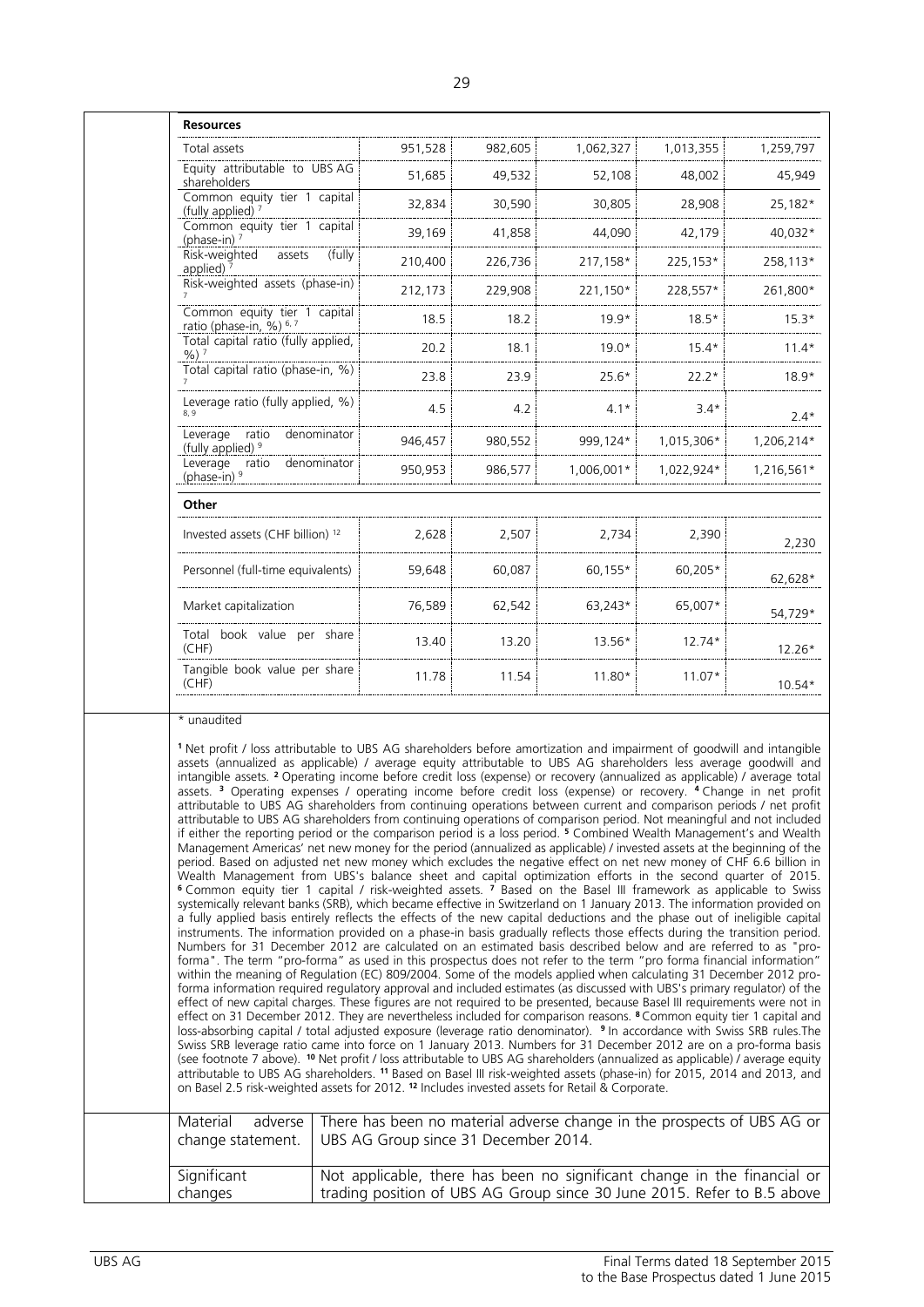|             | statement.                                                                                                                                       | for more information on the transfer of the Retail & Corporate and Wealth<br>Management business booked in Switzerland from UBSAG to<br>UBS Switzerland AG, a banking subsidiary of UBS AG in Switzerland,<br>effective on 14 June 2015.                                                                                                                                                                                                                                                                                                                                                                                                                                                                                                                                                                                                                                                                                                                                                                                                                                                                                                                                                                                                                                                                                                                                                                                                                                                                                                                                                                                                                                                                                                                                                                                                                                                                                                                                                                                                                                                                                                                                      |
|-------------|--------------------------------------------------------------------------------------------------------------------------------------------------|-------------------------------------------------------------------------------------------------------------------------------------------------------------------------------------------------------------------------------------------------------------------------------------------------------------------------------------------------------------------------------------------------------------------------------------------------------------------------------------------------------------------------------------------------------------------------------------------------------------------------------------------------------------------------------------------------------------------------------------------------------------------------------------------------------------------------------------------------------------------------------------------------------------------------------------------------------------------------------------------------------------------------------------------------------------------------------------------------------------------------------------------------------------------------------------------------------------------------------------------------------------------------------------------------------------------------------------------------------------------------------------------------------------------------------------------------------------------------------------------------------------------------------------------------------------------------------------------------------------------------------------------------------------------------------------------------------------------------------------------------------------------------------------------------------------------------------------------------------------------------------------------------------------------------------------------------------------------------------------------------------------------------------------------------------------------------------------------------------------------------------------------------------------------------------|
| <b>B.13</b> | Any recent events<br>particular to the<br>Issuer which are to<br>a material extent<br>relevant to the<br>evaluation of the<br>Issuer's solvency. | Not applicable, no recent events particular to UBS AG have occurred,<br>which are to a material extent relevant to the evaluation of the UBS AG's<br>solvency.                                                                                                                                                                                                                                                                                                                                                                                                                                                                                                                                                                                                                                                                                                                                                                                                                                                                                                                                                                                                                                                                                                                                                                                                                                                                                                                                                                                                                                                                                                                                                                                                                                                                                                                                                                                                                                                                                                                                                                                                                |
| <b>B.14</b> | Description of the<br>group and the<br>issuer's position<br>within the group.                                                                    | Please see element B.5.                                                                                                                                                                                                                                                                                                                                                                                                                                                                                                                                                                                                                                                                                                                                                                                                                                                                                                                                                                                                                                                                                                                                                                                                                                                                                                                                                                                                                                                                                                                                                                                                                                                                                                                                                                                                                                                                                                                                                                                                                                                                                                                                                       |
|             | Dependence upon<br>other entities<br>within the group.                                                                                           | UBS AG is the parent company of the UBS Group. As such, to a certain<br>extent, it is dependent on certain of its subsidiaries.                                                                                                                                                                                                                                                                                                                                                                                                                                                                                                                                                                                                                                                                                                                                                                                                                                                                                                                                                                                                                                                                                                                                                                                                                                                                                                                                                                                                                                                                                                                                                                                                                                                                                                                                                                                                                                                                                                                                                                                                                                               |
| <b>B.15</b> | Issuer's<br>principal<br>activities.                                                                                                             | UBS is committed to providing private, institutional and corporate clients<br>worldwide, as well as retail clients in Switzerland with superior financial<br>advice and solutions while generating attractive and sustainable returns for<br>shareholders. UBS's strategy centers on its Wealth Management and<br>Wealth Management Americas businesses and its leading (in its own<br>opinion) universal bank in Switzerland, complemented by its Global Asset<br>Management business and its Investment Bank. In UBS's opinion, these<br>businesses share three key characteristics: they benefit from a strong<br>competitive position in their targeted markets, are capital-efficient, and<br>offer a superior structural growth and profitability outlook. UBS's strategy<br>builds on the strengths of all of its businesses and focuses its efforts on<br>areas in which UBS excels, while seeking to capitalize on the compelling<br>growth prospects in the businesses and regions in which it operates.<br>Capital strength is the foundation of UBS's success. The operational<br>structure of the Group is comprised of the Corporate Center and five<br>business divisions: Wealth Management, Wealth Management Americas,<br>Retail & Corporate, Global Asset Management and the Investment Bank.<br>According to article 2 of the Articles of Association of UBS AG, dated<br>7 May 2015 ("Articles of Association"), the purpose of UBS AG is the<br>operation of a bank. Its scope of operations extends to all types of banking,<br>financial, advisory, trading and service activities in Switzerland and abroad.<br>UBS AG may establish branches and representative offices as well as banks,<br>finance companies and other enterprise of any kind in Switzerland and<br>abroad, hold equity interests in these companies, and conduct their<br>management. UBS AG is authorized to acquire, mortgage and sell real<br>estate and building rights in Switzerland and abroad. UBS AG may provide<br>loans, guarantees and other kinds of financing and security for Group<br>companies and borrow and invest money on the money and capital<br>markets. |
| <b>B.16</b> | Direct or indirect<br>shareholdings<br>or<br>control<br>agreements of the<br>issuer.                                                             | As of 30 June 2015, UBS Group held 97.8% of total UBS AG shares issued<br>and 98.1% of UBS AG shares registered in the commercial register.<br>UBS Group AG filed a request with the Commercial Court of the Canton of<br>Zurich for a procedure under article 33 of the Swiss Stock Exchange Act<br>("SESTA procedure"). The time allotted for UBS AG minority shareholders<br>to intervene in the SESTA procedure closed on 14 July 2015 without any<br>application for intervention being filed. UBS Group AG therefore expects<br>the court to rule on the proceeding during the third quarter of 2015. Upon                                                                                                                                                                                                                                                                                                                                                                                                                                                                                                                                                                                                                                                                                                                                                                                                                                                                                                                                                                                                                                                                                                                                                                                                                                                                                                                                                                                                                                                                                                                                                              |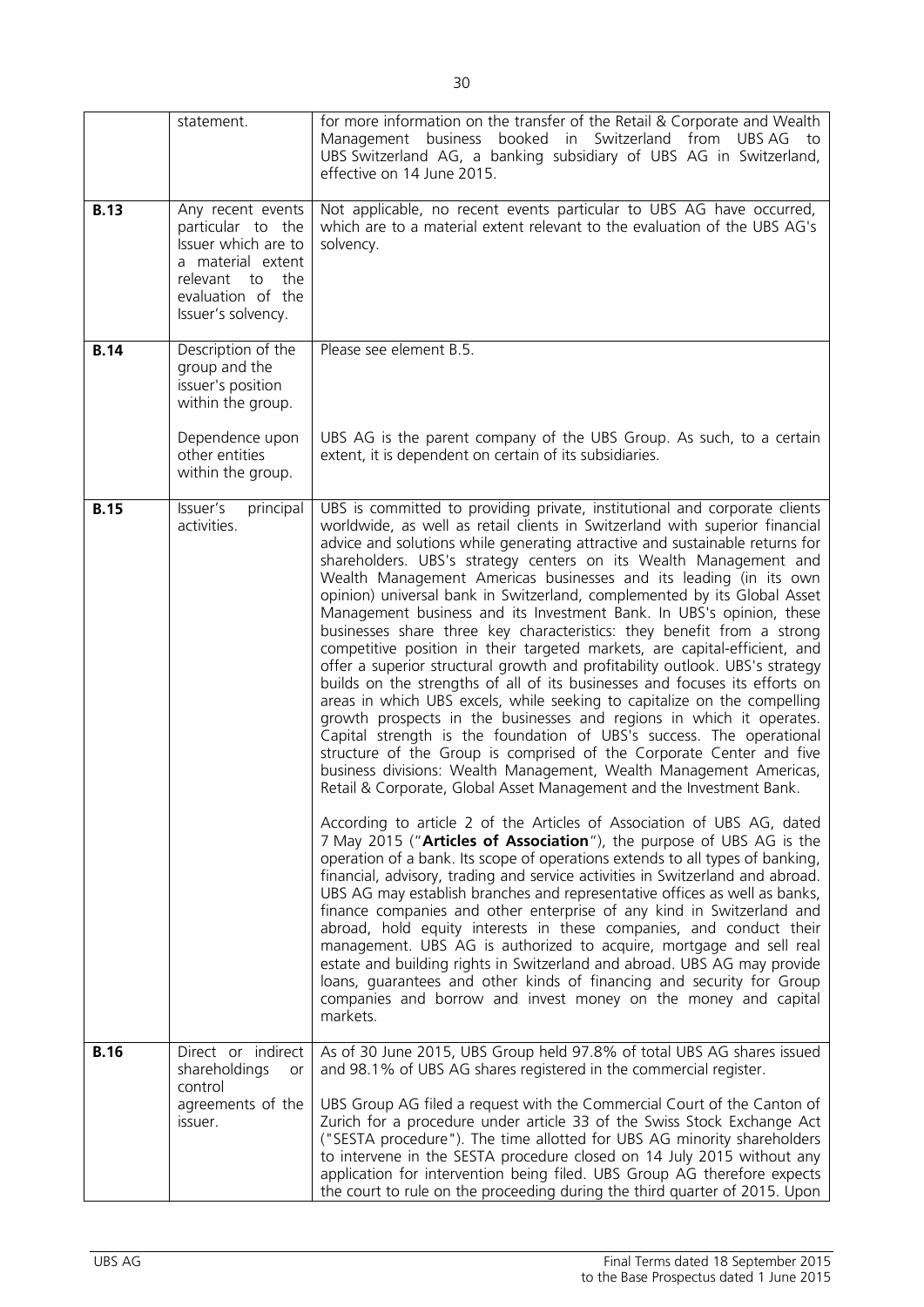|  | owner of UBS AG. | successful completion of the SESTA procedure, the shares of the remaining<br>minority shareholders of UBS AG will be cancelled and the holders will<br>receive UBS Group AG shares. UBS Group AG will then become the 100% |
|--|------------------|----------------------------------------------------------------------------------------------------------------------------------------------------------------------------------------------------------------------------|
|--|------------------|----------------------------------------------------------------------------------------------------------------------------------------------------------------------------------------------------------------------------|

| <b>Element</b> | <b>Section C - Securities</b>                                                                        |                                                                                                                                                                                                                                                                                                                                                                                                                                                                                                                                                                                                                                                                                                                                                                                                                                                                                                                                                                                                                                                                                                                                                                                                                             |
|----------------|------------------------------------------------------------------------------------------------------|-----------------------------------------------------------------------------------------------------------------------------------------------------------------------------------------------------------------------------------------------------------------------------------------------------------------------------------------------------------------------------------------------------------------------------------------------------------------------------------------------------------------------------------------------------------------------------------------------------------------------------------------------------------------------------------------------------------------------------------------------------------------------------------------------------------------------------------------------------------------------------------------------------------------------------------------------------------------------------------------------------------------------------------------------------------------------------------------------------------------------------------------------------------------------------------------------------------------------------|
| C.1            | Type and the class<br>of the securities,<br>security<br>identification<br>number.                    | <b>Type and Form of Securities</b><br>The Securities are certificates.<br>The Securities will be issued in bearer form as securities within the meaning<br>of § 793 German Civil Code and will be represented on issue by one or<br>more permanent global bearer security/ies (each a "Global Security"). No<br>bearer Securities will be issued in or exchangeable into bearer definitive<br>form, whether pursuant to the request of any Securityholder or otherwise.<br>The Global Security is deposited with Clearstream Banking AG<br>("Clearstream, Germany").<br>Security identification number(s) of the Securities                                                                                                                                                                                                                                                                                                                                                                                                                                                                                                                                                                                                 |
|                |                                                                                                      | ISIN: DE000UT25U18<br>WKN: UT25U1<br>Valor: 29276810<br>Common Code: 129295414                                                                                                                                                                                                                                                                                                                                                                                                                                                                                                                                                                                                                                                                                                                                                                                                                                                                                                                                                                                                                                                                                                                                              |
| C.2            | Currency of the<br>securities.                                                                       | US-Dollar ("USD") (the "Redemption Currency").                                                                                                                                                                                                                                                                                                                                                                                                                                                                                                                                                                                                                                                                                                                                                                                                                                                                                                                                                                                                                                                                                                                                                                              |
| C.5            | Restrictions on the<br>free transferability<br>of the securities.                                    | Not applicable. There are no restrictions on the free transferability of the<br>Securities.                                                                                                                                                                                                                                                                                                                                                                                                                                                                                                                                                                                                                                                                                                                                                                                                                                                                                                                                                                                                                                                                                                                                 |
| C.8            | Rights attached to<br>the<br>securities,<br>including ranking<br>and limitations to<br>those rights. | <b>Governing law of the Securities</b><br>The Securities will be governed by German law ("German law governed<br>Securities").<br>The legal effects of the registration of the Securities with the relevant<br>Clearing System are governed by the laws of the jurisdiction of the Clearing<br>System.<br><b>Rights attached to the Securities</b><br>The Securities provide, subject to the Conditions of the Securities,<br>Securityholders, at maturity or upon exercise, with a claim for payment of<br>the Redemption Amount in the Redemption Currency.<br>In addition, Securityholders are during the term of the Securities entitled,<br>subject to the Conditions of the Securities, to receive payment of a<br>Coupon.<br>Limitation of the rights attached to the Securities<br>Under the conditions set out in the Conditions, the Issuer is entitled to<br>terminate the Securities and to make certain adjustments to the<br>Conditions.<br><b>Status of the Securities</b><br>The Securities will constitute direct, unsecured and unsubordinated<br>obligations of the Issuer, ranking pari passu among themselves and with all<br>other present and future unsecured and unsubordinated obligations of the |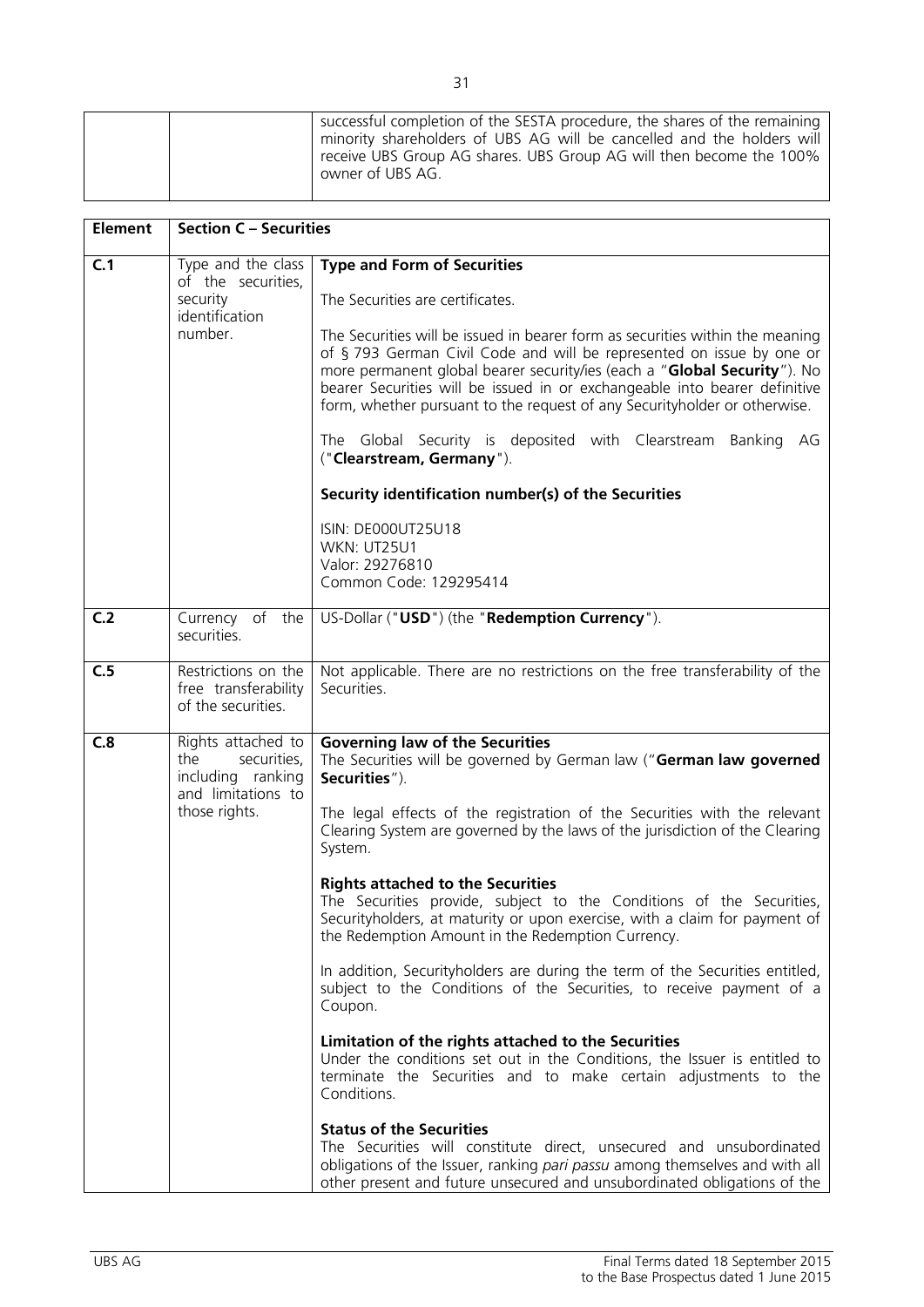|      |                                                                                                 | Issuer, other than obligations preferred by mandatory provisions of law.                                                                                                                                                                                                                                                                                                                                                                                                             |
|------|-------------------------------------------------------------------------------------------------|--------------------------------------------------------------------------------------------------------------------------------------------------------------------------------------------------------------------------------------------------------------------------------------------------------------------------------------------------------------------------------------------------------------------------------------------------------------------------------------|
| C.11 | Admission<br>to<br>trading<br>on<br>a<br>regulated<br>market<br>or other equivalent<br>markets. | The Issuer intends to apply for admission of the Securities for listing at the<br>EuroTLX. Provided that the Securities have not been terminated by the<br>Issuer and provided that the Securities have not expired early prior to the<br>Expiration Date, trading of the Securities shall cease two trading days prior<br>to the Expiration Date (such day, the "Last Exchange Trading Day").                                                                                       |
| C.15 | Influence of the<br>underlying on the<br>of<br>value<br>the<br>securities.                      | The value of the Securities during their term depends on the performance<br>of the Underlying. In case the Price of the Underlying increases, also the<br>value of the Securities (disregarding any special features of the Securities) is<br>likely to increase.                                                                                                                                                                                                                    |
|      |                                                                                                 | In particular, the Redemption Amount, if any, to be received by the<br>Securityholder upon exercise of the Securities depends on the performance<br>of the Underlying. In detail:                                                                                                                                                                                                                                                                                                    |
|      |                                                                                                 | UBS Express Certificates allow investors to participate in the positive<br>development of the Underlying. Conversely, investors in UBS Express<br>Certificates also participate in the negative development of the Underlying.                                                                                                                                                                                                                                                       |
|      |                                                                                                 | (A) Payment at Maturity of the UBS Express Certificates / Early<br>Redemption                                                                                                                                                                                                                                                                                                                                                                                                        |
|      |                                                                                                 | On each Observation Date prior to the Valuation Date a check will be<br>performed as to whether the Price of the Underlying on such date is equal<br>to or higher than the Express Level. If the Price of the Underlying on such<br>date is equal to or higher than the Express Level, the UBS Express<br>Certificates will expire early on such Observation Date and the<br>Securityholder is entitled to receive the Nominal Amount.                                               |
|      |                                                                                                 | If the UBS Express Certificates did not expire early on any of the previous<br>Observation Dates, the Securityholder has the following Security Right:                                                                                                                                                                                                                                                                                                                               |
|      |                                                                                                 | If the Settlement Price of the Underlying, as specified in the<br>(a)<br>Product Terms, is equal to or higher than the Express Level,<br>the Securityholder is entitled to receive the Nominal Amount.                                                                                                                                                                                                                                                                               |
|      |                                                                                                 | If the Settlement Price of the Underlying, as specified in the<br>(b)<br>Product Terms, is equal to or higher than the Barrier, but at<br>the same time lower than the Express Level, the<br>Securityholder is entitled to receive the Nominal Amount.                                                                                                                                                                                                                               |
|      |                                                                                                 | If the Settlement Price of the Underlying, as specified in the<br>(c)<br>Product Terms, is lower than the Barrier, the Securityholder is<br>entitled to receive on the Maturity Date a Redemption Amount in<br>the Redemption Currency, the amount of which depends on the<br>Settlement Price of the Underlying, as specified in the Product<br>Terms. The Redemption Amount is calculated by multiplying the<br>Nominal Amount with the relevant performance of the<br>Underlying. |
|      |                                                                                                 | (B) Payment of Interest Coupon                                                                                                                                                                                                                                                                                                                                                                                                                                                       |
|      |                                                                                                 | In addition, and as specified in the Product Terms, the Security holder is<br>during the term of the UBS Express Securities entitled to receive payment<br>of a Coupon. Such payment is conditional upon a specific performance of<br>the Underlying described in the Product Terms. If the requirement for the<br>payment of the Coupon is not met, the Securityholder will not receive<br>payment of the relevant Coupon.                                                          |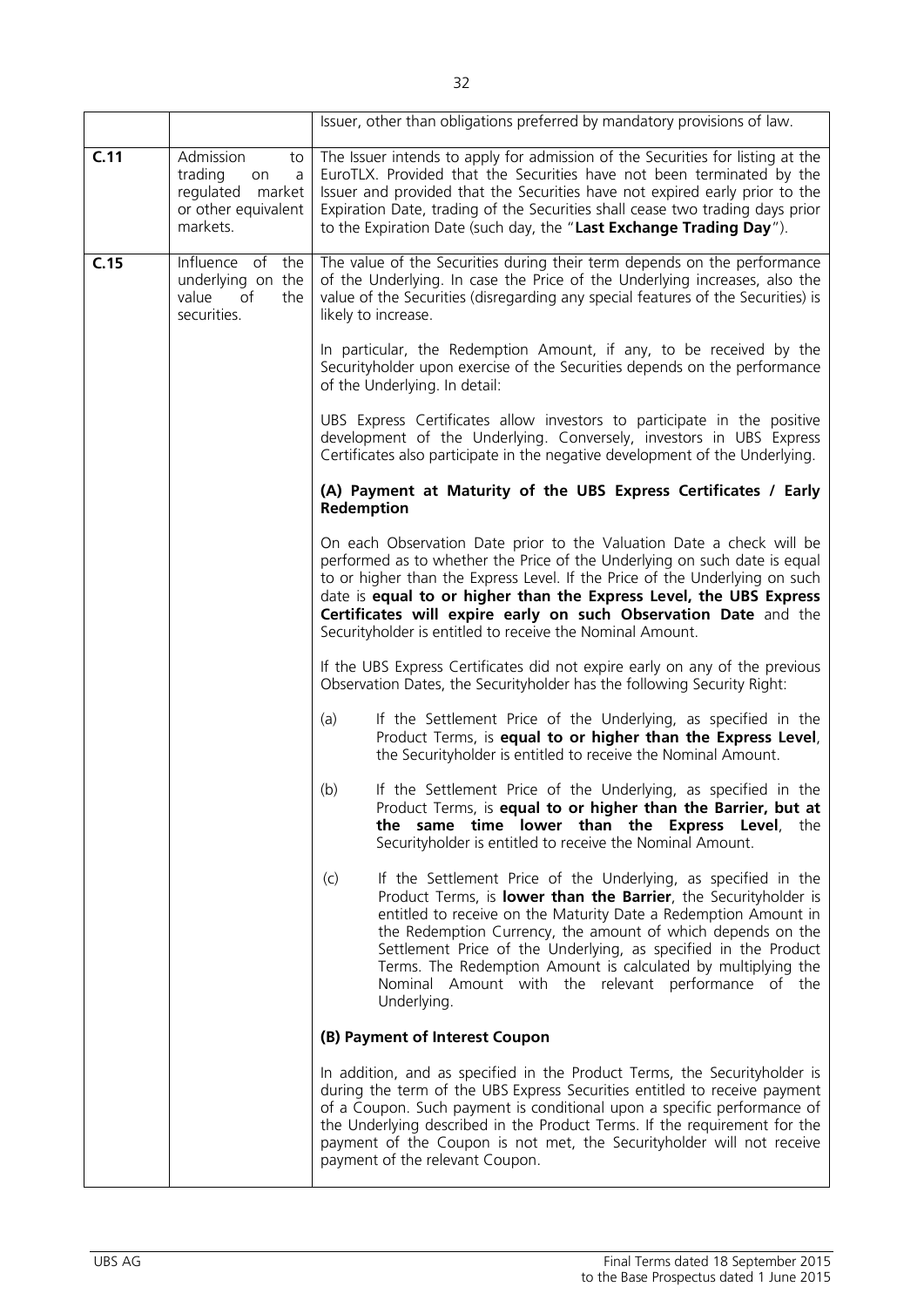| C.16            | Expiration<br><b>or</b>                                                                 | Maturity Date: 5 October 2020                                                                                                                                                                                                                                                                                                                                                                                                                            |
|-----------------|-----------------------------------------------------------------------------------------|----------------------------------------------------------------------------------------------------------------------------------------------------------------------------------------------------------------------------------------------------------------------------------------------------------------------------------------------------------------------------------------------------------------------------------------------------------|
|                 | maturity date, the                                                                      | Valuation Date: 28 September 2020                                                                                                                                                                                                                                                                                                                                                                                                                        |
|                 | date or<br>exercise                                                                     |                                                                                                                                                                                                                                                                                                                                                                                                                                                          |
|                 | reference<br>final                                                                      |                                                                                                                                                                                                                                                                                                                                                                                                                                                          |
|                 | date.                                                                                   |                                                                                                                                                                                                                                                                                                                                                                                                                                                          |
|                 |                                                                                         |                                                                                                                                                                                                                                                                                                                                                                                                                                                          |
| C.17            | Settlement<br>procedure of the<br>derivative<br>securities.                             | Payments shall, in all cases subject to any applicable fiscal or other laws and<br>regulations in the place of payment or other laws and regulations to which<br>the Issuer agrees to be subject, be made in accordance with the relevant<br>CA Rules to the relevant Clearing System or the relevant intermediary or to<br>its order for credit to the accounts of the relevant account holders of the<br>Clearing System or the relevant intermediary. |
|                 |                                                                                         | The Issuer shall be discharged from its redemption obligations or any other<br>payment obligations under these Conditions of the Securities by delivery to<br>the Clearing System in the manner described above.                                                                                                                                                                                                                                         |
| C.18            | A description<br>of<br>how the return on<br>derivative<br>securities<br>takes<br>place. | Securityholders will receive on the relevant Maturity Date payment of the<br>Redemption Amount.                                                                                                                                                                                                                                                                                                                                                          |
| C.19            | Exercise<br>price<br>or                                                                 | Settlement Price                                                                                                                                                                                                                                                                                                                                                                                                                                         |
|                 | reference<br>final<br>of<br>price<br>the<br>underlying.                                 |                                                                                                                                                                                                                                                                                                                                                                                                                                                          |
| C <sub>20</sub> | Type<br>of<br>the                                                                       | Type of Underlying: share                                                                                                                                                                                                                                                                                                                                                                                                                                |
|                 | underlying<br>and                                                                       |                                                                                                                                                                                                                                                                                                                                                                                                                                                          |
|                 | where<br>the                                                                            | Chevron Corporation                                                                                                                                                                                                                                                                                                                                                                                                                                      |
|                 | information on the<br>underlying can be<br>found.                                       | Information about the past and the further performance of the Underlying<br>and its volatility can be obtained from the website: www.chevron.com.                                                                                                                                                                                                                                                                                                        |
|                 |                                                                                         |                                                                                                                                                                                                                                                                                                                                                                                                                                                          |
| EI.             | C <sub>refion</sub><br><b>Dicks</b>                                                     |                                                                                                                                                                                                                                                                                                                                                                                                                                                          |

| Element | <b>Section D – Risks</b>                                                                        |                                                                                                                                                                                                                                                                                                                                                                                                                                                                                                                                                                                                                                                                                                                                                                                                                                                                                                                                                                                                                                                                                                                                |
|---------|-------------------------------------------------------------------------------------------------|--------------------------------------------------------------------------------------------------------------------------------------------------------------------------------------------------------------------------------------------------------------------------------------------------------------------------------------------------------------------------------------------------------------------------------------------------------------------------------------------------------------------------------------------------------------------------------------------------------------------------------------------------------------------------------------------------------------------------------------------------------------------------------------------------------------------------------------------------------------------------------------------------------------------------------------------------------------------------------------------------------------------------------------------------------------------------------------------------------------------------------|
|         |                                                                                                 | The purchase of Securities is associated with certain risks. <b>The Issuer</b><br>expressly points out that the description of the risks associated<br>with an investment in the Securities describes only the key risks<br>which were known to the Issuer at the date of the Base Prospectus.                                                                                                                                                                                                                                                                                                                                                                                                                                                                                                                                                                                                                                                                                                                                                                                                                                 |
| D.2     | information<br>Key<br>on the key risks<br>that are specific<br>and individual to<br>the issuer. | The Securities entail an issuer risk, also referred to as debtor risk or credit<br>risk for prospective investors. An issuer risk is the risk that UBS AG<br>becomes temporarily or permanently unable to meet its obligations under<br>the Securities.<br><b>General insolvency risk</b><br>Each investor bears the general risk that the financial situation of the Issuer<br>could deteriorate. The debt or derivative securities of the Issuer will<br>constitute immediate, unsecured and unsubordinated obligations of the<br>Issuer, which, in particular in the case of insolvency of the Issuer, rank pari<br>passu with each other and all other current and future unsecured and<br>unsubordinated obligations of the Issuer, with the exception of those that<br>have priority due to mandatory statutory provisions. The Issuer's<br>obligations relating to the Securities are not protected by any statutory or<br>voluntary deposit quarantee system or compensation scheme. In the<br>event of insolvency of the Issuer, investors may thus experience a<br>total loss of their investment in the Securities. |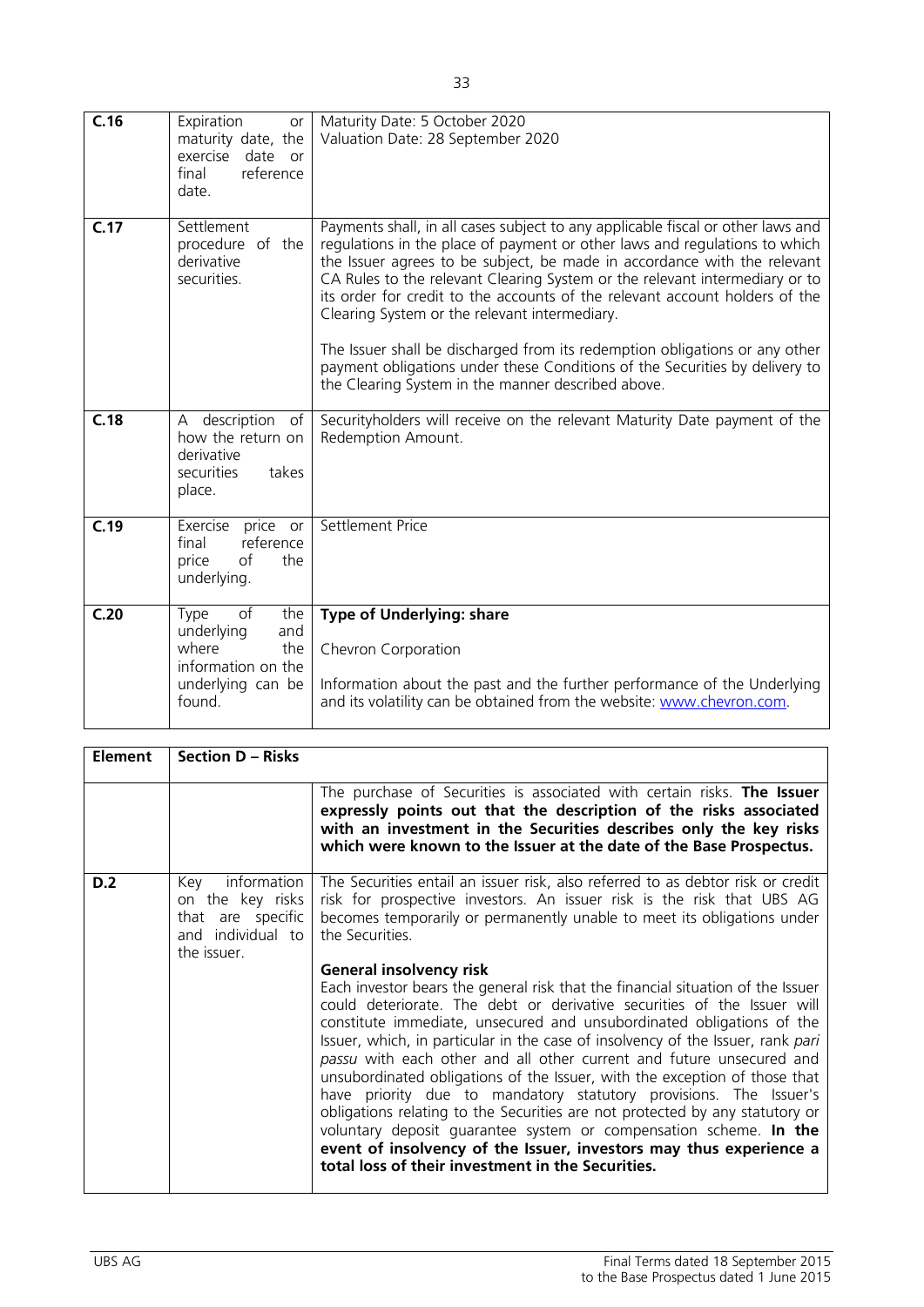| UBS AG as Issuer is subject to various risks within its business activities.<br>Such risks comprise in particular the following types of risks, where all of<br>these risks might have an impact on UBS AG's ability to execute its strategy<br>and affect its business activities, financial condition, results of operations<br>and prospects and, consequently, might have adverse effects on the value<br>of the Securities. As set out above in Element B.5, UBS AG is the main<br>operating company of the Group. Consequently, the risks set out below<br>may also affect the Issuer.<br>Negative effect of downgrading of the Issuer's rating<br>$\bullet$<br>Fluctuation in foreign exchange rates and continuing low or<br>$\bullet$<br>negative interest rates may have a detrimental effect on UBS's<br>capital strength, UBS's liquidity and funding position, and UBS's<br>profitability<br>Regulatory and legal changes may adversely affect the Group's<br>business and ability to execute its strategic plans<br>UBS has announced its intention to make certain structural<br>changes in light of regulatory trends and requirements. On<br>14 June 2015 (the "asset transfer date") UBS AG transferred its<br>Retail & Corporate and Wealth Management business booked in<br>Switzerland to UBS Switzerland AG, a banking subsidiary of<br>UBS AG in Switzerland. In connection with the transfer, the<br>UBS Group has increased the capitalization of UBS Switzerland<br>AG. Under the Swiss Merger Act, UBS AG is jointly liable for<br>obligations existing on the asset transfer date that have been<br>transferred to UBS Switzerland AG. Under the terms of the asset<br>transfer agreement, UBS Switzerland AG is jointly liable for the |
|---------------------------------------------------------------------------------------------------------------------------------------------------------------------------------------------------------------------------------------------------------------------------------------------------------------------------------------------------------------------------------------------------------------------------------------------------------------------------------------------------------------------------------------------------------------------------------------------------------------------------------------------------------------------------------------------------------------------------------------------------------------------------------------------------------------------------------------------------------------------------------------------------------------------------------------------------------------------------------------------------------------------------------------------------------------------------------------------------------------------------------------------------------------------------------------------------------------------------------------------------------------------------------------------------------------------------------------------------------------------------------------------------------------------------------------------------------------------------------------------------------------------------------------------------------------------------------------------------------------------------------------------------------------------------------------------------------------------------------------------------------------------|
| contractual obligations of UBS AG existing on the asset transfer<br>date. Neither UBS AG nor UBS Switzerland AG have any liability<br>for new obligations incurred by the other entity after the asset<br>transfer date. If obligations otherwise covered by the joint liability<br>are amended or modified by one joint obligor in a manner<br>detrimental to the other joint obligor, the latter's liability may be<br>limited to the original terms of the obligation under Swiss law.<br>Under certain circumstances, the Swiss Banking Act and FINMA's<br>bank insolvency ordinance authorize FINMA to modify, extinguish<br>or convert to common equity the liabilities of UBS Switzerland AG<br>in connection with resolution proceedings with respect to UBS<br>Switzerland AG. In the UK, UBS is implementing a revised business<br>and operating model for UBS Limited. UBS has increased the<br>capitalization of UBS Limited accordingly. To comply with new<br>rules for foreign banks in the US under the Dodd-Frank Wall Street<br>Reform and Consumer Protection Act, UBS will designate an<br>intermediate holding company by 1 July 2016 that will own all of<br>its US operations except US branches of UBS AG. UBS is<br>considering further changes to its legal structure in response to<br>regulatory requirements. The Conditions contain no restrictions on<br>change of control events or structural changes, and no event of                                                                                                                                                                                                                                                                                                             |
| default, requirement to repurchase the Securities or other event<br>will be triggered under the Conditions as a result of such changes.<br>There can be no assurance that such changes, should they occur,<br>would not adversely affect the credit rating of the Issuer and/or<br>increase the likelihood of the occurrence of an event of default.<br>Such changes, should they occur, may adversely affect the Issuer's<br>ability to redeem or pay interest on the Securities and/or lead to<br>circumstances in which the Issuer may elect to cancel such interest<br>(if applicable).<br>The Group's capital strength is important in supporting its                                                                                                                                                                                                                                                                                                                                                                                                                                                                                                                                                                                                                                                                                                                                                                                                                                                                                                                                                                                                                                                                                                          |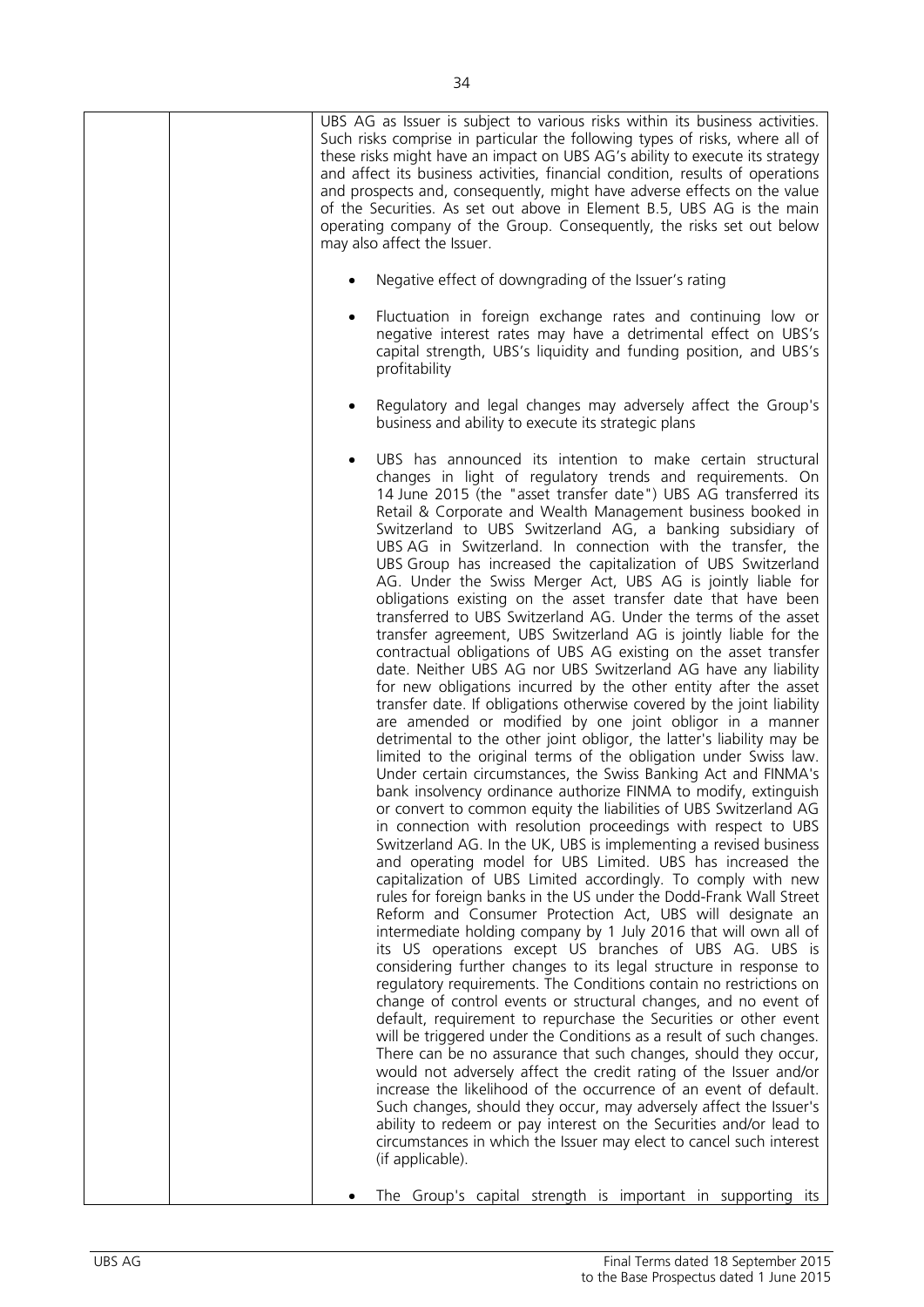| strategy, client franchise and competitive position. Any increase in<br>risk-weighted assets or reduction in eligible capital could materially<br>reduce the Group's capital ratios. Additionally, the Group is<br>subject to a minimum leverage ratio requirement for Swiss SRB,<br>which under certain circumstances could constrain the Group's<br>business activities even if the Group satisfies other risk-based<br>capital requirements. |
|-------------------------------------------------------------------------------------------------------------------------------------------------------------------------------------------------------------------------------------------------------------------------------------------------------------------------------------------------------------------------------------------------------------------------------------------------|
| The Group may not be successful in completing its announced<br>$\bullet$<br>strategic plans or in implementing changes in its businesses to<br>meet changing market, regulatory and other conditions                                                                                                                                                                                                                                            |
| Material legal and regulatory risks arise in the conduct of the<br>$\bullet$<br>Group's business                                                                                                                                                                                                                                                                                                                                                |
| Operational risks may adversely affect UBS's business                                                                                                                                                                                                                                                                                                                                                                                           |
| The Group's reputation is critical to the success of its business. A<br>$\bullet$<br>deterioration of the Group's reputation could have an adverse<br>affect to the success of its business.                                                                                                                                                                                                                                                    |
| Performance in the financial services industry is affected by market<br>$\bullet$<br>conditions and the macroeconomic climate                                                                                                                                                                                                                                                                                                                   |
| The Group holds legacy and other risk positions that may be<br>$\bullet$<br>adversely affected by conditions in the financial markets; legacy<br>risk positions may be difficult to liquidate<br>The Group's global presence subjects it to risk from currency<br>$\bullet$<br>fluctuations                                                                                                                                                     |
| The Group is dependent upon its risk management and control<br>$\bullet$<br>processes to avoid or limit potential losses in its counterparty credit<br>and trading businesses                                                                                                                                                                                                                                                                   |
| Valuations of certain positions rely on models; models have<br>$\bullet$<br>inherent limitations and may use inputs which have no observable<br>source                                                                                                                                                                                                                                                                                          |
| Liquidity and funding management are critical to the Group's<br>ongoing performance                                                                                                                                                                                                                                                                                                                                                             |
| The Group might be unable to identify or capture revenue or<br>$\bullet$<br>opportunities, or retain and attract qualified<br>competitive<br>employees                                                                                                                                                                                                                                                                                          |
| The Group's financial results may be negatively affected by<br>$\bullet$<br>changes to accounting standards                                                                                                                                                                                                                                                                                                                                     |
| The Group's financial results may be negatively affected by<br>$\bullet$<br>changes to assumptions supporting the value of the Group's<br>goodwill                                                                                                                                                                                                                                                                                              |
| The effect of taxes on the Group's financial results is significantly<br>$\bullet$<br>influenced by reassessments of its deferred tax assets                                                                                                                                                                                                                                                                                                    |
| UBS AG's operating results, financial condition and ability to pay<br>$\bullet$<br>obligations in the future may be affected by funding, dividends<br>and other distributions received from UBS Switzerland AG or any<br>other direct subsidiary, which may be subject to restrictions                                                                                                                                                          |
| The Group's stated capital returns objective is based, in part, on                                                                                                                                                                                                                                                                                                                                                                              |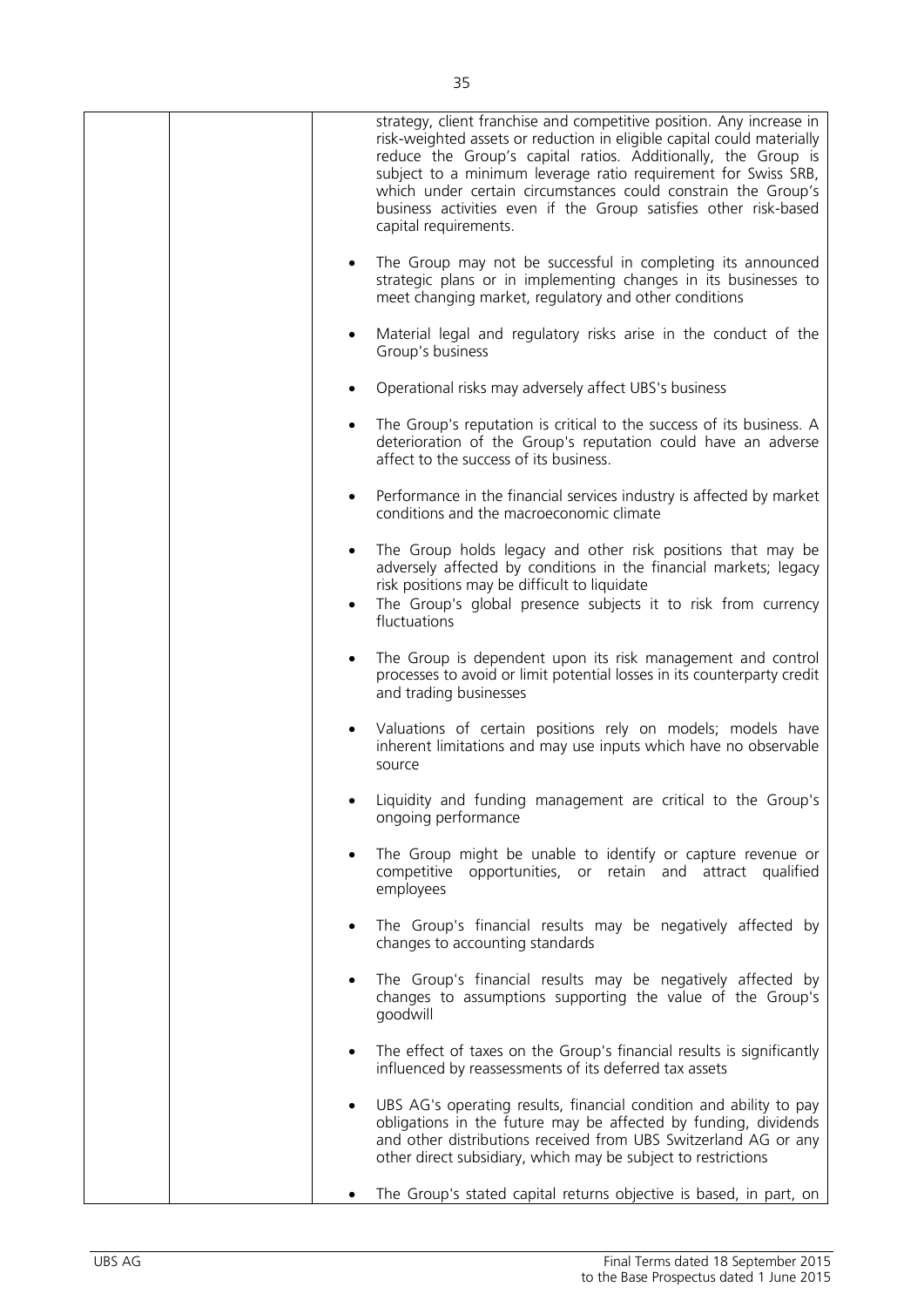|     |                                                                                                       | capital ratios that are subject to regulatory change and may<br>fluctuate significantly                                                                                                                                                                                                                                                                                                                                                                                                                                                                                                                                                                                                                                                                                                                                                                                                                                     |
|-----|-------------------------------------------------------------------------------------------------------|-----------------------------------------------------------------------------------------------------------------------------------------------------------------------------------------------------------------------------------------------------------------------------------------------------------------------------------------------------------------------------------------------------------------------------------------------------------------------------------------------------------------------------------------------------------------------------------------------------------------------------------------------------------------------------------------------------------------------------------------------------------------------------------------------------------------------------------------------------------------------------------------------------------------------------|
|     |                                                                                                       | UBS Group may fail to realise the anticipated benefits of the<br>exchange offer. A delay in acquiring full ownership of UBS AG<br>could adversely affect the anticipated benefits of the exchange<br>offer and the liquidity and market value of the UBS Group AG<br>shares. The existence of minority shareholders in UBS AG may,<br>among other things, make it more difficult or delay the Group's<br>ability to implement changes to the legal structure of the Group<br>and interfere with its day-to-day business operations and its<br>corporate governance.                                                                                                                                                                                                                                                                                                                                                         |
|     |                                                                                                       | Risks Associated with a Squeeze out Merger: Although the Group<br>expects that the surviving entity of the squeeze-out merger will in<br>most cases succeed to the Issuer's banking licenses, permits and<br>other authorizations, such entity may need to re-apply for or seek<br>specific licenses, permits and authorizations, as well as third-party<br>In addition, minority shareholders subject to the<br>consents.<br>squeeze-out merger could theoretically seek to claim that the<br>consideration offered is "inadequate" and petition a Swiss<br>competent court to determine what is "adequate" consideration.<br>Each of these circumstances, if it were to happen, may generate<br>costs, delay the implementation of the squeeze-out merger or<br>disrupt or negatively impact the Group's business.                                                                                                        |
| D.3 | information<br>Key<br>on the risks that<br>are specific<br>and<br>individual to<br>the<br>securities. | Potential investors of the Securities should recognise that the Securities<br>constitute a risk investment which can lead to a total loss of their<br>investment in the Securities. Securityholders will incur a loss, if the<br>amounts received in accordance with the Conditions of the Securities are<br>below the purchase price of the Securities (including the transaction costs).<br>Any investor bears the risk of the Issuer's financial situation worsening and<br>the potential subsequent inability of the Issuer to pay its obligations under<br>the Securities. Potential investors must therefore be prepared and able to<br>sustain a partial or even a <b>total loss</b> of the invested capital. Any investors<br>interested in purchasing the Securities should assess their financial<br>situation, to ensure that they are in a position to bear the risks of loss<br>connected with the Securities. |
|     |                                                                                                       | Special risks related to specific features of the Security structure                                                                                                                                                                                                                                                                                                                                                                                                                                                                                                                                                                                                                                                                                                                                                                                                                                                        |
|     |                                                                                                       | Potential investors should be aware that the amount of the Redemption<br>Amount payable in accordance with the Conditions of the Securities<br>depends on the performance of the Underlying. In case of an unfavourable<br>development of the Price of the Underlying, any amount received under<br>the Securities may be lower than expected by the investors and may even<br>be equal to zero. In such case the Securityholders will incur a total<br>loss of their investment (including any transaction costs).                                                                                                                                                                                                                                                                                                                                                                                                         |
|     |                                                                                                       | Potential investors should consider that the Securities may according to the<br>Conditions of the Securities under certain circumstances expire prior to the<br>Maturity Date without any notice or declaration by the Issuer or the<br>Securityholder being required, so-called express structure. In case the<br>Securities expire prior to the Maturity Date, the Securityholder is entitled to<br>demand the payment of a cash amount in relation to the early expiration.<br>However, the Securityholder is not entitled to request any further<br>payments on the Securities after such early expiration.                                                                                                                                                                                                                                                                                                             |
|     |                                                                                                       | The Securityholder, therefore, bears the risk of not participating in the<br>performance of the Underlying to the expected extent and during the<br>expected period.                                                                                                                                                                                                                                                                                                                                                                                                                                                                                                                                                                                                                                                                                                                                                        |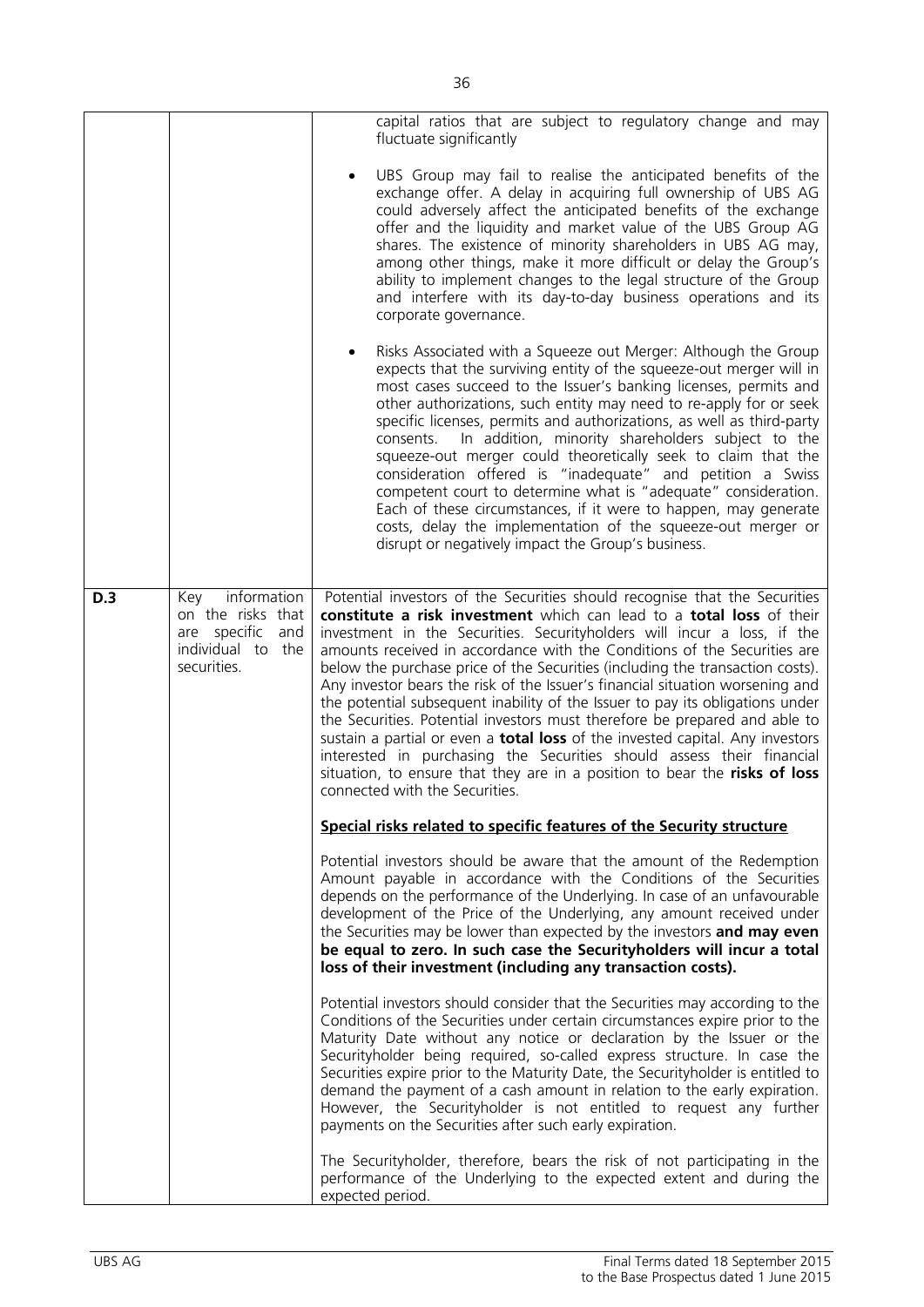| In the case of an early expiration of the Securities, the Securityholder also<br>bears the so-called risk of reinvestment. The Securityholder may only be<br>able to re-invest any amount paid by the Issuer in the case of an early<br>expiration, if any, at market conditions, which are less favourable than<br>those existing prevailing at the time of the acquisition of the Securities.                                                                                                                                                                                                                                                                                                                                                                                                                                                                                                                                                                                                                                                                                                                       |
|-----------------------------------------------------------------------------------------------------------------------------------------------------------------------------------------------------------------------------------------------------------------------------------------------------------------------------------------------------------------------------------------------------------------------------------------------------------------------------------------------------------------------------------------------------------------------------------------------------------------------------------------------------------------------------------------------------------------------------------------------------------------------------------------------------------------------------------------------------------------------------------------------------------------------------------------------------------------------------------------------------------------------------------------------------------------------------------------------------------------------|
| Potential investors should consider that the Redemption Amount, if any,<br>under the Securities depends on whether the price of the Underlying<br>equals, and/or falls below respectively exceeds a certain threshold, barrier<br>or level at a given time or, as the case may be, within a given period as<br>determined by the Conditions of the Securities.                                                                                                                                                                                                                                                                                                                                                                                                                                                                                                                                                                                                                                                                                                                                                        |
| Only provided that the relevant threshold, barrier or, as the case may be,<br>level has not been reached and/or fallen below respectively exceeded at<br>the time or period as determined by the Conditions of the Securities, the<br>holder of a Security receives an amount, pre-determined in the Conditions<br>of the Securities as Redemption Amount. Otherwise the Securityholder<br>participates in the performance of the Underlying and, therefore, bears the<br>risks of a total loss of the invested capital.                                                                                                                                                                                                                                                                                                                                                                                                                                                                                                                                                                                              |
| Potential investors should consider that Securityholders do not have a<br>termination right and the Securities may, hence, not be terminated by the<br>Security holders during their term. Prior to the maturity of the Securities the<br>realisation of the economic value of the Securities (or parts thereof), is,<br>unless the Securities have been subject to early redemption or termination<br>by the Issuer in accordance with the Conditions of the Securities only<br>possible by way of selling the Securities.                                                                                                                                                                                                                                                                                                                                                                                                                                                                                                                                                                                           |
| Selling the Securities requires that market participants are willing to acquire<br>the Securities at a certain price. In case that no market participants are<br>readily available, the value of the Securities may not be realised. The<br>issuance of the Securities does not result in an obligation of the Issuer<br>towards the Securityholders to compensate for this or to repurchase the<br>Securities.                                                                                                                                                                                                                                                                                                                                                                                                                                                                                                                                                                                                                                                                                                       |
| <b>General risks related to the Securities</b>                                                                                                                                                                                                                                                                                                                                                                                                                                                                                                                                                                                                                                                                                                                                                                                                                                                                                                                                                                                                                                                                        |
| Securityholders are exposed to the risk of a bail-in<br>The Issuer and the Securities are subject to the Swiss Banking Act and the<br>Swiss Financial Market Supervisory Authority's ("FINMA") bank insolvency<br>ordinance, which empowers FINMA as the competent resolution authority<br>to in particular apply under certain circumstances certain resolution tools to<br>credit institutions. These measures include in particular the write-down or<br>conversion of securities into common equity of such credit institution (the<br>so called bail-in). A write-down or conversion would have the effect that<br>the Issuer would insofar be released from its obligations under the<br>Securities. Security holders would have no further claim against the Issuer<br>under the Securities. The resolution tools may, hence, have a significant<br>negative impact on the Securityholders' rights by suspending, modifying<br>and wholly or partially extinguishing claims under the Securities. In the<br>worst case, this can lead to a total loss of the Securityholders'<br>investment in the Securities. |
|                                                                                                                                                                                                                                                                                                                                                                                                                                                                                                                                                                                                                                                                                                                                                                                                                                                                                                                                                                                                                                                                                                                       |
| Such legal provisions and/or regulatory measures may severely affect the<br>rights of the Securityholders and may have a negative impact on the value<br>of the Securities even prior to any non-viability or resolution in relation to<br>the Issuer.                                                                                                                                                                                                                                                                                                                                                                                                                                                                                                                                                                                                                                                                                                                                                                                                                                                                |
| Termination and Early Redemption at the option of the Issuer<br>Potential investors in the Securities should furthermore be aware that the<br>Issuer is, pursuant to the Conditions of the Securities, under certain<br>circumstances, entitled to terminate and redeem the Securities in total                                                                                                                                                                                                                                                                                                                                                                                                                                                                                                                                                                                                                                                                                                                                                                                                                       |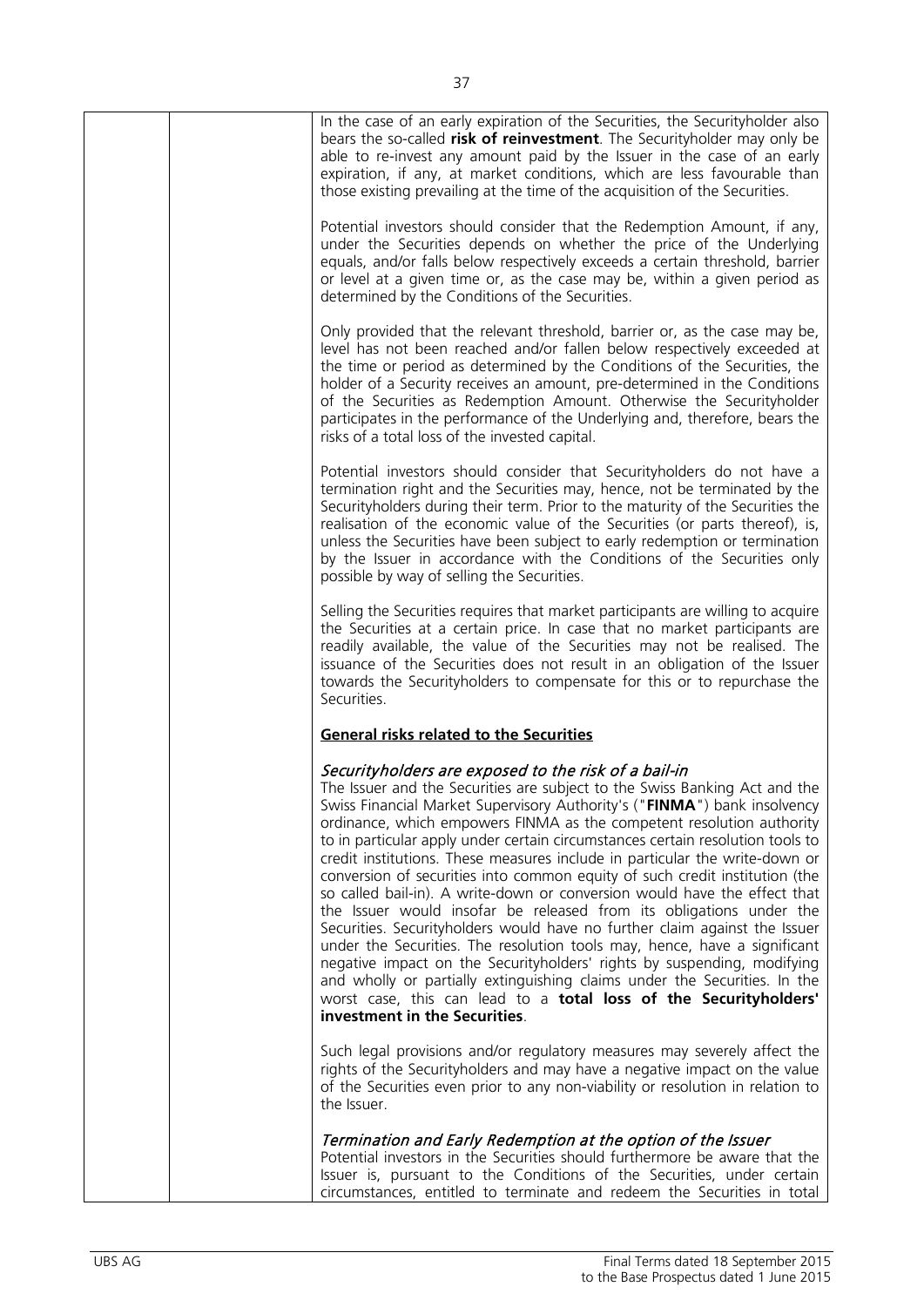| prior to the scheduled Maturity Date. In this case the Securityholder is in<br>accordance with the Conditions of the Securities entitled to demand the<br>payment of a redemption amount in relation to this early redemption.<br>However, the Securityholder is not entitled to request any further<br>payments on the Securities after the relevant termination date.<br>Furthermore, the Termination Amount, if any, payable in the case of an<br>early redemption of the Securities by the Issuer can be considerably below<br>the amount, which would be payable at the scheduled end of the term of<br>the Securities.                                                                                                                                                                                                                                                                                                                                                 |
|------------------------------------------------------------------------------------------------------------------------------------------------------------------------------------------------------------------------------------------------------------------------------------------------------------------------------------------------------------------------------------------------------------------------------------------------------------------------------------------------------------------------------------------------------------------------------------------------------------------------------------------------------------------------------------------------------------------------------------------------------------------------------------------------------------------------------------------------------------------------------------------------------------------------------------------------------------------------------|
| The Securityholder, therefore, bears the risk of not participating in the<br>performance of the Underlying to the expected extent and during the<br>expected period.                                                                                                                                                                                                                                                                                                                                                                                                                                                                                                                                                                                                                                                                                                                                                                                                         |
| In the case of a termination of the Securities by the Issuer, the<br>Securityholder bears the risk of a reinvestment, <i>i.e.</i> the investor bears the<br>risk that it will have to re-invest the Termination Amount, if any, paid by<br>the Issuer in the case of termination at market conditions, which are less<br>favourable than those prevailing at the time of the acquisition of the<br>Securities.                                                                                                                                                                                                                                                                                                                                                                                                                                                                                                                                                               |
| Adverse impact of adjustments of the Security Right<br>It cannot be excluded that certain events occur or certain measures are<br>taken (by parties other than the Issuer) in relation to the Underlying, which<br>potentially lead to changes to the Underlying or result in the underlying<br>concept of the Underlying being changed, so-called Potential Adjustment<br>Events. In the case of the occurrence of a Potential Adjustment Event, the<br>Issuer shall be entitled to effect adjustments according to the Conditions of<br>the Securities to account for these events or measures. These adjustments<br>might have a negative impact on the value of the Securities.                                                                                                                                                                                                                                                                                          |
| Substitution of the Issuer<br>Provided that the Issuer is not in default with its obligations under the<br>Securities, the Issuer is in accordance with the Conditions of the Securities,<br>at any time entitled, without the consent of the Securityholders, to<br>substitute another company within the UBS Group as issuer (the<br>"Substitute Issuer") with respect to all obligations under or in<br>connection with the Securities.                                                                                                                                                                                                                                                                                                                                                                                                                                                                                                                                   |
| This may impact any listing of the Securities and, in particular, it may be<br>necessary for the Substitute Issuer to reapply for listing on the relevant<br>market or stock exchange on which the Securities are listed. In addition,<br>following such a substitution, Securityholders will become subject to the<br>credit risk of the Substitute Issuer.                                                                                                                                                                                                                                                                                                                                                                                                                                                                                                                                                                                                                 |
| Trading in the Securities / Illiquidity<br>It is not possible to predict if and to what extent a secondary market may<br>develop in the Securities or at what price the Securities will trade in the<br>secondary market or whether such market will be liquid or illiquid.                                                                                                                                                                                                                                                                                                                                                                                                                                                                                                                                                                                                                                                                                                  |
| Applications will be or have been made to the Security Exchange(s)<br>specified for admission or listing of the Securities. If the Securities are<br>admitted or listed, no assurance is given that any such admission or listing<br>will be maintained. The fact that the Securities are admitted to trading or<br>listed does not necessarily denote greater liquidity than if this were not the<br>case. If the Securities are not listed or traded on any exchange, pricing<br>information for the Securities may be more difficult to obtain and the<br>liquidity of the Securities, if any, may be adversely affected. The liquidity of<br>the Securities, if any, may also be affected by restrictions on the purchase<br>and sale of the Securities in some jurisdictions. Additionally, the Issuer has<br>the right (but no obligation) to purchase Securities at any time and at any<br>price in the open market or by tender or private agreement. Any Securities |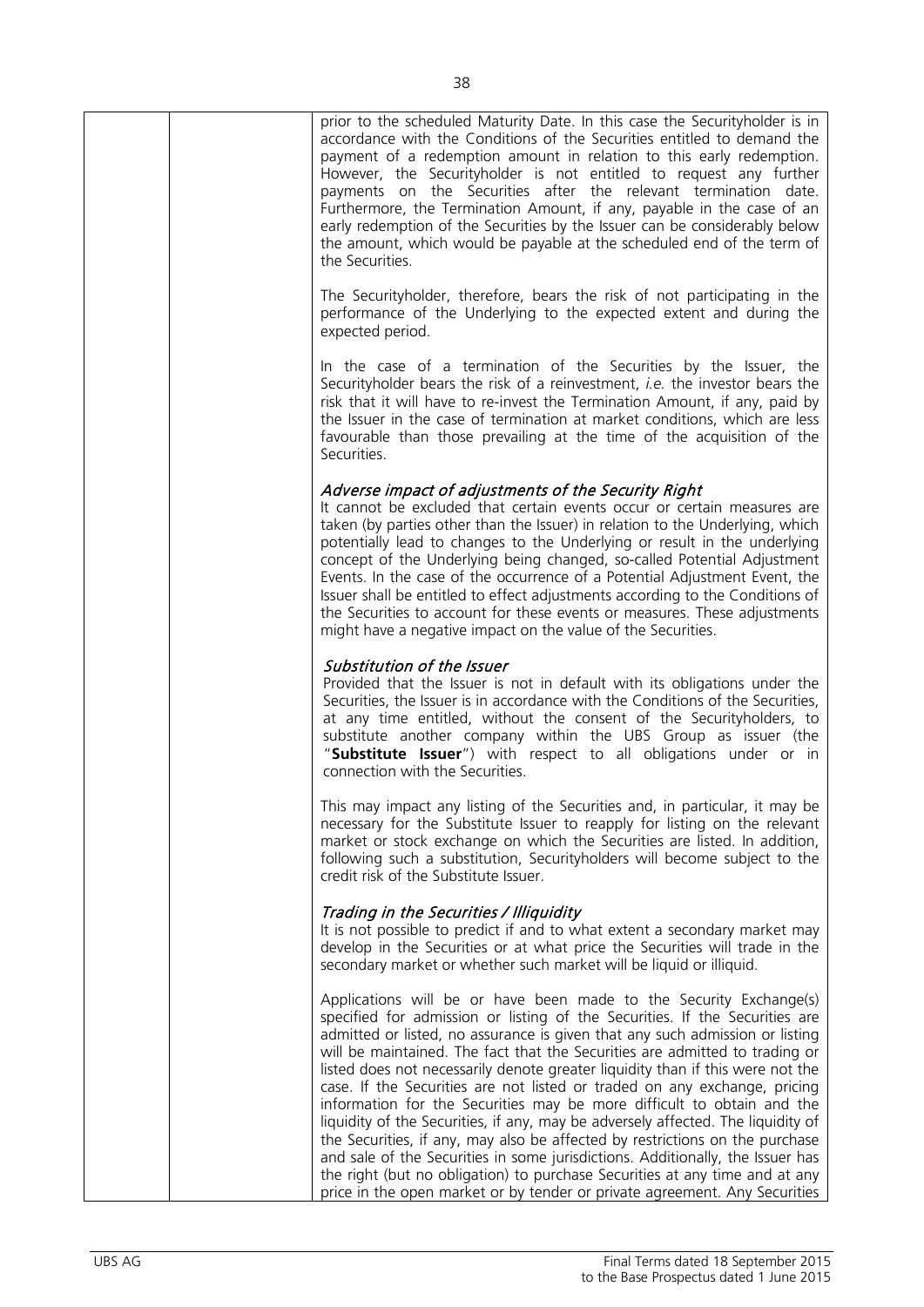| so purchased may be held or resold or surrendered for cancellation.                                                                                                                                                                                                                                                                                                                                                                                                                                                                                                                                                                                                                                                                                                                                                                                                                                                                                                                                                                                                       |
|---------------------------------------------------------------------------------------------------------------------------------------------------------------------------------------------------------------------------------------------------------------------------------------------------------------------------------------------------------------------------------------------------------------------------------------------------------------------------------------------------------------------------------------------------------------------------------------------------------------------------------------------------------------------------------------------------------------------------------------------------------------------------------------------------------------------------------------------------------------------------------------------------------------------------------------------------------------------------------------------------------------------------------------------------------------------------|
| In addition, it cannot be excluded that the number of Securities actually<br>issued and purchased by investors is less than the intended Issue Size of<br>the Securities. Consequently, there is the risk that due to the low volume<br>of Securities actually issued the liquidity of the Securities is lower than if all<br>Securities were issued and purchased by investors.                                                                                                                                                                                                                                                                                                                                                                                                                                                                                                                                                                                                                                                                                          |
| The Manager(s) intend, under normal market conditions, to provide bid<br>and offer prices for the Securities of an issue on a regular basis. However,<br>the Manager(s) make no firm commitment to the Issuer to provide liquidity<br>by means of bid and offer prices for the Securities, and assumes no legal<br>obligation to quote any such prices or with respect to the level or<br>determination of such prices. Potential investors therefore should not<br>rely on the ability to sell Securities at a specific time or at a specific<br>price.                                                                                                                                                                                                                                                                                                                                                                                                                                                                                                                  |
| Taxation in relation to the Securities<br>Potential investors should be aware that they may be required to pay taxes<br>or other documentary charges or duties in accordance with the laws and<br>practices of the country where the Securities are transferred or other<br>jurisdictions. In some jurisdictions, no official statements of the tax<br>authorities or court decisions may be available for innovative financial<br>instruments such as the Securities. Potential investors are advised not to<br>rely upon the tax summary contained in the Base Prospectus but to ask for<br>their own tax advisor's advice on their individual taxation with respect to<br>the acquisition, sale and redemption of the Securities. Only these advisors<br>are in a position to duly consider the specific situation of the potential<br>investor.                                                                                                                                                                                                                       |
| Changes in Taxation in relation to the Securities<br>The considerations concerning the taxation of the Securities set forth in the<br>Base Prospectus reflect the opinion of the Issuer on the basis of the legal<br>situation identifiable as of the date hereof. However, a different tax<br>treatment by the fiscal authorities and tax courts cannot be excluded. Each<br>investor should seek the advice of his or her personal tax consultant before<br>deciding whether to purchase the Securities.                                                                                                                                                                                                                                                                                                                                                                                                                                                                                                                                                                |
| Neither the Issuer nor the Manager assumes any responsibility vis-à-vis the<br>Securityholders for the tax consequences of an investment in the Securities.                                                                                                                                                                                                                                                                                                                                                                                                                                                                                                                                                                                                                                                                                                                                                                                                                                                                                                               |
| <b>Conflicts of interest</b><br>The Issuer and affiliated companies may participate in transactions related<br>to the Securities in some way, for their own account or for account of a<br>client. Such transactions may not serve to benefit the Securityholders and<br>may have a positive or negative effect on the value of the Underlying, and<br>consequently on the value of the Securities. Furthermore, companies<br>affiliated with the Issuer may become counterparties in hedging<br>transactions relating to obligations of the Issuer stemming from the<br>Securities. As a result, conflicts of interest can arise between companies<br>affiliated with the Issuer, as well as between these companies and<br>investors, in relation to obligations regarding the calculation of the price of<br>the Securities and other associated determinations. In addition, the Issuer<br>and its affiliates may act in other capacities with regard to the Securities,<br>such as calculation agent, paying agent and administrative agent and/or<br>index sponsor. |
| Furthermore, the Issuer and its affiliates may issue other derivative<br>instruments relating to the Underlying or, as the case may be, the Basket<br>Components; introduction of such competing products may affect the<br>value of the Securities. The Issuer and its affiliated companies may receive<br>non-public information relating to the Underlying, and neither the Issuer                                                                                                                                                                                                                                                                                                                                                                                                                                                                                                                                                                                                                                                                                     |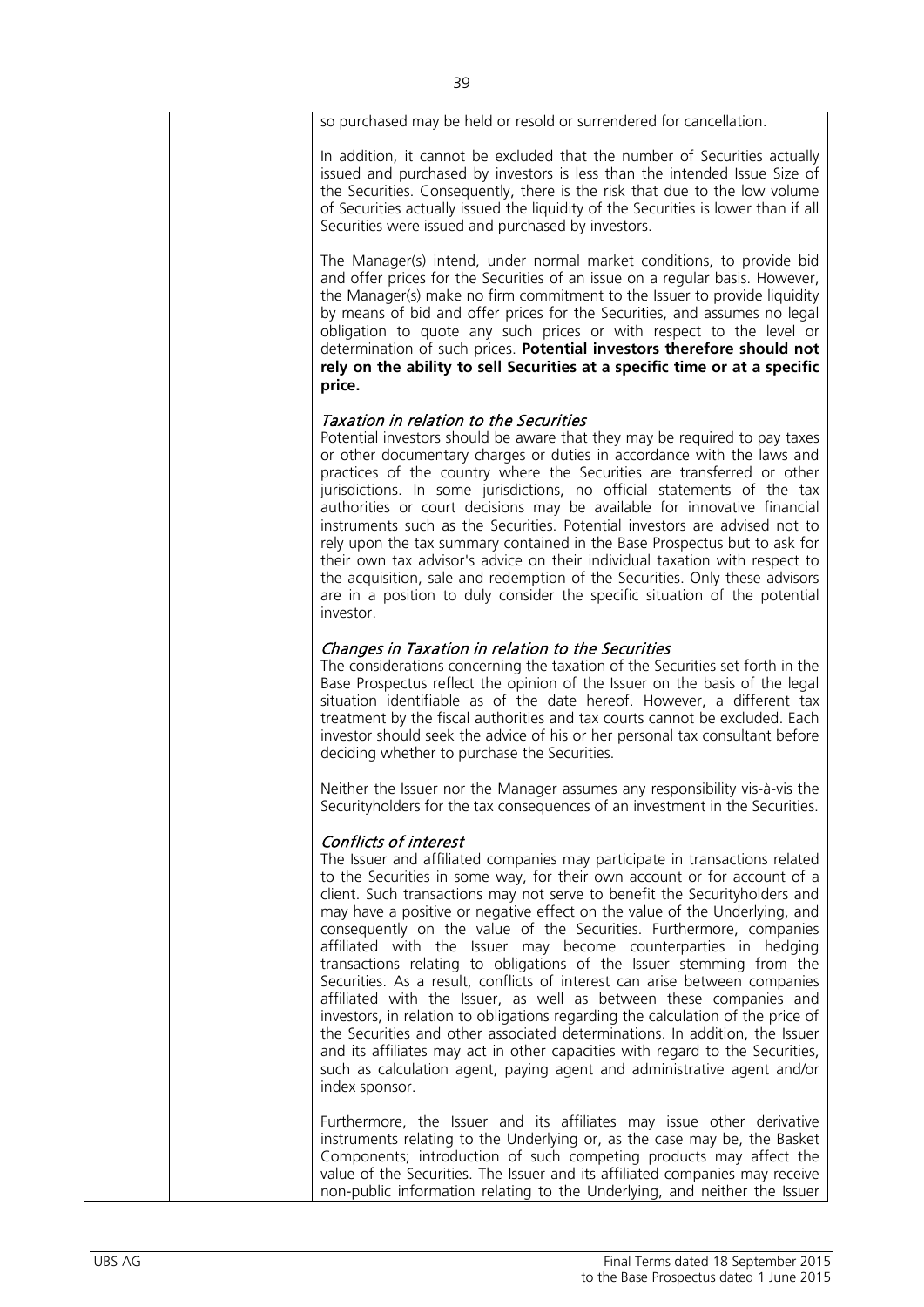|     |                                                                                                                             | nor any of its affiliates undertakes to make this information available to<br>Securityholders. In addition, one or more of the Issuer's affiliated<br>companies may publish research reports on the Underlying. Such activities<br>could present conflicts of interest and may negatively affect the value of<br>the Securities.                                                                                                                                                                                                                                                                                                                                                                                                                                                                                                                                                          |
|-----|-----------------------------------------------------------------------------------------------------------------------------|-------------------------------------------------------------------------------------------------------------------------------------------------------------------------------------------------------------------------------------------------------------------------------------------------------------------------------------------------------------------------------------------------------------------------------------------------------------------------------------------------------------------------------------------------------------------------------------------------------------------------------------------------------------------------------------------------------------------------------------------------------------------------------------------------------------------------------------------------------------------------------------------|
|     |                                                                                                                             | Within the context of the offering and sale of the Securities, the Issuer or<br>any of its affiliates may directly or indirectly pay fees in varying amounts to<br>third parties, such as distributors or investment advisors, or receive<br>payment of fees in varying amounts, including those levied in association<br>with the distribution of the Securities, from third parties. Potential investors<br>should be aware that the Issuer may retain fees in part or in full. The Issuer<br>or, as the case may be, the Manager, upon request, will provide<br>information on the amount of these fees.                                                                                                                                                                                                                                                                               |
|     |                                                                                                                             | <b>Risk factors relating to the Underlying</b>                                                                                                                                                                                                                                                                                                                                                                                                                                                                                                                                                                                                                                                                                                                                                                                                                                            |
|     |                                                                                                                             | The Securities depend on the value of the Underlying and the risk<br>associated with this Underlying. The value of the Underlying depends upon<br>a number of factors that may be interconnected. These may include<br>economic, financial and political events beyond the Issuer's control. The<br>past performance of an Underlying should not be regarded as an indicator<br>of its future performance during the term of the Securities and the Issuer<br>does not give any explicit or tacit warranty or representation regarding the<br>future performance of the Underlying.                                                                                                                                                                                                                                                                                                       |
|     |                                                                                                                             | Investors should also note that the level of the Redemption Amount<br>depends on the performance of the basket comprising the Basket<br>Components. As a result, fluctuations in the value of one Basket<br>Component may be offset or intensified by fluctuations in the value of<br>other Basket Components comprised in the basket. Even in the case of a<br>positive performance of one or more Basket Components, the<br>performance of the basket, as a whole may be negative if the performance<br>of the other Basket Components is negative to a greater extent. There can<br>be a significant adverse effect on the calculation or specification of the<br>redemption amount if the performance of one or more Basket<br>Components comprised in the Basket, on which the calculation or<br>specification of the redemption amount is based, has deteriorated<br>significantly. |
|     |                                                                                                                             | Investors should be aware that the Underlying will not be held by the Issuer<br>for the benefit of the Securityholders, and that Securityholders will not<br>obtain any rights of ownership (including, without limitation, any voting<br>rights, any rights to receive dividends or other distributions or any other<br>rights) with respect to the Underlying.                                                                                                                                                                                                                                                                                                                                                                                                                                                                                                                          |
| D.6 | Risk warning<br>to<br>effect that<br>the<br>investors may lose<br>the value of their<br>entire investment<br>or part of it. | Each investor in the Securities bears the risk of the Issuer's financial<br>situation worsening and the potential subsequent inability of the Issuer to<br>pay its obligations under the Securities. Potential investors must therefore<br>be prepared and able to sustain a partial or even a <b>total loss</b> of the<br>invested capital. Any investors interested in purchasing the Securities<br>should assess their financial situation, to ensure that they are in a position<br>to bear the risks of loss connected with the Securities.                                                                                                                                                                                                                                                                                                                                          |

|      | Element   Section E - Offer |                                                                                                                                                                   |
|------|-----------------------------|-------------------------------------------------------------------------------------------------------------------------------------------------------------------|
| E.2b | proceeds.                   | Reasons for the   Not applicable. Reasons for the offer and use of proceeds is not different<br>offer and use of from making profit and/or hedging certain risks. |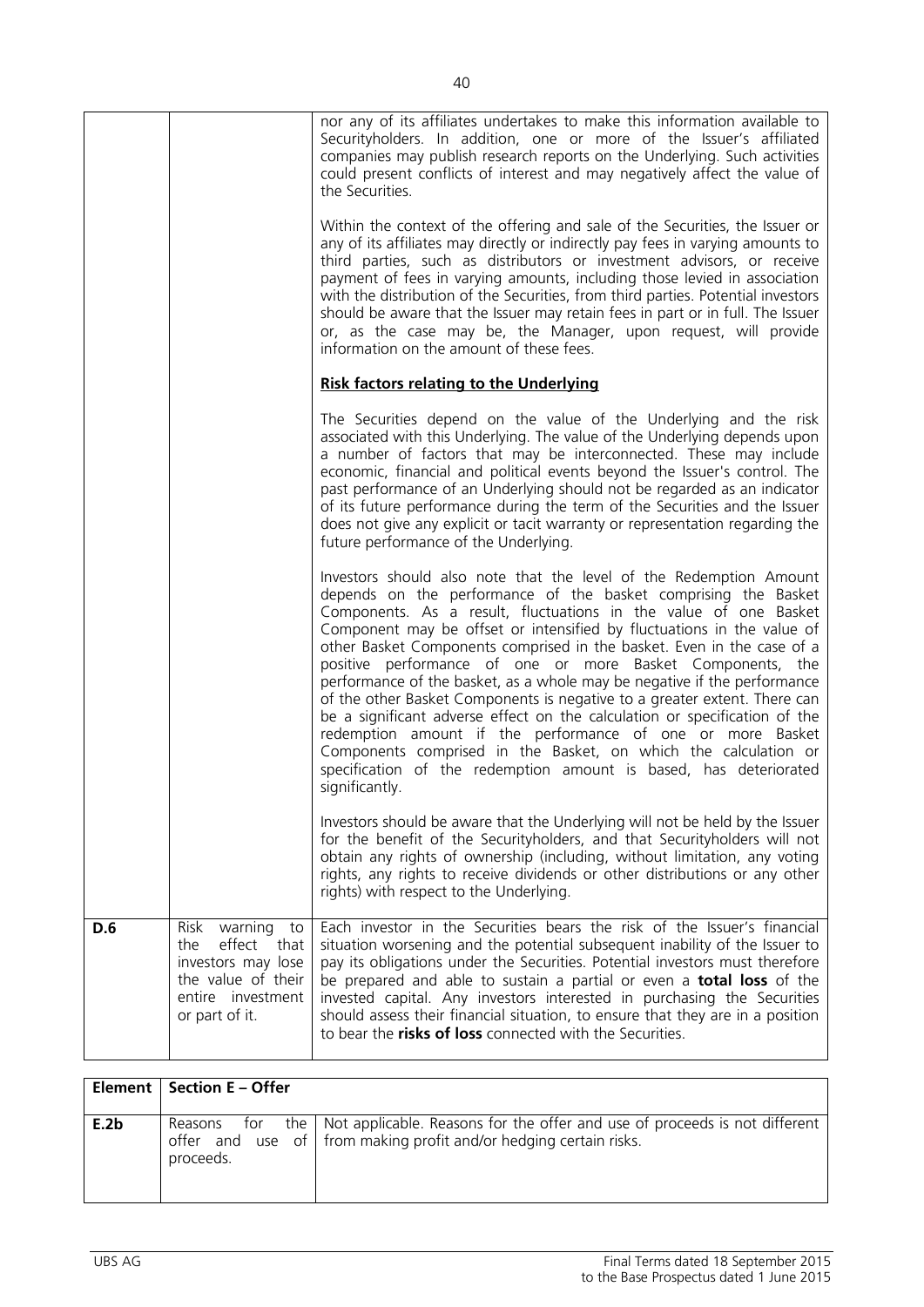| E.3 | Terms<br>and<br>conditions<br>the<br>of<br>offer.                                                  | It has been agreed that, on or after the respective Issue Date of the<br>Securities, the Manager may purchase Securities and shall place the<br>Securities for sale at the Issue Price under terms subject to change in the<br>Public Offer Jurisdictions during the Subscription Period (as defined<br>below). The Issue Price was fixed at the Start of the public offer of the<br>Securities. After the closing of the Subscription Period the selling price will<br>be adjusted on a continual basis to reflect the prevailing market situation.<br>The Securities may be subscribed from the Manager during normal<br>banking hours during 18 September 2015 and 25 September 2015 (the<br>"Subscription Period"). The Issue Price per Security is payable on<br>30 September 2015 (the "Initial Payment Date").<br>The Issuer reserves the right to earlier close or to extend the Subscription<br>Period if market conditions so require.<br>After the Initial Payment Date, the appropriate number of Securities shall<br>be credited to the investor's account in accordance with the rules of the<br>corresponding Clearing System. If the Subscription Period is shortened or<br>extended, the Initial Payment Date may also be brought forward or<br>postponed. |
|-----|----------------------------------------------------------------------------------------------------|-----------------------------------------------------------------------------------------------------------------------------------------------------------------------------------------------------------------------------------------------------------------------------------------------------------------------------------------------------------------------------------------------------------------------------------------------------------------------------------------------------------------------------------------------------------------------------------------------------------------------------------------------------------------------------------------------------------------------------------------------------------------------------------------------------------------------------------------------------------------------------------------------------------------------------------------------------------------------------------------------------------------------------------------------------------------------------------------------------------------------------------------------------------------------------------------------------------------------------------------------------------------------------|
| E.4 | Interest<br>that<br>is<br>the<br>material<br>to<br>issue/offer including<br>conflicting interests. | <b>Conflicts of interest</b><br>The Issuer and affiliated companies may participate in transactions related<br>to the Securities in some way, for their own account or for account of a<br>client. Such transactions may not serve to benefit the Securityholders and<br>may have a positive or negative effect on the value of the Underlying, and<br>consequently on the value of the Securities. Furthermore, companies<br>affiliated with the Issuer may become counterparties in hedging<br>transactions relating to obligations of the Issuer stemming from the<br>Securities. As a result, conflicts of interest can arise between companies<br>affiliated with the Issuer, as well as between these companies and<br>investors, in relation to obligations regarding the calculation of the price of<br>the Securities and other associated determinations. In addition, the Issuer<br>and its affiliates may act in other capacities with regard to the Securities,<br>such as calculation agent, paying agent and administrative agent and/or<br>index sponsor.                                                                                                                                                                                                   |
|     |                                                                                                    | Furthermore, the Issuer and its affiliates may issue other derivative<br>instruments relating to the Underlying; introduction of such competing<br>products may affect the value of the Securities. The Issuer and its affiliated<br>companies may receive non-public information relating to the Underlying,<br>and neither the Issuer nor any of its affiliates undertakes to make this<br>information available to Securityholders. In addition, one or more of the<br>Issuer's affiliated companies may publish research reports on the<br>Underlying. Such activities could present conflicts of interest and may<br>negatively affect the value of the Securities.<br>Within the context of the offering and sale of the Securities, the Issuer or<br>any of its affiliates may directly or indirectly pay fees in varying amounts to<br>third parties, such as distributors or investment advisors, or receive<br>payment of fees in varying amounts, including those levied in association                                                                                                                                                                                                                                                                          |
|     |                                                                                                    | with the distribution of the Securities, from third parties. Potential<br>investors should be aware that the Issuer may retain fees in part or in full.<br>The Issuer or, as the case may be, the Manager, upon request, will provide<br>information on the amount of these fees.                                                                                                                                                                                                                                                                                                                                                                                                                                                                                                                                                                                                                                                                                                                                                                                                                                                                                                                                                                                           |
|     |                                                                                                    | Any interest that is material to the issue/offer including conflicting<br>interests                                                                                                                                                                                                                                                                                                                                                                                                                                                                                                                                                                                                                                                                                                                                                                                                                                                                                                                                                                                                                                                                                                                                                                                         |
|     |                                                                                                    | Not applicable. As far as the Issuer is aware, no person involved in the<br>issue and offer and listing of the Securities has an interest material to the                                                                                                                                                                                                                                                                                                                                                                                                                                                                                                                                                                                                                                                                                                                                                                                                                                                                                                                                                                                                                                                                                                                   |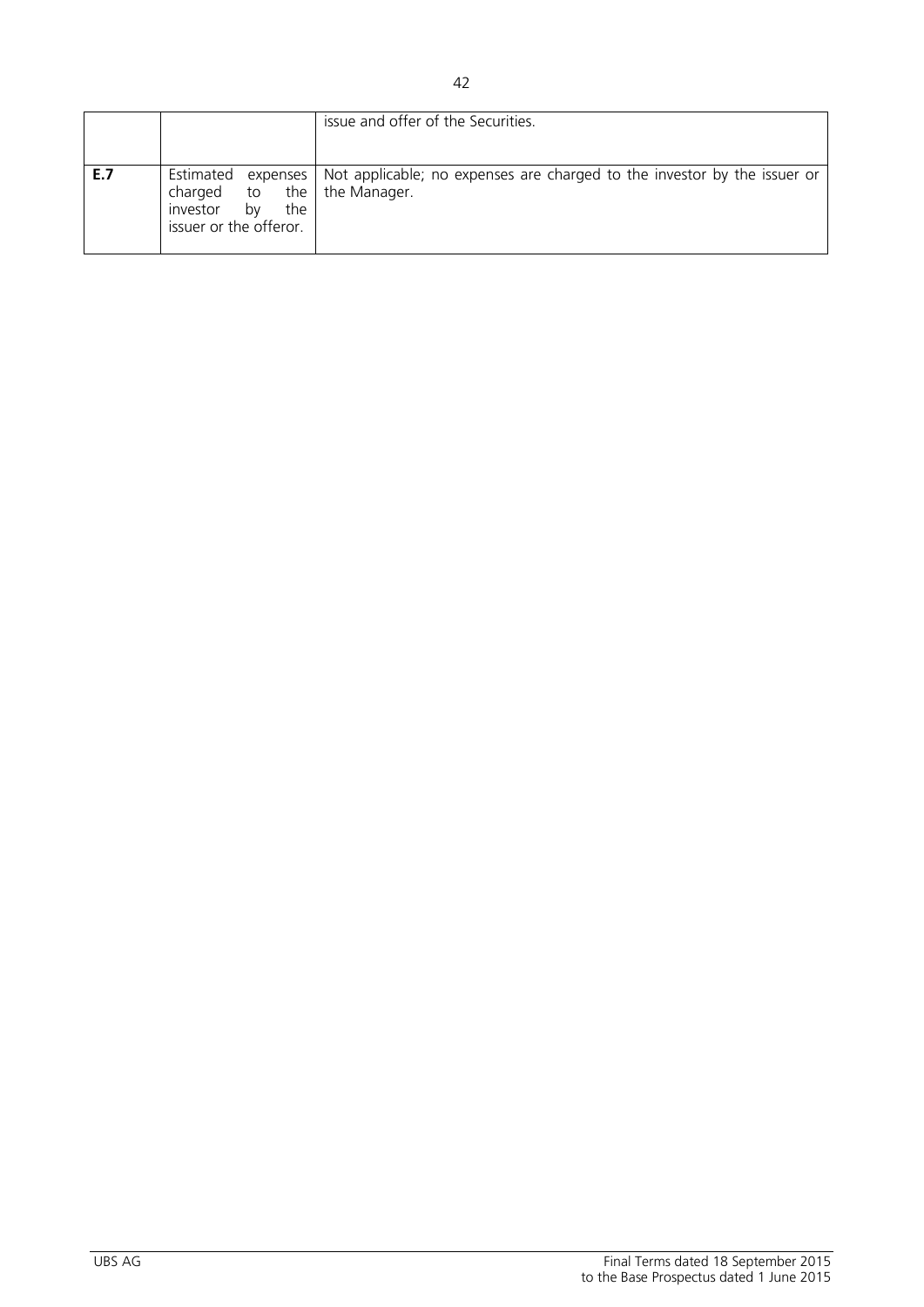#### **ALLEGATO ALLE CONDIZIONI DEFINITIVE: NOTA DI SINTESI DELLA SINGOLA EMISSIONE**

*La presente nota di sintesi si riferisce agli UBS Express Certificates descritti nelle Condizioni Definitive (le "*Condizioni Definitive*") alle quali la nota di sintesi è allegata. La presente nota di sintesi contiene sia le informazioni contenute nella nota di sintesi del Prospetto di Base che hanno rilevanza in riferimento agli Strumenti Finanziari che le informazioni rilevanti contenute nelle Condizioni Definitive. I termini e le espressioni contenute in questa nota di sintesi hanno lo stesso significato loro attribuitogli nelle Condizioni Definitive e nel Prospetto di Base.*

Le note di sintesi sono costituite da requisiti informativi obbligatori, denominati "Elementi". Gli elementi sono numerati all'interno delle Sezioni, che vanno dalla "A" alla "E" (A.1 – E.7).

La presente Nota di Sintesi contiene tutti gli Elementi che devono essere inclusi in relazione alla presente tipologia di Strumenti finanziari e di Emittente. Dal momento che alcuni Elementi non devono necessariamente essere compilati, possono esservi dei salti nella sequenza numerica degli stessi.

È possibile che per alcuni Elementi ritenuti necessari in base alla relativa tipologia degli Strumenti finanziari e di Emittente non vi siano informazioni disponibili. In tal caso essi figureranno con la dicitura "non applicabile", corredata da una breve descrizione del relativo Elemento.

| Elemento | Sezione A - Introduzione e avvertenze |                                                                                                                                                                                                                                                                                                                                                                                                                                                                                                                                                                                                                                                                                                                                                                                                                                                                                                                                                                                                                                                                                                                |  |  |
|----------|---------------------------------------|----------------------------------------------------------------------------------------------------------------------------------------------------------------------------------------------------------------------------------------------------------------------------------------------------------------------------------------------------------------------------------------------------------------------------------------------------------------------------------------------------------------------------------------------------------------------------------------------------------------------------------------------------------------------------------------------------------------------------------------------------------------------------------------------------------------------------------------------------------------------------------------------------------------------------------------------------------------------------------------------------------------------------------------------------------------------------------------------------------------|--|--|
| A.1      | Avvertenze                            | La presente Nota di Sintesi va letta come una introduzione al<br>Prospetto di Base. Qualsiasi decisione di investire negli Strumenti<br>Finanziari dovrebbe basarsi sull'esame completo da parte<br>dell'investitore del Prospetto di Base.<br>Si avvisano i potenziali investitori che qualora le informazioni contenute nel<br>Prospetto di Base siano oggetto di contestazione dinanzi all'autorità<br>giudiziaria di uno Stato membro dello Spazio Economico Europeo<br>l'investitore ricorrente potrebbe essere tenuto, ai sensi del diritto nazionale<br>del relativo stato membro, a sostenere le spese di traduzione del Prospetto<br>prima dell'inizio del procedimento legale.<br>Eventuali responsabilità incombono sulle persone che hanno presentato la<br>Nota di Sintesi, comprese le sue eventuali traduzioni, ma soltanto se la<br>Nota di Sintesi risulta fuorviante, imprecisa o incoerente se letta insieme<br>alle altre parti del Prospetto di Base o qualora non contenga, se letta<br>insieme alle altre parti del Prospetto di Base, tutte le informazioni<br>fondamentali richieste. |  |  |
|          |                                       | UBS AG, nella sua qualità di Emittente, si assume la responsabilità dei<br>contenuti della presente Nota di Sintesi (comprese le sue traduzioni) in<br>conformità alla sezione 5, paragrafo 2b, punto 4, della Legge Tedesca sui<br>Relativi<br>Finanziari<br>Mobiliari<br>Prospetti<br>agli<br>Strumenti<br>(Wertpapierprospektgesetz).                                                                                                                                                                                                                                                                                                                                                                                                                                                                                                                                                                                                                                                                                                                                                                       |  |  |
| A.2      | Consenso all'uso<br>del Prospetto     | L'Emittente acconsente all'uso del Prospetto di Base e delle relative<br>Condizioni Definitive in relazione a un'offerta pubblica dagli Strumenti<br>Finanziari (I'" Offerta Pubblica") da parte di UBS Limited, 1 Finsbury<br>Avenue, London EX2M 2PP (the "Manager") e da parte di qualsivoglia<br>intermediario finanziario (ciascuno un "Offerente Autorizzato")<br>autorizzato a presentare tali offerte ai sensi della Direttiva relativa ai<br>Mercati degli Strumenti Finanziari (Direttiva 2004/39/CE) alle seguenti<br>condizioni:<br>la relativa Offerta Pubblica deve avvenire durante il periodo di validità<br>(a)<br>delle Condizioni Definitive e per il periodo di tempo in cui è valido il<br>Prospetto di Base ai sensi del § 9 della Legge Tedesca sui Prospetti<br>Relativi Agli Strumenti Finanziari Mobiliari (Wertpapierprospektgesetz,<br>WpPG) (il "Periodo di Offerta");                                                                                                                                                                                                            |  |  |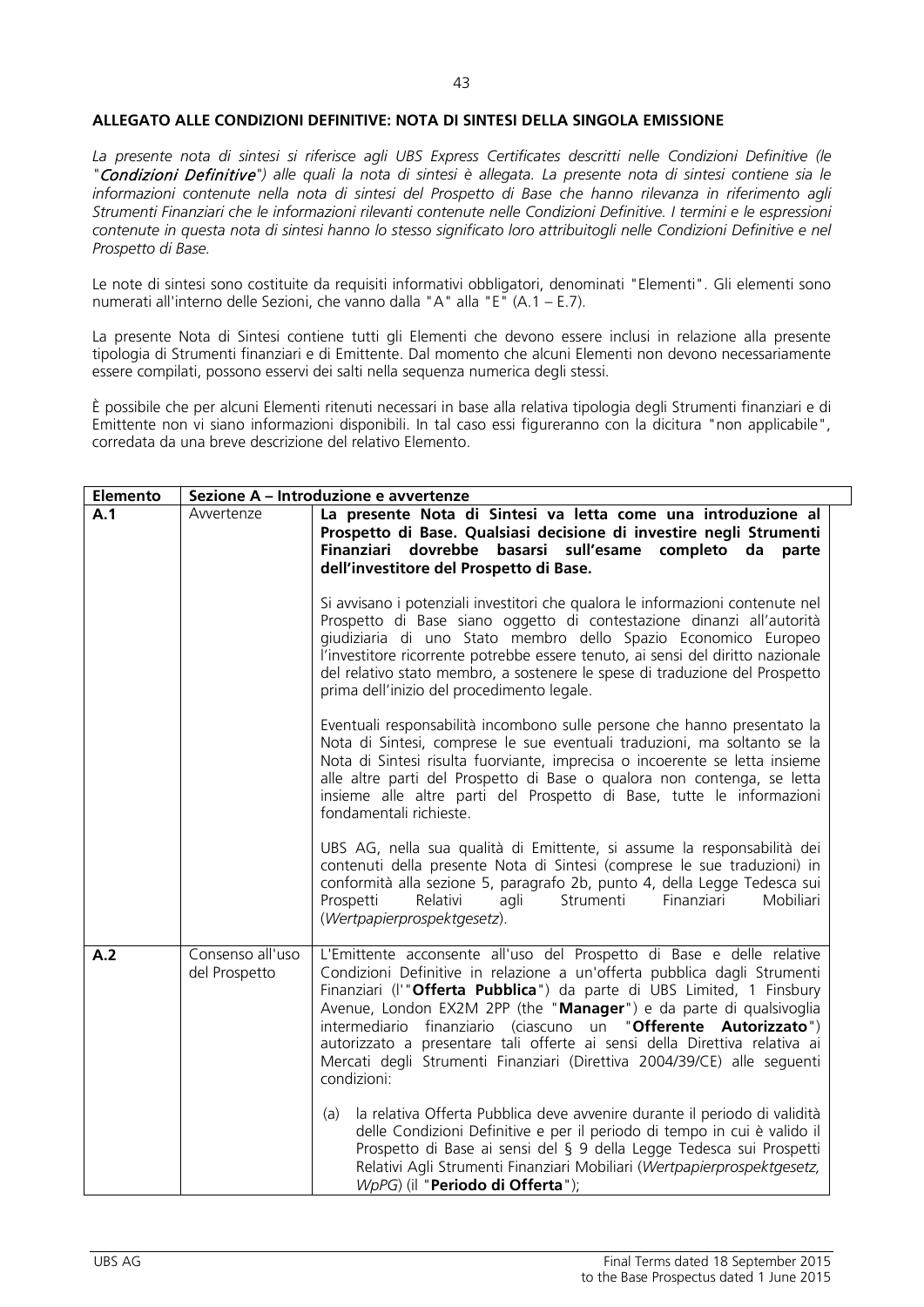|     | Le informazioni relative ai termini e alle condizioni dell'Offerta<br>Pubblica degli Strumenti Finanziari sono fornite all'investitore nel<br>momento in cui si svolge l'Offerta Pubblica da parte dell'Offerente<br>Autorizzato.                                                                                                                          |
|-----|------------------------------------------------------------------------------------------------------------------------------------------------------------------------------------------------------------------------------------------------------------------------------------------------------------------------------------------------------------|
| (d) | l'eventuale Offerente Autorizzato dovrà attenersi alle restrizioni alla<br>vendita applicabili al Gestore.                                                                                                                                                                                                                                                 |
| (c) | l'Offerente Autorizzato deve essere in possesso dell'autorizzazione a<br>presentare tali offerte nella relativa Giurisdizione dell'Offerta Pubblica<br>ai sensi della Direttiva relativa ai Mercati degli Strumenti Finanziari<br>(Direttiva 2004/39/CE); in caso di cessazione di tale autorizzazione, il<br>presente consenso dell'Emittente è revocato; |
| (b) | la relativa Offerta Pubblica può essere effettuata esclusivamente in<br>Italia (la "Giurisdizione dell'Offerta Pubblica");                                                                                                                                                                                                                                 |

| <b>Elemento</b> | <b>Sezione B - Emittente</b>                                                                                        |                                                                                                                                                                                                                                                                                                                                                                                                                                                                                                                                                                                                                                                                                                                                                        |
|-----------------|---------------------------------------------------------------------------------------------------------------------|--------------------------------------------------------------------------------------------------------------------------------------------------------------------------------------------------------------------------------------------------------------------------------------------------------------------------------------------------------------------------------------------------------------------------------------------------------------------------------------------------------------------------------------------------------------------------------------------------------------------------------------------------------------------------------------------------------------------------------------------------------|
| B.1             | Denominazione<br>legale<br>e<br>commerciale<br>dell'emittente                                                       | La denominazione legale e commerciale dell'Emittente è UBS AG<br>(I'" Emittente" e, insieme alle sue controllate, "Gruppo UBS AG" e,<br>insieme a UBS Group AG, la holding di UBS AG, "Gruppo UBS",<br>"Gruppo" o "UBS").                                                                                                                                                                                                                                                                                                                                                                                                                                                                                                                              |
| B.2             | forma<br>Domicilio,<br>giuridica,<br>legislazione<br>е<br>paese<br>di<br>costituzione                               | Nella sua forma attuale, UBS AG è stata creata il 29 giugno 1998 dalla<br>fusione di Union Bank of Switzerland (fondata nel 1862) e Swiss Bank<br>Corporation (fondata nel 1872). UBS AG è iscritta nel Registro del<br>Commercio del Cantone di Zurigo e del Cantone di Basilea Città. Il<br>numero di registrazione è CHE-101.329.561.                                                                                                                                                                                                                                                                                                                                                                                                               |
|                 |                                                                                                                     | UBS AG è costituita e domiciliata in Svizzera e opera ai sensi del Codice<br>delle obbligazioni svizzero come Aktiengesellschaft, una società per<br>azioni.                                                                                                                                                                                                                                                                                                                                                                                                                                                                                                                                                                                           |
|                 |                                                                                                                     | Gli indirizzi e i numeri telefonici delle due sedi legali nonché principali sedi<br>operative di UBS sono: Bahnhofstrasse 45, CH-8001 Zurigo, Svizzera,<br>telefono +41 44 2341111, e Aeschenvorstadt 1, CH-4051 Basilea,<br>Svizzera, telefono +41 61 288 5050.                                                                                                                                                                                                                                                                                                                                                                                                                                                                                       |
| B.4b            | Tendenze previste                                                                                                   | Informazioni sull'andamento                                                                                                                                                                                                                                                                                                                                                                                                                                                                                                                                                                                                                                                                                                                            |
|                 |                                                                                                                     | Come indicato nella relazione finanziaria di UBS Group AG sul secondo<br>trimestre del 2015 pubblicata il 28 luglio 2015, come negli esercizi<br>precedenti, la stagionalità è destinata a incidere sui ricavi e gli utili nel<br>terzo trimestre. Rimane inoltre sul tappeto la maggior parte delle<br>difficoltà macroeconomiche e dei problemi geopolitici precedentemente<br>evidenziati da UBS, la cui soluzione appare improbabile nell'immediato<br>futuro. Nonostante il protrarsi di queste difficoltà e l'emergere di nuove<br>problematiche, UBS continua a impegnarsi ad attuare con disciplina la<br>propria strategia al fine di garantire il successo a lungo termine della<br>banca e offrire rendimenti duraturi ai propri azionisti. |
| B.5             | Descrizione<br>del<br>gruppo<br>cui<br>appartiene<br>l'emittente e della<br>posizione<br>occupata<br>dall'emittente | UBS AG è una banca svizzera. È la sola controllata di UBS Group AG ed è<br>anche la capogruppo del Gruppo UBS AG. Il Gruppo UBS opera come<br>gruppo con cinque divisioni di business e il Corporate Center.<br>A giugno 2015, UBS AG ha trasferito le divisioni Retail & Corporate e<br>Wealth Management, registrate in Svizzera, a UBS Switzerland AG, una<br>controllata bancaria di UBS AG in Svizzera. Alla data di trasferimento, il<br>14 giugno 2015, UBS Switzerland AG vantava asset per oltre CHF 300<br>miliardi, 2,7 milioni di clienti e 11.000 dipendenti. Ai sensi delle                                                                                                                                                              |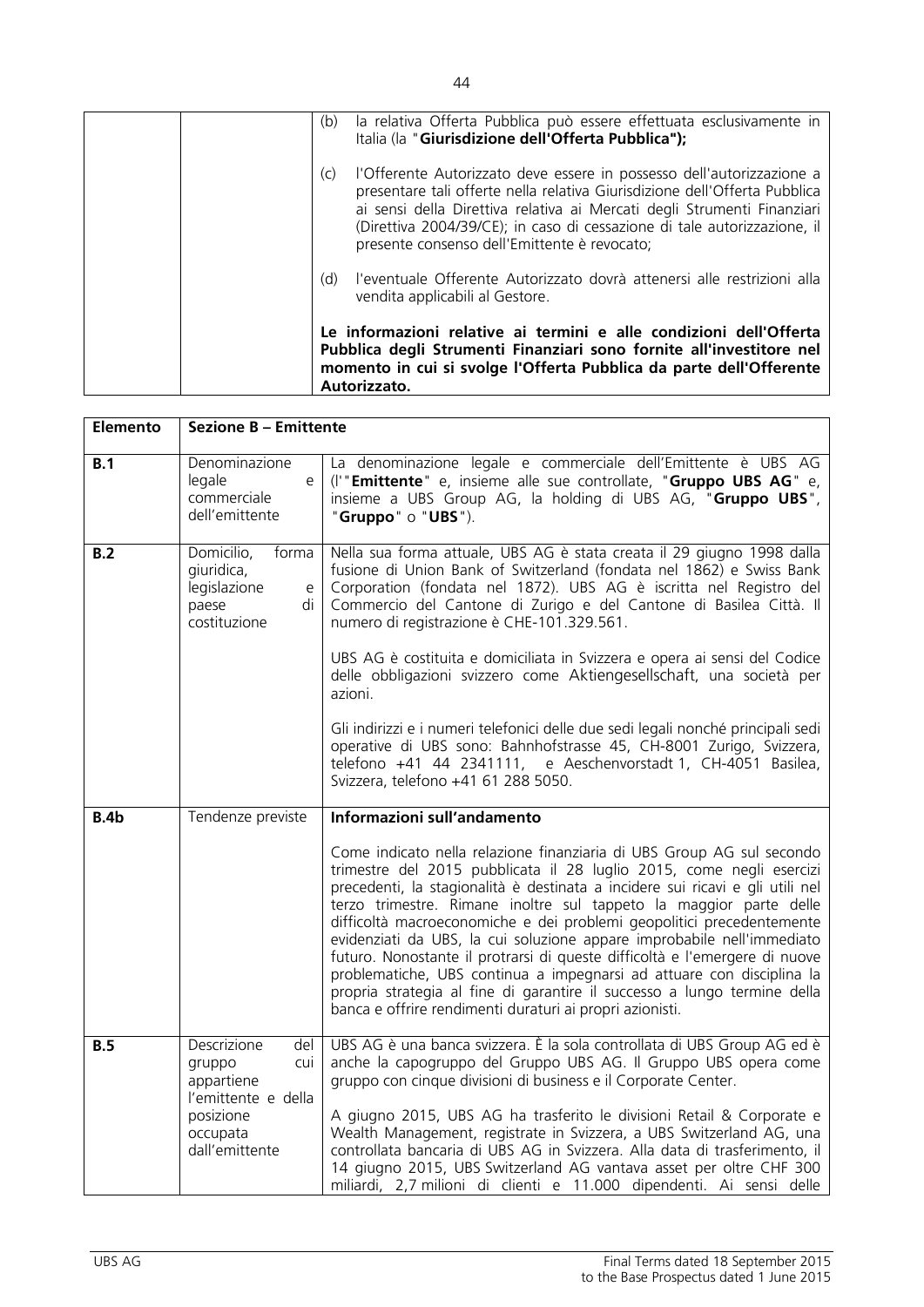|             |                                                                            | condizioni del contratto di trasferimento degli asset, UBS Switzerland AG<br>è responsabile in solido delle obbligazioni contrattuali di UBS AG in essere<br>alla data di trasferimento degli asset. Secondo la legge svizzera sulla<br>fusione, UBS AG è responsabile in solido delle obbligazioni in essere alla<br>data di trasferimento degli asset a UBS Switzerland AG. Né UBS°AG né<br>UBS Switzerland AG hanno alcuna responsabilità per le nuove<br>obbligazioni assunte dall'altra entità dopo la data di trasferimento degli<br>asset. Di conseguenza, qualunque nuova obbligazione contrattuale di<br>UBS AG, incluse quelle relative a strumenti di debito di qualsiasi genere<br>con una data di regolamento successiva alla data di trasferimento degli<br>asset, non rientrano nella responsabilità contrattuale congiunta di UBS<br>Switzerland AG. |
|-------------|----------------------------------------------------------------------------|----------------------------------------------------------------------------------------------------------------------------------------------------------------------------------------------------------------------------------------------------------------------------------------------------------------------------------------------------------------------------------------------------------------------------------------------------------------------------------------------------------------------------------------------------------------------------------------------------------------------------------------------------------------------------------------------------------------------------------------------------------------------------------------------------------------------------------------------------------------------|
|             |                                                                            | Nel Regno Unito, UBS ha completato l'attuazione in UBS Limited di un<br>modello operativo e di business maggiormente autosufficiente in virtù del<br>quale la società britannica assume una maggiore percentuale di rischio<br>con la possibilità di conseguire più alti rendimenti in relazione all'attività<br>svolta.                                                                                                                                                                                                                                                                                                                                                                                                                                                                                                                                             |
|             |                                                                            | Negli Stati Uniti, nell'ottica di adeguarsi alla nuova regolamentazione per<br>le banche estere disciplinata dal Dodd-Frank Wall Street Reform and<br>Consumer Protection Act, entro il 1º luglio 2016 UBS designerà una<br>holding intermedia la quale sarà titolare di tutte le attività statunitensi di<br>UBS, eccettuate le succursali USA di UBS AG.                                                                                                                                                                                                                                                                                                                                                                                                                                                                                                           |
|             |                                                                            | Nel terzo trimestre del 2015, UBS intende costituire una società di servizi<br>per il Gruppo controllata da UBS Group AG. UBS prevede che il<br>trasferimento delle funzioni di servizio e assistenza alla struttura della<br>società di servizi inizierà nel corso del 2015 e sarà attuato gradualmente<br>per essere completato nel 2018.                                                                                                                                                                                                                                                                                                                                                                                                                                                                                                                          |
|             |                                                                            | Al 30 giugno 2015, UBS Group deteneva il 97,8% delle azioni UBS AG<br>totali emesse e il 98,1% delle azioni UBS AG iscritte nel registro delle<br>imprese. UBS Group AG ha presentato al Tribunale di Commercio del<br>Cantone di Zurigo la richiesta di una procedura secondo l'articolo 33 della<br>Legge federale sulle borse (la "procedura LBVM"). Una volta completata<br>la procedura LBVM, le azioni residuali degli azionisti di minoranza di UBS<br>AG saranno annullate e i detentori riceveranno azioni di UBS Group AG.<br>UBS Group AG assumerà così il controllo del 100% di UBS AG. UBS<br>Group AG prevede che il tribunale emetterà una sentenza in merito alla<br>procedura nel corso del terzo trimestre del 2015.                                                                                                                               |
|             |                                                                            | UBS continua a valutare ulteriori modifiche alla forma giuridica del<br>Gruppo alla luce dei coefficienti patrimoniali e di altri requisiti normativi e<br>nell'ottica di ottenere eventuali riduzioni dei coefficienti patrimoniali cui il<br>Gruppo potrebbe avere diritto. Tali modifiche potrebbero comprendere il<br>passaggio delle controllate operative di UBS AG a controllate dirette di<br>UBS Group AG e rettifiche all'entità o sede di registrazione dei prodotti e<br>servizi. Queste modifiche strutturali sono oggetto di costante discussione<br>con la FINMA e altre autorità di vigilanza e rimangono subordinate a varie<br>condizioni che possono influenzarne la fattibilità, l'ambito di applicazione<br>o la tempistica.                                                                                                                    |
| <b>B.9</b>  | Previsione o stima<br>degli utili                                          | Non applicabile; il presente Prospetto non contiene previsioni o stime<br>degli utili.                                                                                                                                                                                                                                                                                                                                                                                                                                                                                                                                                                                                                                                                                                                                                                               |
| <b>B.10</b> | Eventuali<br>rilievi<br>contenuti<br>nella<br>relazione<br>di<br>revisione | Non applicabile. Non sono contenuti rilievi nella relazione della società di<br>revisione sul bilancio consolidato di UBS AG e sui bilanci individuali di<br>UBS AG per gli esercizi finanziari chiusi il 31 dicembre 2013 e il 31<br>dicembre 2014.                                                                                                                                                                                                                                                                                                                                                                                                                                                                                                                                                                                                                 |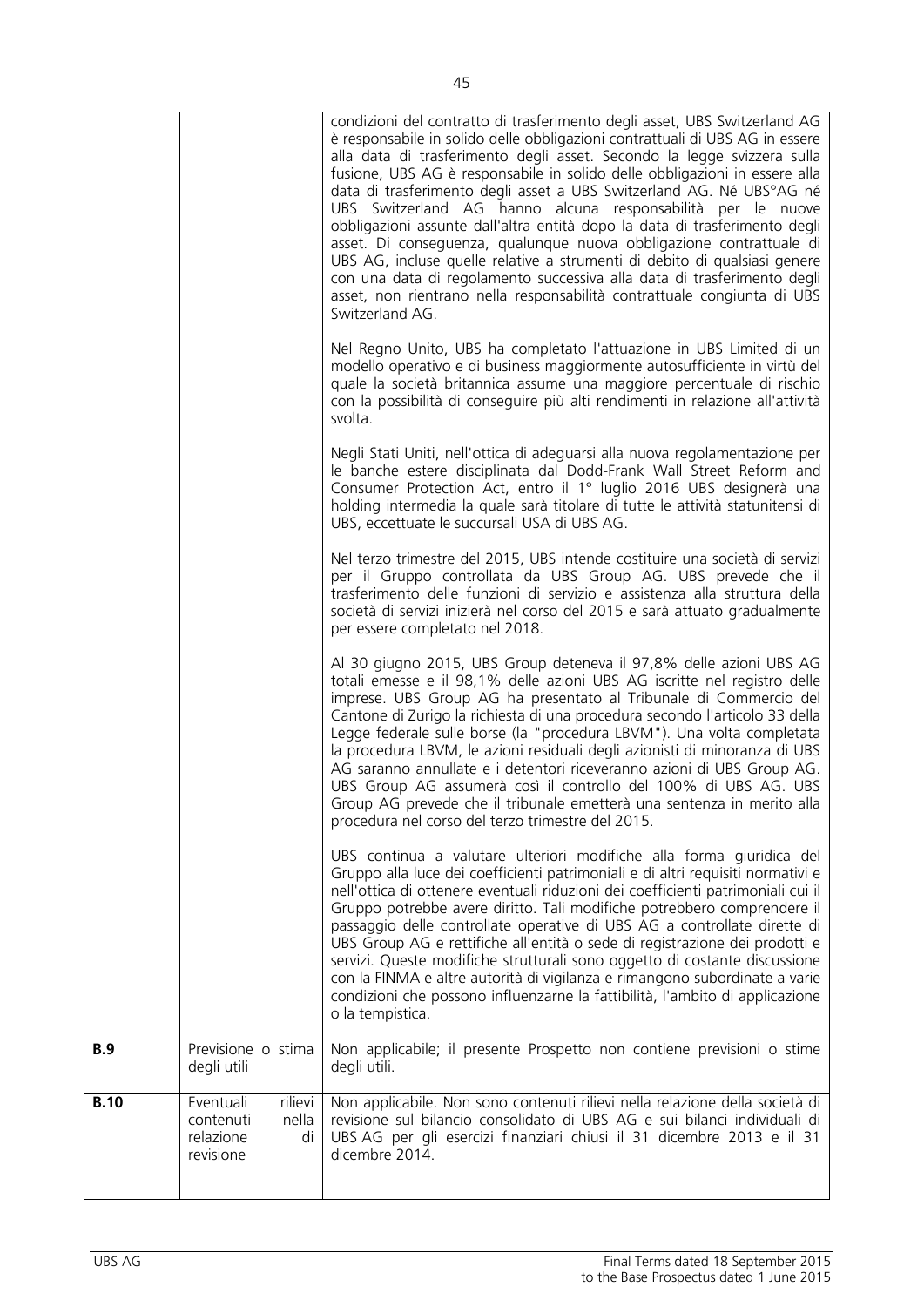| <b>B.12</b> | Principali<br>informazioni<br>finanziarie<br>selezionate relative<br>agli esercizi passati | UBS AG ha desunto i principali dati finanziari consolidati inclusi nella<br>tabella seguente per gli esercizi chiusi il 31 dicembre 2012, 2013 e 2014<br>dalla propria relazione di bilancio dell'esercizio 2014, comprendente il<br>bilancio consolidato certificato di UBS AG, nonché ulteriori dati finanziari<br>consolidati non certificati dell'esercizio chiuso il 31 dicembre 2014 e i dati<br>comparativi per gli esercizi finanziari al 31 dicembre 2013 e 2012. I<br>principali dati finanziari consolidati inclusi nella tabella seguente per i<br>semestri chiusi il 30 giugno 2015 e 30 giugno 2014 sono stati desunti<br>dalla relazione finanziaria di UBS AG per il secondo trimestre 2015,<br>comprendente il bilancio consolidato non certificato di UBS AG, nonché<br>ulteriori dati finanziari consolidati non certificati per il semestre chiuso il<br>30 giugno 2015 e i dati comparativi per il semestre chiuso il 30 giugno<br>2014. Il bilancio consolidato di UBS è stato redatto in conformità ai<br>principi contabili internazionali (International Financial<br>Standards o IFRS) emanati dal Comitato per i principi contabili<br>internazionali (International Accounting Standards Board o IASB). I valori<br>sono espressi in franchi svizzeri (CHF). Il presente documento fa<br>riferimento alla relazione di bilancio dell'esercizio 2014 e alla relazione sul<br>secondo trimestre 2015. Secondo il management, sono state apportate<br>tutte le rettifiche necessarie ai fini dell'equa presentazione della situazione<br>patrimoniale e finanziaria consolidata e del risultato operativo di UBS AG.<br>Le informazioni relative agli esercizi chiusi il 31 dicembre 2012, 2013 e<br>2014, riportate nella tabella seguente come "non certificate" e incluse<br>nella relazione di bilancio dell'esercizio 2014, non sono state però<br>certificate in quanto le rispettive informative non sono richieste ai sensi<br>dei principi IFRS e pertanto non costituiscono parte integrante dei bilanci<br>certificati. Come descritto più dettagliatamente nella Nota 1b al bilancio<br>consolidato di cui alla relazione di bilancio dell'esercizio 2014, alcune<br>informazioni incluse nel bilancio consolidato di cui alla relazione di<br>bilancio dell'esercizio 2013 sono state riclassificate nella relazione di<br>bilancio dell'esercizio 2014. I dati contenuti nella tabella seguente relativi<br>all'esercizio chiuso il 31 dicembre 2013 rispecchiano i dati riclassificati<br>riportati nella relazione di bilancio dell'esercizio 2014. I potenziali<br>investitori devono leggere tutta la documentazione nonché i documenti<br>cui si fa riferimento nella presente Nota e non devono basarsi unicamente |                                             | sulla informazioni sintetiche di seguito riportate: | Reporting  |                                        |            |
|-------------|--------------------------------------------------------------------------------------------|-----------------------------------------------------------------------------------------------------------------------------------------------------------------------------------------------------------------------------------------------------------------------------------------------------------------------------------------------------------------------------------------------------------------------------------------------------------------------------------------------------------------------------------------------------------------------------------------------------------------------------------------------------------------------------------------------------------------------------------------------------------------------------------------------------------------------------------------------------------------------------------------------------------------------------------------------------------------------------------------------------------------------------------------------------------------------------------------------------------------------------------------------------------------------------------------------------------------------------------------------------------------------------------------------------------------------------------------------------------------------------------------------------------------------------------------------------------------------------------------------------------------------------------------------------------------------------------------------------------------------------------------------------------------------------------------------------------------------------------------------------------------------------------------------------------------------------------------------------------------------------------------------------------------------------------------------------------------------------------------------------------------------------------------------------------------------------------------------------------------------------------------------------------------------------------------------------------------------------------------------------------------------------------------------------------------------------------------------------------------------------------------------------------------------------------------------------------------------------------------------------------------------------------------------------------------------------------------------------------------------------------------------------------------------------------------------------------------------------------------------------------------|---------------------------------------------|-----------------------------------------------------|------------|----------------------------------------|------------|
|             |                                                                                            |                                                                                                                                                                                                                                                                                                                                                                                                                                                                                                                                                                                                                                                                                                                                                                                                                                                                                                                                                                                                                                                                                                                                                                                                                                                                                                                                                                                                                                                                                                                                                                                                                                                                                                                                                                                                                                                                                                                                                                                                                                                                                                                                                                                                                                                                                                                                                                                                                                                                                                                                                                                                                                                                                                                                                                 |                                             |                                                     |            | Per l'esercizio conclusosi il          |            |
|             | In milioni di CHF, salvo diversa                                                           |                                                                                                                                                                                                                                                                                                                                                                                                                                                                                                                                                                                                                                                                                                                                                                                                                                                                                                                                                                                                                                                                                                                                                                                                                                                                                                                                                                                                                                                                                                                                                                                                                                                                                                                                                                                                                                                                                                                                                                                                                                                                                                                                                                                                                                                                                                                                                                                                                                                                                                                                                                                                                                                                                                                                                                 | Per il semestre conclusosi il<br>30/06/2015 | 30/06/2014                                          | 31/12/2014 | 31/12/2013                             | 31/12/2012 |
|             | indicazione                                                                                |                                                                                                                                                                                                                                                                                                                                                                                                                                                                                                                                                                                                                                                                                                                                                                                                                                                                                                                                                                                                                                                                                                                                                                                                                                                                                                                                                                                                                                                                                                                                                                                                                                                                                                                                                                                                                                                                                                                                                                                                                                                                                                                                                                                                                                                                                                                                                                                                                                                                                                                                                                                                                                                                                                                                                                 | non certificato                             |                                                     |            | certificato, salvo diversa indicazione |            |
|             | <b>Risultati</b>                                                                           |                                                                                                                                                                                                                                                                                                                                                                                                                                                                                                                                                                                                                                                                                                                                                                                                                                                                                                                                                                                                                                                                                                                                                                                                                                                                                                                                                                                                                                                                                                                                                                                                                                                                                                                                                                                                                                                                                                                                                                                                                                                                                                                                                                                                                                                                                                                                                                                                                                                                                                                                                                                                                                                                                                                                                                 |                                             |                                                     |            |                                        |            |
|             | Proventi operativi                                                                         |                                                                                                                                                                                                                                                                                                                                                                                                                                                                                                                                                                                                                                                                                                                                                                                                                                                                                                                                                                                                                                                                                                                                                                                                                                                                                                                                                                                                                                                                                                                                                                                                                                                                                                                                                                                                                                                                                                                                                                                                                                                                                                                                                                                                                                                                                                                                                                                                                                                                                                                                                                                                                                                                                                                                                                 | 16.644                                      | 14.405                                              | 28.026     | 27.732                                 | 25.423     |
|             | Costi operativi                                                                            |                                                                                                                                                                                                                                                                                                                                                                                                                                                                                                                                                                                                                                                                                                                                                                                                                                                                                                                                                                                                                                                                                                                                                                                                                                                                                                                                                                                                                                                                                                                                                                                                                                                                                                                                                                                                                                                                                                                                                                                                                                                                                                                                                                                                                                                                                                                                                                                                                                                                                                                                                                                                                                                                                                                                                                 | 12.254                                      | 11.794                                              | 25.557     | 24.461                                 | 27.216     |
|             | Utile/(perdita)<br>ante imposte                                                            | operativo/(a)                                                                                                                                                                                                                                                                                                                                                                                                                                                                                                                                                                                                                                                                                                                                                                                                                                                                                                                                                                                                                                                                                                                                                                                                                                                                                                                                                                                                                                                                                                                                                                                                                                                                                                                                                                                                                                                                                                                                                                                                                                                                                                                                                                                                                                                                                                                                                                                                                                                                                                                                                                                                                                                                                                                                                   | 4.391                                       | 2.611                                               | 2.469      | 3.272                                  | (1.794)    |
|             | Utile/(perdita)<br>netto(a)<br>competenza degli azionisti UBS<br>AG                        | di                                                                                                                                                                                                                                                                                                                                                                                                                                                                                                                                                                                                                                                                                                                                                                                                                                                                                                                                                                                                                                                                                                                                                                                                                                                                                                                                                                                                                                                                                                                                                                                                                                                                                                                                                                                                                                                                                                                                                                                                                                                                                                                                                                                                                                                                                                                                                                                                                                                                                                                                                                                                                                                                                                                                                              | 3.201                                       | 1.846                                               | 3.502      | 3.172                                  | (2.480)    |
|             | Utile diluito per azione (CHF)                                                             |                                                                                                                                                                                                                                                                                                                                                                                                                                                                                                                                                                                                                                                                                                                                                                                                                                                                                                                                                                                                                                                                                                                                                                                                                                                                                                                                                                                                                                                                                                                                                                                                                                                                                                                                                                                                                                                                                                                                                                                                                                                                                                                                                                                                                                                                                                                                                                                                                                                                                                                                                                                                                                                                                                                                                                 | 0,83                                        | 0,48                                                | 0,91       | 0,83                                   | (0,66)     |
|             | Indicatori chiave di performance                                                           |                                                                                                                                                                                                                                                                                                                                                                                                                                                                                                                                                                                                                                                                                                                                                                                                                                                                                                                                                                                                                                                                                                                                                                                                                                                                                                                                                                                                                                                                                                                                                                                                                                                                                                                                                                                                                                                                                                                                                                                                                                                                                                                                                                                                                                                                                                                                                                                                                                                                                                                                                                                                                                                                                                                                                                 |                                             |                                                     |            |                                        |            |
|             | Redditività<br>Rendimento<br>del                                                           | patrimonio                                                                                                                                                                                                                                                                                                                                                                                                                                                                                                                                                                                                                                                                                                                                                                                                                                                                                                                                                                                                                                                                                                                                                                                                                                                                                                                                                                                                                                                                                                                                                                                                                                                                                                                                                                                                                                                                                                                                                                                                                                                                                                                                                                                                                                                                                                                                                                                                                                                                                                                                                                                                                                                                                                                                                      |                                             |                                                     |            |                                        |            |
|             | netto tangibile (%) <sup>1</sup>                                                           |                                                                                                                                                                                                                                                                                                                                                                                                                                                                                                                                                                                                                                                                                                                                                                                                                                                                                                                                                                                                                                                                                                                                                                                                                                                                                                                                                                                                                                                                                                                                                                                                                                                                                                                                                                                                                                                                                                                                                                                                                                                                                                                                                                                                                                                                                                                                                                                                                                                                                                                                                                                                                                                                                                                                                                 | 14,1                                        | 8,8                                                 | $8,2*$     | $8,0*$                                 | $1,6*$     |
|             | Rendimento lordo degli attivi<br>$(%)^2$                                                   |                                                                                                                                                                                                                                                                                                                                                                                                                                                                                                                                                                                                                                                                                                                                                                                                                                                                                                                                                                                                                                                                                                                                                                                                                                                                                                                                                                                                                                                                                                                                                                                                                                                                                                                                                                                                                                                                                                                                                                                                                                                                                                                                                                                                                                                                                                                                                                                                                                                                                                                                                                                                                                                                                                                                                                 | 3,2                                         | 2,9                                                 | $2,8*$     | $2,5*$                                 | $1,9*$     |
|             | Rapporto costi / ricavi (%) <sup>3</sup>                                                   |                                                                                                                                                                                                                                                                                                                                                                                                                                                                                                                                                                                                                                                                                                                                                                                                                                                                                                                                                                                                                                                                                                                                                                                                                                                                                                                                                                                                                                                                                                                                                                                                                                                                                                                                                                                                                                                                                                                                                                                                                                                                                                                                                                                                                                                                                                                                                                                                                                                                                                                                                                                                                                                                                                                                                                 | 73,5                                        | 82,0                                                | $90,9*$    | 88,0*                                  | 106,6*     |
|             |                                                                                            |                                                                                                                                                                                                                                                                                                                                                                                                                                                                                                                                                                                                                                                                                                                                                                                                                                                                                                                                                                                                                                                                                                                                                                                                                                                                                                                                                                                                                                                                                                                                                                                                                                                                                                                                                                                                                                                                                                                                                                                                                                                                                                                                                                                                                                                                                                                                                                                                                                                                                                                                                                                                                                                                                                                                                                 |                                             |                                                     |            |                                        |            |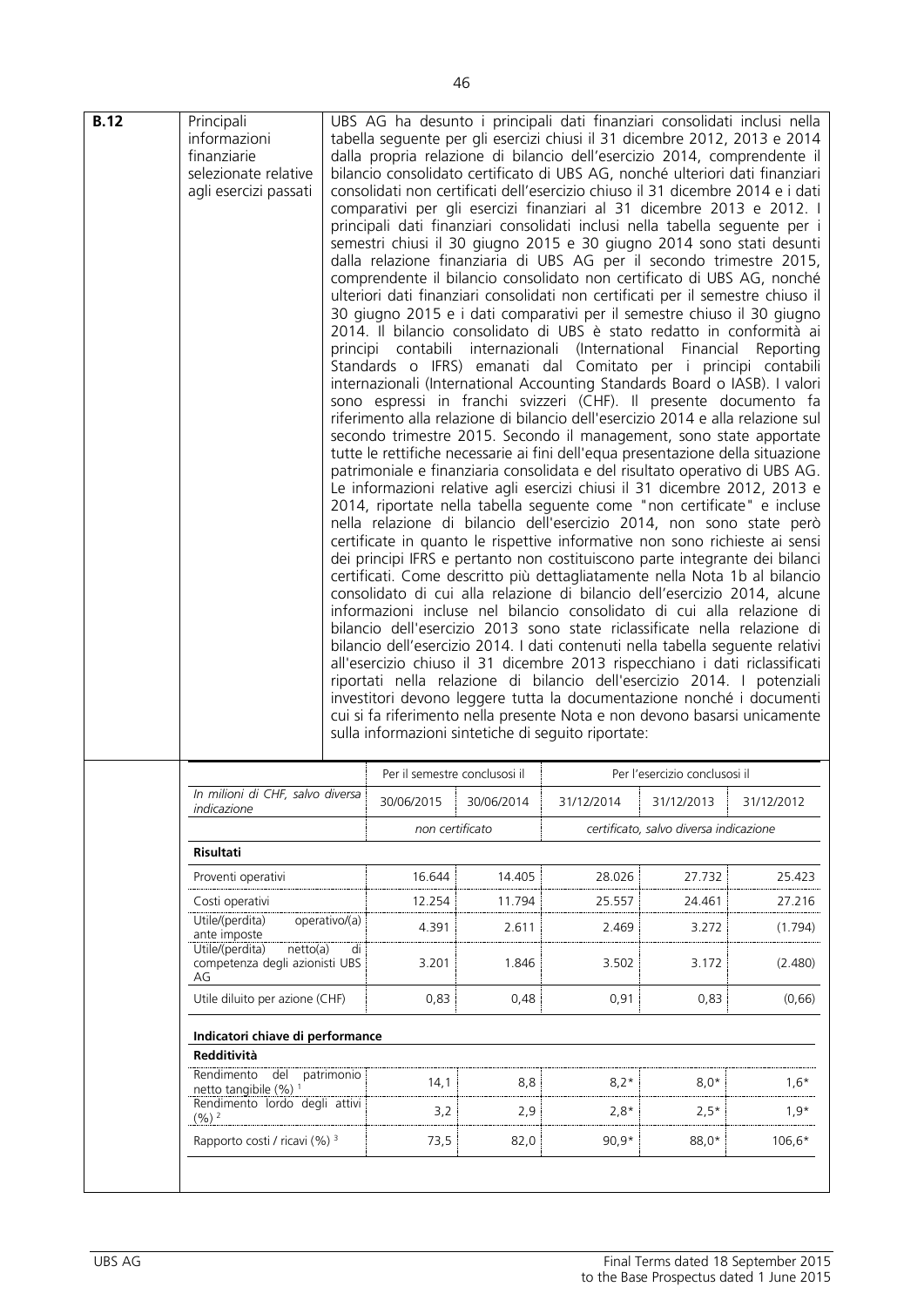|              |            | $10,4*$    | 10,0    | 73,4    | Crescita dell'utile netto (%) 4                                                                    |
|--------------|------------|------------|---------|---------|----------------------------------------------------------------------------------------------------|
| $3,2*$       | $3,4*$     | $2,5*$     | 2,4     | 2,6     | Crescita della raccolta netta di<br>tutte le attività di gestione<br>patrimoniale (%) <sup>5</sup> |
|              |            |            |         |         | Solidità patrimoniale                                                                              |
| $9,8*$       | $12,8*$    | $14,2*$    | 13,5    | 15,6    | Coefficiente<br>patrimoniale<br>Common Equity Tier 1 (%,<br>applicazione integrale) 6, 7           |
| $3,6*$       | $4,7*$     | $5,4*$     | 5,3     | 5,1     | Indice di leva finanziaria (%,<br>applicazione graduale) 8, 9                                      |
|              |            |            |         |         | Ulteriori informazioni                                                                             |
|              |            |            |         |         | Redditività                                                                                        |
| $(5,1)^*$    | $6,7*$     | $7,0*$     | 7,6     | 12,1    | Rendimento del patrimonio<br>netto (RoE) (%) 10                                                    |
| $12,0*$      | $11,4*$    | $12,4*$    | 12,5    | 15,3    | Rendimento<br>lordo<br>degli<br>attivi ponderati in funzione<br>del rischio (%) <sup>11</sup>      |
|              |            |            |         |         | Solidità patrimoniale                                                                              |
| 1.259.797    | 1.013.355  | 1.062.327  | 982.605 | 951.528 | Totale attivi                                                                                      |
| 45.949       | 48.002     | 52.108     | 49.532  | 51.685  | Patrimonio<br>netto<br>di<br>competenza degli azionisti<br>di UBS AG                               |
| 25.182*      | 28.908     | 30.805     | 30.590  | 32.834  | Patrimonio Common Equity<br>Tier<br>(applicazione<br>$\mathbf{1}$<br>integrale) <sup>7</sup>       |
| 40.032*      | 42.179     | 44.090     | 41.858  | 39.169  | Patrimonio Common Equity<br>(applicazione<br>Tier<br>$\mathbf{1}$<br>graduale) $7$                 |
| 258.113*     | 225.153*   | 217.158*   | 226.736 | 210.400 | Attivi ponderati in funzione<br>del rischio<br>(applicazione<br>integrale) <sup>7</sup>            |
| 261.800*     | 228.557*   | 221.150*   | 229.908 | 212.173 | Attivi ponderati in funzione<br>del rischio<br>(applicazione<br>graduale) <sup>7</sup>             |
| $15,3*$      | $18,5*$    | $19,9*$    | 18,2    | 18,5    | Coefficiente<br>patrimoniale<br>Common Equity Tier 1 (%,<br>applicazione graduale) 6, 7            |
| $11,4*$      | $15,4*$    | $19,0*$    | 18,1    | 20,2    | Coefficiente<br>patrimoniale<br>totale<br>(%,<br>applicazione<br>integrale) <sup>7</sup>           |
| $18,9*$      | $22,2*$    | $25,6*$    | 23,9    | 23,8    | Coefficiente<br>patrimoniale<br>applicazione<br>totale (%,<br>graduale) 7                          |
| $2,4*$       | $3,4*$     | $4,1*$     | 4,2     | 4,5     | Indice di leva finanziaria (%,<br>applicazione integrale) 8, 9                                     |
| $1.206.214*$ | 1.015.306* | 999.124*   | 980.552 | 946.457 | Denominatore dell'indice di<br>leva finanziaria (applicazione<br>integrale) <sup>9</sup>           |
| 1.216.561*   | 1.022.924* | 1.006.001* | 986.577 | 950.953 | Denominatore dell'indice di<br>leva finanziaria (applicazione<br>graduale) <sup>9</sup>            |
|              |            |            |         |         | Ulteriori informazioni                                                                             |
| 2.230        | 2.390      | 2.734      | 2.507   | 2.628   | Attivi investiti (in miliardi di<br>$CHF)$ <sup>12</sup>                                           |
| 62.628*      | 60.205*    | 60.155*    | 60.087  | 59.648  | Personale<br>(equivalenti<br>a<br>tempo pieno)                                                     |
| 54.729*      | 65.007*    | 63.243*    | 62.542  | 76.589  | Capitalizzazione di borsa                                                                          |
| $12,26*$     | $12,74*$   | $13,56*$   | 13,20   | 13,40   | Valore contabile totale per<br>azione (CHF)                                                        |
| $10,54*$     | $11,07*$   | 11,80*     | 11,54   | 11,78   | Valore contabile tangibile<br>per azione (CHF)                                                     |

perdite/recuperi su crediti (su base annua, ove applicabile) / media totale degli attivi. 3 Costi operativi / proventi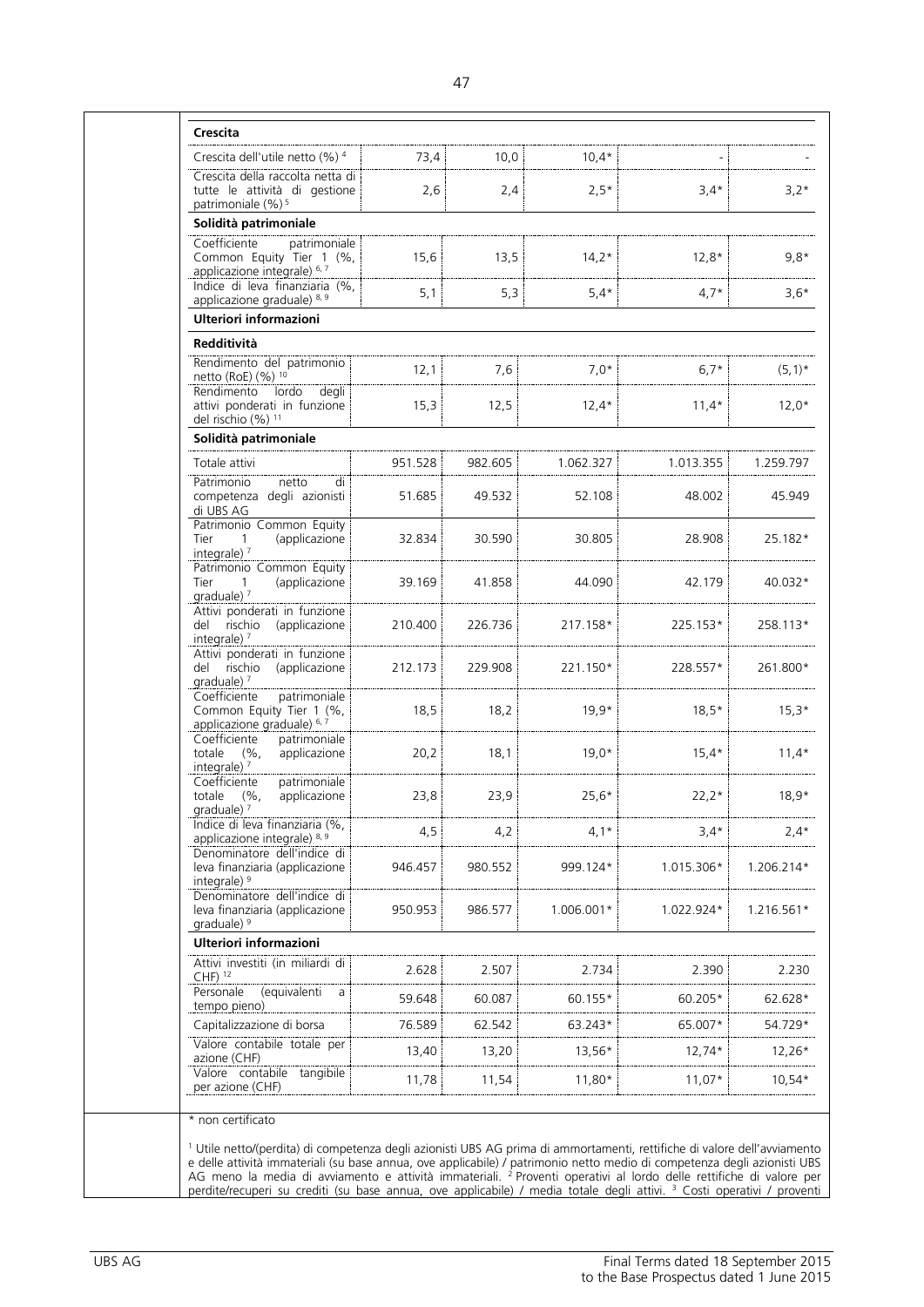|             | continuative di competenza degli azionisti UBS AG tra il periodo corrente e il periodo di raffronto / utile netto da<br>attività continuative di competenza degli azionisti UBS AG per il periodo di raffronto. Non significativo e non<br>considerato se nel periodo in esame o nel periodo di raffronto si registra una perdita. <sup>5</sup> Raccolta netta del periodo delle<br>attività di gestione patrimoniale comprese quelle statunitensi (su base annua, ove applicabile) / attivi investiti all'inizio<br>del periodo. Basata sulla raccolta netta rettificata che esclude l'effetto negativo sulla raccolta netta di CHF 6,6 miliardi<br>delle attività di gestione patrimoniale dallo stato patrimoniale di UBS e le misure di ottimizzazione del capitale nel<br>secondo trimestre del 2015. <sup>6</sup> Patrimonio Common Equity Tier 1 / attivi ponderati in funzione del rischio. 7 Il 1º gennaio<br>2013 sono entrate in vigore in Svizzera le norme Basilea III applicabili alle banche svizzere rilevanti a livello sistemico<br>(Swiss systemically relevant banks o SRB). Le informazioni comunicate in base all'applicazione integrale tengono<br>pienamente conto delle nuove deduzioni di capitale e dell'eliminazione degli strumenti di capitale non ammessi.<br>Viceversa, le informazioni comunicate in base all'applicazione graduale ne tengono conto parzialmente. I dati al 31<br>dicembre 2012 sono calcolati su basi stimate, come successivamente descritto e sono definiti "pro forma". Il termine<br>"pro forma" come usato nel presente prospetto non equivale al termine "informazioni finanziarie pro forma" ai sensi<br>del Regolamento (CE) 809/2004. Alcuni dei modelli applicabili in sede di calcolo delle informazioni finanziarie pro<br>forma al 31 dicembre 2012 hanno richiesto un'approvazione regolamentare e comprendono stime (discusse con<br>l'autorità di vigilanza primaria di UBS) dell'effetto di nuovi requisiti patrimoniali. Non vi è l'obbligo di presentare questi<br>dati in quanto al 31 dicembre 2012 le norme Basilea III non erano in vigore. Ciò nonostante, sono riportati a fini<br>comparativi. <sup>8</sup> Patrimonio Common Equity Tier 1, incluso il capitale destinato all'assorbimento delle perdite /<br>esposizione totale rettificata (denominatore dell'indice di leva finanziaria). <sup>9</sup> In conformità alle norme per le banche<br>svizzere rilevanti a livello sistemico. L'indice di leva finanziaria per le banche svizzere rilevanti a livello sistemico è entrato<br>in vigore il 1º gennaio 2013. I dati al 31 dicembre 2012 sono comunicati pro forma (cfr. precedente nota 7). <sup>10</sup> Utile<br>netto/(perdita) di competenza degli azionisti UBS AG (su base annua, ove applicabile) / patrimonio netto medio di<br>competenza degli azionisti UBS AG. 11 Gli attivi ponderati in funzione del rischio sono calcolati secondo Basilea III<br>(applicazione graduale) per il 2015, il 2014 e il 2013; gli attivi ponderati in funzione del rischio per il 2012 sono invece<br>calcolati secondo Basilea 2.5. <sup>12</sup> Include gli attivi della divisione Retail & Corporate. |                                                                                                                                                                                                                                                                                                                                                                                                                                                    |  |  |  |
|-------------|------------------------------------------------------------------------------------------------------------------------------------------------------------------------------------------------------------------------------------------------------------------------------------------------------------------------------------------------------------------------------------------------------------------------------------------------------------------------------------------------------------------------------------------------------------------------------------------------------------------------------------------------------------------------------------------------------------------------------------------------------------------------------------------------------------------------------------------------------------------------------------------------------------------------------------------------------------------------------------------------------------------------------------------------------------------------------------------------------------------------------------------------------------------------------------------------------------------------------------------------------------------------------------------------------------------------------------------------------------------------------------------------------------------------------------------------------------------------------------------------------------------------------------------------------------------------------------------------------------------------------------------------------------------------------------------------------------------------------------------------------------------------------------------------------------------------------------------------------------------------------------------------------------------------------------------------------------------------------------------------------------------------------------------------------------------------------------------------------------------------------------------------------------------------------------------------------------------------------------------------------------------------------------------------------------------------------------------------------------------------------------------------------------------------------------------------------------------------------------------------------------------------------------------------------------------------------------------------------------------------------------------------------------------------------------------------------------------------------------------------------------------------------------------------------------------------------------------------------------------------------------------------------------------------------------------------------------------------------------------------------------------------------------------------------------------------------------------------------------------------------------------------------------------------------------------------|----------------------------------------------------------------------------------------------------------------------------------------------------------------------------------------------------------------------------------------------------------------------------------------------------------------------------------------------------------------------------------------------------------------------------------------------------|--|--|--|
|             | Dichiarazione<br>attestante<br>di<br>l'assenza<br>sostanziali<br>cambiamenti<br>negativi                                                                                                                                                                                                                                                                                                                                                                                                                                                                                                                                                                                                                                                                                                                                                                                                                                                                                                                                                                                                                                                                                                                                                                                                                                                                                                                                                                                                                                                                                                                                                                                                                                                                                                                                                                                                                                                                                                                                                                                                                                                                                                                                                                                                                                                                                                                                                                                                                                                                                                                                                                                                                                                                                                                                                                                                                                                                                                                                                                                                                                                                                                       | Dopo il 31 dicembre 2014 non si sono registrate sostanziali modifiche<br>negative delle prospettive di UBS AG o del Gruppo UBS AG.                                                                                                                                                                                                                                                                                                                 |  |  |  |
|             | Dichiarazione<br>attestante<br>l'assenza<br>di<br>cambiamenti<br>significativi                                                                                                                                                                                                                                                                                                                                                                                                                                                                                                                                                                                                                                                                                                                                                                                                                                                                                                                                                                                                                                                                                                                                                                                                                                                                                                                                                                                                                                                                                                                                                                                                                                                                                                                                                                                                                                                                                                                                                                                                                                                                                                                                                                                                                                                                                                                                                                                                                                                                                                                                                                                                                                                                                                                                                                                                                                                                                                                                                                                                                                                                                                                 | Non applicabile; dopo il martedì 30 giugno 2015 non si sono verificati<br>cambiamenti significativi nella situazione finanziaria o commerciale del<br>Gruppo UBS AG. Si rimanda alla suestesa sezione B.5 per maggiori<br>informazioni sul passaggio, con effetto dal 14 giugno 2015, delle divisioni<br>Retail & Corporate e Wealth Management, registrate in Svizzera, da UBS<br>AG a UBS Switzerland AG, una controllata di UBS AG in Svizzera. |  |  |  |
| <b>B.13</b> | Descrizione<br>di<br>fatto<br>qualsiasi<br>recente<br>relativo<br>all'Emittente<br>che<br>sia<br>sostanzialmente<br>rilevante<br>la<br>per<br>valutazione<br>della<br>sua solvibilità.                                                                                                                                                                                                                                                                                                                                                                                                                                                                                                                                                                                                                                                                                                                                                                                                                                                                                                                                                                                                                                                                                                                                                                                                                                                                                                                                                                                                                                                                                                                                                                                                                                                                                                                                                                                                                                                                                                                                                                                                                                                                                                                                                                                                                                                                                                                                                                                                                                                                                                                                                                                                                                                                                                                                                                                                                                                                                                                                                                                                         | Non applicabile; non si sono verificati fatti recenti nella vita di UBS AG che<br>siano sostanzialmente rilevanti per la valutazione della sua solvibilità.                                                                                                                                                                                                                                                                                        |  |  |  |
| <b>B.14</b> | Descrizione<br>del<br>della<br>gruppo<br>$\epsilon$<br>posizione<br>dell'emittente<br>all'interno<br>del<br>gruppo                                                                                                                                                                                                                                                                                                                                                                                                                                                                                                                                                                                                                                                                                                                                                                                                                                                                                                                                                                                                                                                                                                                                                                                                                                                                                                                                                                                                                                                                                                                                                                                                                                                                                                                                                                                                                                                                                                                                                                                                                                                                                                                                                                                                                                                                                                                                                                                                                                                                                                                                                                                                                                                                                                                                                                                                                                                                                                                                                                                                                                                                             | Si veda l'elemento B.5                                                                                                                                                                                                                                                                                                                                                                                                                             |  |  |  |
|             | Dipendenza<br>da<br>altri<br>soggetti<br>all'interno<br>del<br>Gruppo                                                                                                                                                                                                                                                                                                                                                                                                                                                                                                                                                                                                                                                                                                                                                                                                                                                                                                                                                                                                                                                                                                                                                                                                                                                                                                                                                                                                                                                                                                                                                                                                                                                                                                                                                                                                                                                                                                                                                                                                                                                                                                                                                                                                                                                                                                                                                                                                                                                                                                                                                                                                                                                                                                                                                                                                                                                                                                                                                                                                                                                                                                                          | UBS AG è la capogruppo del Gruppo UBS. In quanto tale, essa dipende in<br>certa misura da alcune delle sue controllate.                                                                                                                                                                                                                                                                                                                            |  |  |  |
| <b>B.15</b> | Principali<br>attività<br>dell'Emittente                                                                                                                                                                                                                                                                                                                                                                                                                                                                                                                                                                                                                                                                                                                                                                                                                                                                                                                                                                                                                                                                                                                                                                                                                                                                                                                                                                                                                                                                                                                                                                                                                                                                                                                                                                                                                                                                                                                                                                                                                                                                                                                                                                                                                                                                                                                                                                                                                                                                                                                                                                                                                                                                                                                                                                                                                                                                                                                                                                                                                                                                                                                                                       | UBS si impegna a fornire alla clientela privata, istituzionale e corporate in<br>tutto il mondo e alla clientela retail in Svizzera consulenza e soluzioni<br>finanziarie di qualità superiore, generando al contempo rendimenti<br>appetibili e sostenibili per gli azionisti. La strategia di UBS è incentrata                                                                                                                                   |  |  |  |

operativi al lordo delle rettifiche di valore per perdite/recuperi su crediti. 4 Variazione dell'utile netto da attività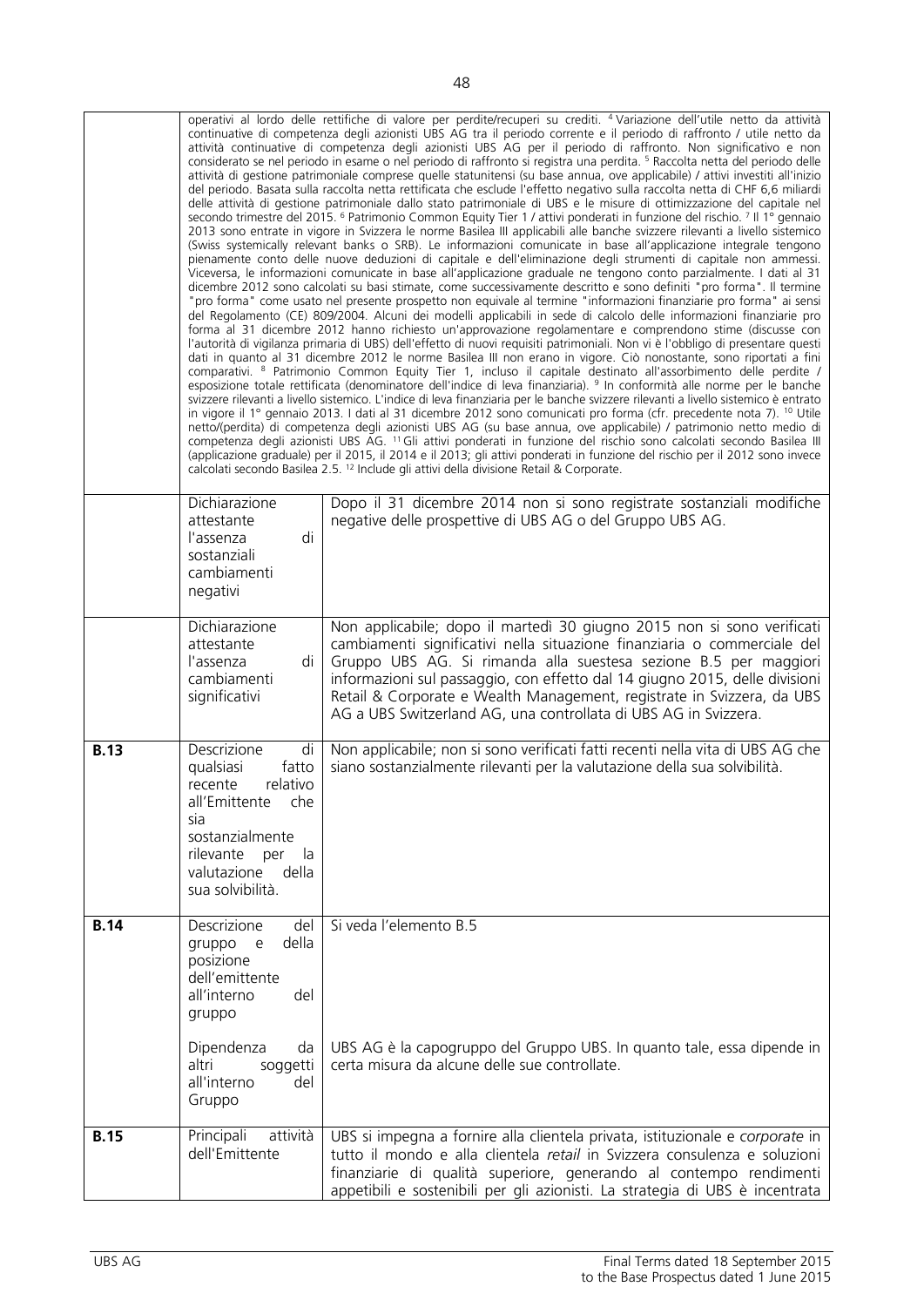|             |                                                                                             | sulle attività di Wealth Management e Wealth Management Americas e<br>su quella di banca universale in Svizzera, dove (a parere di UBS) detiene<br>una posizione di leader. Tale strategia è completata dalle attività di Global<br>Asset Management e di Investment Bank. A parere di UBS, queste<br>divisioni hanno in comune tre caratteristiche fondamentali: beneficiano di<br>una solida posizione competitiva nei loro mercati target, sono efficienti in<br>termini di capitale e offrono una maggiore crescita strutturale e migliori<br>prospettive di redditività. La strategia di UBS si fonda sulla solidità di tutte<br>le sue divisioni e concentra i suoi sforzi nelle proprie aree di eccellenza,<br>cercando al contempo di trarre vantaggio dalle convincenti prospettive di<br>crescita delle divisioni e delle regioni in cui opera. La solidità patrimoniale<br>è alla base del successo di UBS. La struttura operativa del Gruppo è<br>composta dal Corporate Center e da cinque divisioni aziendali: Wealth<br>Management, Wealth Management Americas, Retail & Corporate, Global<br>Asset Management e Investment Bank. |
|-------------|---------------------------------------------------------------------------------------------|--------------------------------------------------------------------------------------------------------------------------------------------------------------------------------------------------------------------------------------------------------------------------------------------------------------------------------------------------------------------------------------------------------------------------------------------------------------------------------------------------------------------------------------------------------------------------------------------------------------------------------------------------------------------------------------------------------------------------------------------------------------------------------------------------------------------------------------------------------------------------------------------------------------------------------------------------------------------------------------------------------------------------------------------------------------------------------------------------------------------------------------------------|
|             |                                                                                             | In base all'articolo 2 dello Statuto di UBS AG del 7 maggio 2015 (lo<br>"Statuto"), l'oggetto sociale di UBS AG è l'esercizio dell'attività bancaria,<br>che comprende ogni tipo di attività bancaria, finanziaria, di consulenza, di<br>trading e di prestazione di servizi, in Svizzera e all'estero. UBS AG può<br>istituire filiali e uffici di rappresentanza nonché banche, società finanziarie<br>e altre imprese di qualsiasi genere in Svizzera e all'estero, detenere<br>partecipazioni azionarie in tali società e condurne la gestione. UBS AG è<br>autorizzata ad acquisire, ipotecare e vendere diritti immobiliari ed edili in<br>Svizzera e all'estero. UBS AG può concedere prestiti, garanzia e altri tipi di<br>finanziamento e garanzie per società del Gruppo e assumere prestiti e<br>investire denaro sui mercati monetari e dei capitali.                                                                                                                                                                                                                                                                                |
| <b>B.16</b> | Soggetti<br>che<br>controllano<br>direttamente<br>$\circ$<br>indirettamente<br>l'emittente. | Al 30 giugno 2015, UBS Group deteneva il 97,8% delle azioni UBS AG<br>totali emesse e il 98,1% delle azioni UBS AG iscritte nel registro delle<br>imprese.<br>UBS Group AG ha presentato al Tribunale di Commercio del Cantone di<br>Zurigo la richiesta di una procedura secondo l'articolo 33 della Legge<br>federale sulle borse (la "procedura LBVM"). Il periodo concesso agli<br>azionisti di minoranza di UBS AG per intervenire nella procedura LBVM si<br>è concluso il 14 luglio 2015 senza che sia stata presentata alcuna<br>richiesta d'intervento. UBS Group AG prevede pertanto che il tribunale<br>emetterà una sentenza in merito alla procedura nel corso del terzo<br>trimestre del 2015. Una volta completata la procedura LBVM, le azioni<br>residuali degli azionisti di minoranza di UBS AG saranno annullate e i<br>detentori riceveranno azioni di UBS Group AG. UBS Group AG assumerà<br>così il controllo del 100% di UBS AG.                                                                                                                                                                                         |

| Elemento | Sezione C - Strumenti finanziari      |                                                                                                                                                                                                                                                                                                                                                                                                                                                                                                                                                                                           |
|----------|---------------------------------------|-------------------------------------------------------------------------------------------------------------------------------------------------------------------------------------------------------------------------------------------------------------------------------------------------------------------------------------------------------------------------------------------------------------------------------------------------------------------------------------------------------------------------------------------------------------------------------------------|
| C.1      | Tipologia e classe<br>strumenti<br>di | Tipologia e Forma degli Strumenti Finanziari                                                                                                                                                                                                                                                                                                                                                                                                                                                                                                                                              |
|          | finanziari,<br>numero                 | Gli Strumenti Finanziari sono costituiti da certificates.                                                                                                                                                                                                                                                                                                                                                                                                                                                                                                                                 |
|          | identificativo del<br>titolo          | Gli Strumenti Finanziari saranno emessi come Strumenti Finanziari al<br>portatore ai sensi del § 793 del Codice Civile tedesco e saranno<br>rappresentati all'emissione da uno o più Strumenti Finanziari globali al<br>portatore (ciascuno costituisce un "Titolo Globale"). Gli Strumenti<br>Finanziari al portatore non saranno emessi in forma definitiva né potranno<br>essere scambiati con titoli definitivi al portatore, né su richiesta del<br>Portatore né in altra circostanza.<br>Il Titolo Globale è depositato presso Clearstream Banking AG<br>("Clearstream, Germania"). |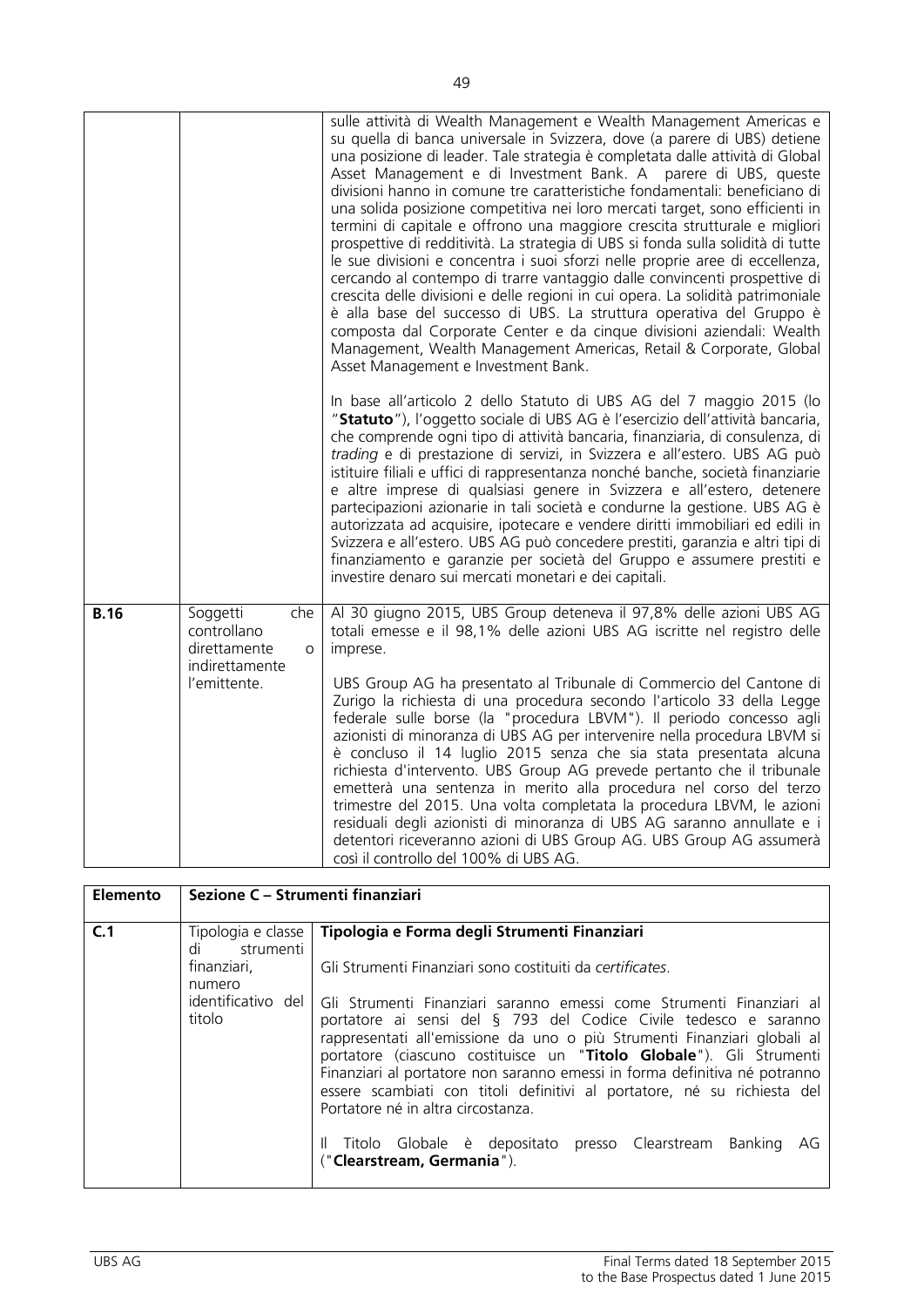|      |                                                                                                      | Codice/i identificativo/i degli Strumenti Finanziari                                                                                                                                                                                                                                                                                                                                                                                                                                                                                                                                                                                                                                                                                                                                                                                                                                                                                                                                                                                                                                                                                                                                                                                                                                                                                                                                                                                                                                                                                                          |
|------|------------------------------------------------------------------------------------------------------|---------------------------------------------------------------------------------------------------------------------------------------------------------------------------------------------------------------------------------------------------------------------------------------------------------------------------------------------------------------------------------------------------------------------------------------------------------------------------------------------------------------------------------------------------------------------------------------------------------------------------------------------------------------------------------------------------------------------------------------------------------------------------------------------------------------------------------------------------------------------------------------------------------------------------------------------------------------------------------------------------------------------------------------------------------------------------------------------------------------------------------------------------------------------------------------------------------------------------------------------------------------------------------------------------------------------------------------------------------------------------------------------------------------------------------------------------------------------------------------------------------------------------------------------------------------|
|      |                                                                                                      | <b>ISIN: DE000UT25U18</b><br>WKN: UT25U1<br>Valor: 29276810<br>Common Code: 129295414                                                                                                                                                                                                                                                                                                                                                                                                                                                                                                                                                                                                                                                                                                                                                                                                                                                                                                                                                                                                                                                                                                                                                                                                                                                                                                                                                                                                                                                                         |
| C.2  | Valuta<br>degli<br>Strumenti<br>finanziari                                                           | US dollaro ("USD") (la "Valuta di Rimborso").                                                                                                                                                                                                                                                                                                                                                                                                                                                                                                                                                                                                                                                                                                                                                                                                                                                                                                                                                                                                                                                                                                                                                                                                                                                                                                                                                                                                                                                                                                                 |
| C.5  | Restrizioni<br>alla<br>libera<br>trasferibilità degli<br>Strumenti<br>Finanziari.                    | Non applicabile. Non sussistono restrizioni alla libera trasferibilità degli<br>Strumenti Finanziari.                                                                                                                                                                                                                                                                                                                                                                                                                                                                                                                                                                                                                                                                                                                                                                                                                                                                                                                                                                                                                                                                                                                                                                                                                                                                                                                                                                                                                                                         |
| C.8  | Diritti<br>connessi<br>agli<br>Strumenti<br>Finanziari,<br>ranking<br>ed<br>eventuali<br>restrizioni | Legge applicabile agli Strumenti Finanziari<br>Gli Strumenti Finanziari sono regolati dalla legge tedesca ("Strumenti<br>Finanziari regolati dalla legge tedesca")<br>Gli effetti legali della registrazione degli Strumenti Finanziari presso il<br>pertinente Sistema di gestione accentrata sono disciplinati dalle norme in<br>vigore nel paese del sistema medesimo.<br>Diritti connessi agli Strumenti Finanziari<br>Secondo quanto previsto dalle Condizioni degli Strumenti Finanziari, gli<br>Strumenti Finanziari incorporano il diritto del Portatore a percepire, alla<br>scadenza o all'esercizio del relativo diritto, l'Importo di Rimborso nella<br>Valuta di Rimborso.<br>Inoltre, nel corso della durata degli Strumenti Finanziari e secondo quanto<br>previsto dalle Condizioni degli Strumenti Finanziari, i Portatori hanno altresì<br>diritto a percepire il pagamento di una Cedola.<br>Restrizioni ai diritti connessi agli Strumenti Finanziari<br>Secondo quanto stabilito nelle Condizioni, l'Emittente ha la facoltà di<br>estinguere gli Strumenti Finanziari, nonché di apportare modifiche alle<br>Condizioni medesime.<br>Status degli Strumenti Finanziari<br>Gli Strumenti Finanziari costituiranno obbligazioni dirette, non garantite e<br>non subordinate dell'Emittente, che concorreranno di pari grado tra esse e<br>con tutte le altre obbligazioni, presenti e future, non garantite e non<br>subordinate dell'Emittente, dopo le obbligazioni privilegiate ai sensi di una<br>previsione di legge non derogabile. |
| C.11 | Ammissione alla<br>negoziazione su<br>mercati<br>regolamentati o<br>equivalenti                      | L'Emittente intende presentare domanda di ammissione alla quotazione<br>degli Strumenti Finanziari sul mercato EuroTLX. A condizione che<br>l'Emittente non abbia proceduto all'estinzione degli Strumenti Finanziari<br>prima della Data di Estinzione e che gli Strumenti Finanziari non siano<br>giunti a scadenza anticipata, la negoziazione degli Strumenti Finanziari<br>cesserà due giorni prima della Data di Scadenza (tale giorno è denominato<br>"Ultimo Giorno di Negoziazione nel Mercato").                                                                                                                                                                                                                                                                                                                                                                                                                                                                                                                                                                                                                                                                                                                                                                                                                                                                                                                                                                                                                                                    |
| C.15 | Influenza<br>del<br>sottostante<br>sul<br>valore<br>degli<br>Strumenti<br>Finanziari                 | Il valore degli Strumenti Finanziari durante il loro corso dipende dalla<br>performance del Sottostante. Nel caso in cui il Prezzo del Sottostante<br>aumenti, anche il valore degli Strumenti Finanziari (tenendo conto di<br>eventuali specificità degli Strumenti Finanziari) tenderà ad aumentare.                                                                                                                                                                                                                                                                                                                                                                                                                                                                                                                                                                                                                                                                                                                                                                                                                                                                                                                                                                                                                                                                                                                                                                                                                                                        |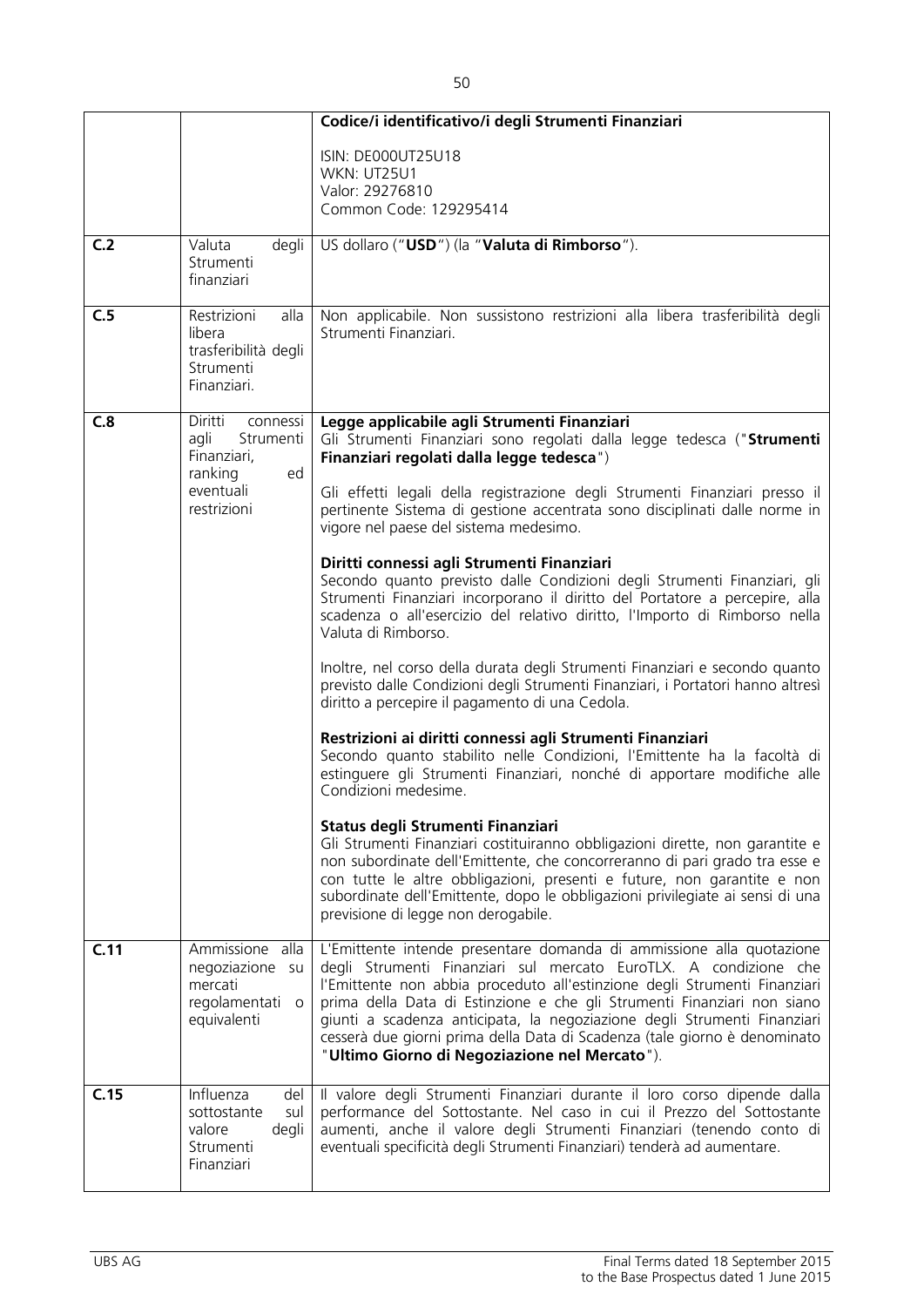|      |                                                                                                          | In particolare, l'eventuale Importo di Rimborso, che sarà riconosciuto al<br>Portatore all'esercizio degli Strumenti Finanziari dipende dalla performance<br>del Sottostante. In dettaglio:                                                                                                                                                                                                                                                                                                            |
|------|----------------------------------------------------------------------------------------------------------|--------------------------------------------------------------------------------------------------------------------------------------------------------------------------------------------------------------------------------------------------------------------------------------------------------------------------------------------------------------------------------------------------------------------------------------------------------------------------------------------------------|
|      |                                                                                                          | Gli UBS Express Certificates consentono agli investitori di partecipare<br>all'andamento positivo del Sottostante. Viceversa, gli investitori in<br>UBS Express Certificates partecipano anche dell'andamento negativo del<br>Sottostante.                                                                                                                                                                                                                                                             |
|      |                                                                                                          | (A) Rimborso degli Express Certificates alla scadenza / Rimborso<br><b>Anticipato</b>                                                                                                                                                                                                                                                                                                                                                                                                                  |
|      |                                                                                                          | In ciascuna Data di Osservazione precedente alla Data di Valutazione, si<br>verifica se il prezzo del Sottostante in tale data è uguale o superiore al<br>Livello Express. Se in tale data il prezzo del Sottostante è uguale o<br>superiore al Livello Express, gli UBS Express Certificates scadranno<br>anticipatamente in tale Data di Osservazione e il Portatore avrà diritto<br>a ricevere il Valore Nominale.                                                                                  |
|      |                                                                                                          | Se non si è verificata la scadenza anticipata degli UBS Express Certificates in<br>una precedente Data di Osservazione, il Portatore ha i seguenti Diritti<br>connessi agli Strumenti Finanziari:                                                                                                                                                                                                                                                                                                      |
|      |                                                                                                          | (a) se il Prezzo di Liquidazione del Sottostante, come indicato nelle<br>Condizioni del Prodotto, è uguale o superiore al Livello Express,<br>il Portatore ha diritto a ricevere il Valore Nominale.                                                                                                                                                                                                                                                                                                   |
|      |                                                                                                          | (b) se il Prezzo di Liquidazione del Sottostante, come indicato nelle<br>Condizioni del Prodotto, è uguale o superiore alla Barriera, ma<br>inferiore al Livello Express, il Portatore ha diritto a ricevere il<br>Valore Nominale.                                                                                                                                                                                                                                                                    |
|      |                                                                                                          | (c) se il Prezzo di Liquidazione del Sottostante, come indicato nelle<br>Condizioni del Prodotto, è inferiore alla Barriera, alla Data di<br>Scadenza il Portatore ha diritto a ricevere l'Importo di Rimborso<br>nella Valuta di Rimborso, il cui ammontare dipende dal Prezzo di<br>Liquidazione del Sottostante, secondo quanto specificato nelle<br>Condizioni del Prodotto. L'Importo di Rimborso è calcolato<br>moltiplicando il Valore Nominale per la relativa performance del<br>Sottostante. |
|      |                                                                                                          | (B) Pagamento della Cedola                                                                                                                                                                                                                                                                                                                                                                                                                                                                             |
|      |                                                                                                          | Inoltre, e come indicato nelle Condizioni del Prodotto, nel corso della<br>durata degli UBS Express Certificates, il Portatore ha diritto al pagamento di<br>una Cedola. Tale pagamento è subordinato a una specifica performance<br>del Sottostante, come specificato nelle Condizioni del Prodotto. Se la<br>condizione per il pagamento della Cedola non si verifica, il Portatore non<br>riceverà il pagamento della relativa Cedola.                                                              |
| C.16 | Data<br>di<br>estinzione o<br>di<br>scadenza, data di<br>esercizio o data<br>di<br>riferimento<br>finale | Data di Scadenza: 5 ottobre 2020<br>Data di Valutazione: 28 settembre 2020                                                                                                                                                                                                                                                                                                                                                                                                                             |
| C.17 | Procedura<br>di<br>regolamento<br>degli<br>Strumenti<br>derivati                                         | Fermo restando il rispetto della normativa tributaria o di qualsiasi altra<br>legge o regolamento vigente nel paese in cui avviene il pagamento, o a cui<br>l'Emittente abbia deciso di conformarsi, i pagamenti saranno eseguiti,<br>conformemente al Regolamento del Sistema di gestione accentrata<br>applicabile ("Regolamento SG"), a favore del relativo Sistema di gestione                                                                                                                     |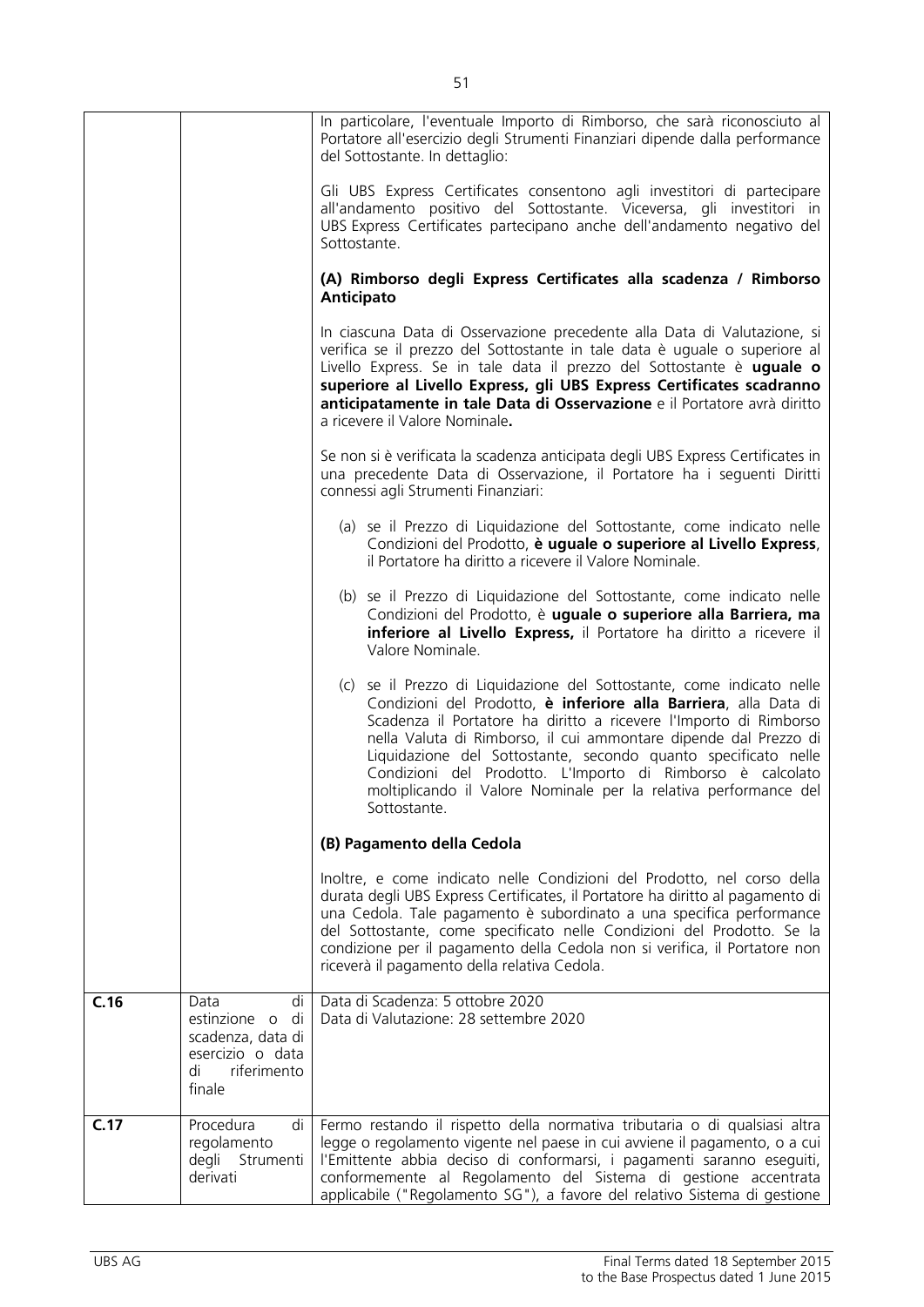|      |                                                                                                           | accentrata o del relativo intermediario o accreditati presso i relativi conti<br>accesi presso il Sistema di Gestione accentrata o l'intermediario.<br>Con il pagamento al Sistema di Gestione accentrata secondo le modalità<br>sopradescritte, l'Emittente è sollevato dagli obblighi di rimborso o da<br>qualsiasi altro obbligo di pagamento di cui alle Condizioni degli Strumenti<br>Finanziari |
|------|-----------------------------------------------------------------------------------------------------------|-------------------------------------------------------------------------------------------------------------------------------------------------------------------------------------------------------------------------------------------------------------------------------------------------------------------------------------------------------------------------------------------------------|
| C.18 | Descrizione delle<br>modalità<br>secondo cui si<br>generano<br>proventi<br>degli<br>Strumenti<br>derivati | Alla rispettiva Data di Scadenza i Portatori ricevono l'Importo di Rimborso                                                                                                                                                                                                                                                                                                                           |
| C.19 | di<br>Prezzo<br>esercizio<br>$\Omega$<br>di<br>prezzo<br>riferimento<br>definitivo<br>del<br>sottostante  | Prezzo di Liquidazione                                                                                                                                                                                                                                                                                                                                                                                |
| C.20 | Tipologia<br>di<br>sottostante<br>e<br>di<br>modalità<br>reperimento<br>delle<br>relative<br>informazioni | Tipologia di Sottostante: azione<br>Chevron Corporation<br>Le informazioni sulla performance storica e sul futuro andamento del<br>Sottostante e sulla relativa volatilità sono messe a disposizione nel seguente<br>sito internet: www.chevron.com.                                                                                                                                                  |

| Elemento | Sezione D - Rischi                                                                      |                                                                                                                                                                                                                                                                                                                                                                                                                                                                                                                                                                                                                                                                                                                                                                                                                                                                                                                                                                                                                                                                                                                                                                                                                                                                                                                                                                              |
|----------|-----------------------------------------------------------------------------------------|------------------------------------------------------------------------------------------------------------------------------------------------------------------------------------------------------------------------------------------------------------------------------------------------------------------------------------------------------------------------------------------------------------------------------------------------------------------------------------------------------------------------------------------------------------------------------------------------------------------------------------------------------------------------------------------------------------------------------------------------------------------------------------------------------------------------------------------------------------------------------------------------------------------------------------------------------------------------------------------------------------------------------------------------------------------------------------------------------------------------------------------------------------------------------------------------------------------------------------------------------------------------------------------------------------------------------------------------------------------------------|
|          |                                                                                         | L'investimento negli Strumenti Finanziari comporta l'assunzione di<br>determinati rischi. Si fa presente che la descrizione dei rischi associati<br>all'investimento negli Strumenti<br>Finanziari<br>limitata<br>è<br>esclusivamente ai rischi noti all'Emittente alla data del Prospetto di<br>Base.                                                                                                                                                                                                                                                                                                                                                                                                                                                                                                                                                                                                                                                                                                                                                                                                                                                                                                                                                                                                                                                                       |
| D.2      | Informazioni<br>fondamentali sui<br>principali<br>rischi<br>specifici<br>dell'emittente | L'investimento negli Strumenti Finanziari comporta un rischio emittente o<br>rischio di credito, ovvero il rischio che UBS AG non sia in grado di far<br>fronte, in via provvisoria o definitiva, agli obblighi contratti con l'emissione<br>degli Strumenti Finanziari.<br>Rischio generale di insolvenza<br>L'investitore negli Strumenti Finanziari si assume il rischio generale di un<br>possibile deterioramento della situazione finanziaria dell'Emittente. Gli<br>obblighi nascenti dagli strumenti di debito o derivati a carico<br>dell'Emittente costituiscono passività dirette e non garantite e non sono<br>subordinati ad altre passività dello stesso. Ne consegue che, in caso<br>d'insolvenza dell'Emittente, il credito dei Portatori verso l'Emittente verrà<br>soddisfatto, dopo i crediti privilegiati per legge, in concorso con gli altri<br>crediti di pari grado chirografari e non subordinati dell'Emittente stesso,<br>presenti e futuri. Le obbligazioni che sorgono in capo all'Emittente in<br>relazione agli Strumenti Finanziari non sono assistite da alcun sistema di<br>garanzia o tutela dei depositi, obbligatorio o volontario, né da un sistema<br>di indennizzo. In caso di insolvenza dell'Emittente, gli investitori<br>sono pertanto esposti al rischio di perdita totale del loro<br>investimento negli Strumenti Finanziari. |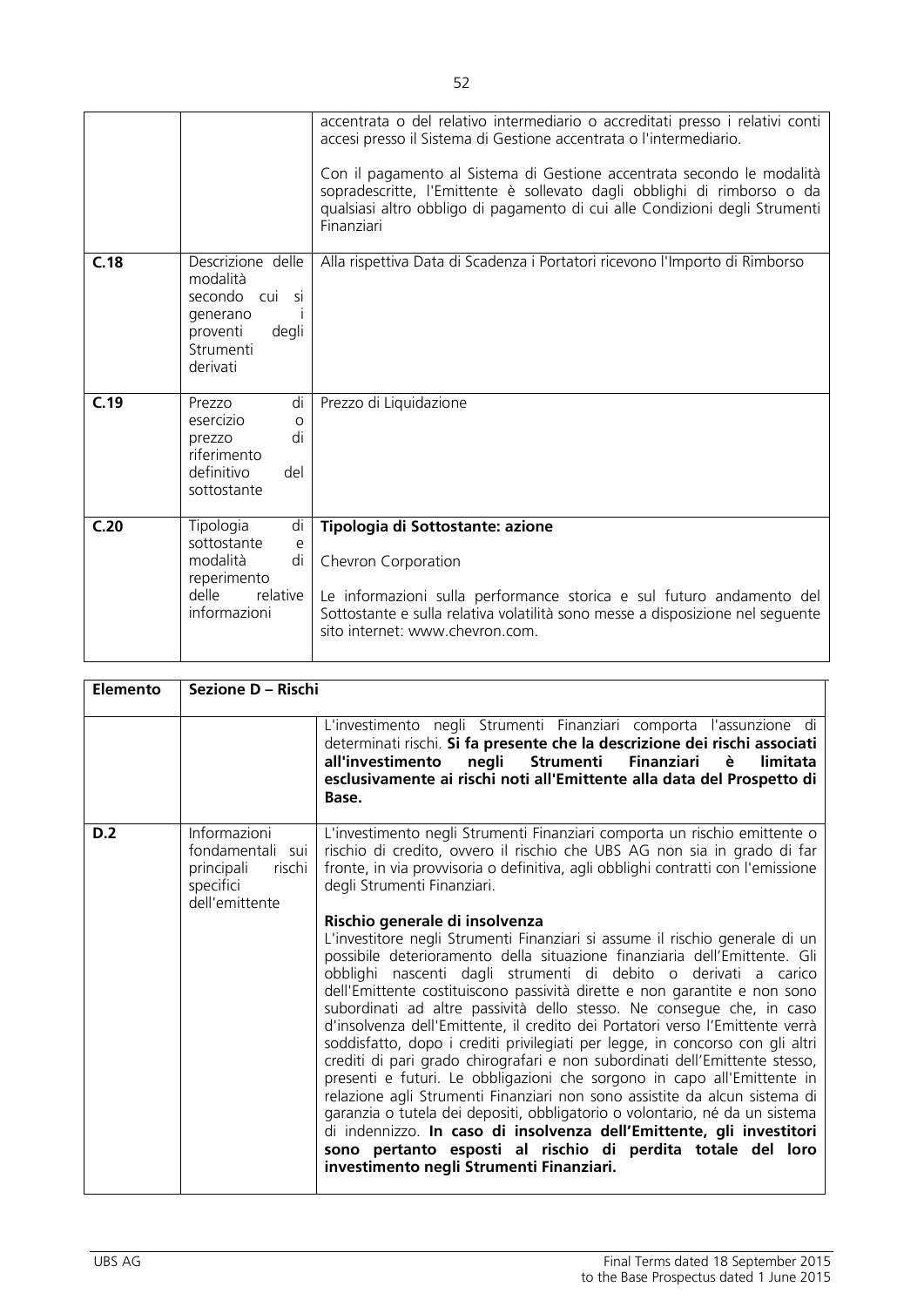| UBS AG, in qualità di Emittente, è esposto a molteplici rischi riconducibili<br>allo svolgimento della propria attività. Essi comprendono, in particolare, le<br>sequenti tipologie di rischi, suscettibili di determinare un impatto sulla<br>capacità di UBS AG di perseguire la propria strategia e incidere sulle<br>proprie attività commerciali, condizioni finanziarie, risultati di esercizio e<br>prospettive e, di conseguenza, potrebbe influire negativamente sul valore<br>degli Strumenti Finanziari. Come specificato nel precedente Elemento B.5,<br>UBS AG è la principale società operativa del Gruppo. Di conseguenza, i<br>rischi di seguito elencati possono incidere anche sull'Emittente.                                                                                                                                                                                                                                                                                                                                                                                                                                                                                                                                                                                                                                                                                                                                                                                                                                                                                                                                                                                                                                                                                                                                                                                                                                                                                                                                                                                                                                                                                                                                                                                                                                                                                                                                                                                                                                                                                                                                                                                                                                                                  |
|-----------------------------------------------------------------------------------------------------------------------------------------------------------------------------------------------------------------------------------------------------------------------------------------------------------------------------------------------------------------------------------------------------------------------------------------------------------------------------------------------------------------------------------------------------------------------------------------------------------------------------------------------------------------------------------------------------------------------------------------------------------------------------------------------------------------------------------------------------------------------------------------------------------------------------------------------------------------------------------------------------------------------------------------------------------------------------------------------------------------------------------------------------------------------------------------------------------------------------------------------------------------------------------------------------------------------------------------------------------------------------------------------------------------------------------------------------------------------------------------------------------------------------------------------------------------------------------------------------------------------------------------------------------------------------------------------------------------------------------------------------------------------------------------------------------------------------------------------------------------------------------------------------------------------------------------------------------------------------------------------------------------------------------------------------------------------------------------------------------------------------------------------------------------------------------------------------------------------------------------------------------------------------------------------------------------------------------------------------------------------------------------------------------------------------------------------------------------------------------------------------------------------------------------------------------------------------------------------------------------------------------------------------------------------------------------------------------------------------------------------------------------------------------|
| Effetto negativo del deterioramento del merito di credito<br>dell'Emittente                                                                                                                                                                                                                                                                                                                                                                                                                                                                                                                                                                                                                                                                                                                                                                                                                                                                                                                                                                                                                                                                                                                                                                                                                                                                                                                                                                                                                                                                                                                                                                                                                                                                                                                                                                                                                                                                                                                                                                                                                                                                                                                                                                                                                                                                                                                                                                                                                                                                                                                                                                                                                                                                                                       |
| fluttuazione<br>cambio<br>d'interesse<br>dei<br>tassi<br>di<br>tassi<br>e<br>$\bullet$<br>persistentemente bassi o negativi potrebbero avere un effetto<br>sfavorevole sulla solidità patrimoniale, sulla liquidità, sulla<br>posizione finanziaria e sulla redditività di UBS                                                                                                                                                                                                                                                                                                                                                                                                                                                                                                                                                                                                                                                                                                                                                                                                                                                                                                                                                                                                                                                                                                                                                                                                                                                                                                                                                                                                                                                                                                                                                                                                                                                                                                                                                                                                                                                                                                                                                                                                                                                                                                                                                                                                                                                                                                                                                                                                                                                                                                    |
| rischio di modifiche al quadro regolamentare e giuridico avverse<br>allo svolgimento dell'attività del Gruppo o che potrebbero influire<br>negativamente sulla sua capacità di attuare i piani strategici                                                                                                                                                                                                                                                                                                                                                                                                                                                                                                                                                                                                                                                                                                                                                                                                                                                                                                                                                                                                                                                                                                                                                                                                                                                                                                                                                                                                                                                                                                                                                                                                                                                                                                                                                                                                                                                                                                                                                                                                                                                                                                                                                                                                                                                                                                                                                                                                                                                                                                                                                                         |
| UBS ha annunciato l'intenzione di operare alcune modifiche<br>strutturali alla luce dei requisiti e delle tendenze normative. Il 14<br>giugno 2015 (la "data di trasferimento degli asset"), UBS AG ha<br>passato le divisioni Retail & Corporate e Wealth Management,<br>registrate in Svizzera, a UBS Switzerland AG, una controllata<br>bancaria di UBS AG in Svizzera. A fronte di tale passaggio, il<br>Gruppo UBS ha incrementato il capitale di UBS Switzerland AG.<br>Secondo la legge svizzera sulla fusione, UBS AG è responsabile in<br>solido delle obbligazioni esistenti alla data di trasferimento degli<br>asset che sono state trasferite a UBS Switzerland AG. Ai sensi<br>delle condizioni del contratto di trasferimento degli asset, UBS<br>Switzerland AG è responsabile in solido delle obbligazioni<br>contrattuali di UBS AG esistenti alla data di trasferimento degli<br>asset. Né UBS AG né UBS Switzerland AG hanno alcuna<br>responsabilità per le nuove obbligazioni assunte dall'altra entità<br>dopo la data di trasferimento degli asset. Qualora le obbligazioni<br>altrimenti coperte dalla responsabilità solidale siano variate o<br>modificate da un solo obbligato in solido in modo pregiudizievole<br>per l'altro obbligato in solido, la responsabilità di quest'ultimo<br>potrà essere limitata alle condizioni originarie dell'obbligazione<br>secondo la legge svizzera. In talune circostanze, la legge bancaria<br>svizzera e l'ordinanza FINMA sull'insolvenza bancaria autorizzano<br>la FINMA a modificare, estinguere o convertire in capitale le<br>passività di UBS Switzerland AG in relazione alle procedure di<br>risoluzione attinenti a UBS Switzerland AG. Nel Regno Unito, UBS<br>sta attuando in UBS Limited un nuovo modello operativo e di<br>business. UBS ha pertanto incrementato opportunamente il<br>capitale di UBS Limited. Nell'ottica di adeguarsi alla nuova<br>regolamentazione vigente negli Stati Uniti per le banche estere ai<br>sensi del Dodd-Frank Wall Street Reform and Consumer<br>Protection Act, entro il 1º luglio 2016 UBS designerà una holding<br>intermedia la quale sarà titolare di tutte le attività statunitensi di<br>UBS, eccettuate le succursali USA di UBS AG. UBS sta valutando<br>altre modifiche alla propria forma giuridica alla luce dei requisiti<br>normativi. Le Condizioni non contemplano limitazioni a eventi di<br>cambio di controllo o modifiche strutturali e nessun evento di<br>default, obbligo di riacquisto dei Titoli o altro evento scatterà ai<br>sensi delle Condizioni a seguito di siffatte modifiche. Non può<br>esservi alcuna garanzia che tali modifiche, ove attuate, non<br>incidano negativamente sul rating creditizio dell'Emittente e/o |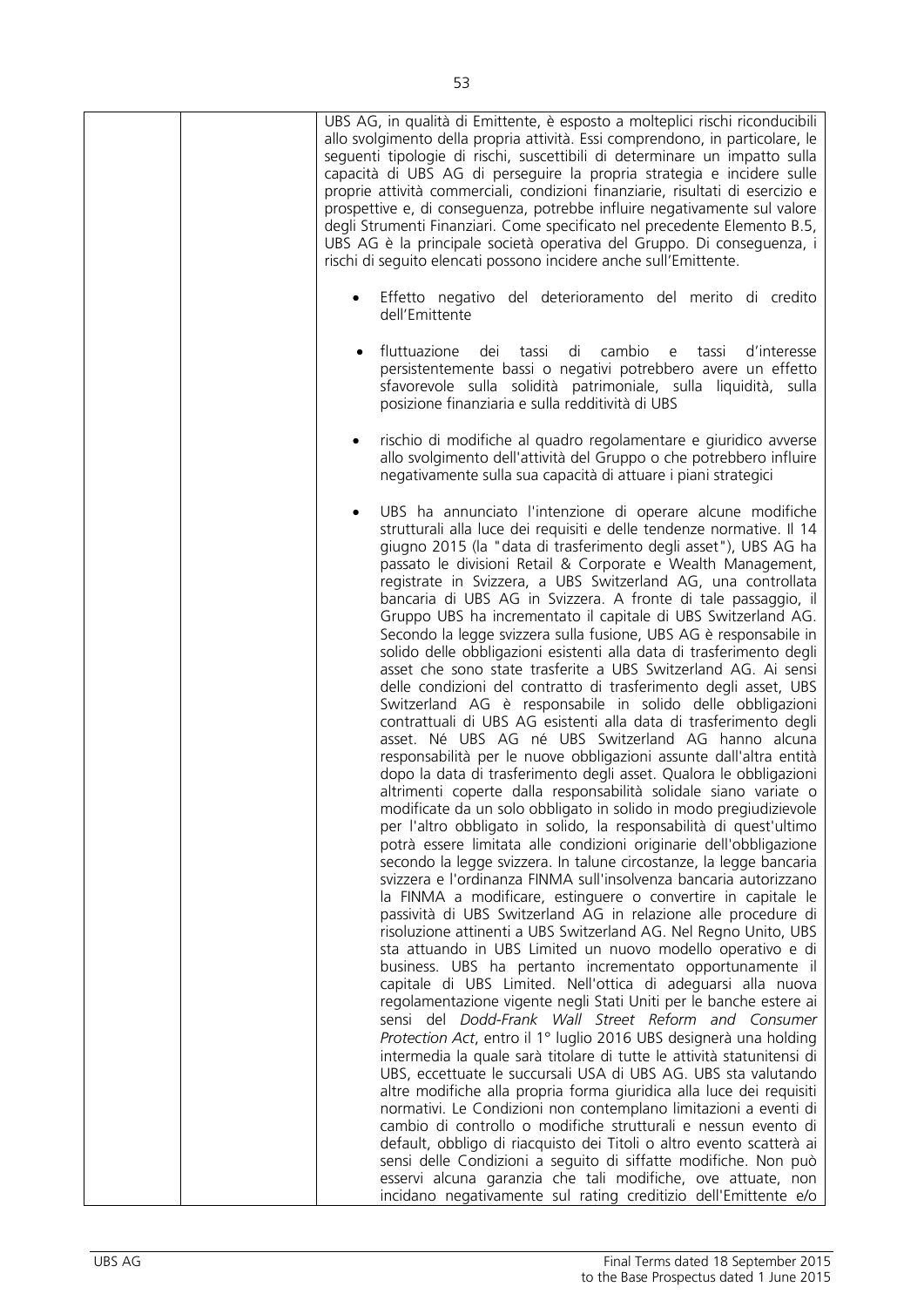| aumentino la probabilità che si verifichi un evento di default. Tali<br>modifiche, qualora ve ne fossero, potrebbero influenzare<br>sfavorevolmente la capacità dell'Emittente di rimborsare o pagare<br>interessi sui Titoli e/o determinare circostanze in cui l'Emittente<br>potrebbe di decidere di annullare tali interessi (se del caso).                                                                                                                                                                                                                                                                                                                                          |
|------------------------------------------------------------------------------------------------------------------------------------------------------------------------------------------------------------------------------------------------------------------------------------------------------------------------------------------------------------------------------------------------------------------------------------------------------------------------------------------------------------------------------------------------------------------------------------------------------------------------------------------------------------------------------------------|
| rischio di peggioramento della solidità patrimoniale del Gruppo,<br>importante nel supportarne la strategia<br>aziendale, il<br>mantenimento della base di clientela e la posizione competitiva.<br>Eventuali aumenti delle attività ponderate per il rischio o la<br>riduzione del capitale idoneo potrebbe ridurre considerevolmente<br>i coefficienti patrimoniali del Gruppo. Inoltre, il Gruppo è<br>soggetto a un requisito di coefficiente di leva minimo per le SRB<br>(banche di rilevanza sistemica) svizzere, che in alcune circostanze<br>potrebbe limitare le sue attività commerciali anche qualora il<br>Gruppo soddisfi altri requisiti patrimoniali basati sul rischio. |
| rischio di mancato completamento dei piani strategici annunciati<br>del Gruppo o di mancata attuazione delle modifiche operative<br>necessarie per adeguarsi alle mutevoli condizioni di mercato, alle<br>nuove normative e ad altre situazioni                                                                                                                                                                                                                                                                                                                                                                                                                                          |
| rischi connessi a procedimenti giudiziari in corso e a cause passive<br>riconducibili allo svolgimento dell'attività del Gruppo                                                                                                                                                                                                                                                                                                                                                                                                                                                                                                                                                          |
| rischio operativo,<br>potrebbe<br>incidere<br>che<br>negativamente<br>sull'attività di UBS<br>rischio di reputazione, fondamentale per l'andamento dell'attività                                                                                                                                                                                                                                                                                                                                                                                                                                                                                                                         |
| del Gruppo. Un deterioramento della reputazione del Gruppo<br>potrebbe ripercuotersi sul successo della sua attività commerciale                                                                                                                                                                                                                                                                                                                                                                                                                                                                                                                                                         |
| rischio connesso alla possibilità che le condizioni di mercato e le<br>$\bullet$<br>congiunturali<br>prospettive<br>influiscano<br>negativamente<br>sull'andamento del settore finanziario                                                                                                                                                                                                                                                                                                                                                                                                                                                                                               |
| possibilità che la situazione dei mercati finanziari<br>possa<br>penalizzare le posizioni di rischio assunte in passato dal Gruppo e<br>gli altri impegni in capo alla stessa; difficoltà di liquidare le<br>posizioni di rischio assunte in passato                                                                                                                                                                                                                                                                                                                                                                                                                                     |
| rischio di cambio dovuto alla presenza del Gruppo sui mercati<br>$\bullet$<br>internazionali                                                                                                                                                                                                                                                                                                                                                                                                                                                                                                                                                                                             |
| rischi connessi alle procedure di controllo e gestione del rischio<br>$\bullet$<br>adottate dal Gruppo al fine di evitare o limitare le perdite<br>svolgimento<br>attività<br>potenziali nello<br>delle<br>creditizia<br>e<br>d'intermediazione                                                                                                                                                                                                                                                                                                                                                                                                                                          |
| rischi connessi ai modelli di valutazione delle posizioni assunte,<br>$\bullet$<br>che presentano limiti intrinseci e possono basarsi su variabili non<br>osservabili                                                                                                                                                                                                                                                                                                                                                                                                                                                                                                                    |
| rischio di liquidità e di finanziamento, che può influire<br>$\bullet$<br>negativamente sulla capacità del Gruppo di far fronte ai propri<br>obblighi                                                                                                                                                                                                                                                                                                                                                                                                                                                                                                                                    |
| rischio connesso all'incapacità del Gruppo di individuare o<br>$\bullet$<br>cogliere opportunità reddituali o sul piano competitivo e di<br>attrarre e fidelizzare collaboratori qualificati                                                                                                                                                                                                                                                                                                                                                                                                                                                                                             |
| rischi di possibili effettivi negativi sui risultati di bilancio del                                                                                                                                                                                                                                                                                                                                                                                                                                                                                                                                                                                                                     |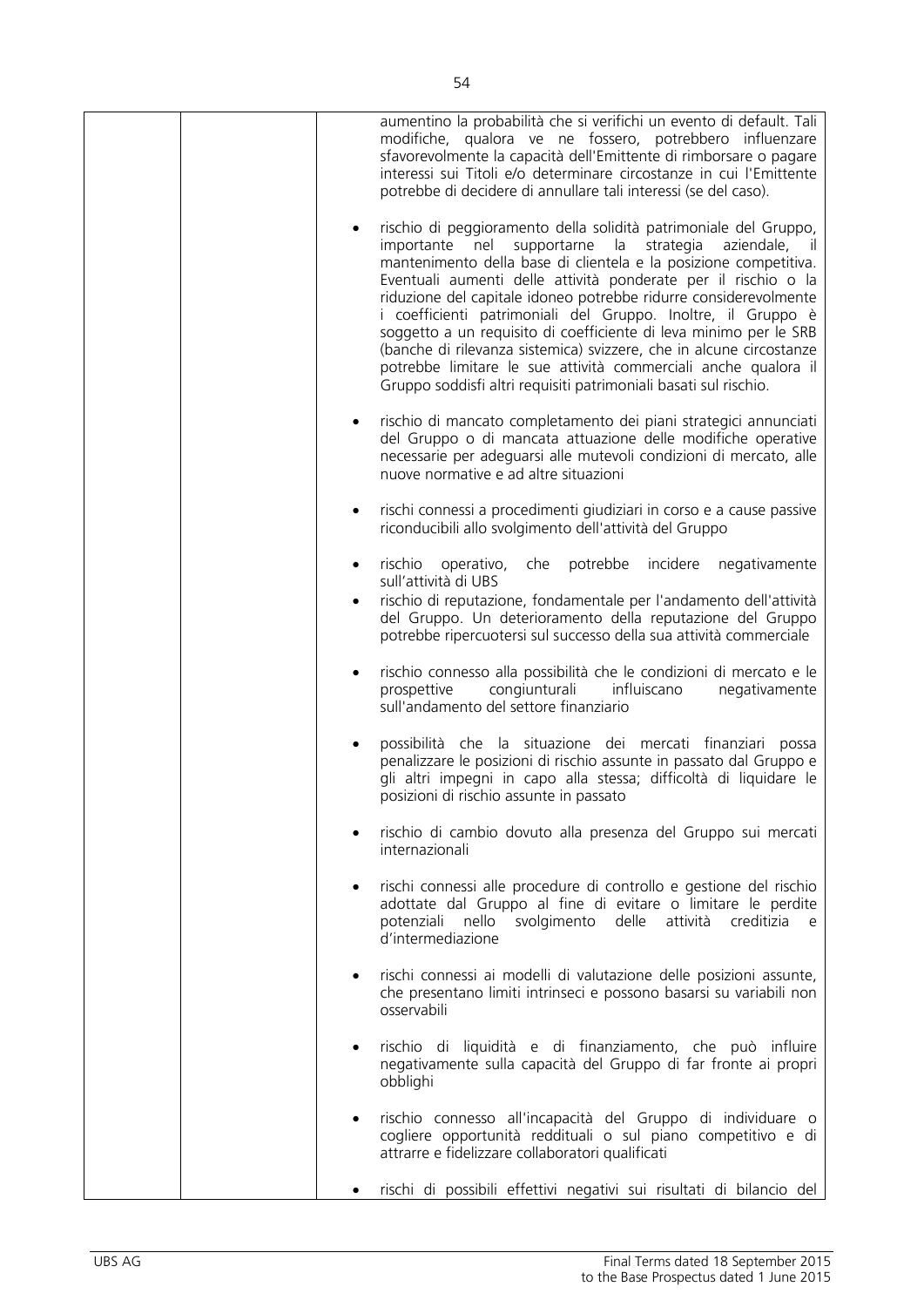|     |                                                                                                           | Gruppo legati a modifiche dei principi contabili                                                                                                                                                                                                                                                                                                                                                                                                                                                                                                                                                                                                                                                                                                                                                                                                                                                                                                                                                                                                                                                                                    |
|-----|-----------------------------------------------------------------------------------------------------------|-------------------------------------------------------------------------------------------------------------------------------------------------------------------------------------------------------------------------------------------------------------------------------------------------------------------------------------------------------------------------------------------------------------------------------------------------------------------------------------------------------------------------------------------------------------------------------------------------------------------------------------------------------------------------------------------------------------------------------------------------------------------------------------------------------------------------------------------------------------------------------------------------------------------------------------------------------------------------------------------------------------------------------------------------------------------------------------------------------------------------------------|
|     |                                                                                                           | rischi di possibili effettivi negativi sui risultati di bilancio del<br>a modifiche nei criteri di valutazione<br>Gruppo legati<br>dell'avviamento                                                                                                                                                                                                                                                                                                                                                                                                                                                                                                                                                                                                                                                                                                                                                                                                                                                                                                                                                                                  |
|     |                                                                                                           | rischi degli effetti fiscali sui risultati di bilancio del Gruppo legati a<br>rettifiche delle attività per imposte anticipate.                                                                                                                                                                                                                                                                                                                                                                                                                                                                                                                                                                                                                                                                                                                                                                                                                                                                                                                                                                                                     |
|     |                                                                                                           | i risultati operativi, la condizione finanziaria e la capacità di<br>adempiere ai propri obblighi di pagamento in futuro di UBS AG<br>potrebbero essere influenzati dal finanziamento, dai dividendi e<br>da altre distribuzioni ricevute da UBS Switzerland AG o da<br>qualsiasi altra controllata diretta, che potrebbe essere soggetta a<br>restrizioni                                                                                                                                                                                                                                                                                                                                                                                                                                                                                                                                                                                                                                                                                                                                                                          |
|     |                                                                                                           | l'obiettivo dichiarato dei rendimenti di capitale del Gruppo è<br>$\bullet$<br>parzialmente basato sui coefficienti patrimoniali, i quali sono<br>soggetti a modifiche normative e potrebbero fluttuare in misura<br>significativa                                                                                                                                                                                                                                                                                                                                                                                                                                                                                                                                                                                                                                                                                                                                                                                                                                                                                                  |
|     |                                                                                                           | il Gruppo UBS potrebbe non riuscire a realizzare i benefici previsti<br>dell'offerta di scambio. Un ritardo nell'acquisizione della piena<br>proprietà di UBS AG potrebbe incidere negativamente sui benefici<br>previsti dell'offerta di scambio, sulla liquidità e sul valore di<br>mercato delle azioni di UBS Group AG. L'esistenza di azionisti di<br>minoranza in UBS AG potrebbe, tra l'altro, rendere più difficile o<br>ritardare la capacità del Gruppo di attuare modifiche alla struttura<br>giuridica del Gruppo e interferire con le sue operazioni giornaliere<br>e con la sua governance societaria.                                                                                                                                                                                                                                                                                                                                                                                                                                                                                                                |
|     |                                                                                                           | rischi associati a una fusione "squeeze out". Sebbene il Gruppo<br>$\bullet$<br>preveda che nella maggior parte dei casi l'entità incorporante<br>della fusione squeeze-out riuscirà a ottenere le licenze bancarie<br>dell'Emittente, i permessi e altre autorizzazioni, tale entità<br>potrebbe dover presentare una nuova richiesta per l'ottenimento<br>di licenze, permessi e autorizzazioni specifici, nonché di consensi<br>di terzi. Inoltre, gli azionisti di minoranza oggetto della fusione<br>squeeze-out potrebbero in teoria cercare di affermare che il<br>corrispettivo offerto sia "inadeguato" e chiedere a un tribunale<br>competente svizzero di stabilire quale sia il corrispettivo<br>"adequato". Ciascuna di dette circostanze, ove dovesse<br>verificarsi, potrebbe generare costi, ritardi nell'attuazione della<br>fusione squeeze-out o disturbare o incidere negativamente<br>sull'attività del Gruppo.                                                                                                                                                                                                |
| D.3 | Informazioni<br>fondamentali sui<br>principali<br>rischi<br>specifici<br>degli<br>Strumenti<br>Finanziari | I potenziali investitori sono informati del fatto che gli Strumenti Finanziari<br>costituiscono un investimento rischioso che può comportare anche la<br>perdita della totalità del capitale investito. I Portatori possono subire<br>una perdita se gli importi incassati ai sensi delle Condizioni degli Strumenti<br>Finanziari sono inferiori al prezzo di acquisto degli Strumenti Finanziari<br>(comprensivi dei costi di negoziazione). L'investitore è esposto al rischio di<br>un deterioramento della situazione finanziaria dell'Emittente e, di<br>conseguenza, al rischio che il medesimo non sia in grado di far fronte alle<br>obbligazioni derivanti dagli Strumenti Finanziari. I potenziali investitori<br>devono pertanto essere consapevoli dell'eventualità di una perdita<br>parziale o persino totale del capitale investito ed essere in grado di<br>fronteggiarla. Chiunque sia interessato a investire negli Strumenti<br>Finanziari deve valutare la propria situazione finanziaria al fine di accertare<br>la propria capacità di sopportare i rischi di perdita connessi agli<br>Strumenti Finanziari. |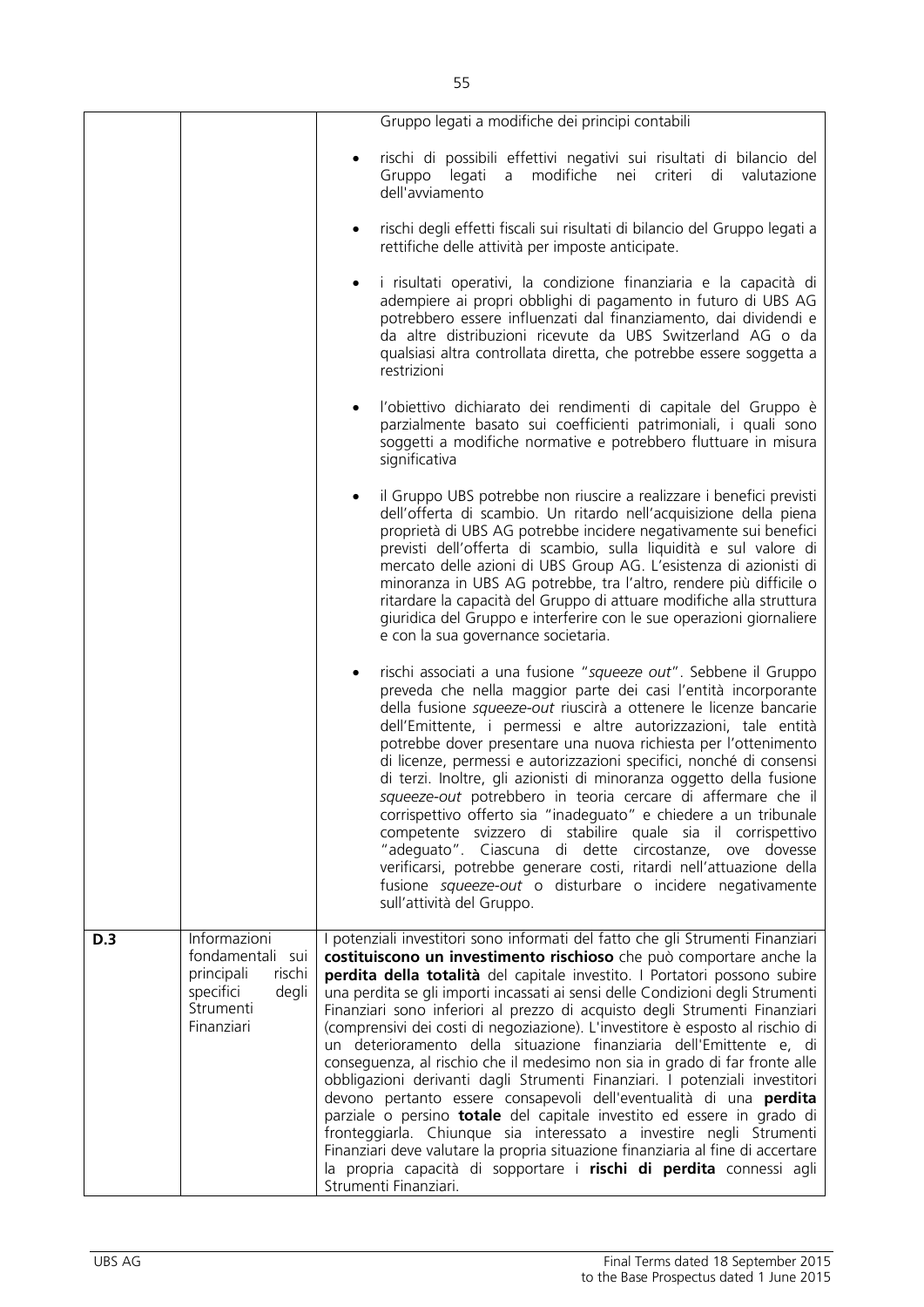| Rischi specifici relativi ad alcune caratteristiche degli Strumenti                                                                                                                                                                                                                                                                                                                                                                                                                                                                                                                                                                                                                        |
|--------------------------------------------------------------------------------------------------------------------------------------------------------------------------------------------------------------------------------------------------------------------------------------------------------------------------------------------------------------------------------------------------------------------------------------------------------------------------------------------------------------------------------------------------------------------------------------------------------------------------------------------------------------------------------------------|
| <b>Finanziari</b>                                                                                                                                                                                                                                                                                                                                                                                                                                                                                                                                                                                                                                                                          |
| I potenziali investitori devono tener conto del fatto che l'ammontare<br>dell'Importo di Rimborso dovuto in base alle Condizioni degli Strumenti<br>Finanziari dipende dalla performance del Sottostante. In caso di<br>andamento sfavorevole del Prezzo del Sottostante, gli importi ricevuti in<br>relazione agli Strumenti Finanziari possono essere inferiori a quelli attesi<br>dagli investitori e possono persino essere pari a zero. In tale ipotesi i<br>Portatori subiranno una perdita totale del loro investimento<br>(comprese le eventuali commissioni di negoziazione).                                                                                                     |
| La cosiddetta struttura "express" prevede che, al verificarsi di determinate<br>condizioni e in base alle Condizioni degli Strumenti Finanziari, gli<br>Strumenti Finanziari possano scadere prima della Data di Scadenza, senza<br>necessità di alcun preavviso o dichiarazione da parte dell'Emittente o del<br>Portatore. Nel caso in cui gli Strumenti Finanziari scadano prima della Data<br>di Scadenza, il Portatore può chiedere il rimborso in contanti di quanto<br>spettante fino alla scadenza anticipata. In seguito a tale scadenza<br>anticipata, il Portatore non potrà, tuttavia, richiedere il pagamento di<br>ulteriori importi in relazione agli Strumenti Finanziari. |
| Il Portatore è pertanto esposto al rischio di non partecipare, nella misura e<br>per il periodo attesi, alla performance del Sottostante.                                                                                                                                                                                                                                                                                                                                                                                                                                                                                                                                                  |
| In caso di scadenza anticipata degli Strumenti Finanziari, il Portatore è<br>inoltre esposto anche al cosiddetto rischio di reinvestimento. Il<br>Portatore può trovarsi nella situazione di dover reinvestire gli eventuali<br>importi versati dall'Emittente in caso di scadenza anticipata a condizioni di<br>mercato meno favorevoli rispetto a quelle prevalenti al momento<br>dell'acquisto degli Strumenti Finanziari.                                                                                                                                                                                                                                                              |
| I potenziali investitori devono considerare che l'eventuale Importo di<br>Rimborso, ove previsto, è subordinato al raggiungimento di determinati<br>soglie, barriere o livelli da parte del prezzo del Sottostante in un<br>determinato momento o, secondo i casi, entro un determinato periodo<br>come specificato nelle Condizioni degli Strumenti Finanziari.                                                                                                                                                                                                                                                                                                                           |
| Solo qualora la relativa soglia, barriera o, secondo i casi, livello non siano<br>stati raggiunti al momento o nel periodo indicato nelle Condizioni degli<br>Strumenti Finanziari, il Portatore degli Strumenti Finanziari ha diritto a<br>ricevere un importo predeterminato nelle Condizioni degli Strumenti<br>Finanziari a titolo di Importo di Rimborso. In caso contrario, il Portatore<br>partecipa alla performance del Sottostante e, pertanto, è esposto al rischio<br>di una perdita totale del capitale investito.                                                                                                                                                            |
| I potenziali investitori devono considerare che i Portatori non hanno diritto<br>a richiedere la scadenza anticipata degli Strumenti Finanziari, che pertanto<br>non possono estinguersi su iniziativa del Portatore nel corso della loro<br>durata. Di conseguenza, il Portatore che volesse realizzare (anche<br>parzialmente) il valore degli Strumenti Finanziari prima della loro scadenza<br>può farlo soltanto mediante la vendita, salvo ove gli Strumenti Finanziari<br>siano stati oggetto di rimborso anticipato o estinzione da parte<br>dell'Emittente in conformità alle Condizioni degli Strumenti Finanziari.                                                              |
| La vendita presuppone che i partecipanti al mercato siano disposti ad<br>acquistare gli Strumenti Finanziari a un determinato prezzo. Qualora non<br>vi siano controparti disposte all'acquisto, il Portatore potrebbe non<br>realizzare il valore degli Strumenti Finanziari. L'emissione degli Strumenti<br>Finanziari non comporta per l'Emittente alcun obbligo di indennizzo a<br>favore del Portatore o di riacquisto degli Strumenti Finanziari.                                                                                                                                                                                                                                    |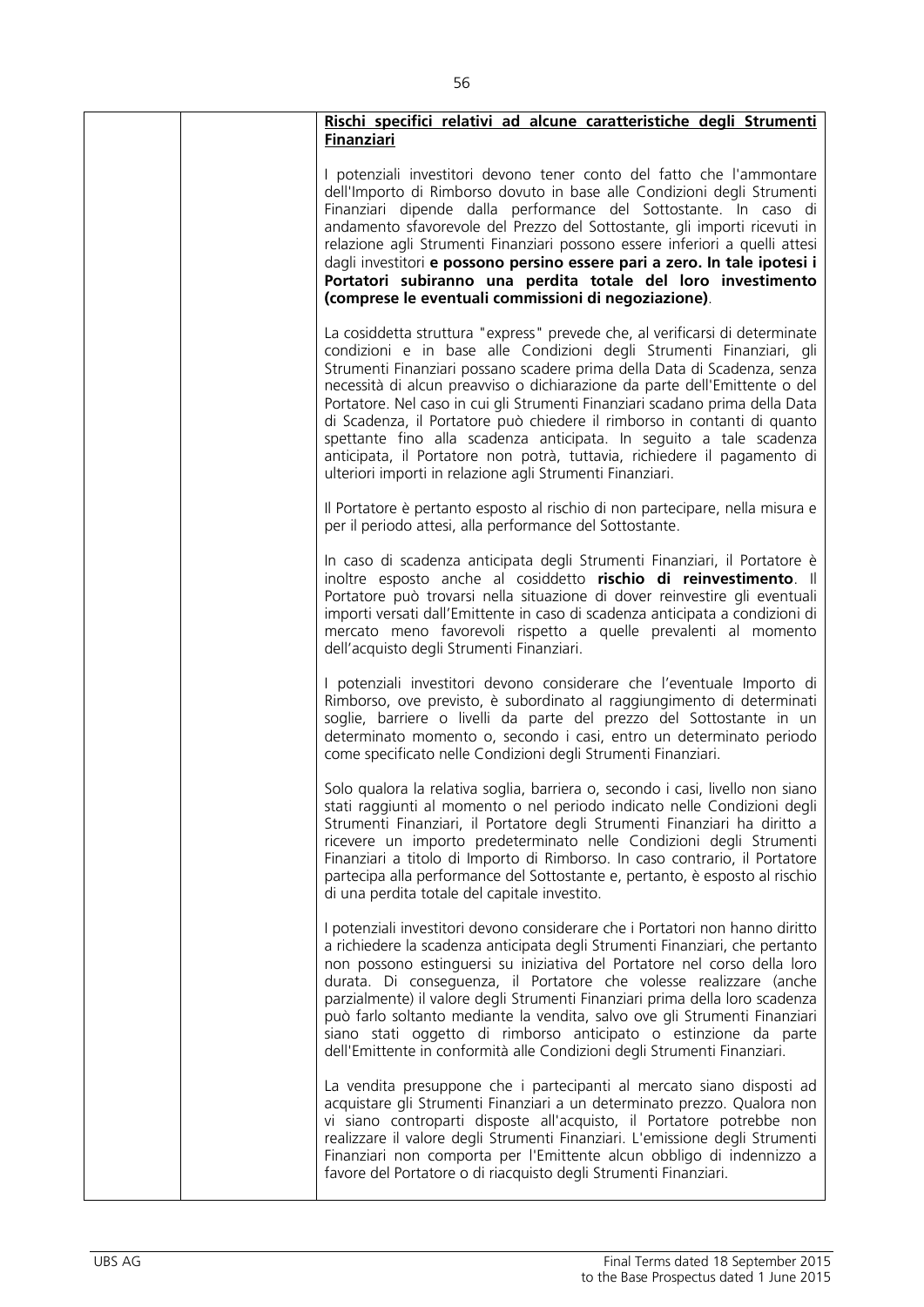|  | Rischi generali relativi agli Strumenti Finanziari                                                                                                                                                                                                                                                                                                                                                                                                                                                                                                                                                                                                                                                                                                                                                                                                                                                                                                                                                                                                                                                                                                                                                                                                                                      |
|--|-----------------------------------------------------------------------------------------------------------------------------------------------------------------------------------------------------------------------------------------------------------------------------------------------------------------------------------------------------------------------------------------------------------------------------------------------------------------------------------------------------------------------------------------------------------------------------------------------------------------------------------------------------------------------------------------------------------------------------------------------------------------------------------------------------------------------------------------------------------------------------------------------------------------------------------------------------------------------------------------------------------------------------------------------------------------------------------------------------------------------------------------------------------------------------------------------------------------------------------------------------------------------------------------|
|  | Portatori degli Strumenti Finanziari sono esposti al rischio di bail-<br>in<br>L'Emittente e gli Strumenti Finanziari sono assoggettati alla Legge<br>Bancaria svizzera e all'ordinanza sull'insolvenza bancaria che designa<br>l'Autorità federale di vigilanza sui mercati finanziari ("FINMA") quale<br>organo competente per la risoluzione delle crisi, al fine di imporre agli<br>istituti di credito, in talune circostanze, determinate misure di risoluzione.<br>Tali misure includono in particolare la trasformazione o conversione dei<br>titoli di debito in azioni ordinarie dell'istituto di credito (il cosiddetto bail-<br>in), liberando di conseguenza l'Emittente dalle obbligazioni previste dai<br>titoli. In tale evenienza, i Portatori degli Strumenti Finanziari non<br>avrebbero più la facoltà di far valere nei confronti dell'Emittente i diritti in<br>capo ai titoli detenuti. Le misure di risoluzione possono pertanto avere un<br>significativo impatto negativo sui diritti dei Portatori degli Strumenti<br>Finanziari, sospendendoli, modificandoli o estinguendoli, parzialmente o<br>totalmente. Nel peggiore dei casi, ciò può condurre alla perdita totale<br>dell'investimento effettuato dai Portatori degli Strumenti<br><b>Finanziari</b> |
|  | Le suddette disposizioni legislative o misure regolamentari possono<br>modificare sostanzialmente i diritti dei Portatori degli Strumenti Finanziari,<br>influendo negativamente sul valore dei medesimi anche prima<br>dell'eventuale insolvenza dell'Emittente o applicazione di misure di<br>risoluzione.                                                                                                                                                                                                                                                                                                                                                                                                                                                                                                                                                                                                                                                                                                                                                                                                                                                                                                                                                                            |
|  | Estinzione e Rimborso Anticipato a discrezione dell'Emittente<br>Conformemente a quanto previsto nelle Condizioni degli Strumenti<br>Finanziari, l'Emittente può, in determinate circostanze, optare per<br>l'estinzione o il rimborso della totalità degli Strumenti Finanziari prima<br>della Data di Scadenza. In tal caso, conformemente alle Condizioni degli<br>Strumenti Finanziari, il Portatore può pretendere il pagamento<br>dell'importo di rimborso in relazione a tale scadenza anticipata. Tuttavia,<br>il Portatore non potrà pretendere il pagamento di ulteriori importi relativi<br>agli Strumenti Finanziari successivamente alla data di estinzione dei<br>medesimi. Peraltro, l'eventuale importo dovuto dall'Emittente in caso di<br>rimborso anticipato degli Strumenti Finanziari (Importo di Rimborso<br>Anticipato) potrebbe essere significativamente inferiore all'Importo di<br>Rimborso dovuto dall'Emittente alla scadenza naturale degli Strumenti<br>Finanziari.                                                                                                                                                                                                                                                                                      |
|  | Il Portatore è pertanto esposto al rischio di non partecipare, nella misura e<br>per il periodo attesi, alla performance del Sottostante.                                                                                                                                                                                                                                                                                                                                                                                                                                                                                                                                                                                                                                                                                                                                                                                                                                                                                                                                                                                                                                                                                                                                               |
|  | In caso di estinzione anticipata degli Strumenti Finanziari da parte<br>dell'Emittente, il Portatore è esposto al rischio di reinvestimento, ossia al<br>rischio di dover reinvestire l'eventuale Importo di Rimborso Anticipato<br>versato dall'Emittente a condizioni di mercato meno favorevoli rispetto a<br>quelle prevalenti al momento dell'acquisto degli Strumenti Finanziari.                                                                                                                                                                                                                                                                                                                                                                                                                                                                                                                                                                                                                                                                                                                                                                                                                                                                                                 |
|  | Effetti negativi di modifiche dei Diritti connessi agli Strumenti<br>Finanziari<br>Vi è la possibilità che si verifichino alcuni eventi o siano adottate alcune<br>misure (da parte di soggetti diversi dall'Emittente) in relazione al<br>Sottostante in grado di determinare modifiche del Sottostante o della<br>struttura del Sottostante. Tali situazioni sono dette Eventi Potenziali di<br>Rettifica. Al verificarsi di un Evento Potenziale di Rettifica, l'Emittente<br>potrà decidere di effettuare rettifiche in base alle Condizioni degli<br>Strumenti Finanziari per tenere conto di tali eventi o misure. Le rettifiche<br>eventualmente adottate potrebbero avere un impatto negativo sul valore<br>degli Strumenti Finanziari.                                                                                                                                                                                                                                                                                                                                                                                                                                                                                                                                         |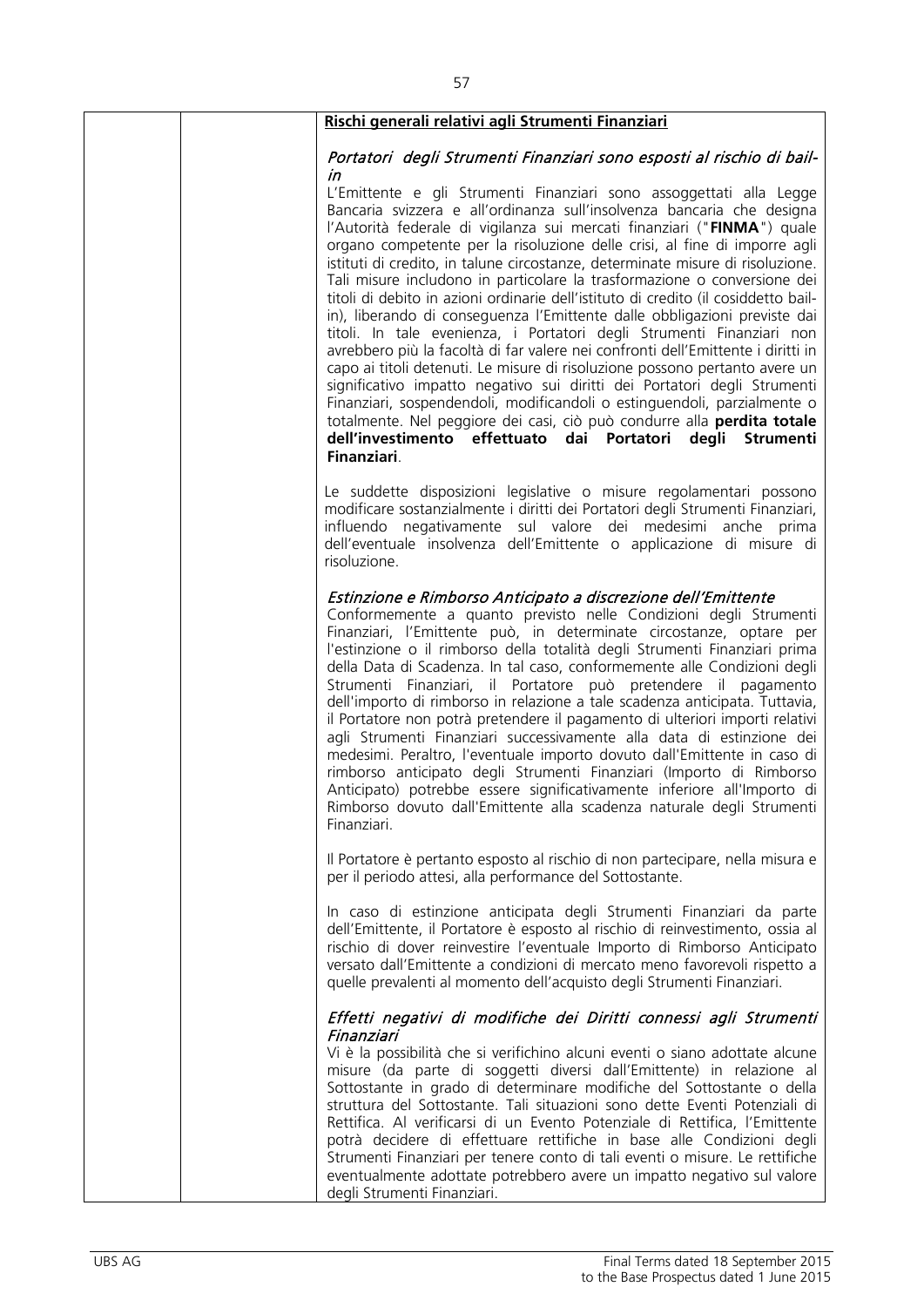| Sostituzione dell'Emittente<br>Purché l'Emittente non sia inadempiente relativamente ai propri obblighi<br>derivanti dagli Strumenti Finanziari, avrà in qualsiasi momento il diritto,<br>conformemente alle Condizioni degli Strumenti Finanziari e senza il<br>consenso dei Portatori, di sostituire un'altra società all'interno del Gruppo<br>UBS in qualità di emittente (l'"Emittente Sostituto") relativamente a tutti<br>gli obblighi previsti dagli o connessi agli Strumenti Finanziari.                                                                                                                                                                                                                                                                                                                                                                                                                                                                                                                                                                                                                                                                                             |
|------------------------------------------------------------------------------------------------------------------------------------------------------------------------------------------------------------------------------------------------------------------------------------------------------------------------------------------------------------------------------------------------------------------------------------------------------------------------------------------------------------------------------------------------------------------------------------------------------------------------------------------------------------------------------------------------------------------------------------------------------------------------------------------------------------------------------------------------------------------------------------------------------------------------------------------------------------------------------------------------------------------------------------------------------------------------------------------------------------------------------------------------------------------------------------------------|
| Ciò potrebbe incidere su un'eventuale quotazione degli Strumenti<br>Finanziari e, in particolare, potrebbe rendersi necessario per l'Emittente<br>Sostituto presentare una nuova richiesta di quotazione sul mercato o sulla<br>borsa valori applicabile su cui gli Strumenti Finanziari sono quotati.<br>Inoltre, successivamente a una sostituzione, i Portatori saranno soggetti al<br>rischio di credito dell'Emittente Sostituto.                                                                                                                                                                                                                                                                                                                                                                                                                                                                                                                                                                                                                                                                                                                                                         |
| Negoziazione degli Strumenti Finanziari/ Rischio di liquidità<br>Non è possibile prevedere se e in che misura possa svilupparsi un mercato<br>secondario degli Strumenti Finanziari e a quale prezzo essi saranno<br>negoziati su tale mercato, né se tale mercato sarà liquido o illiquido.                                                                                                                                                                                                                                                                                                                                                                                                                                                                                                                                                                                                                                                                                                                                                                                                                                                                                                   |
| Sarà presentata o è stata presentata domanda di ammissione o<br>quotazione degli Strumenti Finanziari presso la Borsa o le Borse Valori<br>specificate. In caso di esito positivo della domanda, non vi è garanzia che<br>tale ammissione o quotazione si protragga nel tempo. L'eventuale<br>ammissione o quotazione degli Strumenti Finanziari su mercati<br>regolamentati non denota necessariamente una maggiore liquidità degli<br>stessi. Qualora gli Strumenti Finanziari non siano quotati o negoziati su<br>alcuna borsa valori, le informazioni di prezzo potrebbero essere più<br>difficili da reperire, con possibili conseguenze negative sulla liquidità degli<br>Strumenti Finanziari. La liquidità può essere influenzata anche dalle<br>eventuali restrizioni imposte in alcune giurisdizioni sull'offerta e la vendita<br>degli Strumenti Finanziari. Inoltre, l'Emittente ha la facoltà (ma non<br>l'obbligo) di riacquistare gli Strumenti Finanziari in qualsiasi momento e a<br>qualsiasi prezzo sul mercato aperto, mediante offerta pubblica o accordo<br>privato. L'Emittente può decidere di tenere, rivendere o annullare gli<br>Strumenti Finanziari riacquistati. |
| Non si può peraltro escludere che il numero degli Strumenti Finanziari<br>effettivamente emessi e poi collocati presso gli investitori sia inferiore al<br>Volume di Emissione degli Strumenti Finanziari previsto. Vi è pertanto il<br>rischio che, a causa del basso volume di Strumenti Finanziari<br>effettivamente emessi, la liquidità degli stessi sia ridotta rispetto al caso di<br>emissione e collocamento di tutti gli Strumenti Finanziari.                                                                                                                                                                                                                                                                                                                                                                                                                                                                                                                                                                                                                                                                                                                                       |
| In condizioni di mercato normali, il Gestore intende presentare proposte<br>d'acquisto e di vendita degli Strumenti Finanziari con regolare frequenza.<br>Tuttavia, il Gestore non si assume nei confronti dell'Emittente il fermo<br>impegno di garantire la liquidità degli Strumenti Finanziari mediante la<br>pubblicazione di prezzi denaro e lettera e non si assume l'obbligo legale<br>di quotazione, né altro impegno in merito al livello o alla determinazione<br>degli stessi. I potenziali investitori, pertanto, non devono fare<br>affidamento sulla possibilità di vendere gli Strumenti Finanziari in<br>un momento specifico o a un determinato prezzo.                                                                                                                                                                                                                                                                                                                                                                                                                                                                                                                      |
| Regime fiscale degli Strumenti Finanziari<br>L'investitore negli Strumenti Finanziari può essere assoggettato al<br>pagamento di imposte o altre tasse o tributi previsti dalle leggi e dalle<br>prassi del Paese in cui gli Strumenti Finanziari vengono trasferiti ovvero di<br>altre giurisdizioni. In alcune giurisdizioni non sono disponibili dichiarazioni<br>ufficiali delle autorità fiscali o sentenze di organi giudiziari in relazione a<br>strumenti finanziari innovativi come i presenti Strumenti Finanziari. Si                                                                                                                                                                                                                                                                                                                                                                                                                                                                                                                                                                                                                                                               |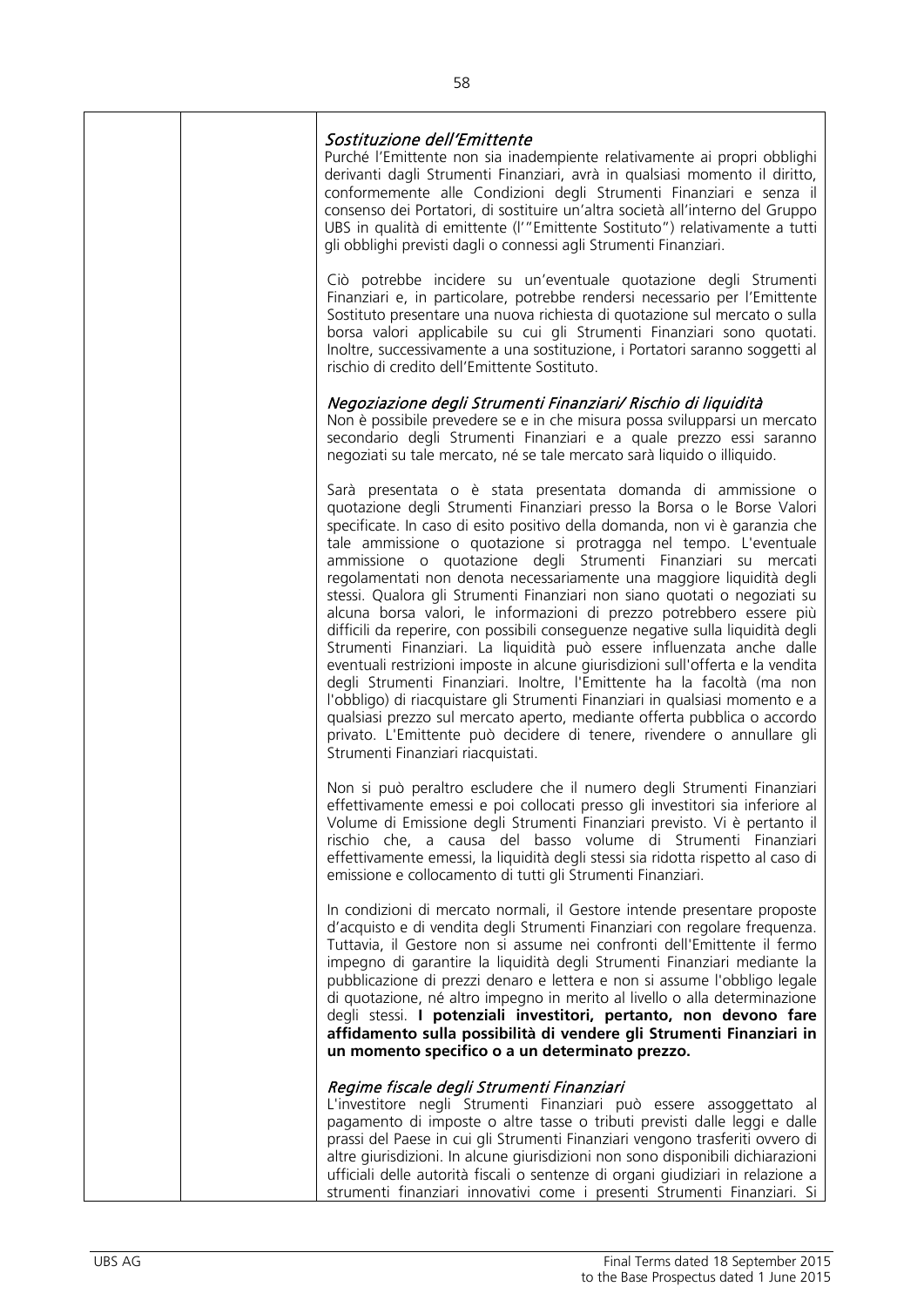| consiglia ai potenziali investitori di non basarsi su quanto contenuto nella<br>sezione relativa al regime fiscale del Prospetto di Base, ma di rivolgersi ai<br>propri consulenti fiscali per un parere sulla propria posizione fiscale<br>individuale con riferimento all'acquisto, alla vendita e al rimborso degli<br>Strumenti Finanziari. Solo tali consulenti sono in grado di valutare<br>adeguatamente la specifica situazione del singolo investitore.                                                                                                                                                                                                                                                                                                                                                                                                                                                                                                                                                                                                                                                                 |
|----------------------------------------------------------------------------------------------------------------------------------------------------------------------------------------------------------------------------------------------------------------------------------------------------------------------------------------------------------------------------------------------------------------------------------------------------------------------------------------------------------------------------------------------------------------------------------------------------------------------------------------------------------------------------------------------------------------------------------------------------------------------------------------------------------------------------------------------------------------------------------------------------------------------------------------------------------------------------------------------------------------------------------------------------------------------------------------------------------------------------------|
| Possibili modifiche del regime fiscale applicabile agli Strumenti<br>Finanziari                                                                                                                                                                                                                                                                                                                                                                                                                                                                                                                                                                                                                                                                                                                                                                                                                                                                                                                                                                                                                                                  |
| Le considerazioni relative al regime fiscale degli Strumenti Finanziari<br>contenute nel Prospetto di Base rispecchiano l'opinione dell'Emittente in<br>base alla situazione giuridica identificabile alla data in cui sono espresse.<br>Tuttavia, non può essere escluso un diverso trattamento fiscale da parte<br>delle autorità fiscali e dei giudici tributari. Prima di prendere decisioni in<br>merito all'opportunità di investire negli Strumenti Finanziari, il singolo<br>investitore è dunque tenuto a chiedere il parere del proprio consulente<br>fiscale.                                                                                                                                                                                                                                                                                                                                                                                                                                                                                                                                                         |
| L'Emittente e il Gestore non si assumono alcuna responsabilità nei<br>confronti dei Portatori rispetto alle conseguenze fiscali di un investimento<br>negli Strumenti Finanziari.                                                                                                                                                                                                                                                                                                                                                                                                                                                                                                                                                                                                                                                                                                                                                                                                                                                                                                                                                |
| Potenziali Cconflitti di interessi<br>È possibile che l'Emittente e le società collegate partecipino a operazioni<br>connesse agli Strumenti Finanziari nel proprio interesse o nell'interesse di<br>un cliente. Tali operazioni possono non portare alcun vantaggio ai<br>Portatori degli Strumenti Finanziari e possono avere effetti negativi o<br>positivi sul valore del Sottostante e, di conseguenza, sul valore degli<br>Strumenti Finanziari. Inoltre, l'Emittente potrebbe stipulare contratti di<br>copertura dei rischi derivanti dagli Strumenti Finanziari con controparti<br>costituite da società collegate. In tale situazione, potrebbero sorgere dei<br>conflitti di interesse tra queste controparti e tra le controparti e gli<br>investitori in relazione agli obblighi relativi alla determinazione del prezzo<br>degli Strumenti Finanziari e agli altri calcoli associati. L'Emittente e le sue<br>collegate possono anche assumere altri ruoli rispetto agli Strumenti<br>Finanziari, come quello di agente per il calcolo, agente per i pagamenti e<br>agente amministrativo e/o sponsor dell'indice. |
| L'Emittente e le sue collegate possono peraltro emettere strumenti<br>derivati collegati al Sottostante o, secondo i casi, ai Componenti del<br>Paniere, determinando, con l'inserimento di tali prodotti, una situazione<br>concorrenziale che può influire sul valore degli Strumenti Finanziari.<br>L'Emittente e le sue collegate possono entrare in possesso di informazioni<br>riguardanti il Sottostante che non sono di dominio pubblico e che non<br>sono tenute a divulgare ai Portatori. Una o più società collegate<br>dell'Emittente può inoltre pubblicare i risultati di studi e analisi condotti<br>sul Sottostante, generando situazioni di potenziale conflitto di interessi,<br>con possibili effetti negativi sul valore degli Strumenti Finanziari.                                                                                                                                                                                                                                                                                                                                                         |
| È possibile che, nell'ambito dell'offerta e della vendita degli Strumenti<br>Finanziari, l'Emittente o una delle sue società collegate versino,<br>direttamente o indirettamente, commissioni di importo variabile a favore<br>di terzi, tra cui distributori o consulenti per gli investimenti, oppure<br>percepiscano da terzi, direttamente o indirettamente, commissioni di<br>importo variabile, incluse quelle applicate alla distribuzione degli<br>Strumenti Finanziari. Tali commissioni possono essere trattenute,<br>totalmente o parzialmente, dall'Emittente. Su richiesta, l'Emittente o, se<br>del caso, il Gestore è tenuto a rendere conto di tali commissioni.                                                                                                                                                                                                                                                                                                                                                                                                                                                 |
| Fattori di rischio relativi al Sottostante                                                                                                                                                                                                                                                                                                                                                                                                                                                                                                                                                                                                                                                                                                                                                                                                                                                                                                                                                                                                                                                                                       |
| Il valore degli Strumenti Finanziari è determinato dalle variazioni di prezzo                                                                                                                                                                                                                                                                                                                                                                                                                                                                                                                                                                                                                                                                                                                                                                                                                                                                                                                                                                                                                                                    |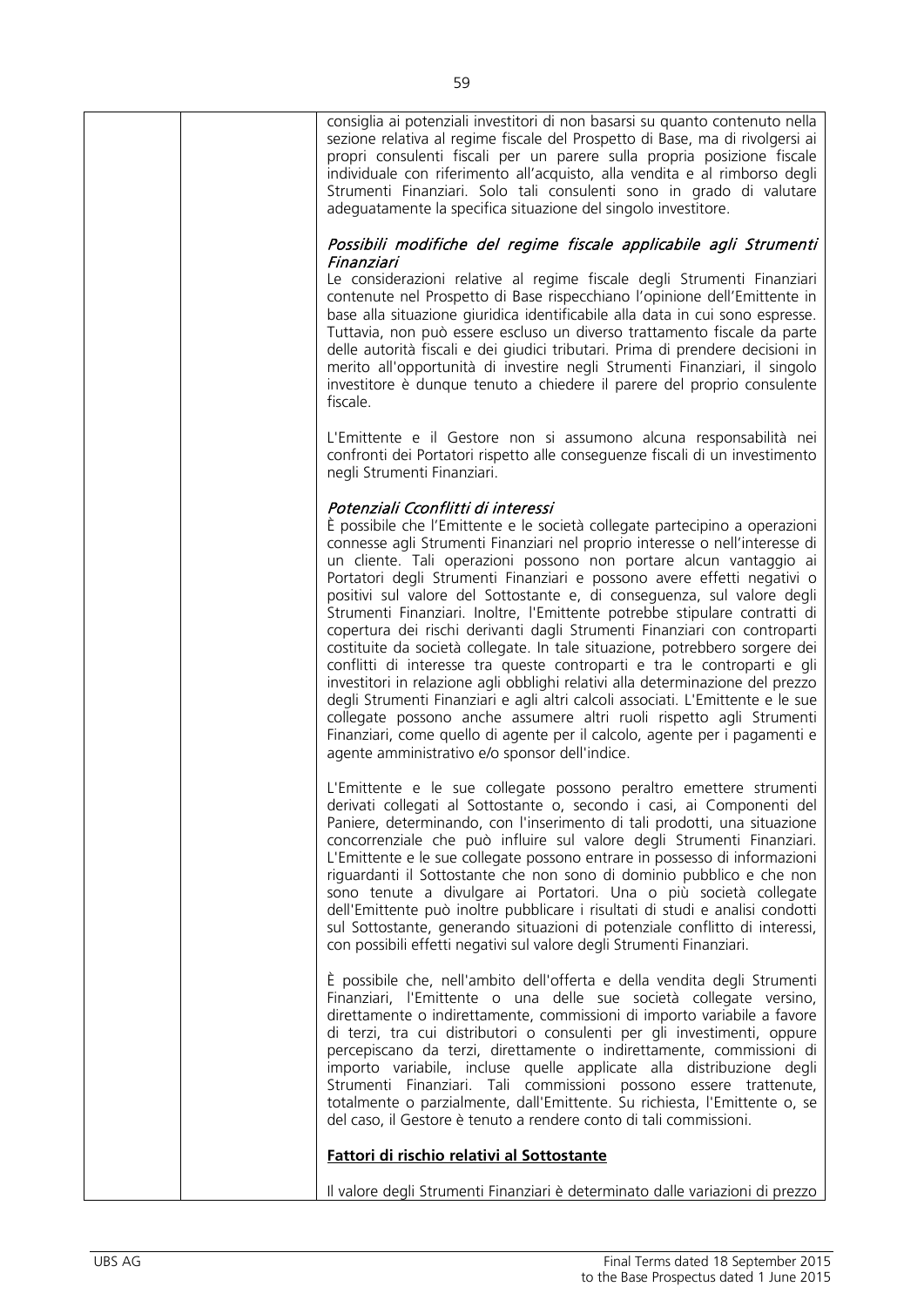|     |                                                                                                                                     | del Sottostante e dal rischio ad esso associato. I fattori che influenzano il<br>valore del Sottostante sono molteplici e possono essere fra loro collegati.<br>Essi comprendono eventi economici, finanziari e politici indipendenti dalla<br>volontà dell'Emittente. La performance storica di un Sottostante non deve<br>essere considerata indicativa della performance degli Strumenti Finanziari<br>nel corso della loro durata. L'Emittente non rilascia alcuna garanzia o<br>dichiarazione, implicita o esplicita, in merito alla futura performance del<br>Sottostante<br>Si fa presente che l'Emittente non detiene il Sottostante a beneficio dei<br>Portatori e che i Portatori non hanno la titolarità del Sottostante e<br>pertanto non sono titolari dei relativi diritti (compresi, a titolo puramente<br>esemplificativo, il diritto di voto, il diritto ai dividendi o ad altre<br>distribuzioni o altri diritti). |
|-----|-------------------------------------------------------------------------------------------------------------------------------------|--------------------------------------------------------------------------------------------------------------------------------------------------------------------------------------------------------------------------------------------------------------------------------------------------------------------------------------------------------------------------------------------------------------------------------------------------------------------------------------------------------------------------------------------------------------------------------------------------------------------------------------------------------------------------------------------------------------------------------------------------------------------------------------------------------------------------------------------------------------------------------------------------------------------------------------|
| D.6 | Avvertenza<br>in.<br>merito al rischio<br>di perdita totale o<br>parziale<br>dell'investimento<br>da l<br>parte<br>dell'investitore | Ogni investitore negli Strumenti Finanziari è esposto al rischio di un<br>deterioramento della situazione finanziaria dell'Emittente e<br>alla<br>conseguente potenziale impossibilità da parte dell'Emittente di adempiere<br>gli obblighi allo stesso spettanti in relazione agli Strumenti Finanziari. I<br>potenziali investitori devono pertanto essere preparati all'eventualità di<br>una perdita parziale o persino totale del capitale investito. Gli investitori<br>interessati all'acquisto degli Strumenti Finanziari dovranno valutare la<br>propria posizione finanziaria, e assicurarsi di essere in grado di sopportare<br>i rischi di perdita connessi agli Strumenti Finanziari.                                                                                                                                                                                                                                   |

| <b>Elemento</b> | Sezione E - Offerta                                                                  |                                                                                                                                                                                                                                                                                                                                                                                                                                                                                                                                                                                                        |
|-----------------|--------------------------------------------------------------------------------------|--------------------------------------------------------------------------------------------------------------------------------------------------------------------------------------------------------------------------------------------------------------------------------------------------------------------------------------------------------------------------------------------------------------------------------------------------------------------------------------------------------------------------------------------------------------------------------------------------------|
| E.2b            | Ragioni<br>dell'offerta<br>e<br>impiego<br>dei<br>proventi                           | Non applicabile. Le ragioni dell'offerta e l'impiego dei proventi non<br>differiscono dalla ricerca del profitto e/o dalla copertura di determinati<br>rischi.                                                                                                                                                                                                                                                                                                                                                                                                                                         |
| E.3             | Termini e<br>condizioni<br>dell'offerta                                              | Si è convenuto che, alla rispettiva Data di Emissione degli Strumenti<br>Finanziari o successivamente ad essa, il Gestore potrà acquistare e vendere<br>gli Strumenti Finanziari a condizioni potenzialmente soggette a modifiche<br>nella Giurisdizione dell'Offerta Pubblica durante il Periodo di Sottoscrizione<br>(come di seguito definito). Il Prezzo di Emissione è fissato all'Inizio<br>dell'offerta pubblica degli Strumenti Finanziari. Dopo la chiusura del<br>Periodo di Sottoscrizione il prezzo di vendita sarà continuativamente<br>adeguato per riflettere le condizioni di mercato. |
|                 |                                                                                      | Gli Strumenti Finanziari saranno sottoscritti presso il Gestore durante il<br>normale orario bancario dall' 18 settembre 2015 al 25 settembre 2015 (il<br>"Periodo di Sottoscrizione"). Il Prezzo di Emissione per Strumento<br>Finaziario sarà pagabile il 30 settembre 2015 (il "Giorno Iniziale di<br>Pagmento").                                                                                                                                                                                                                                                                                   |
|                 |                                                                                      | L'Emittente si riserva la facoltà di chiudere anticipatamente o di prorogare<br>il Periodo di Sottoscrizione qualora le condizioni di mercato lo richiedano.                                                                                                                                                                                                                                                                                                                                                                                                                                           |
|                 |                                                                                      | Dopo il Giorno Iniziale di Pagamento, gli Strumenti Finanziari assegnati<br>disposizione<br>degli aventi<br>diritto<br>verranno messi<br>$\mathsf{a}$<br>mediante<br>sul conto dell'investitore, conformemente<br>contabilizzazione<br>al<br>regolamento del Sistema di gestione accentrata corrispondente. In caso di<br>chiusura anticipata o di proroga del Periodo di Sottoscrizione, il Giorno<br>Iniziale di Pagamento può essere anch'esso anticipato o posticipato.                                                                                                                            |
| E.4             | Interessi<br>significativi<br>per<br>l'emissione/<br>l'offerta compresi<br>interessi | Conflitti di interesse<br>L'Emittente e le società affiliate possono partecipare in operazioni in<br>qualche modo legate agli Strumenti Finanziari, per proprio conto o per<br>conto di un cliente. Tali operazioni potrebbero non arrecare vantaggi ai<br>Portatori e potrebbero produrre un effetto positivo o negativo sul valore                                                                                                                                                                                                                                                                   |